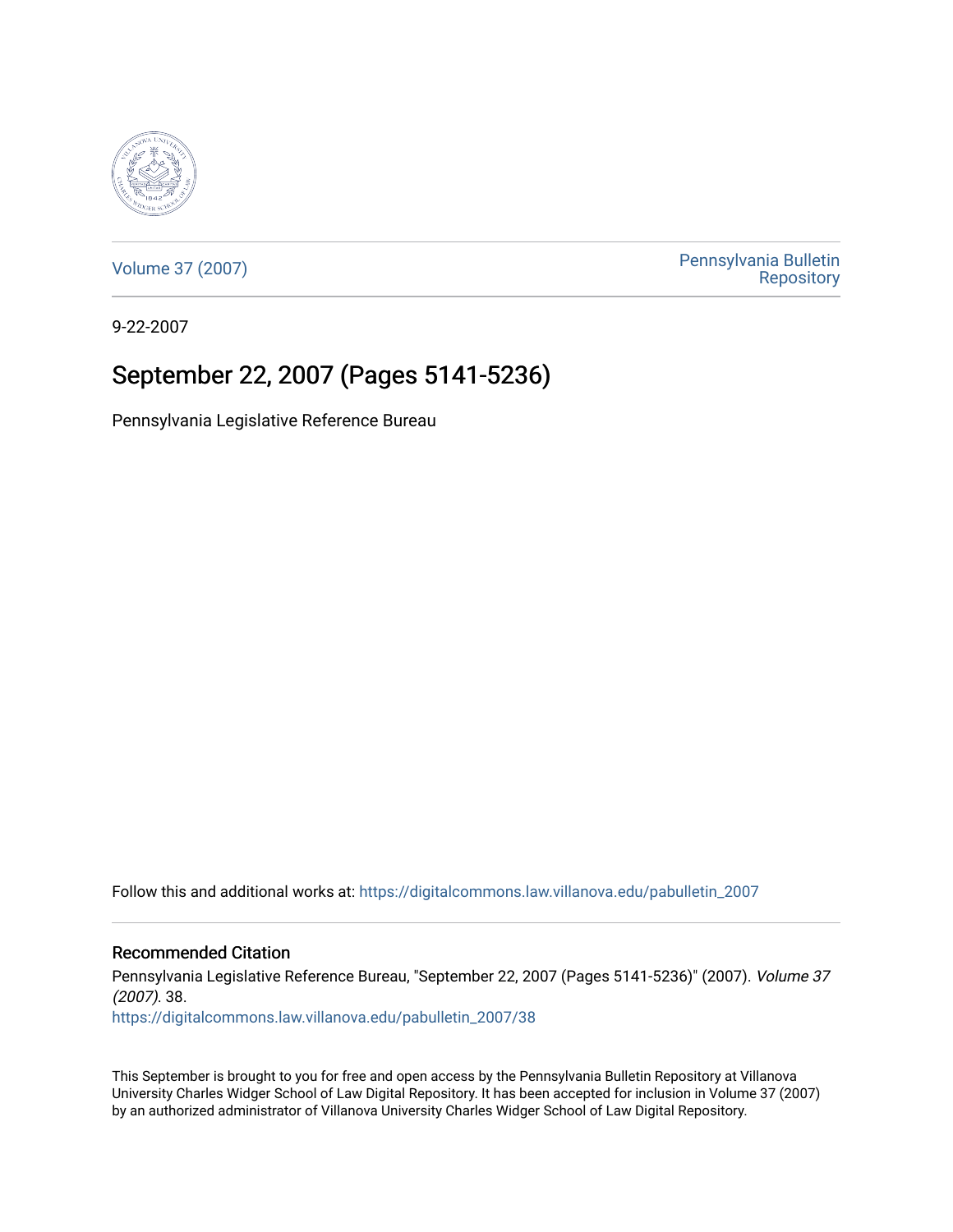# PENNSYLVANIA BULLETIN

Volume 37 Number 38 Saturday, September 22, 2007 • Harrisburg, PA Pages 5141—5236

#### **Agencies in this issue**

Department of Banking Department of Education Department of Environmental Protection Department of Health Department of Revenue Department of Transportation Environmental Hearing Board Environmental Quality Board Game Commission Insurance Department Milk Marketing Board Office of Attorney General Pennsylvania Public Utility Commission State Board of Education State Ethics Commission **Detailed list of contents appears inside.**



**PRINTED ON 100% RECYCLED PAPER**

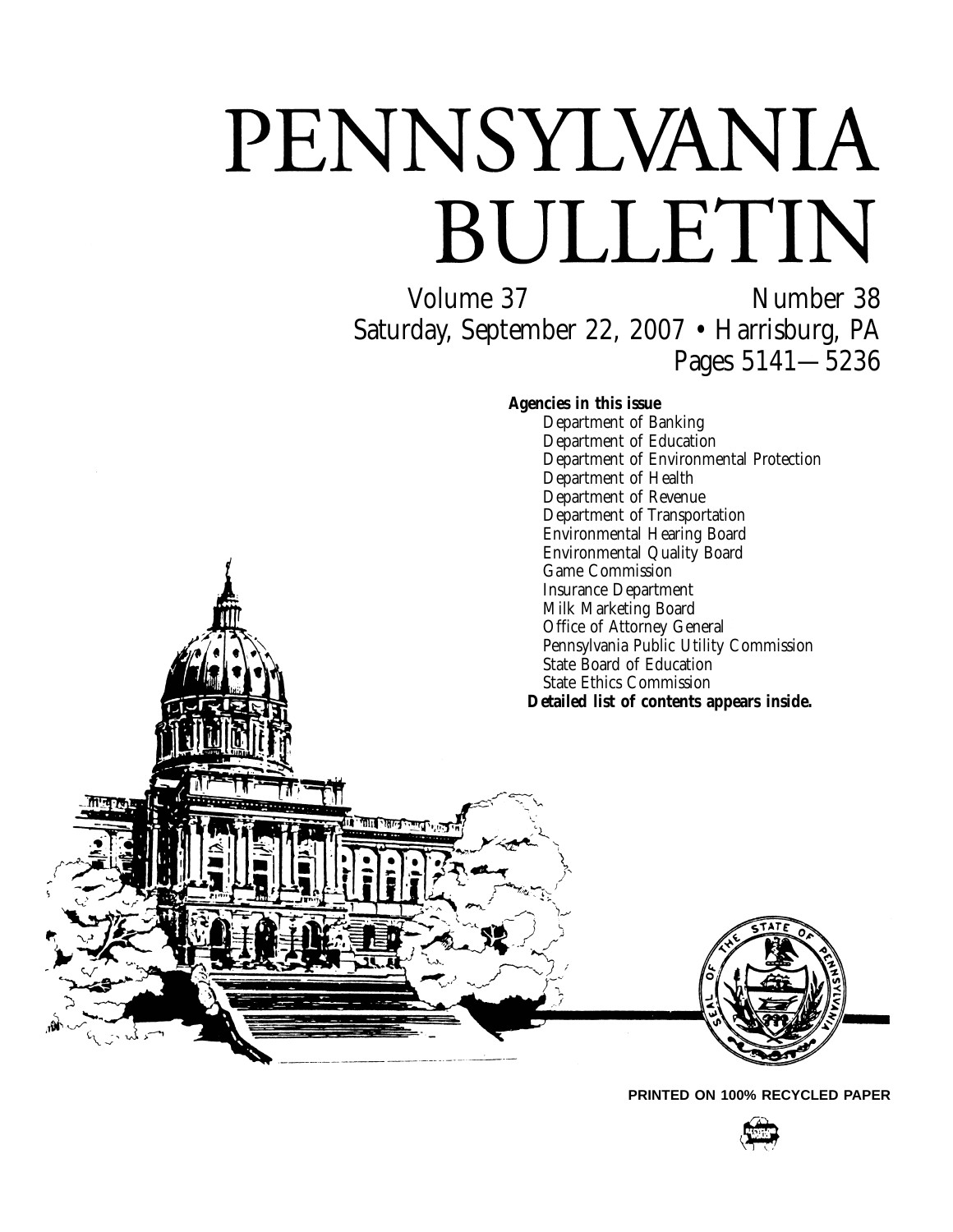| Latest Pennsylvania Code Reporter<br>(Master Transmittal Sheet):<br>No. 394, September 2007 | If information on mailing label is incorrect, please make changes in space provided below and mail to:<br>17055-3198<br>CUT ON DOTTED LINES AND ENCLOSE IN AN ENVELOPE<br>FRY COMMUNICATIONS, INC<br>Pennsylvania Bulletin<br>Mechanicsburg, PA<br>800 W. Church Rd.<br>CHANGE NOTICE<br>Attn: | (Jip Code)<br>CUSTOMER NUMBER (6 digit number above name)<br><b>YPE OR PRINT LEGIBLY</b><br>(State)<br>ADDRESS (Number and Street)<br>NAME OF INDIVIDUAL<br>OFFICE NAME-TITLE<br>(City) |
|---------------------------------------------------------------------------------------------|------------------------------------------------------------------------------------------------------------------------------------------------------------------------------------------------------------------------------------------------------------------------------------------------|-----------------------------------------------------------------------------------------------------------------------------------------------------------------------------------------|
|---------------------------------------------------------------------------------------------|------------------------------------------------------------------------------------------------------------------------------------------------------------------------------------------------------------------------------------------------------------------------------------------------|-----------------------------------------------------------------------------------------------------------------------------------------------------------------------------------------|

### **PENNSYLVANIA**



### **BULLETIN**

(ISSN 0162-2137)

published weekly by Fry Communications, Inc. for the Commonwealth of Pennsylvania, Legislative Reference Bureau, 647 Main Capitol Building, State & Third Streets, Harrisburg, Pa. 17120, under the policy supervision and direction of the Joint Committee on Documents pursuant to Part II of Title 45 of the Pennsylvania Consolidated Statutes (relating to publication and effectiveness of Commonwealth Documents). Subscription rate \$82.00 per year, postpaid to points in the United States. Individual copies \$2.50. Checks for subscriptions and individual copies should be made payable to ''*Fry Communications, Inc.*'' Periodicals postage paid at Harrisburg, Pennsylvania.

Orders for subscriptions and other circulation matters should be sent to:

Fry Communications, Inc. Attn: *Pennsylvania Bulletin* 800 W. Church Rd. Mechanicsburg, PA 17055-3198

Postmaster send address changes to:

FRY COMMUNICATIONS Attn: *Pennsylvania Bulletin* 800 W. Church Rd. Mechanicsburg, Pennsylvania 17055-3198 (717) 766-0211 ext. 2340 (800) 334-1429 ext. 2340 (toll free, out-of-State) (800) 524-3232 ext. 2340 (toll free, in State)

Copyright <sup>©</sup> 2007 Commonwealth of Pennsylvania

Editorial preparation, composition, printing and distribution of the *Pennsylvania Bulletin* is effected on behalf of the Commonwealth of Pennsylvania by FRY COMMUNICATIONS, Inc., 800 W. Church Road, Mechanicsburg, Pennsylvania 17055-3198.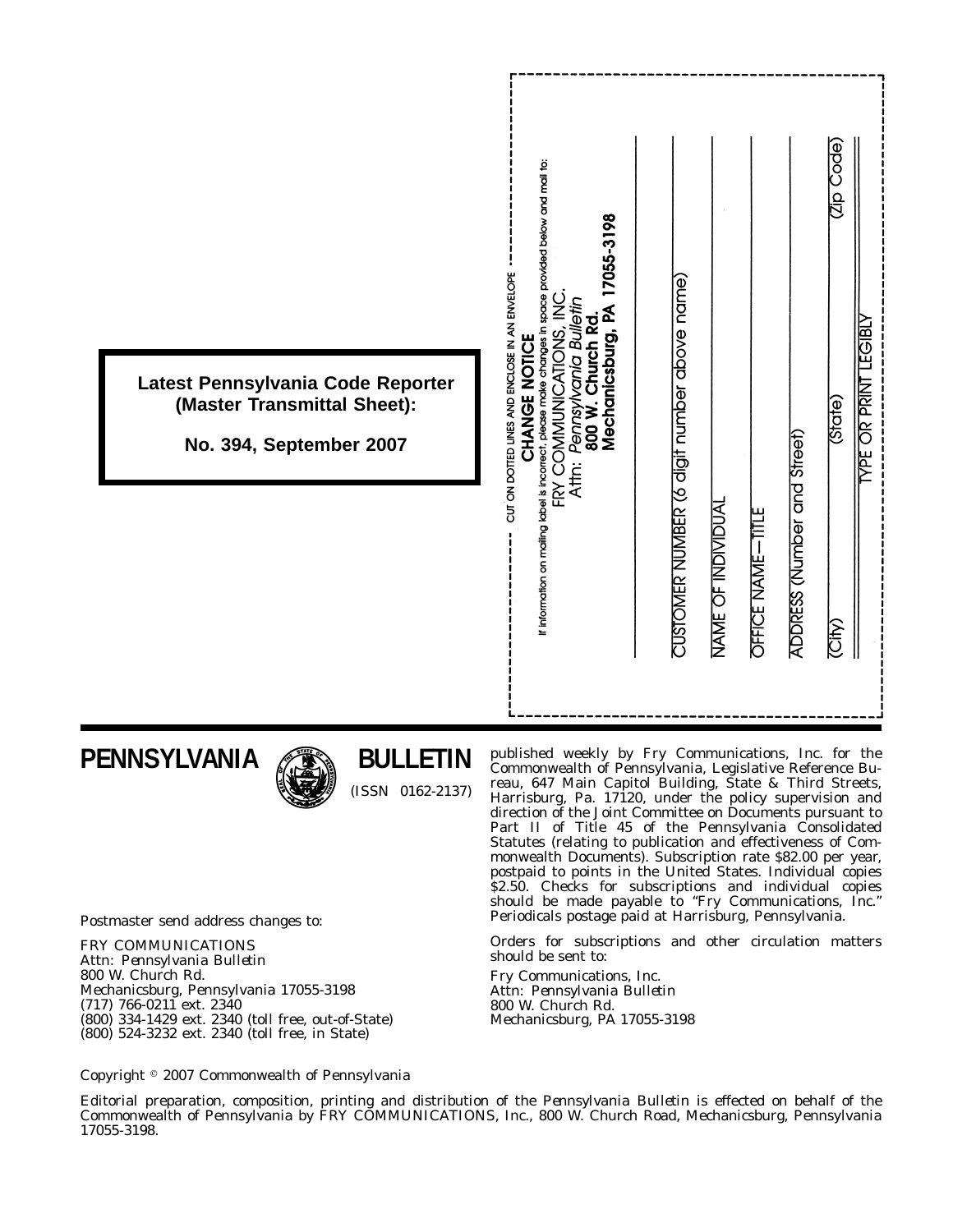### **EXECUTIVE AGENCIES**

#### **DEPARTMENT OF BANKING**

#### **Notices**

| <b>DEPARTMENT OF EDUCATION</b>           |  |
|------------------------------------------|--|
| <b>Notices</b>                           |  |
| Reassignment of high school students5168 |  |

#### **DEPARTMENT OF ENVIRONMENTAL PROTECTION**

#### **Notices**

| Applications, actions and special notices 5169   |  |
|--------------------------------------------------|--|
| State Water Plan; Statewide Water Resources Com- |  |
| mittee; Critical Water Planning Area Subcommit-  |  |

#### **DEPARTMENT OF HEALTH**

#### **Notices**

| Cervical Cancer Task Force meeting  5222<br>Long-term care nursing facilities; requests for ex- |  |
|-------------------------------------------------------------------------------------------------|--|
|                                                                                                 |  |
| Time frame for managed care plans to acknowledge                                                |  |
|                                                                                                 |  |
| Tobacco Use Prevention and Cessation Advisory                                                   |  |
| Committee; public hearing and meeting  5222                                                     |  |
| Traumatic Brain Injury Advisory Board meeting 5223                                              |  |
| <b>DEPARTMENT OF REVENUE</b>                                                                    |  |

#### **Notices**

| Pennsylvania The Price is Right <sup>®</sup> instant lottery |  |  |  |  |
|--------------------------------------------------------------|--|--|--|--|
|                                                              |  |  |  |  |

#### **DEPARTMENT OF TRANSPORTATION**

**Notices**

|--|--|

#### **ENVIRONMENTAL HEARING BOARD**

#### **Notice**

Orion Power Midwest, LP v. DEP; EHB doc. no. 2007-214-R ..................................... 5229

#### **ENVIRONMENTAL QUALITY BOARD**

#### **Proposed Rulemaking**

Safe drinking water; public notification revisions . . . 5158

#### **COMMISSION**

| GAME COMMISSION                                                                                                    |
|--------------------------------------------------------------------------------------------------------------------|
| <b>Proposed Rulemaking</b>                                                                                         |
|                                                                                                                    |
| <b>INSURANCE DEPARTMENT</b>                                                                                        |
| <b>Notices</b>                                                                                                     |
| Application for approval of a proposed merger  5229                                                                |
| Application for domestic certificate of authority 5229                                                             |
| Application for merger (2 documents)  5229                                                                         |
| Bankers Life and Casualty Company; rate increase                                                                   |
| filing for several LTC policy forms; rate                                                                          |
|                                                                                                                    |
| Blue Cross of Northeastern Pennsylvania; Blue                                                                      |
| Care Nongroup Cooperative; nongroup conversion                                                                     |
| and direct enrollment; rate filing correction 5230                                                                 |
| Conseco Senior Health Insurance Company; 25%                                                                       |
| rate increase filing for several LTC policy forms;                                                                 |
|                                                                                                                    |
| MILK MARKETING BOARD                                                                                               |
| <b>Notices</b>                                                                                                     |
| Hearing and presubmission schedule for all milk<br>marketing areas; over-order premium $\ldots \ldots \ldots 5231$ |

#### **OFFICE OF ATTORNEY GENERAL**

#### **Notices**

|--|--|--|

### **PENNSYLVANIA PUBLIC UTILITY COMMISSION**

#### **Statements of Policy**

Default service and retail electric markets (correc-

| Natural gas service (2 documents)  5231, 5232<br>Service of notice of motor carrier applications 5232 |
|-------------------------------------------------------------------------------------------------------|
|                                                                                                       |
|                                                                                                       |
|                                                                                                       |
|                                                                                                       |
|                                                                                                       |

#### **STATE BOARD OF EDUCATION**

| <b>Rules and Regulations</b>   |  |
|--------------------------------|--|
|                                |  |
| <b>STATE ETHICS COMMISSION</b> |  |
| <b>Notices</b>                 |  |
|                                |  |

### **Now Available Online at http://www.pabulletin.com**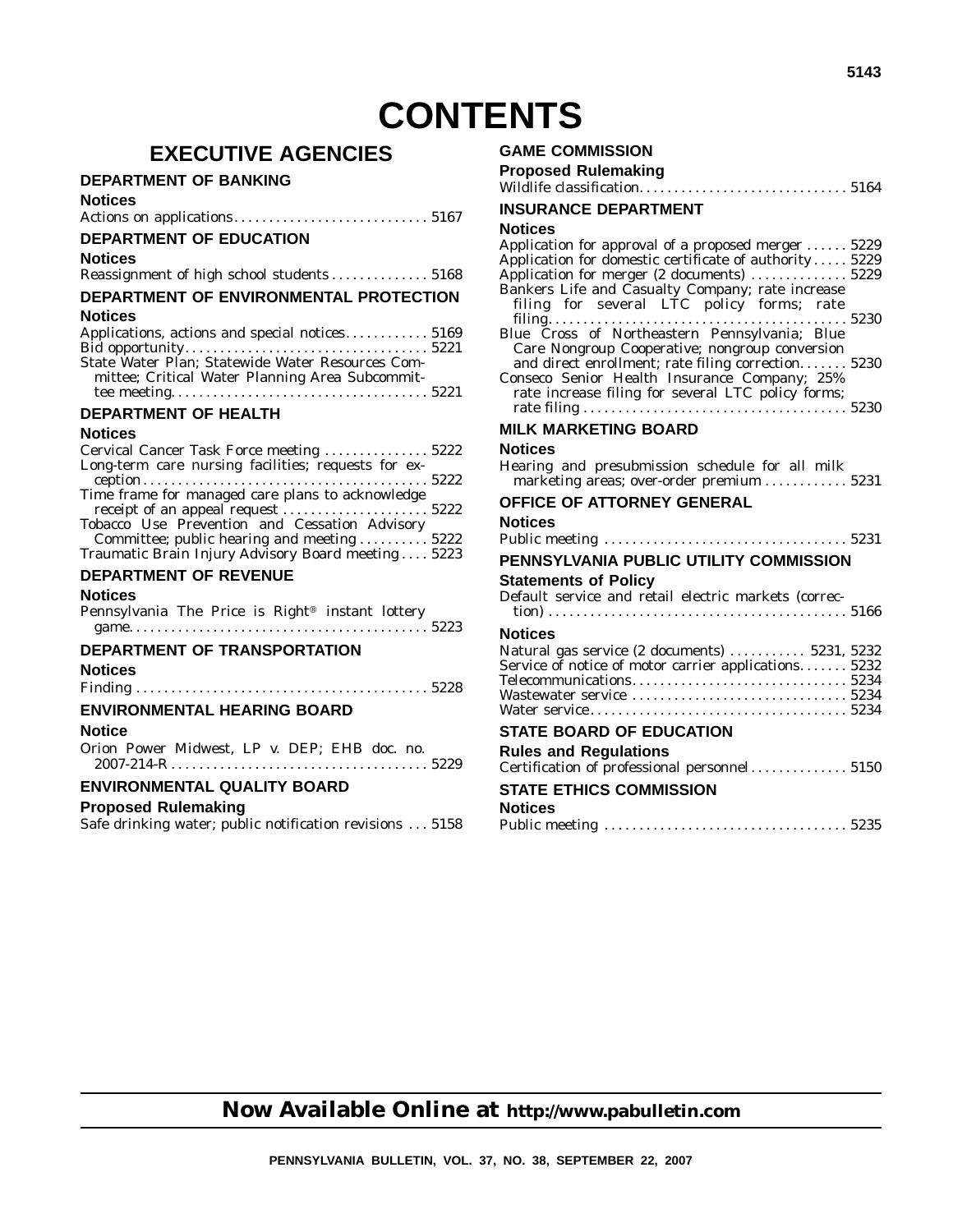### **READER'S GUIDE TO THE** *PENNSYLVANIA BULLETIN* **AND** *PENNSYLVANIA CODE*

#### *Pennsylvania Bulletin*

The *Pennsylvania Bulletin* is the official gazette of the Commonwealth of Pennsylvania. It is published every week and includes a table of contents. A cumulative subject matter index is published quarterly.

The *Pennsylvania Bulletin* serves several purposes. First, it is the temporary supplement to the *Pennsylvania Code*, which is the official codification of agency rules and regulations and other statutorily authorized documents. Changes in the codified text, whether by adoption, amendment, repeal or emergency action must be published in the *Pennsylvania Bulletin*. Further, agencies proposing changes to the codified text do so in the *Pennsylvania Bulletin*.

Second, the *Pennsylvania Bulletin* also publishes: Governor's Executive Orders; State Contract Notices; Summaries of Enacted Statutes; Statewide and Local Court Rules; Attorney General Opinions; Motor Carrier Applications before the Public Utility Commission; Applications and Actions before the Department of Environmental Protection; Orders of the Independent Regulatory Review Commission; and other documents authorized by law.

The text of certain documents published in the *Pennsylvania Bulletin* is the only valid and enforceable text. Courts are required to take judicial notice of the *Pennsylvania Bulletin*.

#### **Adoption, Amendment or Repeal of Regulations**

Generally an agency wishing to adopt, amend or repeal regulations must first publish in the *Pennsylvania Bulletin* a Notice of Proposed Rulemaking. There are limited instances where the agency may omit the proposal step; they still must publish the adopted version.

The Notice of Proposed Rulemaking contains the full text of the change, the agency contact person, a fiscal note required by law and background for the action.

The agency then allows sufficient time for public comment before taking final action. An adopted proposal must be published in the *Pennsylvania*

*Bulletin* before it can take effect. If the agency wishes to adopt changes to the Notice of Proposed Rulemaking to enlarge the scope, they must repropose.

#### **Citation to the** *Pennsylvania Bulletin*

Cite material in the *Pennsylvania Bulletin* by volume number and page number. Example: Volume 1, *Pennsylvania Bulletin*, page 801 (short form: 1 Pa.B. 801).

#### *Pennsylvania Code*

The *Pennsylvania Code* is the official codification of rules and regulations issued by Commonwealth agencies and other statutorily authorized documents. The *Pennsylvania Bulletin* is the temporary supplement to the *Pennsylvania Code*, printing changes as soon as they occur. These changes are then permanently codified by the *Pennsylvania Code Reporter*, a monthly, loose-leaf supplement.

The *Pennsylvania Code* is cited by title number and section number. Example: Title 10 *Pennsylvania Code*, § 1.1 (short form: 10 Pa.Code § 1.1).

Under the *Pennsylvania Code* codification system, each regulation is assigned a unique number by title and section. Titles roughly parallel the organization of Commonwealth government. Title 1 *Pennsylvania Code* lists every agency and its corresponding *Code* title location.

#### **How to Find Documents**

Search for your area of interest in the *Pennsylvania Code*.

The *Pennsylvania Code* contains, as Finding Aids, subject indexes for the complete *Code* and for each individual title, a list of Statutes Used As Authority for Adopting Rules and a list of annotated cases. Source Notes give you the history of the documents. To see if there have been recent changes, not yet codified, check the List of *Pennsylvania Code* Chapters Affected in the most recent issue of the *Pennsylvania Bulletin*.

The *Pennsylvania Bulletin* also publishes a quarterly List of Pennsylvania Code Sections Affected which lists the regulations in numerical order, followed by the citation to the *Pennsylvania Bulletin* in which the change occurred.

#### **SUBSCRIPTION INFORMATION: (717) 766-0211 GENERAL INFORMATION AND FINDING AIDS: (717) 783-1530**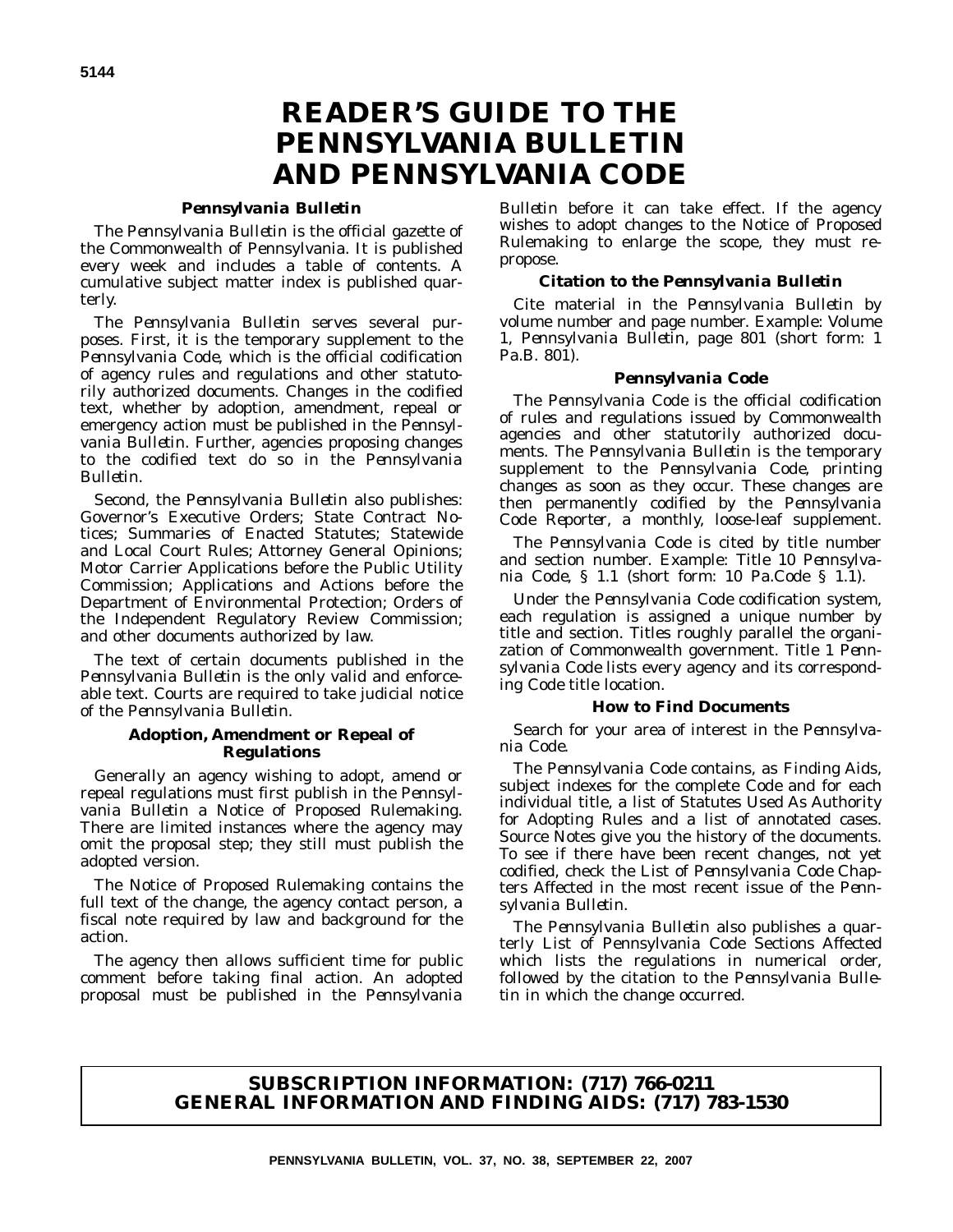#### **Printing Format**

Material proposed to be added to an existing rule or regulation is printed in **bold face** and material proposed to be deleted from such a rule or regulation is enclosed in brackets **[ ]** and printed in **bold face.** Asterisks indicate ellipsis of *Pennsylvania Code* text retained without change. Proposed new or additional regulations are printed in ordinary style face.

#### **Fiscal Notes**

Section 612 of The Administrative Code of 1929 (71 P. S. § 232) requires that the Office of Budget prepare a fiscal note for regulatory actions and administrative procedures of the administrative departments, boards, commissions or authorities receiving money from the State Treasury stating whether the proposed action or procedure causes a loss of revenue or an increase in the cost of programs for the Commonwealth or its political subdivisions; that the fiscal note be published in the *Pennsylvania Bulletin* at the same time as the proposed change is advertised; and that the fiscal note shall provide the following information: (1) the designation of the fund out of which the appropriation providing for expenditures under the action or procedure shall be made; (2) the probable cost for the fiscal year the program is implemented; (3) projected cost estimate of the program for each of the five succeeding fiscal years; (4) fiscal history of the program for which expenditures are to be made; (5) probable loss of revenue for the fiscal year of its implementation; (6) projected loss of revenue from the program for each of the five succeeding fiscal years; (7) line item, if any, of the General Appropriation Act or other appropriation act out of which expenditures or losses of Commonwealth funds shall occur as a result of the action or procedures; (8) recommendation, if any, of the Secretary of the Budget and the reasons therefor.

The required information is published in the foregoing order immediately following the proposed change to which it relates; the omission of an item indicates that the agency text of the fiscal note states that there is no information available with respect thereto. In items (3) and (6) information is set forth for the first through fifth fiscal years; in that order, following the year the program is implemented, which is stated. In item (4) information is set forth for the current and two immediately preceding years, in that order. In item (8) the recommendation, if any, made by the Secretary of Budget is published with the fiscal note. See 4 Pa. Code § 7.231 *et seq.* Where ''no fiscal impact'' is published, the statement means no additional cost or revenue loss to the Commonwealth or its local political subdivision is intended.

#### **Reproduction, Dissemination or Publication of Information**

Third parties may not take information from the *Pennsylvania Code* and *Pennsylvania Bulletin* and reproduce, disseminate or publish such information except as provided by 1 Pa. Code § 3.44. 1 Pa. Code § 3.44 reads as follows:

#### **§ 3.44. General permission to reproduce content of Code and Bulletin.**

Information published under this part, which information includes, but is not limited to, cross references, tables of cases, notes of decisions, tables of contents, indexes, source notes, authority notes, numerical lists and codification guides, other than the actual text of rules or regulations may be reproduced only with the written consent of the Bureau. The information which appears on the same leaf with the text of a rule or regulation, however, may be incidentally reproduced in connection with the reproduction of the rule or regulation, if the reproduction is for the private use of a subscriber and not for resale. There are no other restrictions on the reproduction of information published under this part, and the Commonwealth hereby consents to a reproduction.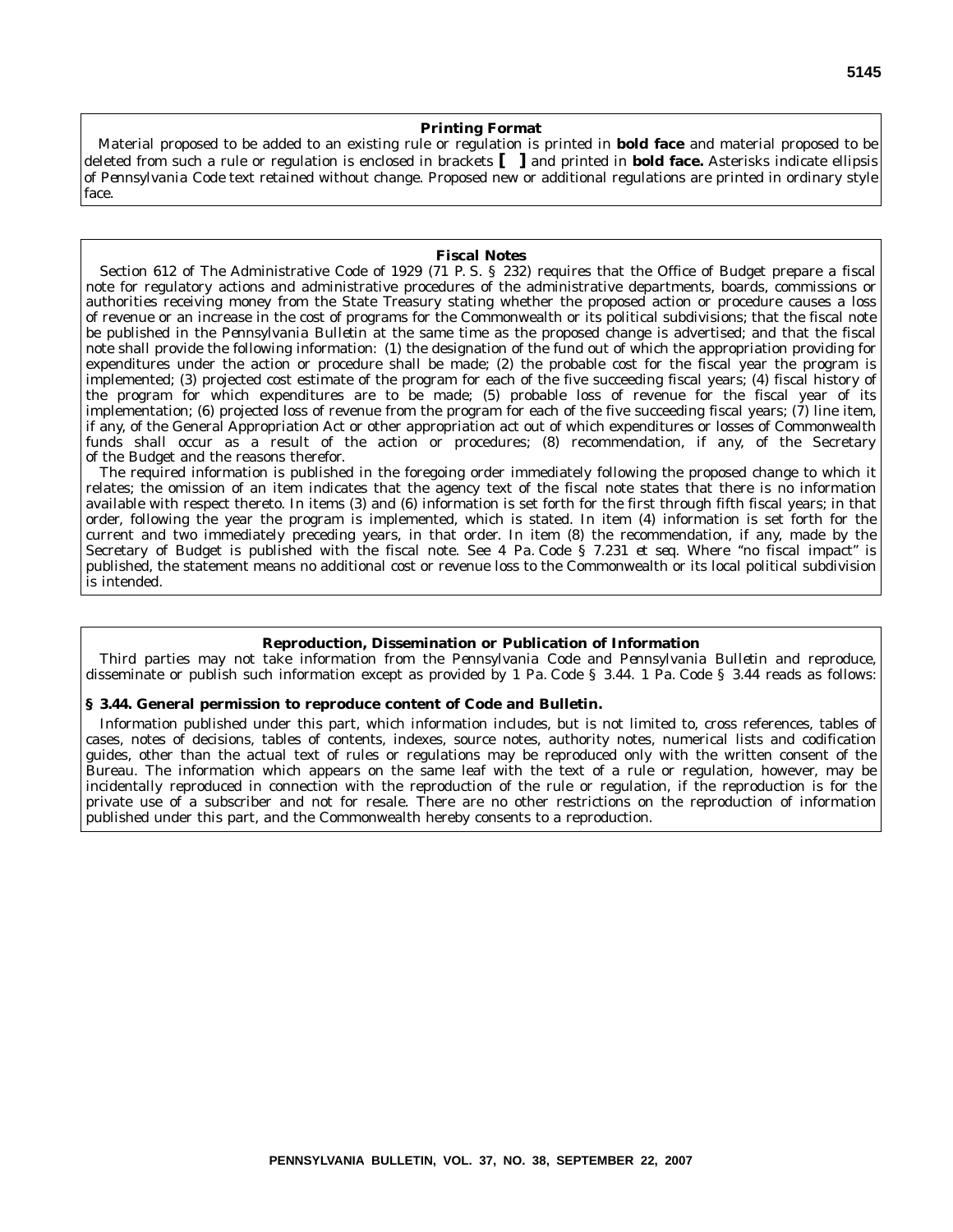### List of Pa. Code Chapters Affected

The following numerical guide is a list of the chapters of each title of the *Pennsylvania Code* affected by documents published in the *Pennsylvania Bulletin* during 2007.

| 1 Pa. Code (General Provisions)<br><b>Proposed Rules</b>                   |  |
|----------------------------------------------------------------------------|--|
|                                                                            |  |
|                                                                            |  |
|                                                                            |  |
|                                                                            |  |
|                                                                            |  |
|                                                                            |  |
| 4 Pa. Code (Administration)<br><b>Adopted Rules</b>                        |  |
|                                                                            |  |
| <b>Proposed Rules</b>                                                      |  |
| <b>Statements of Policy</b>                                                |  |
|                                                                            |  |
| 7 Pa. Code (Agriculture)<br><b>Adopted Rules</b>                           |  |
|                                                                            |  |
|                                                                            |  |
|                                                                            |  |
|                                                                            |  |
|                                                                            |  |
| <b>Proposed Rules</b>                                                      |  |
|                                                                            |  |
|                                                                            |  |
|                                                                            |  |
|                                                                            |  |
|                                                                            |  |
|                                                                            |  |
|                                                                            |  |
| 10 Pa. Code (Banks and Banking)<br><b>Proposed Rules</b>                   |  |
| 3416<br>46.                                                                |  |
| 12 Pa. Code (Commerce, Trade and Local Government)<br><b>Adopted Rules</b> |  |
|                                                                            |  |
| 22 Pa. Code (Education)<br><b>Adopted Rules</b>                            |  |
|                                                                            |  |
| <b>Proposed Rules</b>                                                      |  |
|                                                                            |  |
|                                                                            |  |
|                                                                            |  |
|                                                                            |  |

### 25 Pa. Code (Environmental Protection)<br>Adopted Rules

| Auvpleu Ruies |  |  |  |  |  |  |  |  |  |  |  |  |  |  |  |  |  |  |  |  |  |  |  |  |  |
|---------------|--|--|--|--|--|--|--|--|--|--|--|--|--|--|--|--|--|--|--|--|--|--|--|--|--|
|               |  |  |  |  |  |  |  |  |  |  |  |  |  |  |  |  |  |  |  |  |  |  |  |  |  |
| $1212365$     |  |  |  |  |  |  |  |  |  |  |  |  |  |  |  |  |  |  |  |  |  |  |  |  |  |
|               |  |  |  |  |  |  |  |  |  |  |  |  |  |  |  |  |  |  |  |  |  |  |  |  |  |
|               |  |  |  |  |  |  |  |  |  |  |  |  |  |  |  |  |  |  |  |  |  |  |  |  |  |
|               |  |  |  |  |  |  |  |  |  |  |  |  |  |  |  |  |  |  |  |  |  |  |  |  |  |
|               |  |  |  |  |  |  |  |  |  |  |  |  |  |  |  |  |  |  |  |  |  |  |  |  |  |
|               |  |  |  |  |  |  |  |  |  |  |  |  |  |  |  |  |  |  |  |  |  |  |  |  |  |
|               |  |  |  |  |  |  |  |  |  |  |  |  |  |  |  |  |  |  |  |  |  |  |  |  |  |
|               |  |  |  |  |  |  |  |  |  |  |  |  |  |  |  |  |  |  |  |  |  |  |  |  |  |
|               |  |  |  |  |  |  |  |  |  |  |  |  |  |  |  |  |  |  |  |  |  |  |  |  |  |
|               |  |  |  |  |  |  |  |  |  |  |  |  |  |  |  |  |  |  |  |  |  |  |  |  |  |
|               |  |  |  |  |  |  |  |  |  |  |  |  |  |  |  |  |  |  |  |  |  |  |  |  |  |

#### **Proposed Rules**

| <b>Statements of Policy</b>                              | 2609 |
|----------------------------------------------------------|------|
| 28 Pa. Code (Health and Safety)<br><b>Proposed Rules</b> |      |
|                                                          |      |
| <b>Statements of Policy</b>                              |      |
| 31 Pa. Code (Insurance)<br><b>Adopted Rules</b>          |      |
| <b>Proposed Rules</b>                                    |      |
|                                                          |      |
| 34 Pa. Code (Labor and Industry)<br><b>Adopted Rules</b> |      |
|                                                          |      |
|                                                          |      |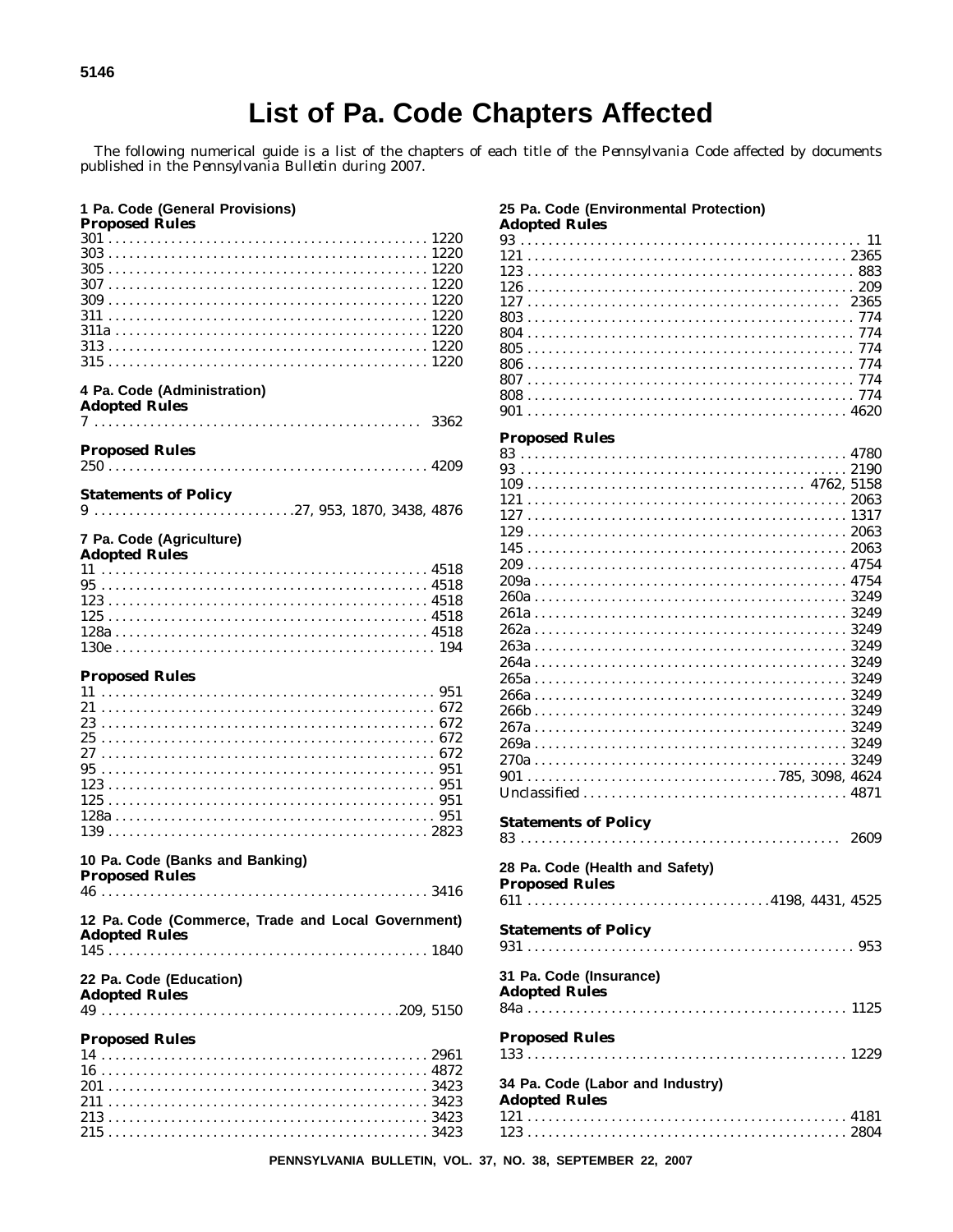| <b>Statements of Policy</b>                                                 |  |
|-----------------------------------------------------------------------------|--|
| 37 Pa. Code (Law)<br><b>Adopted Rules</b>                                   |  |
| <b>Proposed Rules</b>                                                       |  |
| <b>Statements of Policy</b>                                                 |  |
| 40 Pa. Code (Liquor)<br><b>Adopted Rules</b>                                |  |
|                                                                             |  |
| <b>Proposed Rules</b><br>7                                                  |  |
| 49 Pa. Code (Professional and Vocational Standards)<br><b>Adopted Rules</b> |  |
|                                                                             |  |
|                                                                             |  |
| <b>Proposed Rules</b>                                                       |  |
|                                                                             |  |
|                                                                             |  |
| <b>Statements of Policy</b>                                                 |  |
| 52 Pa. Code (Public Utilities)                                              |  |
| <b>Adopted Rules</b>                                                        |  |

| <b>Statements of Policy</b>                          |      |
|------------------------------------------------------|------|
| 55 Pa. Code (Public Welfare)<br><b>Adopted Rules</b> |      |
|                                                      |      |
|                                                      |      |
|                                                      |      |
| <b>Proposed Rules</b>                                |      |
|                                                      |      |
| <b>Statements of Policy</b>                          |      |
|                                                      |      |
|                                                      |      |
|                                                      |      |
|                                                      |      |
|                                                      |      |
|                                                      |      |
| 58 Pa. Code (Recreation)<br><b>Adopted Rules</b>     |      |
|                                                      |      |
|                                                      |      |
|                                                      |      |
|                                                      |      |
|                                                      |      |
|                                                      |      |
|                                                      |      |
|                                                      |      |
|                                                      |      |
|                                                      |      |
|                                                      |      |
|                                                      |      |
|                                                      |      |
|                                                      |      |
|                                                      |      |
|                                                      |      |
|                                                      |      |
|                                                      |      |
|                                                      |      |
|                                                      |      |
|                                                      |      |
|                                                      | 3382 |
|                                                      |      |
|                                                      |      |
|                                                      |      |
|                                                      |      |
|                                                      |      |
|                                                      |      |
|                                                      |      |
|                                                      |      |
|                                                      |      |
|                                                      |      |
|                                                      |      |
|                                                      |      |
|                                                      |      |
|                                                      |      |
|                                                      |      |
| <b>Proposed Rules</b>                                |      |
|                                                      |      |
|                                                      |      |
|                                                      |      |
|                                                      |      |
|                                                      |      |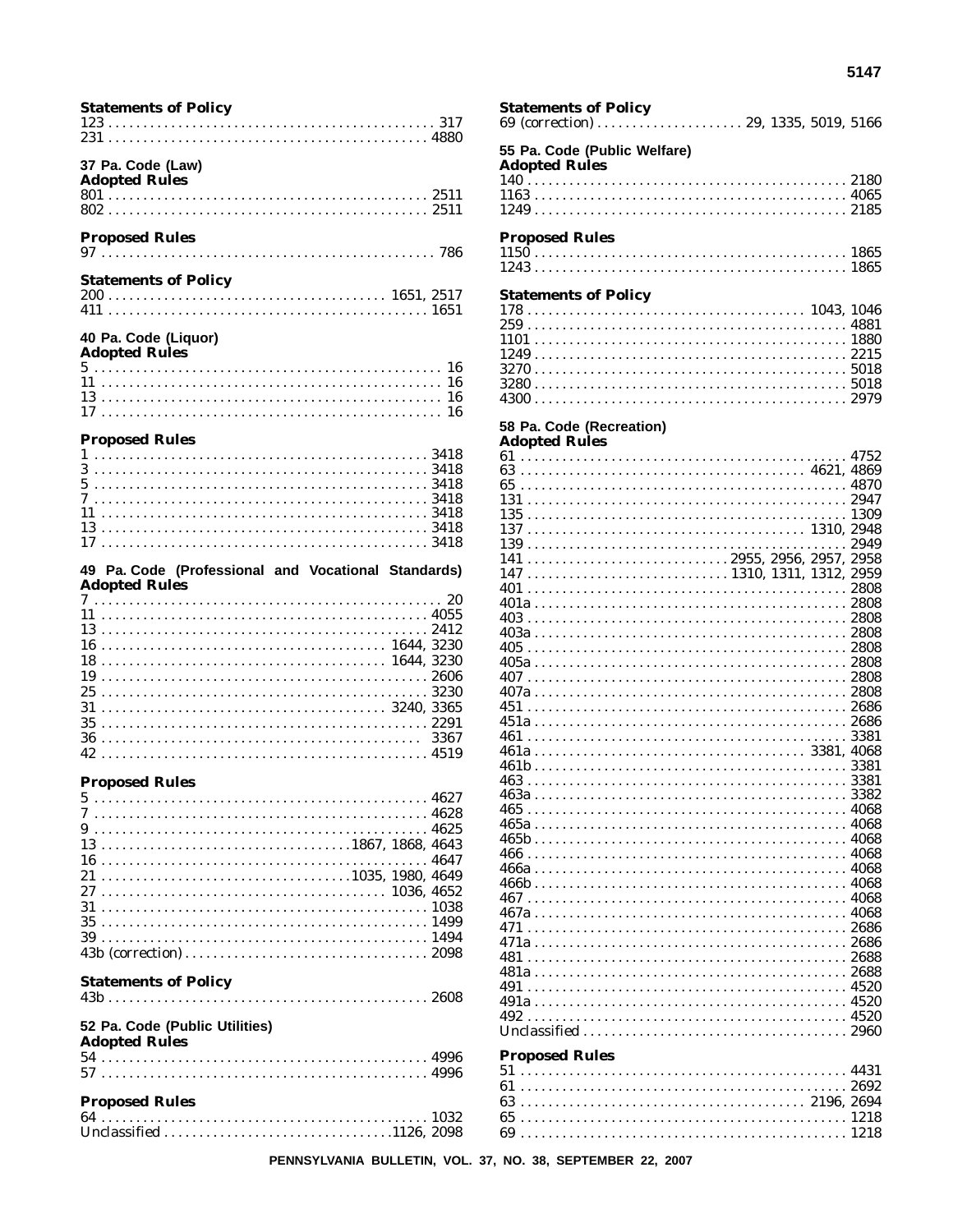#### 5148

| $147 \ldots \ldots \ldots \ldots \ldots \ldots \ldots \ldots \ldots \ldots \ldots \ldots 211, 1333, 2695$ |    |
|-----------------------------------------------------------------------------------------------------------|----|
|                                                                                                           |    |
|                                                                                                           |    |
|                                                                                                           |    |
|                                                                                                           |    |
|                                                                                                           |    |
|                                                                                                           |    |
|                                                                                                           |    |
|                                                                                                           |    |
|                                                                                                           |    |
|                                                                                                           |    |
|                                                                                                           |    |
|                                                                                                           |    |
|                                                                                                           |    |
|                                                                                                           |    |
|                                                                                                           |    |
|                                                                                                           |    |
|                                                                                                           |    |
|                                                                                                           |    |
|                                                                                                           |    |
| <b>Statements of Policy</b>                                                                               |    |
|                                                                                                           |    |
|                                                                                                           |    |
|                                                                                                           |    |
| <b>Temporary Rules</b>                                                                                    |    |
|                                                                                                           |    |
|                                                                                                           |    |
|                                                                                                           |    |
|                                                                                                           | 21 |
|                                                                                                           |    |
|                                                                                                           |    |
|                                                                                                           |    |
|                                                                                                           |    |
|                                                                                                           |    |
|                                                                                                           |    |
|                                                                                                           |    |
|                                                                                                           |    |
|                                                                                                           |    |
|                                                                                                           |    |
| 61 Pa. Code (Revenue)                                                                                     |    |
| <b>Adopted Rules</b>                                                                                      |    |
|                                                                                                           |    |
| <b>Proposed Rules</b>                                                                                     |    |
|                                                                                                           |    |
| <b>Statements of Policy</b>                                                                               |    |
|                                                                                                           |    |
|                                                                                                           |    |
| 67 Pa. Code (Transportation)<br><b>Adopted Rules</b>                                                      |    |
|                                                                                                           |    |

| 201 Pa. Code (Judicial Administration)                             |  |
|--------------------------------------------------------------------|--|
| <b>Adopted Rules</b>                                               |  |
|                                                                    |  |
| 204 Pa. Code (Judicial System General Provisions)                  |  |
| <b>Adopted Rules</b>                                               |  |
|                                                                    |  |
|                                                                    |  |
| <b>Proposed Rules</b>                                              |  |
|                                                                    |  |
| 207 Pa. Code (Judicial Conduct)<br><b>Adopted Rules</b>            |  |
|                                                                    |  |
|                                                                    |  |
| 210 Pa. Code (Appellate Procedure)                                 |  |
| <b>Adopted Rules</b>                                               |  |
|                                                                    |  |
|                                                                    |  |
|                                                                    |  |
|                                                                    |  |
| 225 Pa. Code (Rules of Evidence)                                   |  |
| <b>Adopted Rules</b>                                               |  |
| <b>Proposed Rules</b>                                              |  |
|                                                                    |  |
|                                                                    |  |
|                                                                    |  |
| 231 Pa. Code (Rules of Civil Procedure)                            |  |
| <b>Adopted Rules</b>                                               |  |
|                                                                    |  |
|                                                                    |  |
|                                                                    |  |
|                                                                    |  |
|                                                                    |  |
|                                                                    |  |
|                                                                    |  |
| <b>Proposed Rules</b>                                              |  |
|                                                                    |  |
|                                                                    |  |
|                                                                    |  |
|                                                                    |  |
|                                                                    |  |
| 234 Pa. Code (Rules of Criminal Procedure)<br><b>Adopted Rules</b> |  |
|                                                                    |  |
|                                                                    |  |
|                                                                    |  |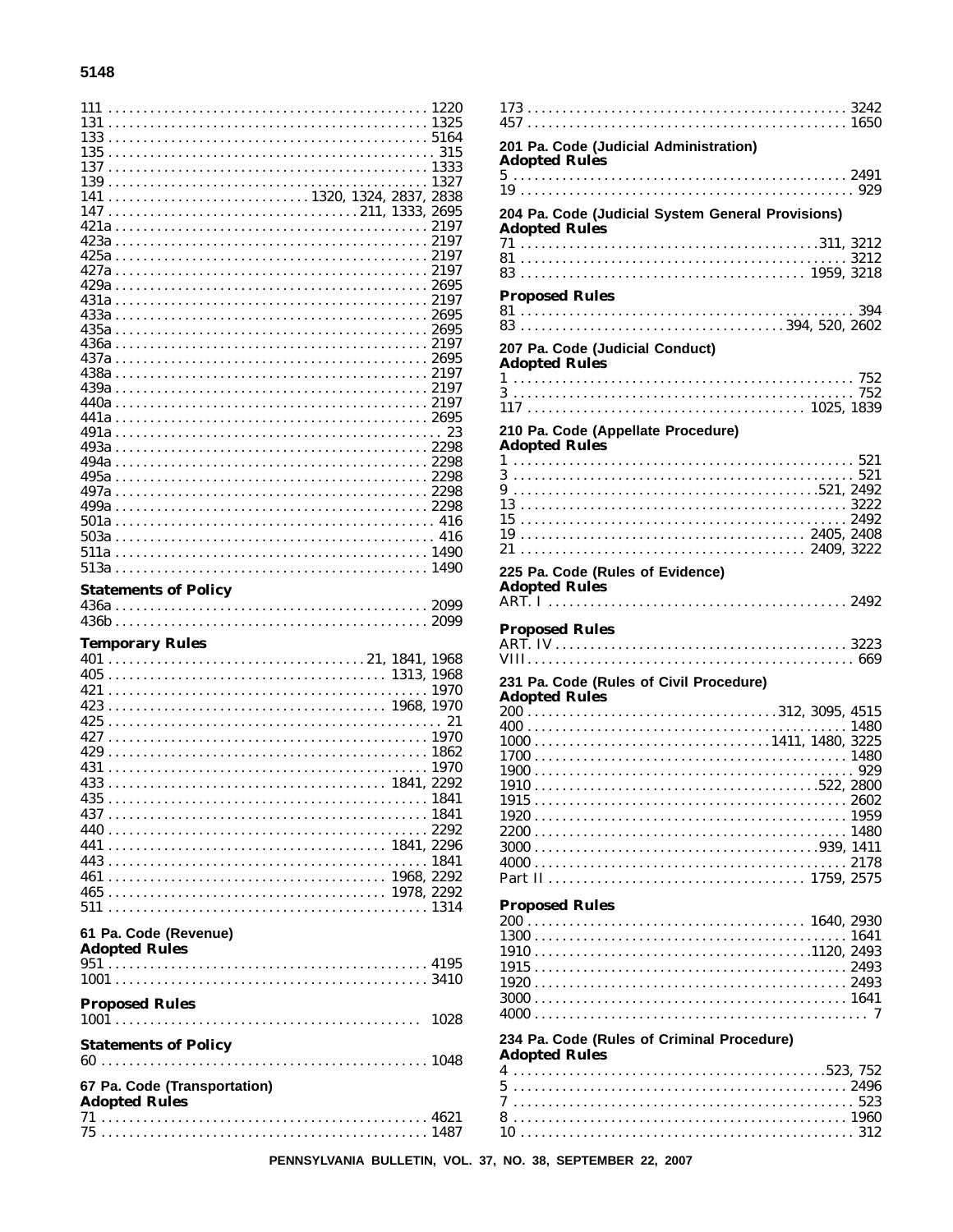#### **5149**

#### **Proposed Rules**

|  |  |  |  |  |  |  |  |  |  |  |  |  |  |  |  |  |  |  |  |  |  |  |  | $5 \ldots \ldots \ldots \ldots \ldots \ldots \ldots \ldots \ldots \ldots 1025, 1303, 2409, 4178$ |  |
|--|--|--|--|--|--|--|--|--|--|--|--|--|--|--|--|--|--|--|--|--|--|--|--|--------------------------------------------------------------------------------------------------|--|
|  |  |  |  |  |  |  |  |  |  |  |  |  |  |  |  |  |  |  |  |  |  |  |  |                                                                                                  |  |

#### **237 Pa. Code (Juvenile Rules)**

| <b>Adopted Rules</b> |  |  |  |  |  |  |  |  |  |  |  |  |  |  |  |  |  |  |  |  |  |  |  |  |
|----------------------|--|--|--|--|--|--|--|--|--|--|--|--|--|--|--|--|--|--|--|--|--|--|--|--|
|                      |  |  |  |  |  |  |  |  |  |  |  |  |  |  |  |  |  |  |  |  |  |  |  |  |
|                      |  |  |  |  |  |  |  |  |  |  |  |  |  |  |  |  |  |  |  |  |  |  |  |  |
|                      |  |  |  |  |  |  |  |  |  |  |  |  |  |  |  |  |  |  |  |  |  |  |  |  |
|                      |  |  |  |  |  |  |  |  |  |  |  |  |  |  |  |  |  |  |  |  |  |  |  |  |
|                      |  |  |  |  |  |  |  |  |  |  |  |  |  |  |  |  |  |  |  |  |  |  |  |  |
|                      |  |  |  |  |  |  |  |  |  |  |  |  |  |  |  |  |  |  |  |  |  |  |  |  |
|                      |  |  |  |  |  |  |  |  |  |  |  |  |  |  |  |  |  |  |  |  |  |  |  |  |
|                      |  |  |  |  |  |  |  |  |  |  |  |  |  |  |  |  |  |  |  |  |  |  |  |  |

#### **Proposed Rules**

| 246 Pa. Code (Minor Court Civil Rules)                |  |
|-------------------------------------------------------|--|
| <b>Adopted Rules</b>                                  |  |
|                                                       |  |
| 249 Pa. Code (Philadelphia Rules)                     |  |
|                                                       |  |
| 252 Pa. Code (Allegheny Rules)                        |  |
|                                                       |  |
| 255 Pa. Code (Local Court Rules)                      |  |
| Unclassified  255, 400, 401, 404, 530, 670, 671, 761, |  |

768, 770, 772, 773, 949, 950, 1026, 1124, 1215, 1216, 1414, 1642, 1962, 2094, 2095, 2096, 2289, 2509, 2510, 2681, 2684, 2800, 2802, 2803, 2939, 2940, 3227, 3228, 3229, 4430, 4517, 4617, 4618, 4750, 4975, 4985, 4986, 4988, 4995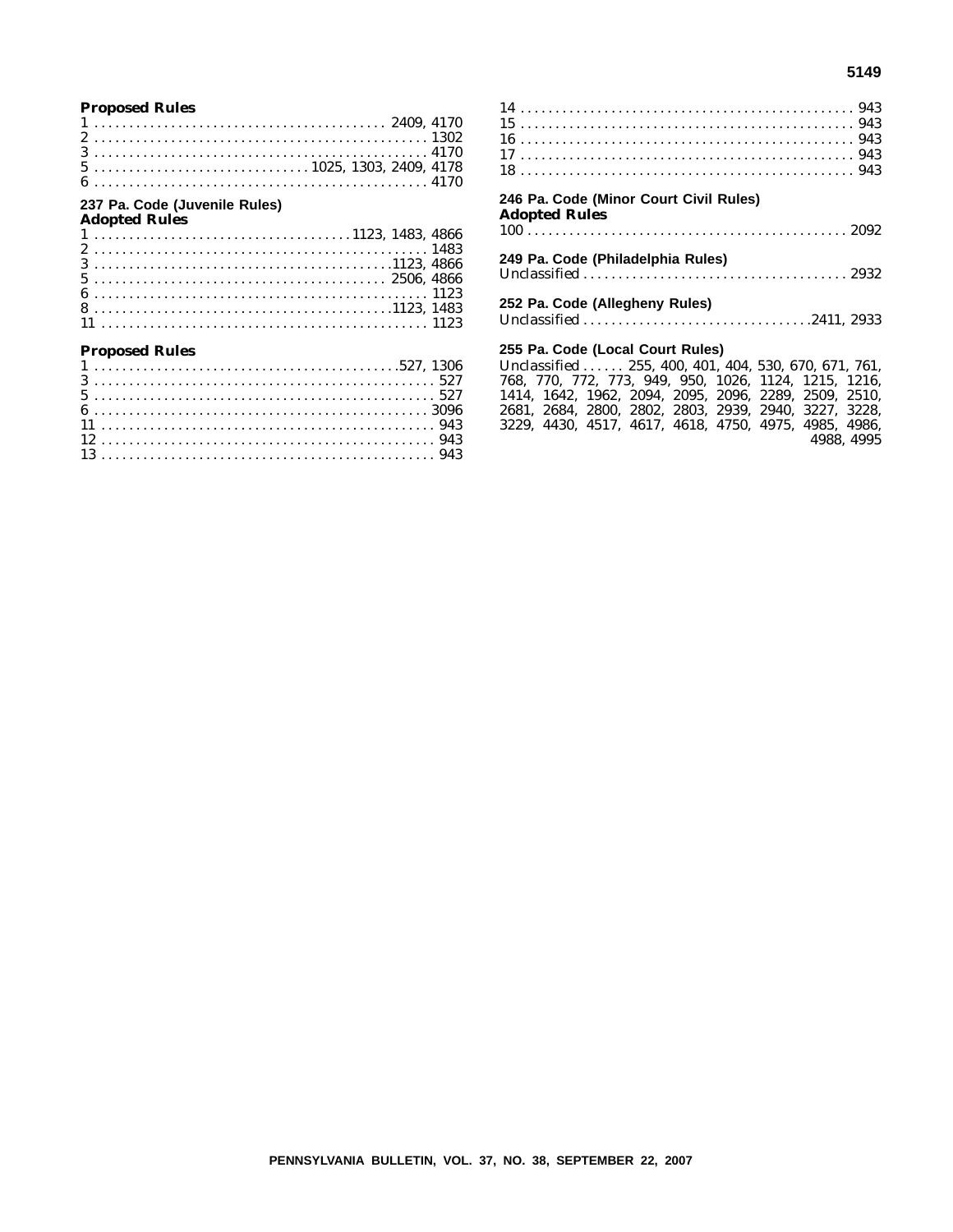# **RULES AND REGULATIONS**

### **Title 22—EDUCATION**

#### **STATE BOARD OF EDUCATION [ 22 PA. CODE CH. 49 ]**

#### **Certification of Professional Personnel**

The State Board of Education (Board) amends Chapter 49 (relating to certification of professional personnel) to read as set forth in Annex A. Notice of proposed rulemaking was published at 36 Pa.B. 7141 (November 25, 2006).

#### *Statutory Authority*

The Board acts under the authority of section 2603-B of the Public School Code of 1949 (code) (24 P. S. § 26- 2603-B) and other sections of the code.

#### *Background*

Significant numbers of children are not experiencing academic success in schools in this Commonwealth. Nearly 1/3 of students do not meet State proficiency standards in reading and math. Student achievement declines as students move from the elementary to middle level grades. Fewer than 1/2 the students from lowincome families, students with disabilities, African-American students, Latino students and English language learners meet State proficiency standards.

As classrooms are becoming increasingly diverse and the level of academic achievement expected of every student at each level of schooling is far greater than ever, the Commonwealth continues to prepare new teachers and structure teaching certificates much the same as we have for the past 50 years. The long-standing K—6 and 7—12 certificates remain in place despite decades of educational research and experience that documents that students instructed by early childhood and middle level teachers provide improved academic success when compared with traditionally certified elementary and secondary teachers.

Meanwhile, schools Statewide, especially those with many students from low-income families, are instituting reforms targeted to improve student achievement in the early elementary grades by using State Accountability Block Grant funding to establish prekindergarten programs, full-day kindergartens, reduced class size and targeted reading programs. Reforms that would greatly benefit from the specialized knowledge and skills provided by teachers with early childhood certificates.

Providing adequate preparation in literacy instruction in prekindergarten through the primary grades is a proven strategy to reduce the need for remediation in the intermediate grades. Because of the limited knowledge in literacy instruction of regular elementary teachers, over the past decade the Commonwealth has invested millions in State and Federal funds, including the \$100 million Read to Succeed Program, to ensure that children can read at grade level by grade 3. Preparing teachers with solid preparation in literacy skills will help to reduce the need for targeted initiatives like these in the future.

Each year 95 college and university teacher preparation programs in this Commonwealth grant degrees to over 12,000 new teachers, 6,000 of whom are awarded elementary certificates. On average, school districts hire fewer than 3,000 elementary teachers each year. Meanwhile,

school districts continue to face chronic shortages of secondary math and science, world language and secondary special education teachers. There is an obvious mismatch between the needs of schools in this Commonwealth and the types of teachers colleges and universities are preparing to lead its classrooms.

Nationwide more than 1/3 of new teachers leave the profession within 3 years and 1/2 within 5 years. It is believed that new teachers in this Commonwealth have a similar experience. Research reveals that their dissatisfaction is largely due to many not having knowledge and skills that are essential for them to be successful during their first years in the classroom.

State and National studies and reports call for dramatic changes to the way teachers are prepared for the profession. Among these are *Investing In Great Teachers For All Students*, The Final Report of the Governor's Commission on Training America's Teachers (July 2006); *Teachers of Tomorrow: Recommendations for the Preparation of Highly Effective Elementary Teachers*, Special Task Force on Elementary Education, State System of Higher Education (April 2005); *Educating School Teachers*, Arthur Levine, The Education Schools Project (September 2006); *What Makes A Teacher Effective?*, National Council for Accreditation of Teacher Education (2006); and *Tough Choices, Tough Times*, Report of the New Commission on the Skills of the American Workforce (2007).

Nothing is more important in helping students achieve at high levels than the quality of their teachers. Research shows that teacher quality is more important than having rigorous academic standards and curriculum, aligned assessments, advanced technology or high quality facilities. Teachers must have solid content knowledge of the subjects they teach, a thorough knowledge of instructional strategies and skills necessary to successfully help their students learn, the ability to teach and manage in classrooms filled with increasingly diverse learners, and the commitment and caring necessary to help children learn, grow and succeed.

These factors prompted the Department of Education (Department) to develop a proposal to restructure teaching certificates that it presented to the Board in September 2006. With the Department's original proposal as the starting point, the Board undertook one of its most extensive public outreach and consultation efforts in recent memory. This effort resulted in a dramatically different final regulation from that originally proposed by the Department.

#### *Summary of the Final-Form Rulemaking*

The final-form rulemaking makes four major changes to the current grade and age level limitations on teaching certificates. The final-form rulemaking ''grandfathers'' teachers awarded certificates before January 1, 2013. Teachers certified before January 1, 2013, may continue to be given classroom assignments as provided under the current grade and age level limitations. For example, elementary teachers may continue to teach grades kindergarten through six for the valid term of their certificate. The final-form rulemaking also focuses existing continuing professional education requirements to improve the knowledge and skills of all educators to work with diverse learners. Major amendments include the following: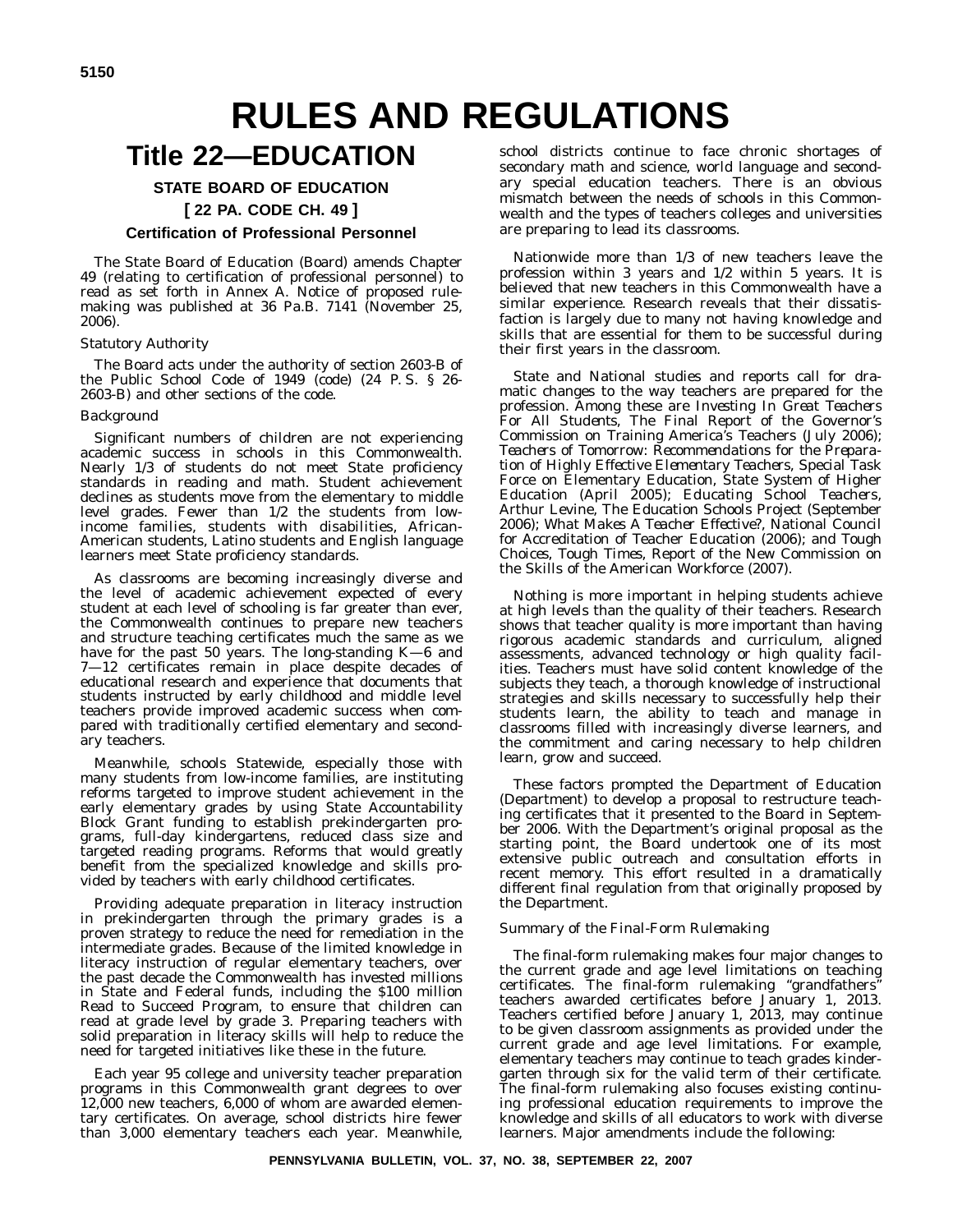1. *Requiring all teacher preparation programs to provide instruction to teacher education students in providing instruction to students with disabilities and English language learners in inclusive classroom settings.*

Beginning in January 2011, teacher education programs will be required to provide 9 credits or 270 hours, or an equivalent combination thereof, on accommodations and adaptations for students with disabilities in an inclusive setting. In addition, preparation programs must also provide 3 credits or 90 hours of instruction in providing instruction to English language learners. Preparation programs are provided significant flexibility to meet this requirement. They may infuse all or a portion of these requirements into existing courses or add additional courses as appropriate.

Currently, most regular education teacher education students receive one 3 credit course or none in working with diverse learners. In classrooms in this Commonwealth, 3 of every 20 students have a disability or are an English language learner. Ninety-six percent of students with a disability have some portion of their education provided in an inclusive classroom setting by a regular education teacher. Over 40% of students enrolled in vocational education programs have a disability.

The Individuals with Disabilities Education Improvement Act of 2004 (IDEA) (Pub. L. No. 108-446) and the settlement approved in *Gaskin v. Pennsylvania Department of Education* will result in increased numbers and portion of the school day that students with disabilities spend in regular classroom settings with appropriate supports.

2. *Splitting the elementary certificate (K—6) into an early childhood (PK—4) and elementary/middle certificate (4—8).*

A 1-year overlap at grade 4 is added to provide additional flexibility to school administrators to assign teachers where needed without sacrificing the benefits for greater specialization and depth of preparation of new teachers.

Educational research documents that teachers trained to work with young children who know how to provide effective, developmentally appropriate classroom environments have students who demonstrate improved educational outcomes. In kindergarten classrooms assessed in one study, children had higher social competence, on-task behavior and literacy and mathematics competence. Many studies have shown that rigidly paced, curriculum-driven and scripted instruction that is not developmentally appropriate can undermine young children's motivation to learn.

The elementary/middle certificate, which covers a 5-year age-span, is designed to better prepare teachers to work with the challenging developmental needs of preadolescents and adolescents, while also providing more focused and rigorous academic content in grades 4 through 6 and in one core academic subject area in grades 7 and 8. Currently, middle schools are generally staffed with a combination of elementary certified teachers, whose preparation generally did not address either adolescent development or the academic content provided at the middle school level, and secondary teachers, whose preparation generally focused on teaching academic content at the high school level. The highly qualified teacher requirements in the No Child Left Behind Act of 2001 (NCLB) (Pub. L. No. 107-110, 115 Stat. 1425) no longer permit elementary certified teachers to teach core academic subjects in grade 7 or above without obtaining a

secondary certificate. The elementary/middle school certificate provides additional employment opportunities for the holders of these certificates over the traditional elementary certificates since it permits elementary/middle certificate holders to teach in both elementary and middle school buildings.

A Department survey of the certification structures used in other states revealed that 26 states have early childhood certificates that end in grade 3, three states end with grade 2 and four states end with grade 4. Thirty-one states offer either an elementary or middle level certificate with a scope similar to the elementary/ middle certificate. Since there are no National standards for the grade level configurations of teaching certificates, many states generally provide a level of flexibility with respect to grade levels on certificates.

In addition, the Department discussed the proposed rulemaking with the chief teacher certification officers in other states where teachers trained in this Commonwealth have traditionally pursued employment. Nearly all indicated they would continue to accept teachers with the new grade level configurations with little or no additional testing or coursework. This is in contrast to the Commonwealth's own policy regarding out-of-State teachers that requires veteran teachers certified in other states to take PRAXIS tests and sometimes take additional coursework.

3. *Requiring dual certification for special education teachers.*

Dual certification is required to provide highly qualified status to special education teachers who teach one of the core academic subjects as required by IDEA and the NCLB. Students pursuing certification in special education will need to choose either PK—8 or 7—12 certification in special education. This certification will permit special education teachers to provide supports and assist other teachers in regular classroom settings. Students pursuing a PK—8 special education certificate shall obtain a second certificate in early childhood, elementary/ middle or as a reading specialist. Students pursuing a 7—12 special education certificate shall obtain a second certificate in a secondary level subject or as a reading specialist. This requirement will ensure that special education teachers certified after January 2013 will comply with Federal requirements upon receiving their teaching certificates. Since the new Federal requirements were established, special education teachers in this Commonwealth have needed to use cumbersome and burdensome procedures called the NCLB Bridge Certificate and HOUSSE to earn highly qualified status as defined by the Federal government. Entry into the NCLB Bridge Certificate ended in 2006 and the HOUSSE process is ending June 30, 2007.

#### 4. *Continuing professional education.*

Existing continuing professional education requirements are focused to provide a continuum of professional education to the 140,000 classroom teachers, student services staff and administrators to improve their skills to assist diverse learners in inclusive classroom settings. The long-standing requirements for induction programs for new teachers, up to 6 credits of the 24 credits required for teachers to earn a Level II instructional certificate, school entity professional education activities and continuing professional education under the act of November 23, 1999 (P. L. 529, No. 48) each are to include activities regarding teaching diverse learners in inclusive settings. This will address the challenge that other than teachers with special education certification, few have the knowl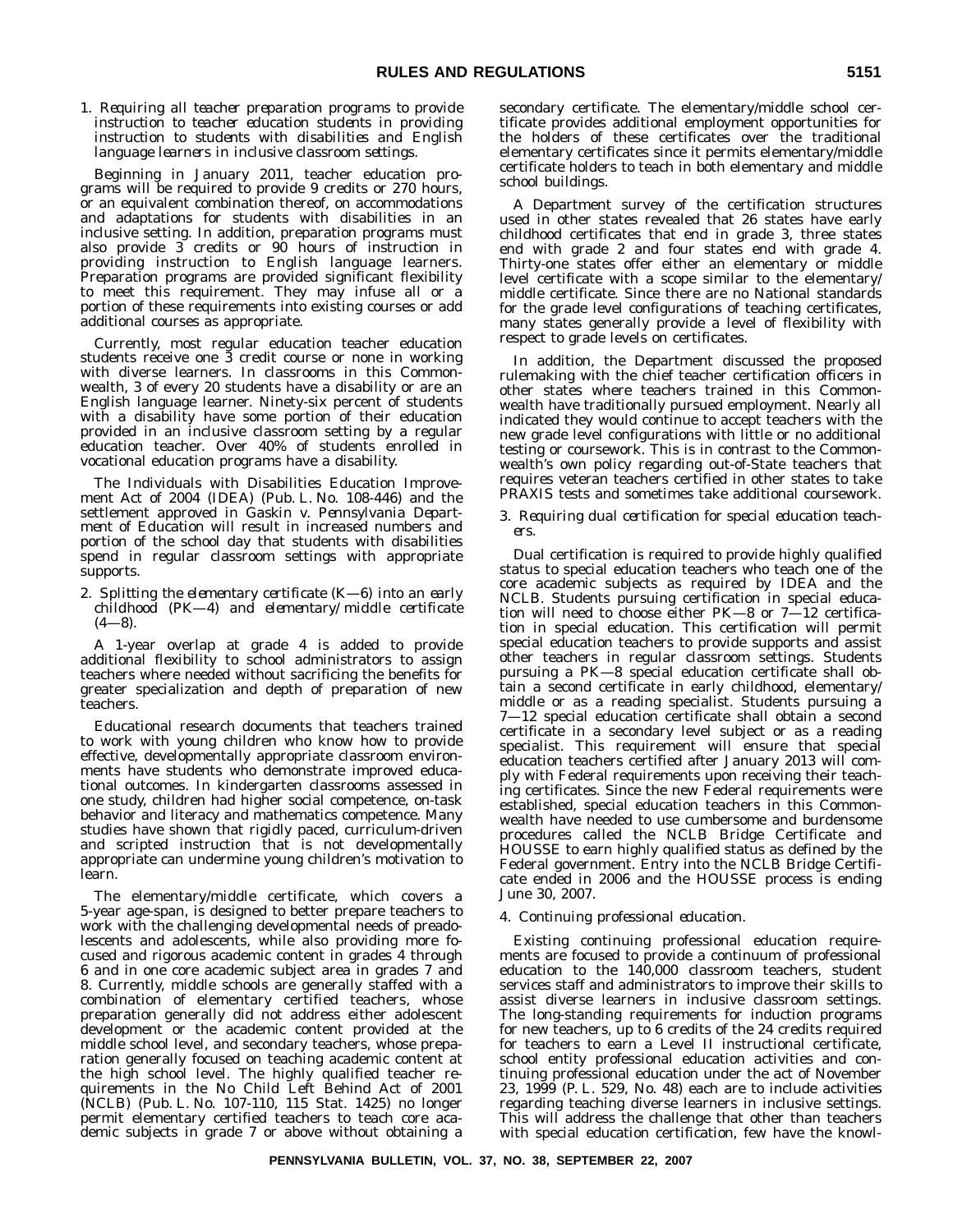edge and skills to address the needs students with disabilities already sitting in their classrooms. By targeting existing professional education activities, there will not be any additional cost associated with this requirement.

#### *Summary of Public Comments and Responses to Proposed Rulemaking*

The proposed rulemaking was published at 36 Pa.B. 7141 and was available on the Department's website at www.pde.state.pa.us. The Board accepted formal written comments during a 30-day public comment period that began upon publication of the proposed rulemaking. The Senate Education Committee held a hearing on February 3, 2007, and the House Education Committee held a hearing on March 28, 2007. The Board also discussed the proposed rulemaking with numerous individuals, education groups and individual members of the General Assembly.

The Board received written comments directly from 155 individuals and organizations. Rather than provide a lengthy listing of the organizations and comments and responses in the preamble, the Board prepared a separate document that outlines the comments and the Board's response. This document was sent to each commentator and is posted on the Board's page on the Department website.

In summary, the comments focus primarily on 13 issues. They include the following.

Commentators expressed concerns about the time frame for implementation. Many commentators associated with teacher preparation institutions expressed concerns about the requirements in § 49.13(b) (relating to policies) that require teacher education programs to meet the new requirements on or before January 1, 2010, and the effective date of the new certification requirements outlined in § 49.85 (relating to limitations) effective January 1, 2012.

Most commentators expressed support or opposition to the split of the K—6 elementary certificate into two new certificates, the PK—3 early childhood and 4—8 elementary/middle certificates. Those who expressed concerns say the new grade level configurations will limit the flexibility of administrators to assign teachers where needed, reduce the ability of teachers to be employed by schools in other states and require teacher preparation programs to restructure by rewriting programs of study and course content.

Commentators expressed concerns about splitting the special education certificate into two distinct grade and age level certificates. Special education certificates would be established for grades PK—8 and 7—12. This certificate will permit teachers to provide special education services to students with disabilities in either grade PK—8 or 7—12. A commentator expressed concern that the Council for Exceptional Children Standards does not group special needs children into grade levels. A commentator also noted that special needs students are not always functioning at the grade level in which they are currently placed.

Commentators also expressed concerns about the requirement that new special education teachers hold a second certificate in early childhood, elementary/middle or in a secondary content area. They believe this requirement will discourage students from pursuing special education certification and worsen the existing shortage of special education teachers. Some commentators also

expressed concerns that dual certification requirements could not be completed in the traditional 4-year time frame.

Commentators expressed numerous concerns about the requirement that teacher education programs provide at least 9 credits or 270 hours of instruction regarding accommodations and adaptations for students with disabilities in inclusive settings and at least 3 credits or 90 hours must address the instructional needs of diverse learners. Their primary concern is over how to fit these extra credits or hours of instruction into their existing program requirements. Some commentators expressed concerns that adding extra courses would extend teacher preparation programs beyond the traditional 4-year degree. Others suggest the requirement will displace other essential elements of teacher preparation, most likely courses in the academic subjects they plan to teach. Some expressed concern that the new requirements could interfere with National accreditations or take time away from core studies. Some commentators do not believe there will be enough special education faculty available to meet the requirements.

A few commentators expressed concerns about the requirement that induction programs include activities that focus teaching diverse learners in inclusive settings.

A few commentators expressed concerns about the requirement that the Department publish a "Certification" and Staffing Policy Guideline'' that establishes up to the equivalent of six specific course credit requirements as part of the 24 credit hours required to obtain an Instructional II certificate.

A commentator expressed concerns about the requirement in § 49.17 (relating to continuing professional education) that professional education plans outline how the school entity will ensure that all professional employees participate in continuing professional education focused on teaching diverse learners in inclusive settings.

Regarding the requirement in § 49.143 (relating to Vocational Instructional II) that establishes that 6 credits or 180 hours of instruction regarding accommodations and adaptations for students with disabilities and 3 credits or 90 hours in teaching English language learners as part of the 60 credit hours required for Vocational Instructional I certificate holders to obtain their Vocational Instructional II certificate, commentators asked if the courses are readily available to meet these new subject requirements.

Commentators expressed concern that an overlap in grade levels is provided between the elementary/middle and secondary certificates but not between the early childhood and elementary/middle certificates.

Commentators expressed concerns that the dual certification requirement for special education teachers is not achievable in 120 credits or the traditional 4-year college experience.

A few commentators expressed concerns that exceptions to the certification requirements are limited to Statewide exceptions, but exceptions are not authorized on a regional or local level. Concerns were also expressed as to whether exceptions can be renewed, the criteria for granting exceptions, and the like. Concerns were also expressed about what criteria will the Secretary use in granting exceptions.

The Independent Regulatory Review Commission (IRRC) expressed concerns about several provisions in the rulemaking that direct the Secretary to establish stan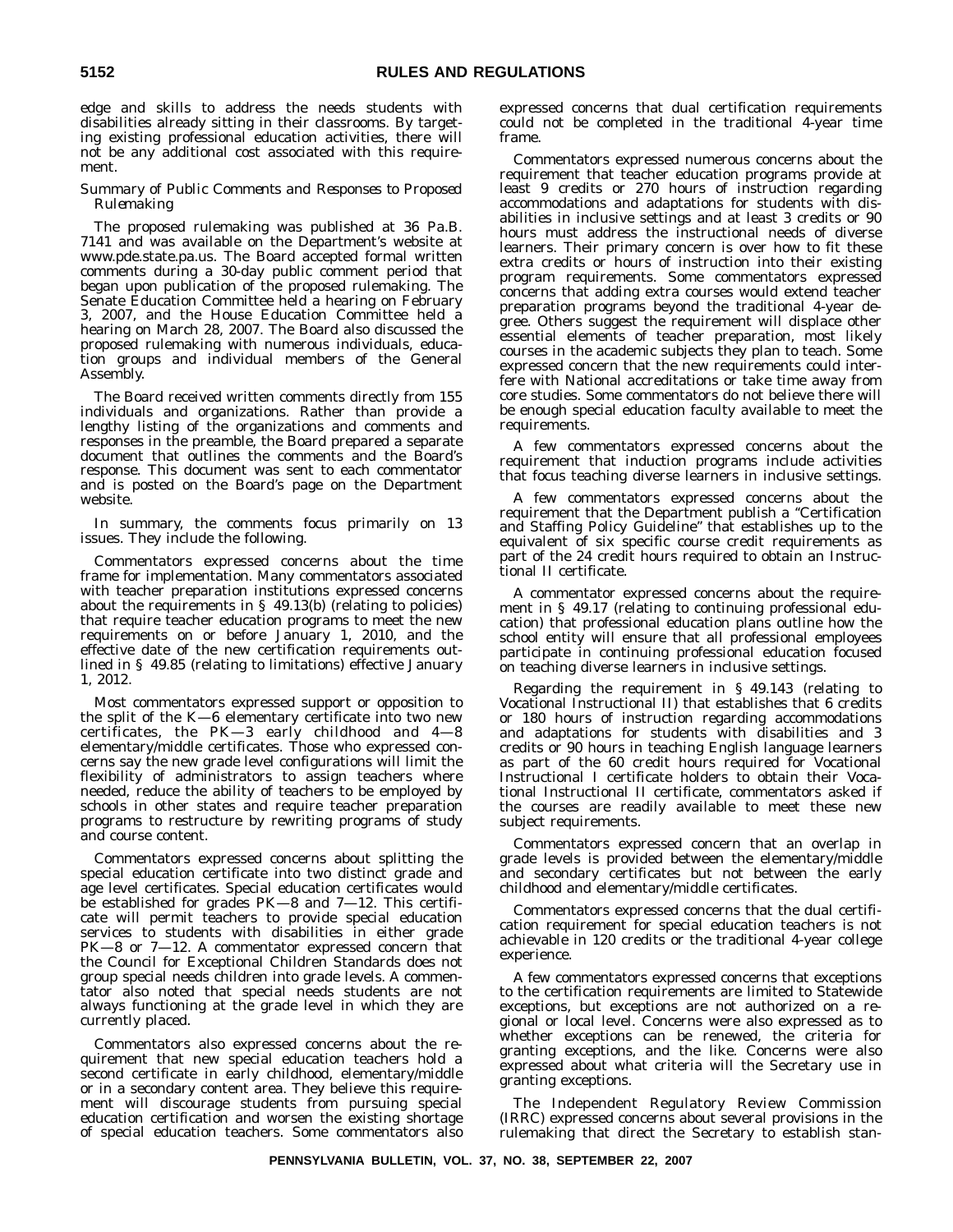dards, guidelines and criteria but which do not provide opportunities for the public to be involved or comment on the standards, guidelines and criteria, as would be the case for policies established through regulations. Proposed § 49.86(a) (relating to accelerated program for Early Childhood and Elementary/Middle level certificateholders) stated that ''The Department will establish standards for an accelerated program....'' However, this subsection does not provide the details on how those standards will be developed. IRRC inquired as to what process the Department will use to "establish standards'' and if the public will have input.

In response to comments received during the public comment period and subsequent discussions with stakeholders, the Board made the following changes to the proposed rulemaking.

The definition of ''prekindergarten'' in § 49.1 (relating to definitions) was amended to include programs operated by early intervention agencies to ensure that staffing in those programs continues to adhere to the certification requirements in Chapter 49.

The implementation date has been delayed by 1 year for college and university teacher preparation programs to include 9 credits or 270 hours of instruction regarding accommodations and adaptations for students with disabilities and 3 credits or 90 hours of instruction in meeting the instructional needs of English language learners as outlined in § 49.13.

The requirement that school entities ensure that professional employees participate in professional development focused on teaching diverse learners in inclusive settings has been revised to a require that school entities offer opportunities for professional employees to participate in the training.

The effective date has been revised for teachers pursuing an Instructional II certificate to complete up to six specific course credit requirements established by the Department to those certificates issues after the effective date of the final-form rulemaking as described in § 49.83 (relating to Instructional II).

Language was added to § 49.85 to make clear that certificates issued prior to January 1, 2013, remain valid for the term of the certificate for the grade spans and age levels in place prior to the effective date of the new certification requirements.

In § 49.85 and other sections of the final-form rulemaking, the effective date for the new certification structure has been revised to provide 1 additional year for colleges and universities, schools and the Department to revise and update their policies and practices that will be necessary to implement the new requirements.

In § 49.85, the requirements for special education certificates have been rewritten to improve clarity. In addition, a provision has been added to permit special education certification candidates to obtain a reading specialist certificate to meet the dual certification requirement.

In § 49.85(f), language has been added for the Secretary to provide written certification that a Statewide shortage exists and provides that the Board must disapprove the exception within 90 days of receipt of the certification or the exception will stand approved.

In § 49.86, language has been added to require the Department to establish standards to be consistent with the criteria in subsection (d).

#### *Effective Date*

The final-form rulemaking is effective upon publication in the *Pennsylvania Bulletin*.

#### *Sunset Date*

In accordance with its policy and practice regarding regulations, the Board will review the effectiveness of these regulations after 4 years. Therefore, no sunset date is necessary.

#### *Regulatory Review*

Under section 5(a) of the Regulatory Review Act (71 P. S. § 745.5(a)), on June 2, 2006, the Board submitted a copy of the notice of proposed rulemaking, published at 36 Pa.B. 7141, to IRRC and the Chairpersons of the House and Senate Committees on Education for review and comment.

Under section 5(c) of the Regulatory Review Act, IRRC and the Committees were provided with copies of the comments received during the public comment period, as well as other documents when requested. In preparing the final-form rulemaking, the Board has considered all comments from IRRC, the House and Senate Committees and the public.

Under section 5.1(j.2) of the Regulatory Review Act (71 P. S. § 745.5a(j.2)), on August 15, 2007, the final-form rulemaking was deemed approved by the House and Senate Committees. Under section 5.1(e) of the Regulatory Review Act, IRRC met on August 16, 2007, and approved the final-form rulemaking.

#### *Contact Person*

The official responsible for information on this finalform rulemaking is Jim Buckheit, Executive Director, State Board of Education, 333 Market Street, Harrisburg, PA 17126-0333, (717) 787-3787, TDD (717) 787-7367.

#### *Affected Parties*

The final-form rulemaking will affect the students and professional employees of public schools in this Commonwealth.

#### *Fiscal Impact and Paperwork Requirements*

It is estimated that costs for implementation and compliance with the final-form rulemaking would total \$3.23 million. These costs would be incurred by the 95 colleges and universities that offer Department-approved teacher education programs. The bulk of these represent staffing costs to programs currently without instructional resources with content expertise in providing instruction to diverse learners. The remaining costs would be for review and revision of degree course requirements and for the rewriting of certain course curricula.

Over 60% of new teachers certified by the Department each year attended 1 of the 14 universities of the State System of Higher Education or 4 State-related universities (Pennsylvania State University, Temple University, Lincoln University and the University of Pittsburgh). These State-funded and State-related institutions receive more than \$1.1 billion in direct institutional support from the Commonwealth each year and have total annual expenditures that exceed \$4.27 billion.

The Board believes the long term benefits to the quality of its teachers and resulting improvement in student academic achievement far exceed the financial, administrative and program costs to teacher preparation institutions and schools, which costs are relatively insignificant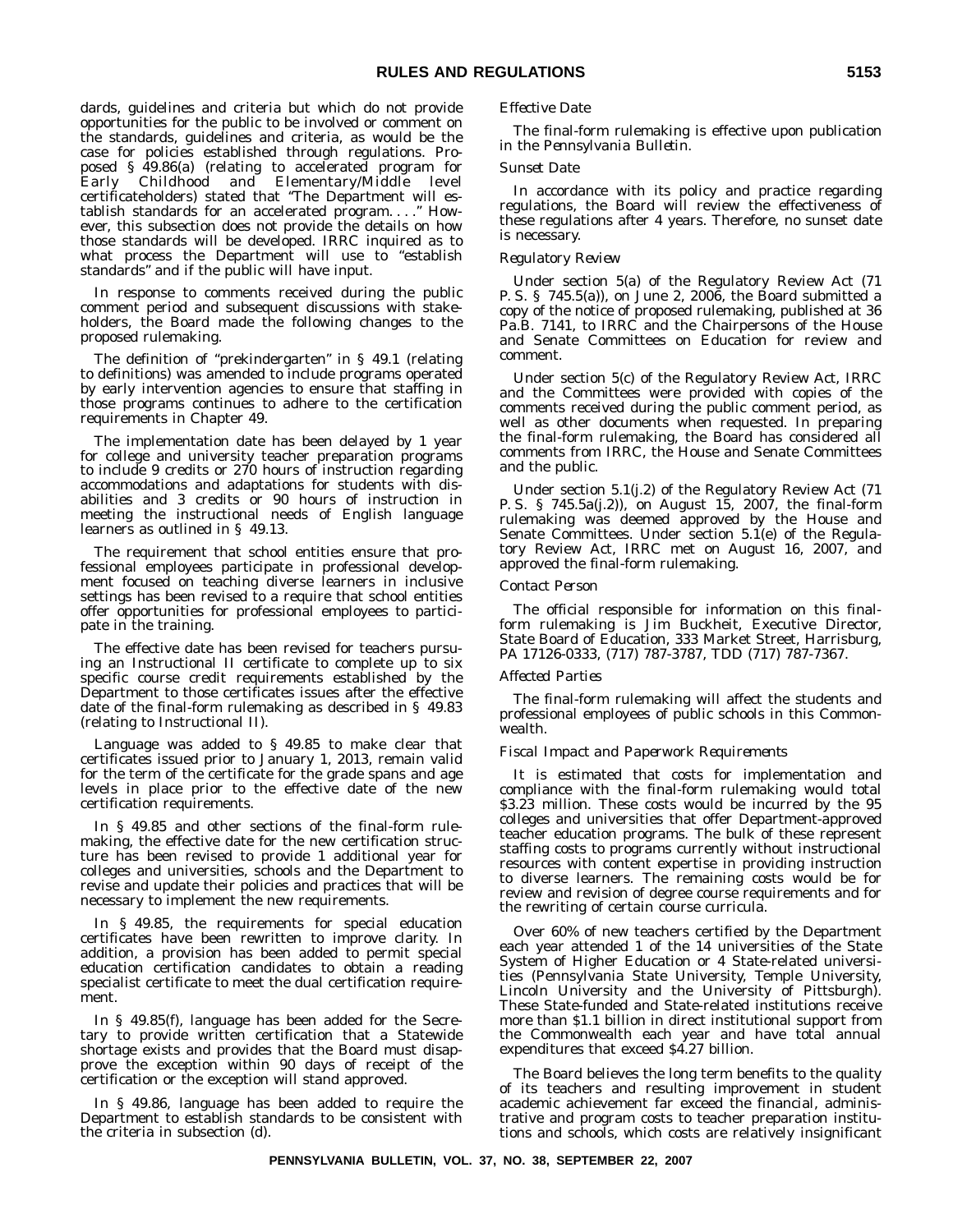in the context of overall expenditures and gross oversupply of teachers continuing to be produced by the teacher preparation institutions.

#### *Effective Date*

The final-form rulemaking will become effective upon final-form publication in the *Pennsylvania Bulletin*.

#### *Findings*

The Board finds that:

(1) Public notice of the intention to adopt this finalform rulemaking was given under sections 201 and 202 of the act of July 31, 1968 (P. L. 769, No. 240) (45 P. S. §§ 1201 and 1202) and the regulations promulgated thereunder, 1 Pa. Code §§ 7.1 and 7.2.

(2) A public comment period was provided as required by law and all comments were considered.

(3) The final-form rulemaking is necessary and appropriate for the administration of the code.

*Order*

The Board, acting under authorizing statute, orders that:

(a) The regulations of the Board, 22 Pa. Code Chapter 49, are amended by amending §§ 49.14, 49.16, 49.18, 49.62b, 49.131 and 49.143 to read as set forth at 36 Pa.B. 7141, by amending §§ 49.1, 49.13, 49.17, 49.83, 49.85 and 49.142 and by adding § 49.86 to read as set forth in Annex A, with ellipses referring to the existing text of the regulations.

(b) The Executive Director will submit this order, 36 Pa.B. 7141 and Annex A to the Office of General Counsel and the Office of Attorney General for review and approval as to legality and form as required by law.

(c) The Executive Director of the Board shall certify this order, 36 Pa.B. 7141 and Annex A and deposit them with the Legislative Reference Bureau as required by law.

(d) This order is effective upon publication in the *Pennsylvania Bulletin*.

#### JIM BUCKHEIT,

*Executive Director*

(*Editor's Note*: For the text of the order of the Independent Regulatory Review Commission, relating to this document, see 37 Pa.B. 4847 (September 1, 2007).)

**Fiscal Note:** Fiscal Note 6-303 remains valid for the final adoption of the subject regulations.

#### **Annex A**

#### **TITLE 22. EDUCATION**

#### **PART I. STATE BOARD OF EDUCATION**

#### **Subpart C. HIGHER EDUCATION**

#### **CHAPTER 49. CERTIFICATION OF PROFESSIONAL PERSONNEL**

#### **Subchapter A. GENERAL PROVISIONS**

#### **THE PROGRAM**

#### **§ 49.1. Definitions.**

The following words and terms, when used in this chapter, have the following meanings, unless the context clearly indicates otherwise:

\*\*\*\*\*

*Community provider*—A not-for-profit or for-profit organization that operates prekindergarten programs.

\*\*\*\*\*

*Core academic subject*—Includes reading, language arts, mathematics, science, foreign languages, social studies and the arts.

\*\*\*\*\*

*Diverse learner*—A student who because of limited English language proficiency or disabilities may have academic needs that require varied instructional strategies to help the student learn.

*Educational specialist*—Professional certified personnel whose primary responsibility is to render professional service other than classroom teaching, such as dental hygienist, home and school visitor, instructional technology specialist, social restoration specialist, nutrition service specialist, elementary counselor, secondary counselor, school nurse and school psychologist.

\*\*\*\*\*

*Inclusive setting*—The placement of a diverse learner in a regular classroom setting.

\*\*\*\*\*

*Prekindergarten*—A program operated by an early intervention agency as defined in § 14.101 (relating to definitions), school district or under contract from a school district that is open to children who are 3 years of age and who have completed the program prior to the school district's entry age for kindergarten.

\*\*\*\*\*

#### **§ 49.13. Policies.**

(a) The Board, through the Secretary, will provide standards for the guidance of the preparing institutions in educating professional personnel for the schools of this Commonwealth, all of which are to include accommodations and adaptations for diverse learners.

(b) The Department will have the following responsibilities with respect to certification and permitting of professional personnel in the schools of this Commonwealth:

(1) Provision of advisory services to college and school personnel in matters pertaining to teacher education and certification.

(2) Designation of professional titles for personnel.

(3) Prescription of procedures for issuance of certificates and permits.

(4) Evaluation and approval of teacher education programs leading to the certification and permitting of professional personnel.

(i) The evaluation by the Department will provide assurance that, on or before January 1, 2011, teacher education programs will require at least 9 credits or 270 hours, or an equivalent combination thereof, regarding accommodations and adaptations for students with disabilities in an inclusive setting. Within the content of these 9 credits or 270 hours, instruction in literacy skills development and cognitive skill development for students with disabilities must be included, as determined by the institution. At least 3 credits or 90 additional hours, or an equivalent combination thereof, must address the instructional needs of English language learners. For purposes of this requirement, 1 credit equals 30 hours of coursework. Applicable hours are limited to a combination of seat hours of classroom instruction, field observation experiences, major research assignments, and development and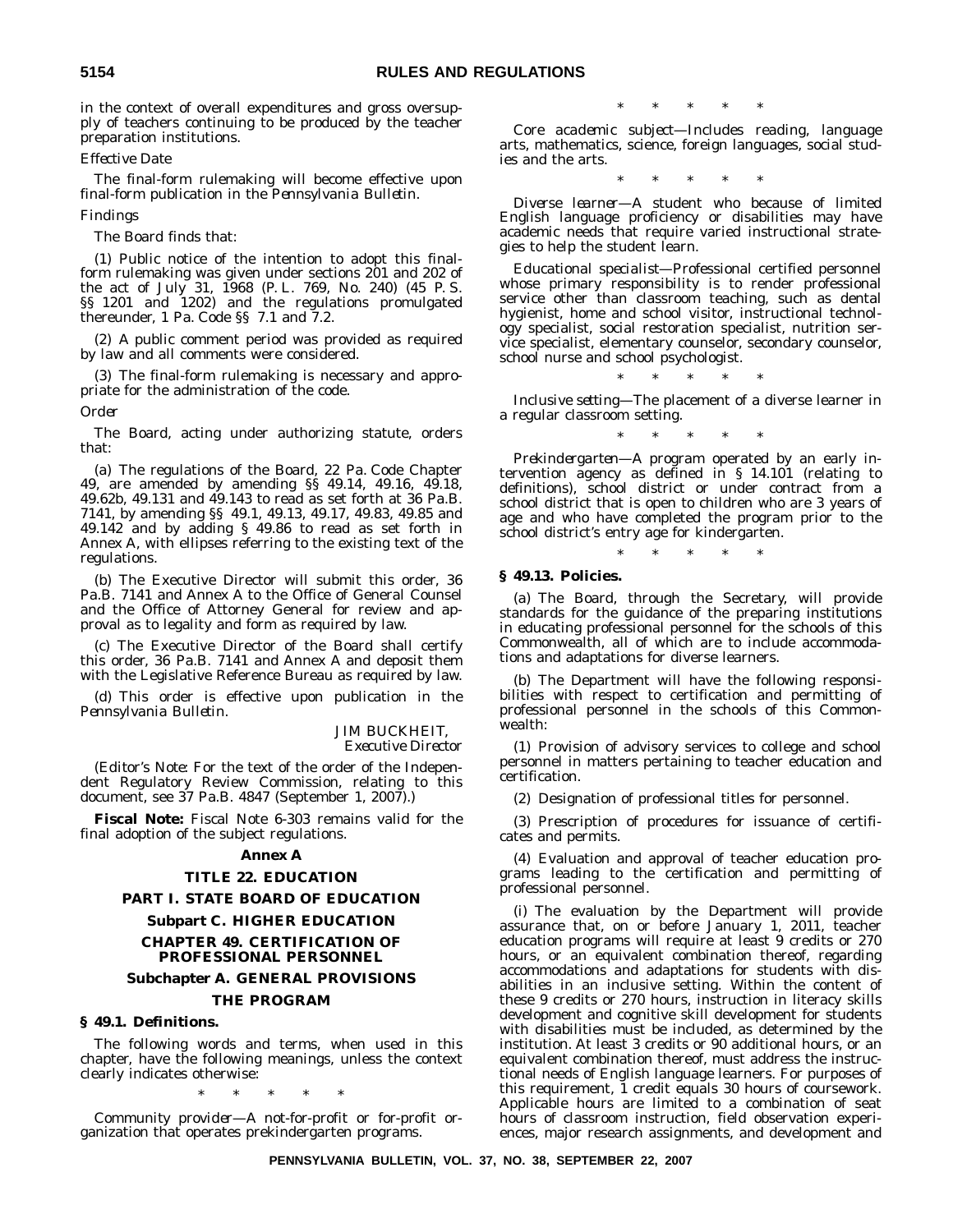implementation of lesson plans with accommodations and adaptations for diverse learners in an inclusive setting.

(ii) Program approval reviews shall be conducted by professional educators from basic and higher education.

(5) Registration of certified and permitted persons.

(6) Maintenance of records of all certificates and permits.

(7) Assurance that each professional person is properly certified or permitted for the specific position in which the professional person is employed.

(8) Review and investigation of alleged violations of this chapter.

(9) Prescription of procedures approved by the Board for the appraisal and evaluation of education and experience of applicants for any type of professional certification issued by the Department when the applicant has been denied certification and is prepared by institutions outside this Commonwealth or has appealed in accordance with guidelines approved by the Board in § 49.66 (relating to appeal procedure), a decision pertaining to eligibility for certification rendered by a Commonwealth institution having an approved program. The appellant initially shall have appealed to the institution.

(10) The issuance of administrative agency interpretative policies and directives relating to professional certification and staffing in the schools of this Commonwealth as may be necessary to carry out the intent of this chapter.

(11) Identification and approval of assessment tools, instruments and procedures to measure basic skills and general knowledge; professional knowledge and practice; and subject matter knowledge.

(12) Assurance that individual scores or measurements achieved on assessments instituted under § 49.18 (relating to assessment) are not released without the permission of the candidate or pursuant to subpoena or court order. The Department will inform the candidate by means of the candidate's last known address when it has received a subpoena or court order.

(c) Except for applicants whose certification status is subject to subsection (b)(9) and § 49.171 (relating to general requirements), the Department will require that an applicant for a certificate shall have completed an approved teacher preparation program and shall be recommended by the preparing institution.

(d) The Department will have the right to review approved programs at any time. Major evaluations shall be conducted at 7-year intervals, by professional educators appointed by the Department in accordance with subsection (b)(4), to review process and content.

(e) The Department will accept the request of an institution to withdraw from an approved program. The Department will have the right to withdraw the approval of a program from an institution. New students may not be accepted in a program which has lost its approved status after the date of the action.

#### **§ 49.17. Continuing professional education.**

(a) A school entity shall submit to the Secretary for approval a 3-year professional education plan as part of its strategic plan in accordance with the professional education guidelines established by the Secretary and section 1205.1 of the act (24 P. S. § 12-1205.1).

(1) A school entity shall develop a continuing professional education plan, which includes options for professional development including, but not limited to, activities such as the following:

(i) Graduate level coursework.

(ii) Obtaining a professionally related master's degree.

(iii) Department-approved in-service courses.

(iv) Curriculum development work.

(v) Attendance at professional conferences.

(2) The continuing professional education plan must define terms used including, but not limited to, the following:

(i) Professionally related graduate level coursework.

(ii) Professionally related master's degree.

(iii) Curriculum development work.

(iv) Professional conferences.

(3) The continuing professional education plan shall be developed as specified in section 1205.1 of the act. The plan must describe the persons who developed the plan and how the persons were selected.

(4) The continuing professional education plan submitted to the Secretary shall be approved by both the professional education committee and the board of the school entity.

(5) The Secretary will promulgate guidelines which include a process for amending approved continuing professional education plans in accordance with the requirements for initial preparation of the plans. The guidelines will also outline allowable activities for credit earned under sections 1205.1 and 1205.2 of the act (24 P. S. §§ 12-1205.1 and 1205.2) after July 1, 2006.

(6) The continuing professional education plan must include a section which describes how the professional education needs of the school entity, including those of diverse learners, and its professional employees are to be met through implementation of the plan. The plan must describe how professional development activities will improve language and literacy acquisition for all students and contribute to closing achievement gaps among students.

(7) The continuing professional education plan must include a description of how the school entity will offer all professional employees opportunities to participate in continuing education focused on teaching diverse learners in inclusive settings.

(8) A school district that contracts with a community provider to operate a prekindergarten program shall address in the school district's professional education plan how the school district will offer professional education opportunities to teachers in the community provider's prekindergarten program.

(b) A commissioned officer who obtains a Letter of Eligibility for Superintendent shall present to the Secretary evidence of satisfactory completion of 6 credit hours of continuing professional education courses every 5 years. This subsection will be satisfied by taking collegiate studies or Department-approved in-service courses or a combination thereof.

(c) Professional personnel who fail to comply with the continuing professional education plan under subsection (a) or fail to complete the requirements of sections 1205.1 and 1205.2 of the act will have their certificates or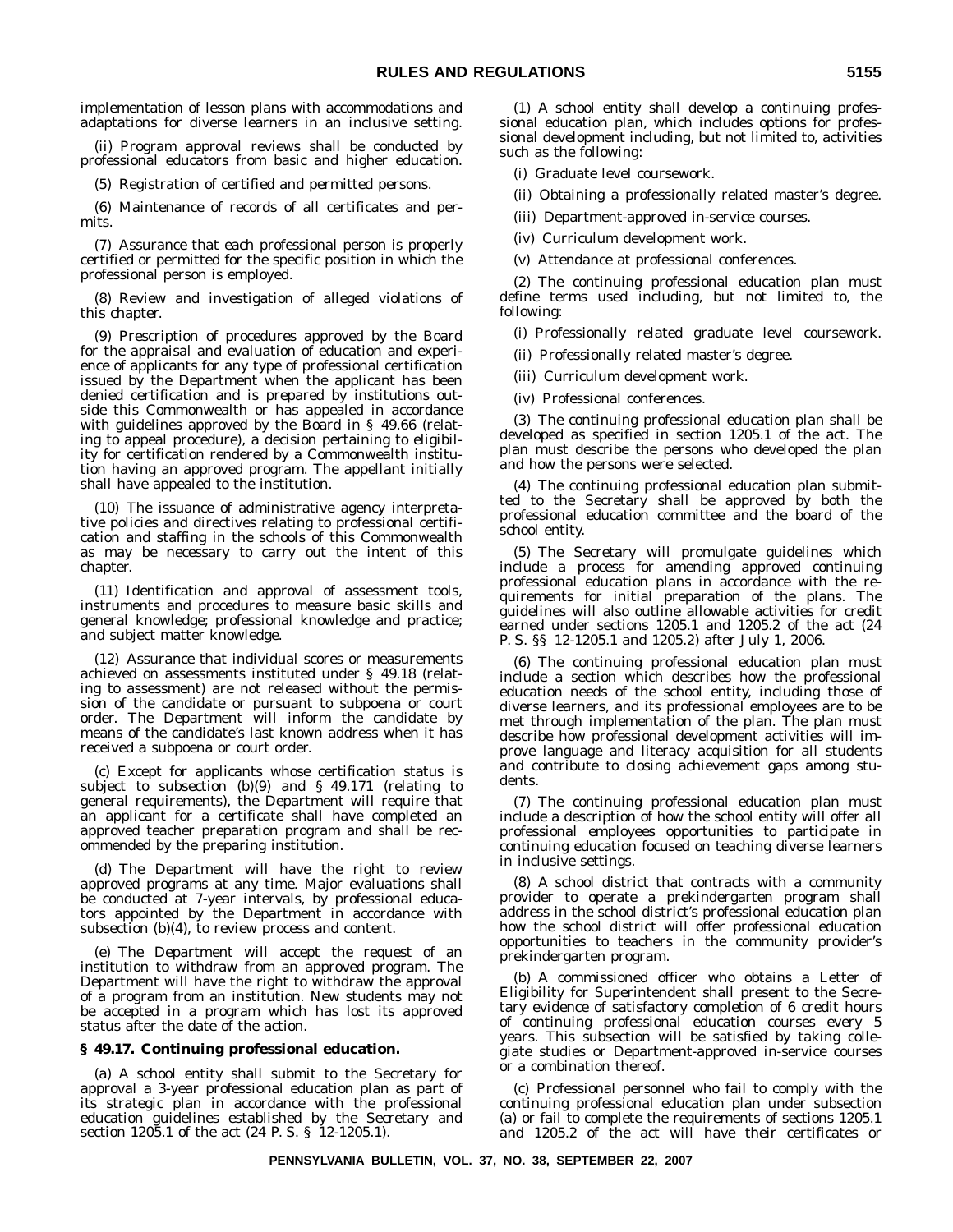commissions rendered inactive by the Department until the requirement is met. Professional personnel whose certificate or commission is rendered inactive shall have a right to appeal the action to the Secretary.

(d) School districts that employ professional personnel or commissioned officers with inactive certificates or commissions are subject to penalties provided for under section 2518 of the act (24 P. S. § 25-2518).

(e) Certified personnel are responsible for monitoring their own progress toward completing the requirements prescribed by sections 1205.1 and 1205.2 of the act and for notifying the Department of any changes to their home mailing address.

#### **Subchapter B. CERTIFICATION OF GRADUATES FROM COMMONWEALTH INSTITUTIONS**

#### **INSTRUCTIONAL CERTIFICATES**

#### **§ 49.83. Instructional II.**

The Instructional II Certificate will be issued to an applicant who has completed:

(1) A Department-approved induction program.

(2) Three years of satisfactory teaching on an Instructional I Certificate attested to by the chief school administrator of the approved public or nonpublic school entity in which the most recent service of the applicant was performed.

(3) Twenty-four credit hours of collegiate study or its equivalent in credits from the Department, a Pennsylvania intermediate unit or any combination thereof. The Department will publish a ''Certification and Staffing Policy Guideline'' that establishes up to the equivalent of six specific course credit hour requirements for each new Instructional I Certificate issued by the Department after September 22, 2007.

(4) Present evidence of satisfactory achievement in assessments prescribed by the Department under § 49.18(a) (relating to assessment).

#### **§ 49.85. Limitations.**

(a) Instructional certificates issued before January 1, 2013, remain valid for the term of the certificate for the grade spans and age levels outlined in items paragraphs  $(1)$ — $(6)$ . For instructional certificates issued before January 1, 2013, the grade level limitations shall be the following:

(1) Early childhood (prekindergarten, kindergarten, grades one through three or ages 3 through 8).

(2) Elementary (kindergarten, grades one through six or ages 4 through 11).

(3) Middle level (grades six through nine or ages 11 through 15).

(4) Secondary (grades seven through twelve or ages 11 through 21).

(5) Specialized areas (prekindergarten through grade 12 or up to age 21).

(6) Special education (prekindergarten through grade 12 or up to age 21).

(b) For instructional certificates issued on or after January 1, 2013, the grade level limitations shall be the following:

(1) Early Childhood (prekindergarten, kindergarten, grades one through four or ages 3 through 9).

(2) Elementary/Middle (grades four through eight or ages 9 through 14). Elementary/Middle Certificates permit instruction in any subject in grades four, five and six and in a core academic subject or subjects in grades seven and eight.

(3) Secondary (grades seven through twelve or ages 11 through 21).

(4) Specialized Areas (prekindergarten through grade twelve or up through age 21).

(5) Special education-PK—8 (prekindergarten through grade eight (ages 3 through 14)). Applicants for this certificate shall also obtain certification in one of the following certificates:

(i) Early Childhood—in accordance with paragraph (1).

(ii) Elementary/Middle—in accordance with paragraph (2).

(iii) Reading Specialist—in accordance with paragraph (4).

(6) Special Education-7—12 (grades seven through twelve (ages 11 through 21)). Applicants for this certificate shall also obtain certification in one of the following certificates:

(i) Secondary—in accordance with paragraph (3).

(ii) Reading Specialist—in accordance with paragraph (4).

(7) Special Education Hearing Impaired, Visually Impaired and Speech/Language Impaired Certificates (prekindergarten, kindergarten, grades one through twelve or ages 3 through 21).

(c) The decision about staffing based on age or grade level rests with the school entity.

(d) The Secretary may grant exceptions to the grade and age level limitations between Early Childhood (subsection (b)(1)), Elementary/Middle (subsection (b)(2)), Special Education-PK—8 (subsection (b)(5)) and Special Education-7-12 (subsection  $(b)(6)$ ) for individual teachers on a case-by-case basis. The school entity shall submit a written request to the Secretary that provides justification for the exception. The Secretary will set a time limit for each individual exception granted. The Secretary will issue guidelines that outline the circumstances under which exceptions will be granted.

(e) When a school district contracts with a community provider for the provision of prekindergarten services, prekindergarten teachers providing the services shall possess a certificate in early childhood as provided in subsection (a)(1) or subsection (b)(1) within the following time frame:

(1) For contracts in place prior to September 22, 2007, September 24, 2012.

(2) For new contracts, 5 years from the start of services.

(f) The Secretary may grant exceptions in response to shortages of certified personnel that apply Statewide to specific provisions of this section when it is necessary to facilitate transition to the revised provisions scheduled to become effective on January 1, 2013. Exceptions may be granted under the following conditions:

(1) The Secretary will provide a written certification to the Board that includes relevant information and justification of the need for the exception. If the Board does not disapprove the exception within 90 days of receipt of the certification, the exception will stand approved.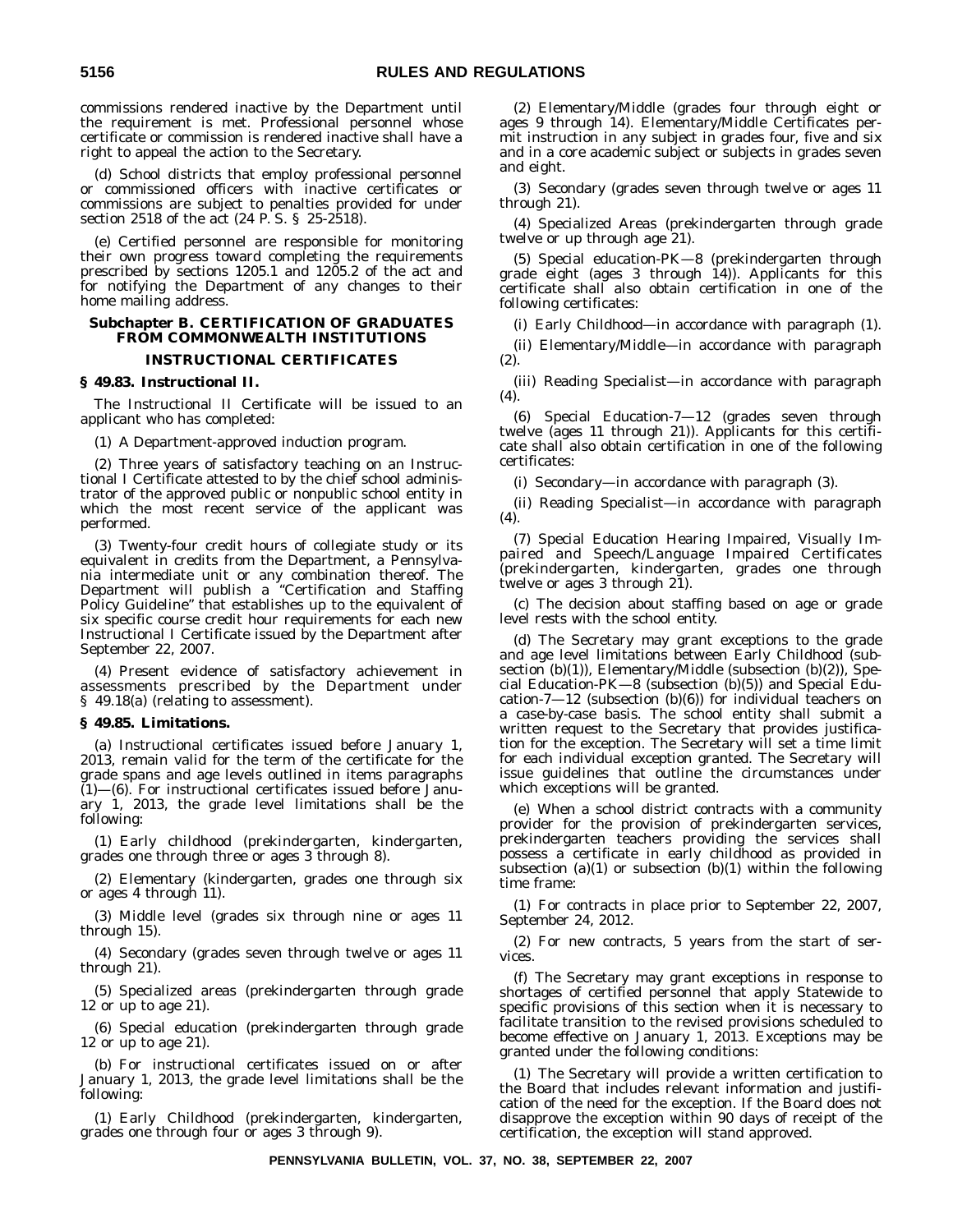(2) The exception will be valid for a limited term not to exceed 3 years.

(3) The Secretary will report annually to the Board on the nature and status of exceptions made under this section.

#### **§ 49.86. Accelerated program for Early Childhood and Elementary/Middle level certificateholders.**

(a) The Department will establish standards consistent with the criteria outlined in subsection (d) for an accelerated program for Early Childhood and Elementary/Middle level certificateholders to be effective January 1, 2013.

(b) Early Childhood Instructional I or Instructional II certificateholders may add the Elementary/Middle Level I Certificate through the successful completion of a Department approved accelerated program of study offered by an approved Commonwealth institution.

(c) Elementary/Middle Level Instructional I or Instructional II certificateholders may add the Early Childhood Instructional I Certificate through the successful completion of a Department approved accelerated program of study offered by an approved Commonwealth institution.

(d) Accelerated programs must include appropriate level academic content aligned with State academic standards, child development and instructional practice appropriate for the developmental level covered by the certificate. Applicants shall demonstrate subject matter knowledge by passing the appropriate assessment under § 49.18 (relating to assessment).

#### **Subchapter C. VOCATIONAL EDUCATION CERTIFICATION**

#### **VOCATIONAL INSTRUCTIONAL CERTIFICATES**

#### **§ 49.142. Vocational Instructional I.**

(a) A single certificate will be issued and titled, ''Vocational Instructional Certificate.'' Individuals qualifying for this certificate shall be authorized to teach in the areas for which they also hold an occupational competency credential. The occupational competency credential will be issued by the Department or an institution of higher education approved by the Secretary. The applicant shall have:

(1) A minimum of 2 years wage-earning experience in addition to the learning period required to establish competency in the occupation to be taught.

(2) Successfully completed the occupational competency examination or evaluation of credentials for occupations where examinations do not exist or present evidence of satisfactory achievement on an assessment of subject matter under § 49.18 (relating to assessment).

(3) Completed 18 credit hours in an approved program of vocational teacher education. For Vocational I Certificates issued on or after January 1, 2013, the 18 credit hours must include at least 3 credits or 90 hours, or equivalent combination thereof, regarding accommodations and adaptations for diverse learners in an inclusive setting. For purposes of this requirement, 1 credit equals 30 hours of coursework. Applicable hours are limited to a combination of seat hours of classroom instruction, field observation experiences, major research assignments, and development and implementation of lesson plans with accommodations and adaptations for diverse learners in an inclusive setting.

(4) Presented evidence of satisfactory achievement on the assessment of basic skills under  $\S$  49.18.

(b) The Vocational Instructional I Certificate shall be valid for 6 years during which time the applicant shall complete the approved preparation program leading to the Vocational Instructional II Certificate.

[Pa.B. Doc. No. 07-1753. Filed for public inspection September 21, 2007, 9:00 a.m.]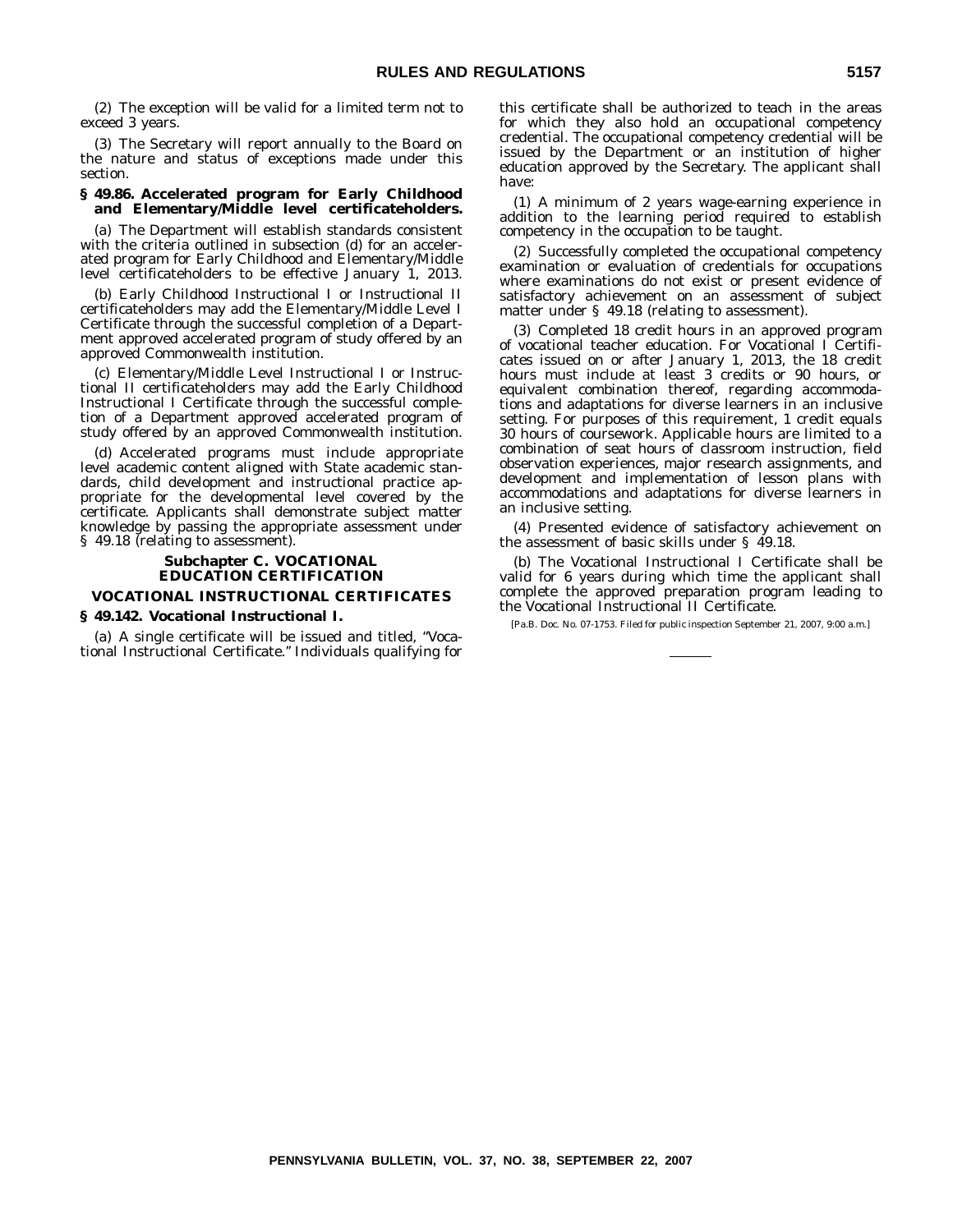# **PROPOSED RULEMAKING**

### **ENVIRONMENTAL QUALITY BOARD**

#### **[ 25 PA. CODE CH. 109 ]**

#### **Safe Drinking Water; Public Notification Revisions**

The Environmental Quality Board (Board) proposes to amend Chapter 109 (relating to safe drinking water). The proposed rulemaking will strengthen the public notice requirements for imminent threat violations and situations (also known as Tier 1). The proposed rulemaking will enhance the planning requirements of both the Operation and Maintenance Plan and the Emergency Response Plan sections that relate to public notification. The proposed rulemaking amends the delivery requirements for community water systems, as appropriate to the type and size of the water system. Finally, this proposed rulemaking provides a few more examples of situations that need to be reported to the Department of Environmental Protection (Department) within 1 hour of discovery.

This proposed rulemaking was adopted by the Board at its meeting on May 16, 2007.

#### A. *Effective Date*

This proposed rulemaking will go into effect upon final-form publication in the *Pennsylvania Bulletin*.

#### B. *Contact Persons*

For further information, contact Lisa Daniels, Division of Operations Monitoring and Training, P. O. Box 8467, Rachel Carson State Office Building, Harrisburg, PA 17105-8467, (717) 772-2189; or Marylou Barton, Assistant Counsel, Bureau of Regulatory Counsel, P. O. Box 8464, Rachel Carson State Office Building, Harrisburg, PA 17105-8464, (717) 787-7060. Information regarding submitting comments on this proposed rulemaking appears in Section J of this preamble. Persons with a disability may use the AT&T Relay Service, (800) 654-5984 (TDD users) or (800) 654-5988 (voice users). The proposed rulemaking is available on the Department's website: www.depweb.state.pa.us.

#### C. *Statutory Authority*

The proposed rulemaking is being made under the authority of section 4 of the Pennsylvania Safe Drinking Water Act (35 P. S. § 721.4), which grants the Board the authority to adopt rules and regulations governing the provision of drinking water to the public, and sections 1917-A and 1920-A of The Administrative Code of 1929 (71 P. S. §§ 510-17 and 510-20).

#### D. *Background and Purpose*

The purpose of the proposed rulemaking is to strengthen the public notice requirements for imminent threat violations and situations (also known as Tier 1). The proposed rulemaking will enhance the planning requirements of both the Operation and Maintenance Plan and the Emergency Response Plan sections that relate to public notification. The proposed rulemaking amends the delivery requirements for community water systems, as appropriate to the type and size of the water system. Finally, this proposed rulemaking provides a few more examples of situations that need to be reported to the Department within 1 hour of discovery.

#### *Operation and Maintenance Plan*

The Department will require water suppliers to maintain contaminant fact sheets as a resource to respond to questions from the consumers and media about health effects and available treatment options.

#### *Emergency Response Plan*

The Department specified the information that must be included in an emergency response plan.

The Department expanded the list of people suppliers need to communicate and coordinate with during an emergency to include: local emergency management agencies, government agencies and sensitive subpopulations.

The Department included a requirement for procedures for providing an approved alternative water source during an emergency situation.

#### *Delivery methods for Tier 1 public notices*

Currently, the public notification regulation allows water suppliers to choose one or more of the following types of delivery for a Tier 1 notice: broadcast media, posting in conspicuous locations throughout the area served, hand delivery to persons served or another delivery method approved by the Department.

The proposed rulemaking specifies the type of delivery method that must be used based on the system's population size and the type of consumers who are being contacted. To contact bill paying customers, the Department will require water suppliers to provide direct delivery of the Tier 1 public notice by hand delivery, e-mail or automatic telephone dialing systems. To reach people who are transient and nontransient users, the proposed rulemaking also requires suppliers to use broadcast media such as radio or TV.

#### *''Problem corrected'' notice*

The proposed rulemaking requires water suppliers to issue a "problem corrected" notice that a Tier 1 violation or situation has been corrected.

#### *Content of abbreviated public notices*

The Department is defining the minimum content elements that must be included in a Tier 1 notice that is delivered by automatic telephone dialing systems, TV scrollers, bullhorn announcements or radio station news flashes.

It is impossible to record the entire Tier 1 public notice on an automatic telephone dialer or expect broadcast media to read the entire message. Furthermore, consumers would become quite annoyed at the length of the message.

Consequently, the Department is specifying the immediate and essential elements that need to be included and requiring suppliers to provide a telephone number, or a website where consumers can hear or read the entire notice if they wish.

#### *One-hour reporting*

The Department is including a few more examples of situations that require 1-hour reporting to the Department. These situations include: an overfeed of a drinking water treatment chemical; a situation that causes negative pressure in the distribution system; and a lack of resources that affect operations, such as staff shortages,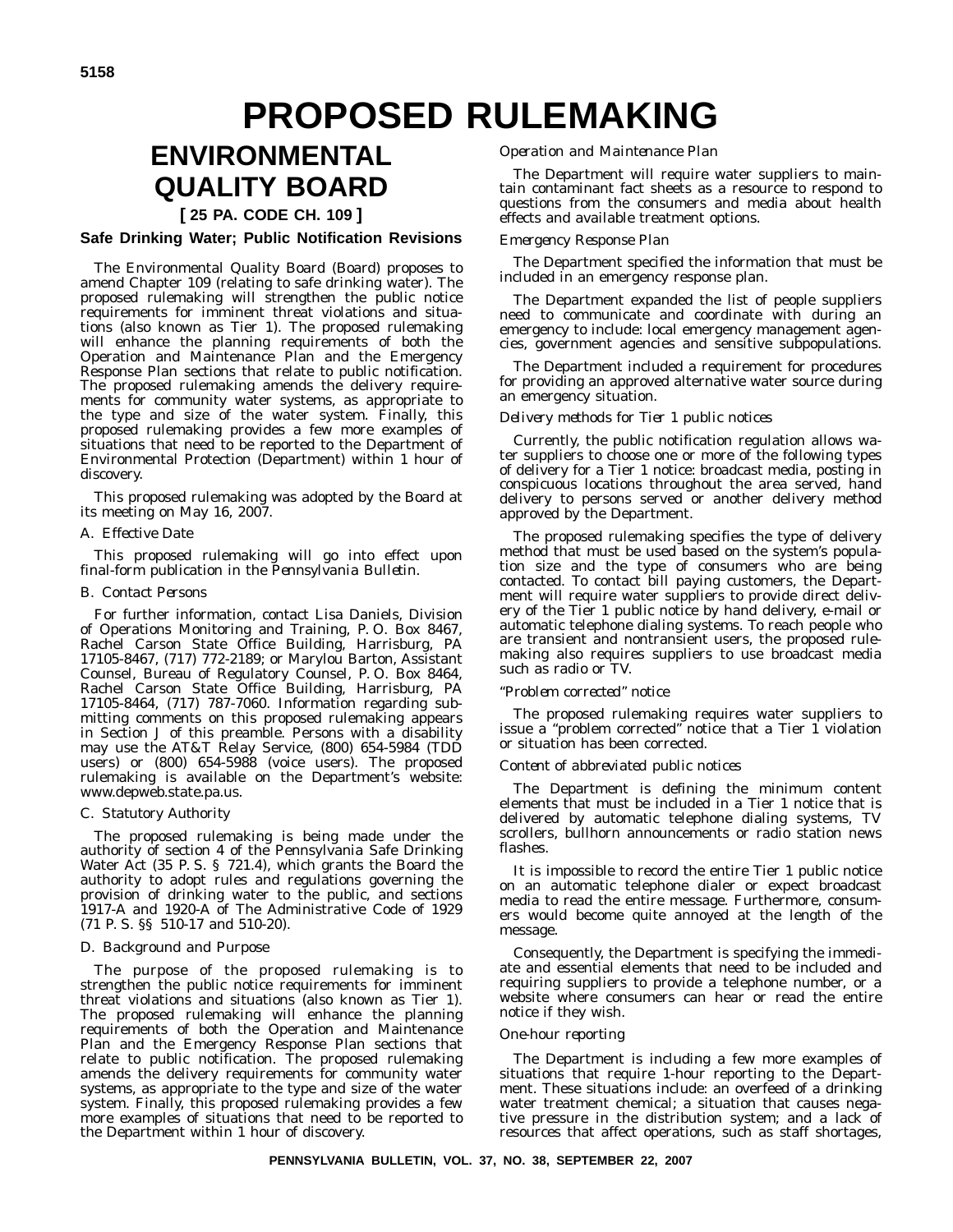notification by the power utility of planned lengthy power outages or imminent depletion of treatment chemical inventories.

In summary, the Board proposes to incorporate these amendments into Chapter 109 to strengthen the public notice requirements for imminent threat violations and situations (also known as Tier 1).

The draft proposed rulemaking was submitted for review to the Small Water Systems Technical Assistance Center Advisory Board (TAC) for review and discussion on May 18, 2006, July 12, 2006, and November 16, 2006. Comments were received from the TAC on November 21, 2006.

#### E. *Summary of Regulatory Requirements*

The proposed rulemaking is more stringent than the current Federal requirements under 40 CFR Part 141, Subpart Q (relating to public notification of drinking water violations).

Section 109.407(a)(6) (relating to general public notification requirements), regarding violation categories and other situations requiring a public notice, is amended to replace ''waterborne'' with ''probable emergency situation'' to be consistent with the text under §§ 109.408(a)(7), 109.701(a)(3)(iii) and 109.707(a)(2) (relating to Tier 1 public notice—form, manner and frequency; reporting and recordkeeping; and emergency response plan). The waterborne disease outbreak citation in § 109.1 (relating to definitions) was added for clarity.

Section 109.407(c)(4), regarding additional recipients, is amended to expand the group of individuals notified of a Tier 1 situation from "key public officials" to "additional recipients.'' The additional recipients include a water system's sensitive subpopulations, such as hospitals, schools, daycare facilities, nursing homes, industrial and commercial users.

Section 109.407(d), regarding additional requirements, is amended to tell water systems that additional planning requirements are under  $\overline{S}$  109.702 (relating to operation and maintenance plan) and § 109.707.

The heading of § 109.408 is amended to change "form, manner, and frequency" to "categories, timing and delivery'' to accurately reflect the true content of the subsections. This heading change occurs in §§ 109.409 and 109.410 (relating to Tier 2 public notice—form, manner and frequency of notice; and Tier 3 public notice—form, manner and frequency of notice) to maintain consistency within Chapter 109.

Section 109.408(a)(7), regarding probable emergency situation, is amended to include the 1-hour reporting cross-reference to § 109.701(a)(3)(iii). A phrase was added to qualify that the ''probable emergency situation'' also had to have a significant potential to have serious adverse effects on human health as a result of short-term exposure. The examples were deleted because of the reference to  $\S$  109.701(a)(3)(iii).

Section 109.408(b)(5), regarding ''problem corrected'' notice, is amended to require water suppliers to issue a "problem corrected" public notification for Tier 1 violations or situations.

Section 109.408(c), regarding delivery of a Tier 1 public notice, is amended to:

Specify the forms of direct delivery a water supplier must use for contacting each service connection.

For community water systems that also serve transient and nontransient service connections, require systems to use appropriate broadcast media such as radio or television.

For community water systems that deliver an abbreviated notice, require that the entire public notice be posted on a website or recorded on a dedicated telephone line.

The Department is seeking comment about whether the population size of 3,301 and more people is the appropriate population level to eliminate hand delivery as a direct delivery option. Is it physically possible for systems serving more than 3,301 people to hand deliver and e-mail public notices within the 24-hour time frame?

Section 109.411(b) (relating to content of a public notice), regarding minimum content elements of an abbreviated notice, is amended to specify the minimum content elements that must be included on an abbreviated public notice that is delivered by automatic dialing systems, TV scrollers, bullhorn announcements or radio station news flashes.

The heading of § 109.701(a)(3), regarding compliance report, is changed to "1-hour reporting requirements" to be descriptive of the requirements of this paragraph.

Section 109.701(a)(3)(iii), regarding 1-hour reporting examples, is amended to add ''a probable emergency situation'' to cross-reference this requirement to the emergency response section. Additionally, the Department included three more examples of situations that require 1-hour reporting which are as follows: an overfeed of a drinking water treatment chemical; a situation that causes negative water pressure in a portion of the distribution system; and a lack of resources that affect operations, such as staff shortages, notification by the power utility of planned lengthy power outages or imminent depletion of treatment chemical inventories.

The Department will be developing guidance to provide additional information about situations that require 1-hour reporting.

Section 109.702(a)(6), regarding operation and maintenance plan public notification elements, is amended to require water suppliers to store additional elements such as United States Environmental Protection Agency contaminant fact sheets and an explanation of their methods of delivery of public notice within their operation and maintenance plan.

Section 109.702(c), regarding operation and maintenance plan update and storage, is amended to clarify that the water supplier must update the operation and maintenance plan, place it in a secure location and make it available upon request to the Department.

Section 109.707(a) is amended to specify the information that must be included in an emergency response plan.

For each probable emergency situation, require water suppliers to list contact person names and phone numbers for local emergency management agencies, government agencies, sensitive subpopulations, media and equipment and chemical suppliers.

The subsection also requires water suppliers to develop procedures for providing an approved alternative water supply during an emergency.

Section 109.707(b) and (c), regarding emergency response plan implementation and storage, is amended to require a water supplier to implement the emergency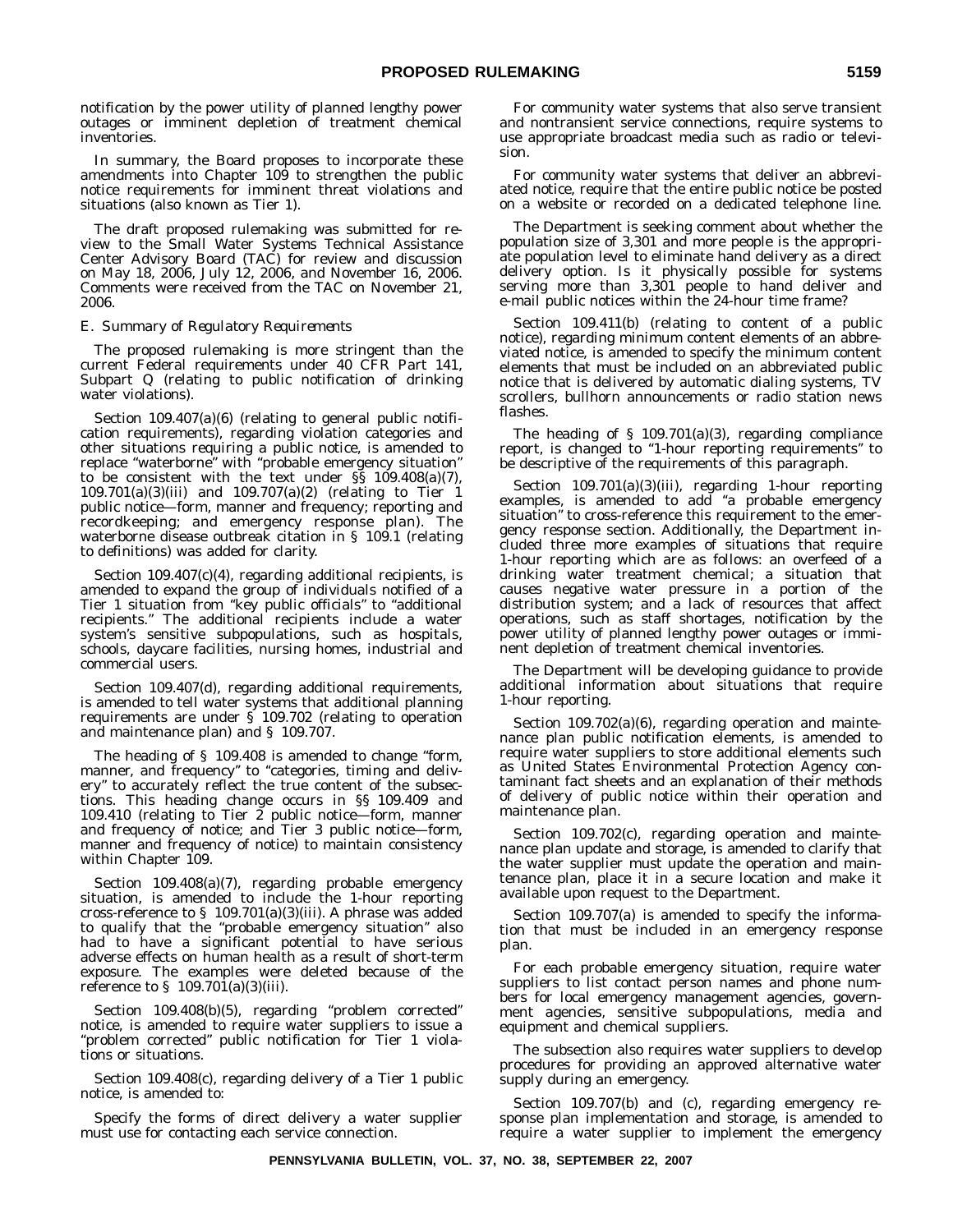response plan when necessary, store the plan in a secure location and make it available upon request to the Department.

#### F. *Benefits, Costs and Compliance*

*Benefits*

The strengthened public notice requirements for imminent threat violations and situations (also known as Tier 1) will provide greater health protection for the public. Specifically, the amendments requiring direct delivery of Tier 1 notices and requiring systems that have transient and nontransient users to use broadcast media should improve the delivery notification rate during an imminent threat situation. In other words, more people will know what actions they need to take to avoid adverse health effects.

By requiring water suppliers to keep public notice templates and fact sheets onsite, they will be better prepared to handle an emergency situation when it occurs.

By providing more examples of ''probable emergency situations'' that require 1-hour reporting to the Department, the Department expects to consult more often with water suppliers at the beginning of an emergency situation. This consultation should provide greater assistance to both the water industry and the public.

#### *Compliance costs*

Compliance costs to implement the direct delivery requirements for Tier 1 notices will increase for many of the community water systems, except those very small systems who are currently hand delivering Tier 1 public notices. The greatest increase in cost will be incurred by systems serving more than 3,300 people and will be associated with costs for contracting services for or purchasing an automatic telephone dialing system. These costs will vary based on system size and the number of telephone lines the system has available.

The costs for community water systems serving less than 3,300 people will be based on the number of hours it takes to pay employees their hourly wage to hand deliver public notices to each service connection. For some very small community water systems (serving less than 500 people), the cost to implement the new delivery requirements may be negligible because these systems are currently delivering Tier 1 notices by hand. However, for a community system serving 3,300 people, the cost to deliver a Tier 1 public notice by hand delivery was estimated to be approximately \$1,100 for a single Tier 1 event.

The following cost estimates are based on the following assumptions:

#### *Hand delivery using employees*

For community water systems serving 3,300 or fewer people, the cost to deliver a Tier 1 public notice by hand delivery was calculated based on the following estimates made by the program:

• Deliver one notice to each service connection.

• 3,300 people =  $1,650$  service connections (2 people/ connection).

• One person can deliver 1 notice every 2 minutes, so 30 notices can be delivered each hour.

• Average employee wage = \$10/hour.

• Delivery time for  $1,650$  connections = 55 hours  $(1,650)$ connections/30 notices per hour).

• Delivery cost = \$550 per public notice delivery event  $(55 \text{ hours} \times \$10/\text{hour})$ .

• Total cost to deliver initial notice and ''problem corrected'' notices = \$1,100.

To gather cost estimates for purchasing automatic dialing systems or service contracts with automatic dialing system providers, the Department surveyed 11 vendors and the cost ranges reported as follows represent the survey results that the Department received from 7 of the vendors.

The following cost estimates for purchasing or contracting an automatic dialing system are based on the following assumptions:

• Costs are based on one 60-second call (Tier 1 notice) and one 30-second call (problem corrected) per year.

• Costs do not include employee time to learn, maintain and administer the system or costs for additional phone lines.

• Water suppliers can negotiate different rates with individual vendors.

*Purchasing an automatic dialing system (onsite system) two vendor quotes*

| <b>Water System</b><br>Population<br><b>Size</b>      | 1st Year Costs<br>(Purchase, installation<br>and training)                                                       | Annual Costs<br><i>(Maintenance)</i> |
|-------------------------------------------------------|------------------------------------------------------------------------------------------------------------------|--------------------------------------|
| $3,301 - 10,000$<br>More than<br>10.000<br>population | \$18.500 - 32.500<br>Not feasible to meet the<br>24-hour delivery time<br>frame if using only one<br>phone line. | $$3.700 - 4.350$                     |

The first year cost estimate range was \$18,500— \$32,500 with an annual cost range of \$3,000—4,350 for systems serving between 3,300 and 10,000 people. To meet the 24-hour delivery time frame, water systems may have to install additional phone lines.

Water systems serving more than 10,000 people could not purchase and use an onsite automatic dialing system because they could not meet the 24-hour delivery time frame for such a large population. For example, a system serving 20,000 people (10,000 service connections) would need 10,000 minutes to notify each service connection if using only 1 telephone line. Assuming that calls aren't placed between 12 a.m. and 6 a.m., the water supplier really only has 18 hours of time (1,080 minutes) to place the calls. In this example only 1,080 calls could be made of the 10,000 calls that are needed unless multiple phones lines are used.

*Contracted service with an automatic dialing system provider—five vendor quotes*

| Water System<br><b>Population Size</b>                                           | 1st Year Costs<br>(Purchase,<br><i>installation and</i><br><i>training</i> ) | Annual Costs<br>(Maintenance, per<br>call cost, database<br>administration)   |
|----------------------------------------------------------------------------------|------------------------------------------------------------------------------|-------------------------------------------------------------------------------|
| $3,301 - 10,000$<br>$10.001 - 30.000$<br>$30,001 - 50,000$<br>$50,001 - 100,000$ | \$4.000 - 29.000<br>\$4.000 - 29.000<br>\$4.000 - 29.000<br>\$4.000 - 29.000 | $$2,300-16,500$<br>\$4.500 - 20.000<br>\$6.500 - 25.000<br>$$13,250 - 37,500$ |
| More than 100.000                                                                | \$4.000 - 29.000                                                             | $$26.000 - 187.500+$                                                          |

The cost range for all population sizes for the first year cost of using a contracted service provider was \$4,000— \$29,000. The annual costs varied based on population size.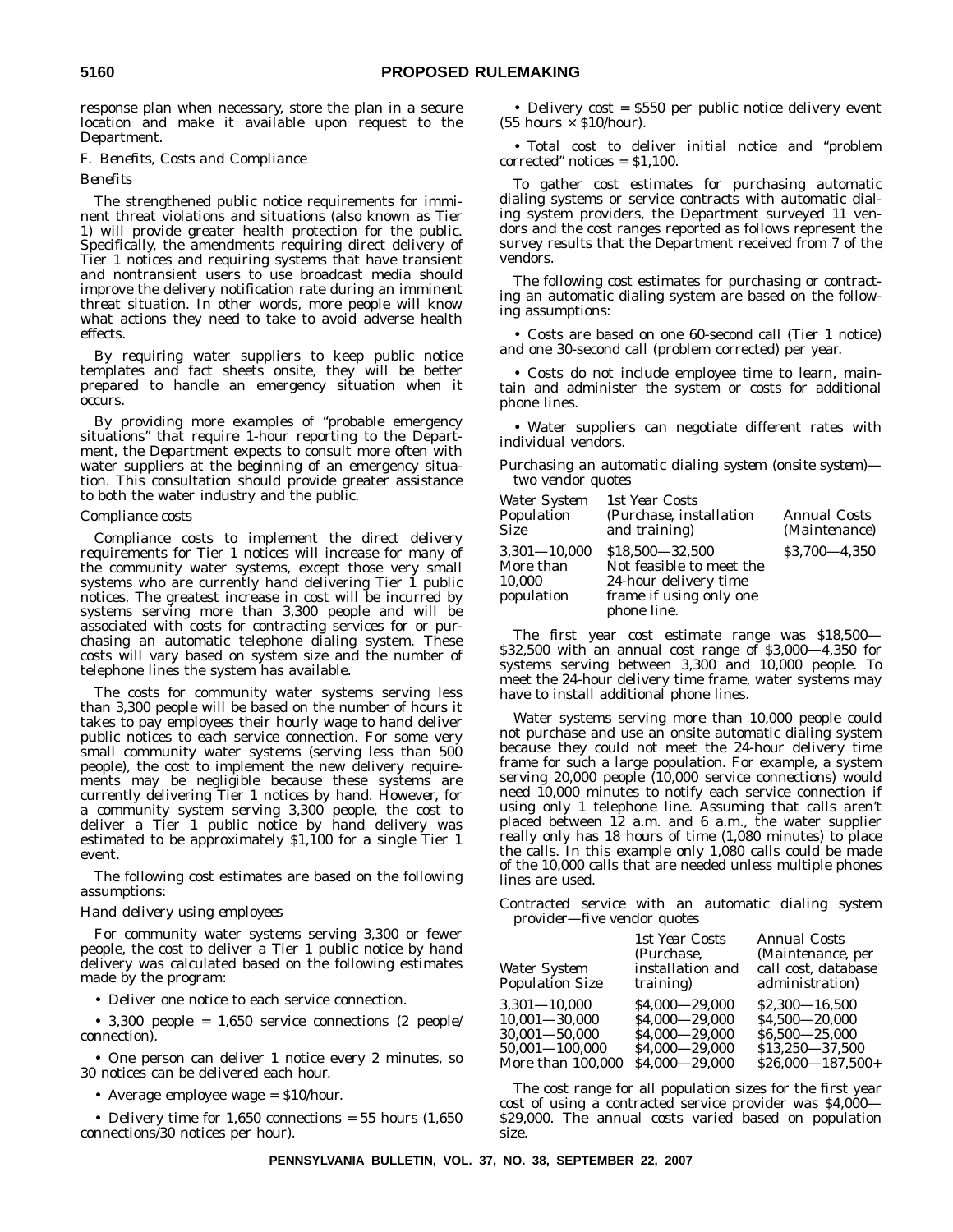#### *Compliance Assistance Plan*

The proposed rulemaking addresses additional planning and delivery requirements. As a result, financial assistance should not be necessary.

#### *Paperwork Requirements*

The proposed rulemaking addresses additional planning and delivery requirements. As a result, some changes to forms, reports and other paperwork are expected.

#### G. *Pollution Prevention*

This proposed rulemaking contains no pollution prevention provisions.

#### H. *Sunset Review*

The regulations will be reviewed in accordance with the sunset review schedule published by the Department to determine whether the regulations effectively fulfill the goals for which they were intended.

#### I. *Regulatory Review*

Under section 5(a) of the Regulatory Review Act (71 P. S. § 745.5(a)), on September 11, 2007, the Department submitted a copy of this proposed rulemaking and a copy of a Regulatory Analysis Form to the Independent Regulatory Review Commission (IRRC) and to the Chairpersons of the House and Senate Environmental Resources and Energy Committees. A copy of this material is available to the public upon request.

Under section 5(g) of the Regulatory Review Act, IRRC may convey any comments, recommendations or objections to the proposed rulemaking within 30 days of the close of the public comment period. The comments, recommendations or objections must specify the regulatory review criteria which have not been met. The Regulatory Review Act specifies detailed procedures for review, prior to final publication of the rulemaking, by the Department, the General Assembly and the Governor of comments, recommendations or objections raised.

#### J. *Public Comments*

*Written comments*. Interested persons are invited to submit comments, suggestions or objections regarding the proposed rulemaking to the Environmental Quality Board, P. O. Box 8477, Harrisburg, PA 17105-8477 (express mail: Rachel Carson State Office Building, 16th Floor, 400 Market Street, Harrisburg, PA 17101-2301). Comments submitted by facsimile will not be accepted. Comments, suggestions or objections must be received by the Board by November 21, 2007. Interested persons may also submit a summary of their comments to the Board. The summary may not exceed one page in length and must also be received by November 21, 2007. The onepage summary will be provided to each member of the Board in the agenda packet distributed prior to the meeting at which the final regulation will be considered.

*Electronic comments*. Comments may be submitted electronically to the Board at RegComments@state.pa.us and must also be received by the Board by November 21, 2007. A subject heading of the proposal and a return name and address must be included in each transmission.

KATHLEEN A. MCGINTY, *Chairperson*

**Fiscal Note:** 7-407. No fiscal impact; (8) recommends adoption.

#### **Annex A**

#### **TITLE 25. ENVIRONMENTAL PROTECTION**

**PART I. DEPARTMENT OF ENVIRONMENTAL PROTECTION**

**Subpart C. PROTECTION OF NATURAL RESOURCES**

#### **ARTICLE II. WATER RESOURCES**

#### **CHAPTER 109. SAFE DRINKING WATER**

#### **Subchapter D. PUBLIC NOTIFICATION**

#### **§ 109.407. General public notification requirements.**

(a) *Violation categories and other situations requiring a public notice*. A public water supplier shall give public notice for the following circumstances:

\*\*\*\*\*

(6) Occurrence of a waterborne disease outbreak**, as defined in § 109.1 (relating to definitions),** or other **[ waterborne ] probable** emergency **situation as defined in § 109.701(a)(3)(iii) (relating to reporting and recordkeeping) that adversely affects the quality or quantity of finished water and has a significant potential to have serious adverse effects on human health as a result of short-term exposure**.

\*\*\*\*\*

(c) *Public notice recipients.* \*\*\*\*\*

(4) If a community water system has a Tier 1 violation, the water supplier shall also notify **[ key public officials ] additional recipients** as designated in the community water system's emergency response plan under § 109.707(a) (relating to emergency response plan).

\*\*\*\*\*

**(d)** *Additional requirements.* **Community water systems shall comply with the planning requirements specified under § 109.702(a)(6) (relating to operation and maintenance plan) and § 109.707.**

§ 109.408. Tier 1 public notice—**[ form, manner and frequency ] categories, timing and delivery** of notice.

(a) *General violation categories and other situations requiring a Tier 1 public notice.* A public water supplier shall provide Tier 1 public notice for the following circumstances:

\*\*\*\*\*

(7) Occurrence of a waterborne disease outbreak, as defined in § 109.1 (relating to definitions), or other **[ waterborne ] probable** emergency **situation as defined in § 109.701(a)(3)(iii) (relating to reporting and recordkeeping)** that adversely affects the quality or quantity of the finished water **[ including, but not limited to, the following: ] and has a significant potential to have serious adverse effects on human health as a result of short-term exposure.**

**[ (i) Failure or significant interruption in key water treatment processes.**

**(ii) A natural disaster that disrupts the water supply or distribution system.**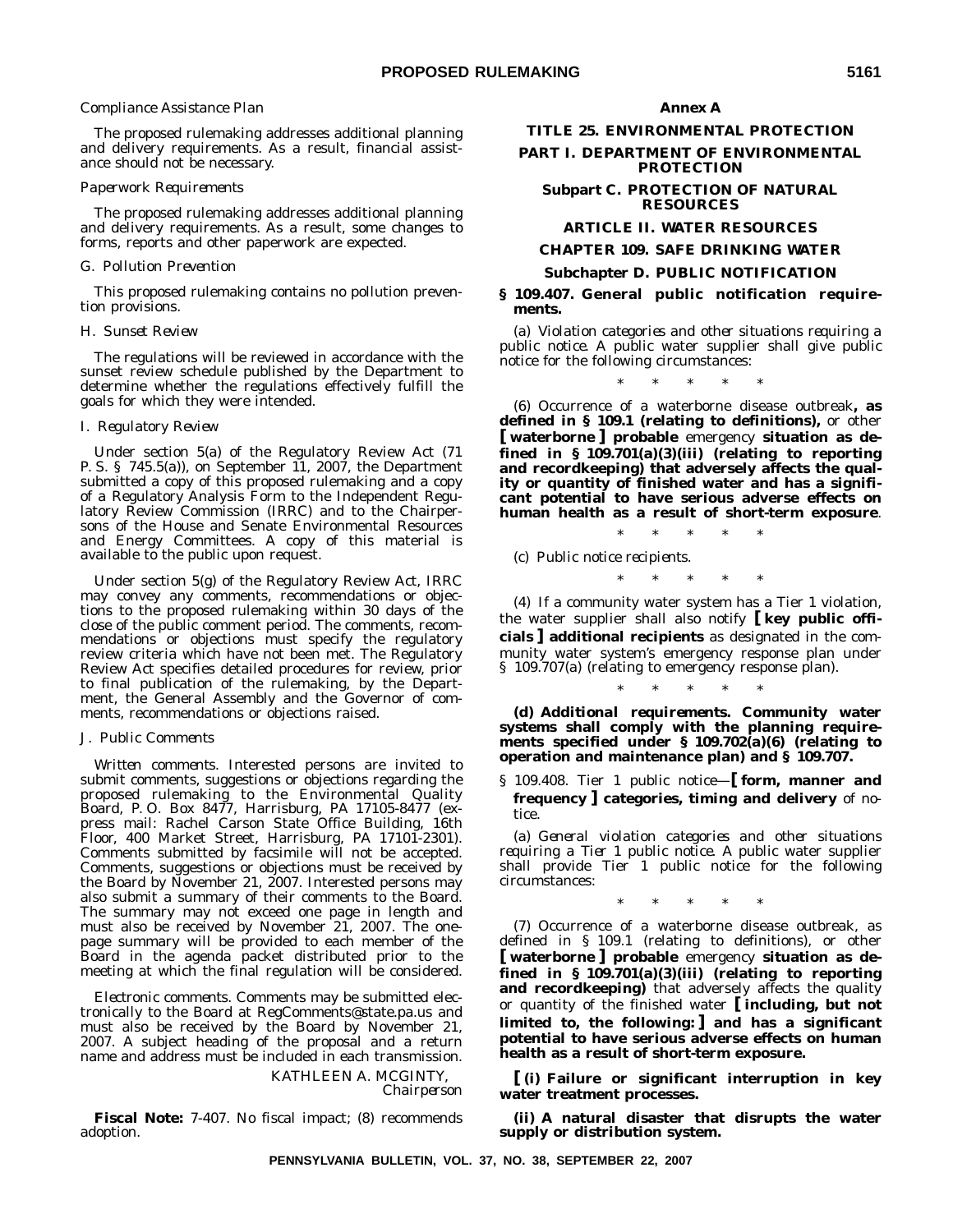**(iii) A chemical spill or unexpected loading of possible pathogens into the source water that significantly increases the potential for drinking water contamination. ]**

\*\*\*\*\*

(b) *Timing for a Tier 1 public notice.* A public water supplier shall do the following:

\*\*\*\*\*

**(5) Provide a public notice, as soon as possible, but no later than 24 hours after the notice is approved by the Department, that the Tier 1 violation or situation has been corrected.**

(c) **[** *Form and manner* **]** *Delivery of a Tier 1 public notice.* The **[ form and manner ] delivery methods** used by a public water supplier shall fit the specific situation and shall be reasonably designed to reach residential, transient and nontransient users of the water system. To reach all persons served, a water supplier shall use, **[ at a minimum, one or more of ] as appropriate to the type and size of the water system,** the following forms of delivery:

(1) **[ Appropriate broadcast media, such as radio or television. ]** *Community water systems.*

**(i) Systems serving 3,300 or fewer persons shall provide public notice to each service connection using one or more of the following forms of direct delivery:**

**(A) Hand delivery.**

**(B) Electronic mail.**

**(C) Another form of direct delivery approved in writing by the Department.**

**(ii) Systems serving 3,301 or more persons shall provide public notice to each service connection using one or more of the following forms of direct delivery:**

**(A) Automatic telephone dialing systems or other best available technology.**

**(B) Electronic mail.**

**(C) Another form of direct delivery approved in writing by the Department.**

**(iii) In addition to providing public notice to each service connection under subparagraph (i) or (ii), public water systems that also serve transient and nontransient service connections shall provide notice using appropriate broadcast media, such as radio and television.**

**(iv) If a public water supplier delivers an abbreviated notice in accordance with § 109.411(b)(relating to content of a public notice), the public water supplier shall also provide the entire public notice under this section in one of the following ways:**

**(A) Posted on a website.**

**(B) Recorded on a dedicated phone line.**

**(C) Another method approved in writing by the Department.**

**(2) [ Posting of the notice in conspicuous locations throughout the area served by the water system. ]** *Noncommunity water systems.* **Noncommunity water systems shall provide notice to tran-** **sient and nontransient consumers using one or more of the following forms of delivery:**

**(i) Posting the notice in conspicuous locations throughout the area served by the water system.**

**(ii) Another form of delivery approved in writing by the Department.**

**[ (3) Hand delivery of the notice to persons served by the water system.**

**(4) Another delivery method approved in writing by the Department. ]**

§ 109.409. Tier 2 public notice—**[ form, manner and frequency ] categories, timing and delivery** of notice.

\*\*\*\*\*

(c) **[** *Form and manner* **] Delivery** *of a Tier 2 public notice*. A public water supplier shall provide the initial public notice and any repeat notices in a form and manner that is reasonably designed to reach all persons served in the required time period. The form and manner of the public notice may vary based on the specific situation and type of water system, but the public water supplier shall at a minimum meet the following requirements:

\*\*\*\*\*

§ 109.410. Tier 3 public notice—**[ form, manner and frequency ] categories, timing and delivery** of notice.

\*\*\*\*\*

(c) **[** *Form and manner* **] Delivery** *of a Tier 3 public notice*. A public water supplier shall provide the initial notice and any repeat notices in a form and manner that is reasonably designed to reach all persons served in the required time period. The form and manner of the public notice may vary based on the specific situation and type of water system, but the public water supplier shall, at a minimum, meet the following requirements:

**§ 109.411. Content of a public notice.**

(a) *Elements of a public notice*. When a public water system is required to give public notice under this subchapter, each public notice **[ shall ] must** include the following elements:

\*\*\*\*\*

\*\*\*\*\*

(3) Any potential adverse health effects from the violation or situation, including the standard language under subsection  $\begin{bmatrix} \mathbf{d} \end{bmatrix}$   $\begin{bmatrix} \mathbf{e} \end{bmatrix}$  (1) or (2), whichever is applicable.

\*\*\*\*\*

(10) A statement to encourage the notice recipient to distribute the public notice to other persons served, using the standard language under subsection **[ (d) ](e)**(3), **[ where ] when** applicable.

(b) *Abbreviated notice***. If automatic telephone dialing systems, TV scrollers, bullhorn announcements or radio station news flashes are used to deliver an abbreviated notice in accordance with § 109.408(c)(1) (ii) or (iii) (relating to tier 1 public notice—categories, timing and delivery of notice), the abbreviated notice must include, at a minimum, the following elements:**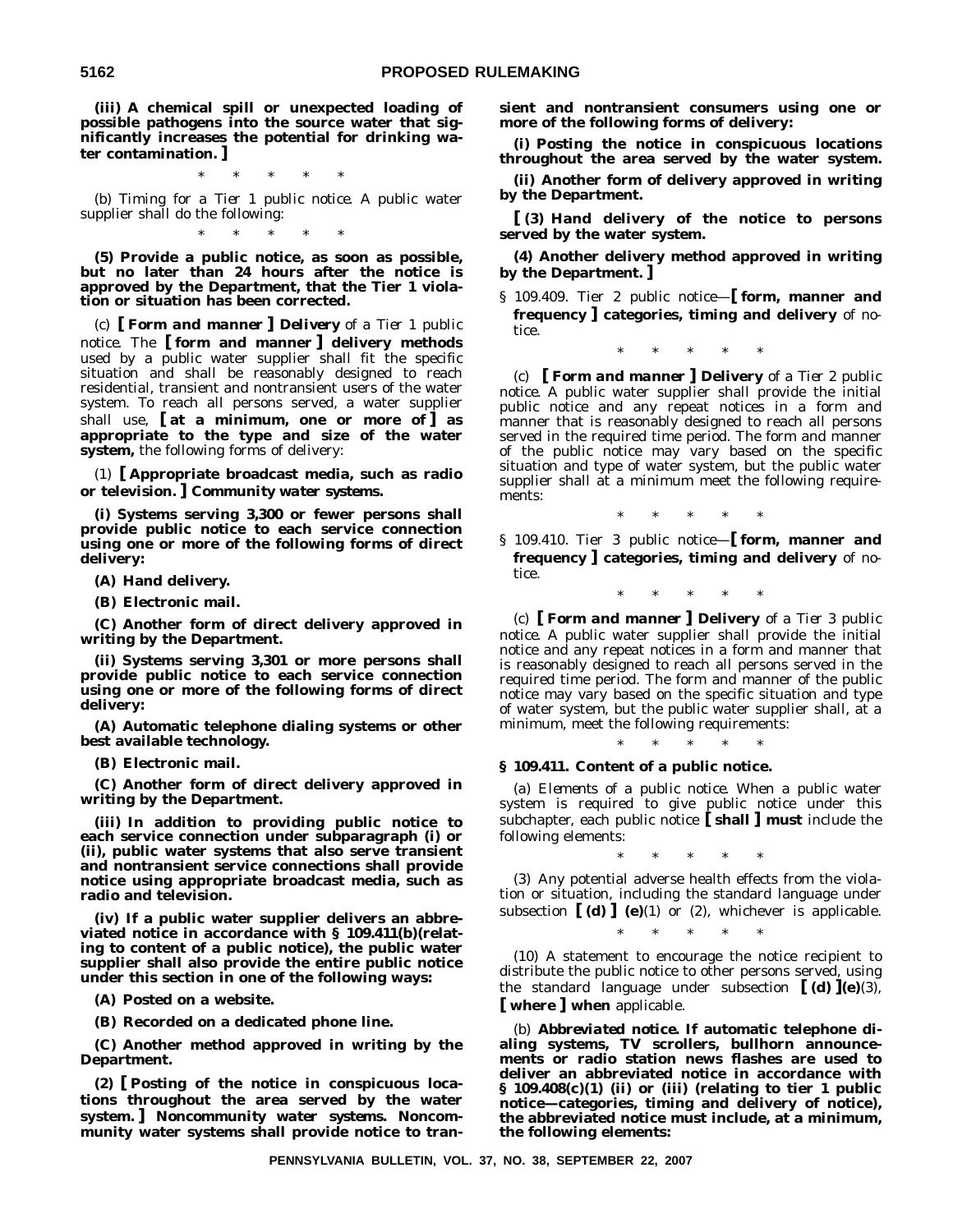**(1) A description of the violation or situation, including the contaminants of concern, and (as applicable) the contaminant levels.**

**(2) Whether alternative water supplies should be used.**

**(3) What actions consumer should take, including when they should seek medical help, if known.**

**(4) A telephone number or website address, or both, where consumers can obtain the entire notice.**

**[ (b) ] (c) \* \* \*** \*\*\*\*\* **[ (c) ] (d) \* \* \*** \*\*\*\*\* **[ (d) ] (e) \* \* \*** \*\*\*\*\*

#### **Subchapter G. SYSTEM MANAGEMENT RESPONSIBILITIES**

#### **§ 109.701. Reporting and recordkeeping.**

(a) *Reporting requirements for public water systems.* Public water systems shall comply with the following requirements:

\*\*\*\*\* (3) **[** *Compliance report* **]** *One-hour reporting requirements.* A public water supplier shall report the

circumstances to the Department within 1 hour of discovery for the following violations or situations: \*\*\*\*\*

(iii) **[ Circumstances exist ] A probable emergency situation** which may adversely affect the quality or quantity of drinking water including, but not limited to **[ , the ]:**

**(A) The** occurrence of a waterborne disease outbreak**[ , a ].**

**(B) A** failure or significant interruption in key water treatment processes**[ , a ].**

**(C) A** natural disaster that disrupts the water supply or distribution system**[ , or a ].**

**(D) A** chemical spill **[ or ].**

**(E) An** unexpected loading of possible pathogens into the source water that significantly increases the potential for drinking water contamination.

**(F) An overfeed of a drinking water treatment chemical.**

**(G) A situation that causes a negative water pressure in any portion of the distribution system.**

**(H) A lack of resources that affect operations, such as staff shortages, notification by the power utility of planned lengthy power outages or imminent depletion of treatment chemical inventories.**

\*\*\*\*\*

#### **§ 109.702. Operation and maintenance plan.**

(a) A community water supplier shall develop an operation and maintenance plan for the community water system. The operation and maintenance plan **[ shall ] must generally** conform to the guidelines contained in the Department's *Public Water Supply Manual* and **[ shall ]** contain at least the following information:

\*\*\*\*\*

(6) **[ A public ] Public** notification **[ program including appropriate advance preparations, such as public ] elements in accordance with Subchapter D (relating to public notification) that include:**

**(i) Public** notice templates**[ , an ].**

**(ii) EPA contaminant fact sheets, when available.**

**(iii) An** explanation of appropriate methods of delivery **[ and a designation of public notice recipients for each tier type ] of public notice in accordance with Subchapter D)**.

\*\*\*\*\*

**(13) Date of last update.**

\*\*\*\*\*

(c) The **community water supplier shall review and update** the operation and maintenance plan **[ shall be reviewed and updated** as necessary to reflect changes in the operation or maintenance of the water system. The plan shall be **[ bound and placed ]:**

**(1) Placed** in **secure** locations which are readily accessible to the water system's personnel**[ , and shall be presented ].**

\*\*\*\*\*

**(2) Presented** upon request to the Department.

**§ 109.707. Emergency response plan.**

(a) A community water supplier shall develop a plan for the provision of safe and adequate drinking water under emergency circumstances**[ , and submit the plan to the Department for approval by December 8, 1985 ]**. The emergency response plan **[ shall ] must generally** conform to the guidelines contained in the Department's *Public Water Supply Manual***, as applicable,** and **[ shall ]** contain at least the following **[ information ]**:

(1) **[ Identification of probable emergency situations, including, but not limited to, those specified in § 109.701(a)(3)(iii) (relating to reporting and recordkeeping), and alternative solutions to respond to situations including how the system will maintain its ability to provide service in the event of contamination or an outage of one or more of its sources of supply. Consideration shall be given to providing reserve capacity according to § 109.609 (relating to reserve capacity and finished water storage). ]** *Organization table***. An organization table that includes a prioritized list of names and contact numbers of persons in charge of the water system during an emergency.**

(2) **[ Procedures for communications and coordination with the local emergency management organization. ]** *Communication procedures and contact information***. For each probable emergency situation, including, but not limited to, those specified in § 109.701(a)(3)(iii) (relating to reporting and recordkeeping), a list contact persons and phone numbers for the following groups of people:**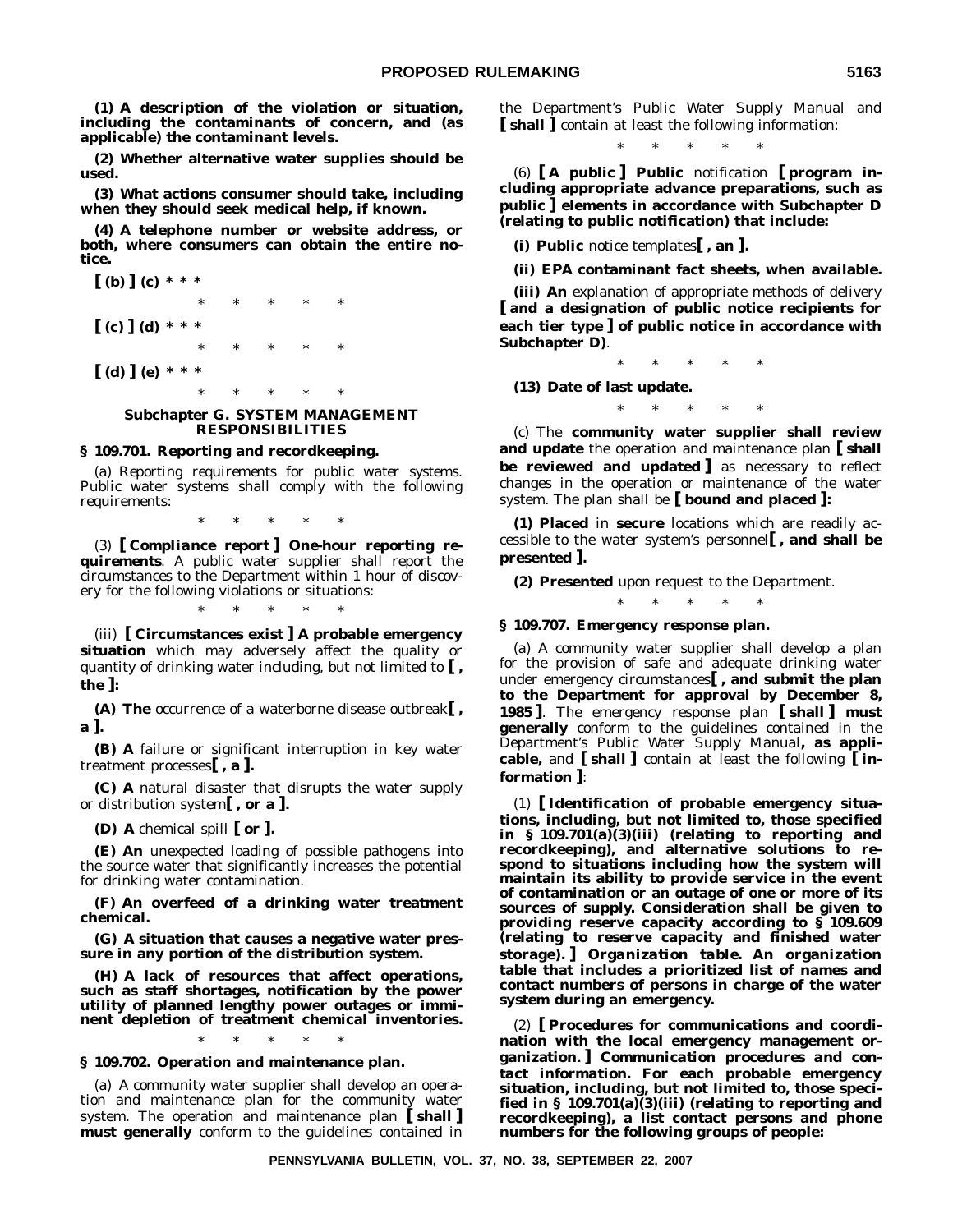**(i) Local emergency management agencies within a water system's jurisdiction.**

**(ii) Government agencies including, but not limited to the Department, Public Utility Commission, Department of Health, Department of Energy, Department of Public Welfare and Pennsylvania Department of Agriculture.**

**(iii) Sensitive subpopulations including, but not limited to hospitals, schools, day-care facilities, nursing homes, industrial and commercial users.**

**(iv) Media.**

**(v) Equipment and chemical suppliers.**

**(3)** *Means of communication***. A list containing the following:**

**(i) Types of communication equipment.**

**(ii) Types of communication for public notification.**

**(4)** *Summary description of the system***. A list containing the following:**

**(i) Location of pertinent operational information.**

**(ii) Source information.**

**(iii) Treatment information.**

**(iv) Finished water storage.**

**(5)** *Assessment of available resources***. A list containing the following:**

**(i) Mutual aid agreements.**

**(ii) Emergency water supply equipment that includes procedures for providing reserve capacity according to § 109.609 (relating to reserved capacity and finished water storage) or an approved alternative water supply.**

**(iii) Power supply equipment.**

**(iv) Repair equipment.**

**(v) Vehicles and construction equipment.**

**(vi) Spare equipment.**

**(6)** *Corrective actions for probable emergency situations***. A list containing the following:**

**(i) Probable emergency situations including, but not limited to, those specified in § 109.701(a)(3)(iii).**

**(ii) Corrective actions for each probable emergency situation.**

(b) The **[ plan shall be kept on file in a readily accessible location by the public water supplier ] community water supplier shall implement the emergency response plan when necessary**.

(c) The **community water supplier shall review and update the** plan **[ shall be reviewed and updated ]** at least annually. **The plan must be:**

**(1) Placed in secure locations which are readily accessible to the water system's personnel.**

**(2) Presented upon request to the Department.** [Pa.B. Doc. No. 07-1754. Filed for public inspection September 21, 2007, 9:00 a.m.]

### **GAME COMMISSION**

#### **[ 58 PA. CODE CH. 133 ]**

#### **Wildlife Classification**

To effectively manage the wildlife resources of this Commonwealth, the Game Commission (Commission), at its June 26, 2007 meeting, proposed to amend § 133.41 (relating to classification of mammals).

The proposed rulemaking will have no adverse impact on the wildlife resources of this Commonwealth.

The authority for the proposed rulemaking is 34 Pa.C.S. (relating to Game and Wildlife Code) (code).

The proposed rulemaking was made public at the June 26, 2007, meeting of the Commission. Comments can be sent to, until September 28, 2007, the Director, Information and Education, Game Commission, 2001 Elmerton Avenue, Harrisburg, PA 17110-9797.

1. *Purpose and Authority*

To effectively protect and manage the wildlife resources of this Commonwealth, section 2167 of the code (relating to endangered or threatened species) empowers the Commission to make changes to the Pennsylvania list of native endangered and threatened species. Chapter 133 (relating to wildlife classifications) lists native birds and mammals determined by the Commission to be endangered or threatened. This chapter was last amended in October 2005. Commission staff has met with and received recommendations from the scientific technical committees of the Pennsylvania Biological Survey on species classification changes. Classifications were not proposed for birds. However, the Mammal Technical Committee recommended one change to the list of threatened and endangered mammals. The Commission is proposing to amend § 133.41 to add the northern flying squirrel to the endangered species list.

The northern flying squirrel is not a game species, and it is the larger and rarest of the two flying squirrel species in this Commonwealth. Surveys by both Game Commission personnel and independent researchers demonstrate population declines in this species. Historical records indicate this species once was distributed across northern Pennsylvania; however, recent surveys suggest it is now found only in small island populations in the northeast Pocono region and at one site in Warren County. The primary cause for the decline of this species is the loss and fragmentation of older-growth coniferous forests in this Commonwealth.

Section 322(c)(8) of the code (relating to powers and duties of commission) specifically empowers the Commission to "Add to or change the classification of any wild bird or wild animal.'' Section 2102(a) of the code (relating to regulations) provides that ''The commission shall promulgate such regulations as it deems necessary and appropriate concerning game or wildlife and hunting or furtaking in this Commonwealth, including regulations relating to the protection, preservation and management of game or wildlife and game or wildlife habitat...in this Commonwealth.'' The amendment to § 133.41 was proposed under this authority.

2. *Regulatory Requirements*

The proposed rulemaking will amend § 133.40 to update Pennsylvania's list of native endangered and threatened species with current recommendations provided by scientific technical committees of the Pennsylvania Biological Survey.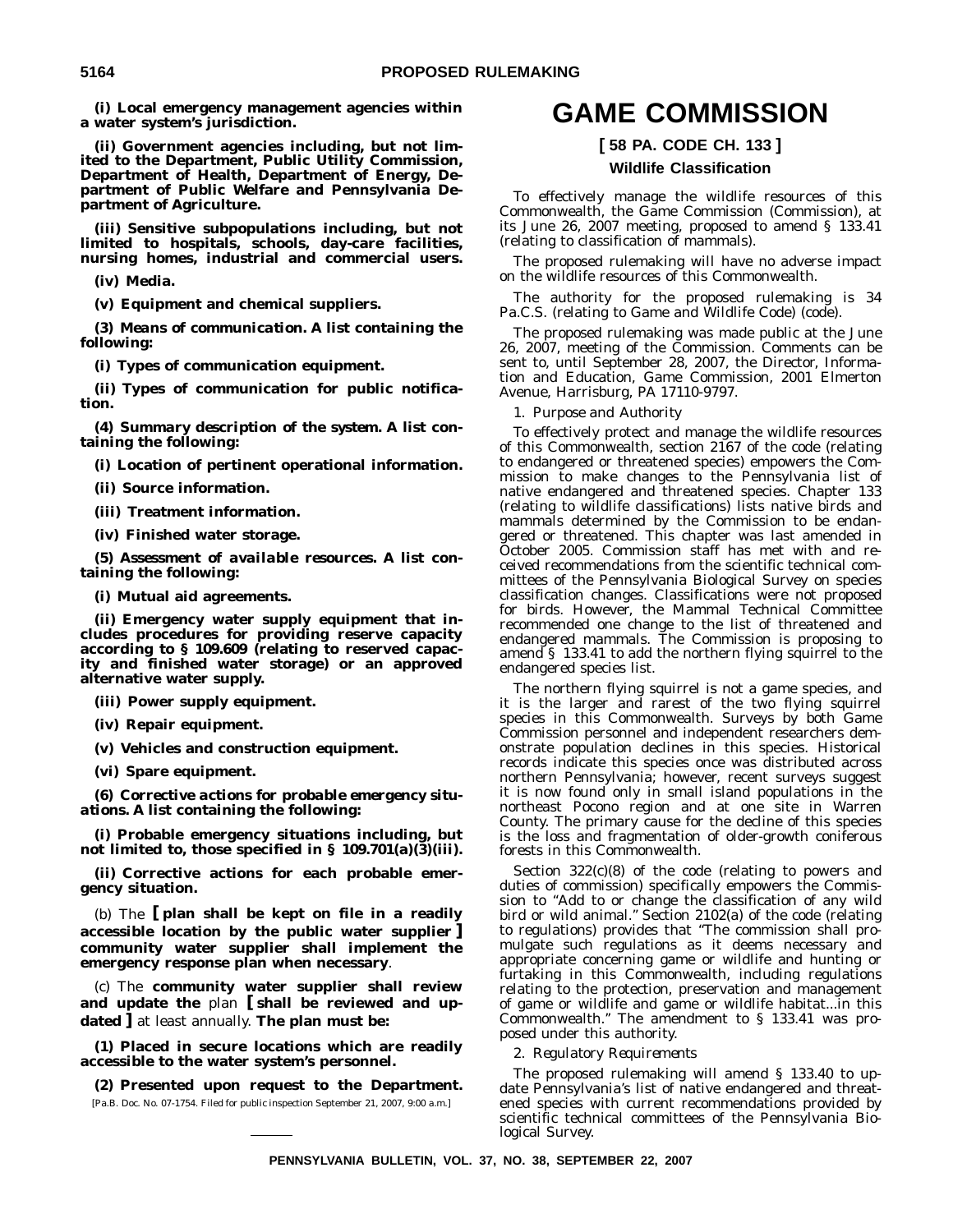#### 3. *Persons Affected*

Persons wishing to hunt, trap or otherwise affect certain wildlife (or their habitat) within this Commonwealth will be affected by the proposed rulemaking.

#### 4. *Cost and Paperwork Requirements*

The proposed rulemaking should not result in additional cost or paperwork.

#### 5. *Effective Date*

The proposed rulemaking will be effective upon final publication in the *Pennsylvania Bulletin* and will remain in effect until changed by the Commission.

#### 6. *Contact Person*

For further information regarding the proposed rulemaking, contact Richard R. Palmer, Director, Bureau of Wildlife Protection, 2001 Elmerton Avenue, Harrisburg, PA 17110-9797, (717) 783-6526.

> CARL G. ROE, *Executive Director*

**Fiscal Note:** 48-255. No fiscal impact; (8) recommends adoption.

#### **Annex A**

#### **TITLE 58. RECREATION PART III. GAME COMMISSION CHAPTER 133. WILDLIFE CLASSIFICATION Subchapter C. MAMMALS**

#### **§ 133.41. Classification of mammals.**

The following mammals are classified:

(1) *Endangered.*

\*\*\*\*\*

**(iv) Northern flying squirrel (***Glaucomys sabrinus macrotis***)**

\*\*\*\*\*

[Pa.B. Doc. No. 07-1755. Filed for public inspection September 21, 2007, 9:00 a.m.]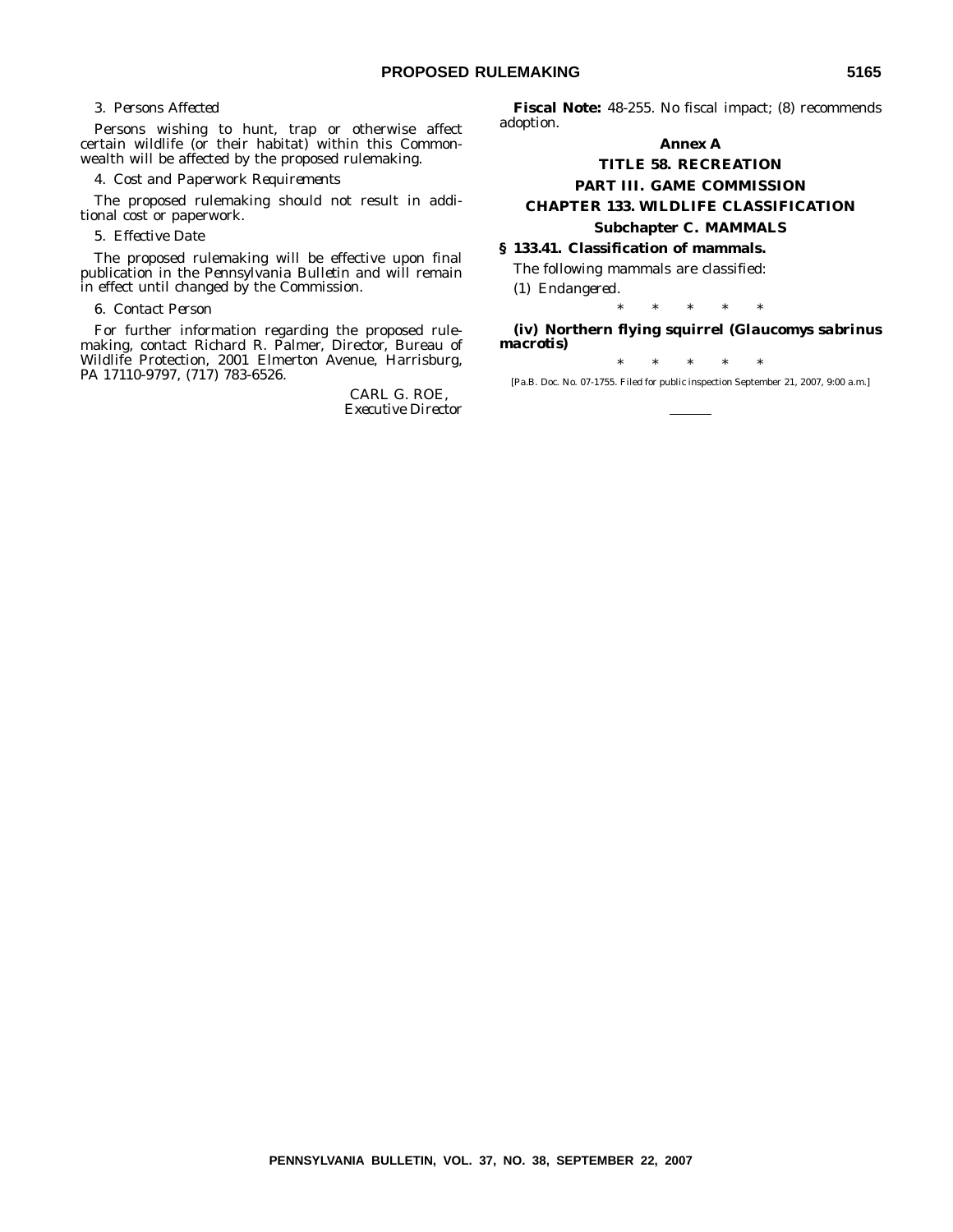# **STATEMENTS OF POLICY**

### **Title 52—PUBLIC UTILITIES**

**PENNSYLVANIA PUBLIC UTILITY COMMISSION**

**[52 PA. CODE CH. 69]**

[M-00072009]

#### **Default Service and Retail Electric Markets**

[Correction]

An error occurred in the document which appeared at 37 Pa.B. 5019, 5023 (September 15, 2007). The fiscal note information should have appeared as follows:

**Fiscal Note:** Fiscal Note 57-237 remains valid for the final adoption of the subject regulations.

[Pa.B. Doc. No. 07-1699. Filed for public inspection September 14, 2007, 9:00 a.m.]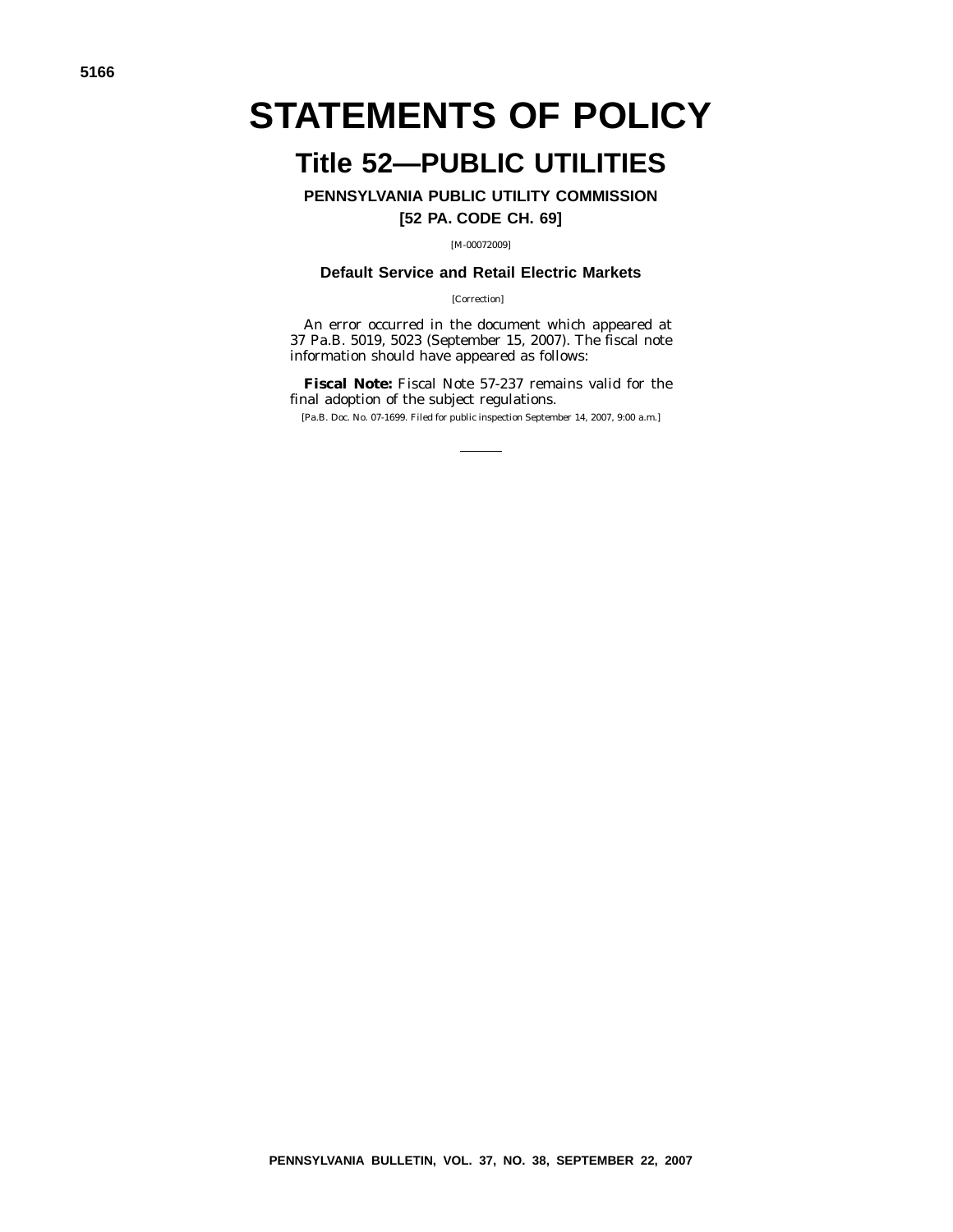## **NOTICES DEPARTMENT OF BANKING**

#### **Actions on Applications**

The Department of Banking (Department), under the authority contained in the act of November 30, 1965 (P. L. 847, No. 356), known as the Banking Code of 1965; the act of December 14, 1967 (P. L. 746, No. 345), known as the Savings Association Code of 1967; the act of May 15, 1933 (P. L. 565, No. 111), known as the Department of Banking Code; and the act of December 9, 2002 (P. L. 1572, No. 207), known as the Credit Union Code, has taken the following action on applications received for the week ending September 11, 2007.

#### **BANKING INSTITUTIONS**

#### **Section 112 Application**

| Date          | Name of Corporation                                                                                                                                                                                                                                                                      | Location                                                                    | Action   |
|---------------|------------------------------------------------------------------------------------------------------------------------------------------------------------------------------------------------------------------------------------------------------------------------------------------|-----------------------------------------------------------------------------|----------|
| $8 - 28 - 07$ | The PNC Financial Services Group,<br>Inc., Pittsburgh, to acquire up to<br>19.9% of Bucks County Bank,<br>Doylestown, in conjunction with the<br>acquisition of Yardville National<br>Bancorp, Hamilton, NJ, which<br>currently owns 19.9% of the common<br>shares of Bucks County Bank. | Pittsburgh                                                                  | Filed    |
|               |                                                                                                                                                                                                                                                                                          | <b>Branch Applications</b>                                                  |          |
| Date          | Name of Bank                                                                                                                                                                                                                                                                             | Location                                                                    | Action   |
| $8 - 31 - 07$ | <b>Republic First Bank</b><br>Philadelphia<br>Philadelphia County                                                                                                                                                                                                                        | 8764 Frankford Avenue<br>Philadelphia<br>Philadelphia County                | Filed    |
| $9 - 6 - 07$  | <b>Farmers and Merchants</b><br>Trust Company of Chambersburg<br>Chambersburg<br><b>Franklin County</b>                                                                                                                                                                                  | 870 Norland Avenue<br>Chambersburg<br><b>Franklin County</b>                | Approved |
| $9 - 6 - 07$  | <b>First Savings Bank of Perkasie</b><br>Perkasie<br><b>Bucks County</b>                                                                                                                                                                                                                 | 380 West Butler Avenue<br>New Britain<br><b>Bucks County</b>                | Approved |
| $9 - 6 - 07$  | <b>First Savings Bank of Perkasie</b><br>Perkasie<br><b>Bucks County</b>                                                                                                                                                                                                                 | 3969 Durham Road<br>Buckingham Township<br><b>Bucks County</b>              | Approved |
| $9 - 6 - 07$  | Citizens Bank of Pennsylvania<br>Philadelphia<br>Philadelphia County                                                                                                                                                                                                                     | 1777 Sentry Parkway West<br><b>Blue Bell</b><br><b>Montgomery County</b>    | Approved |
| $9 - 6 - 07$  | Citizens Bank of Pennsylvania<br>Philadelphia<br>Philadelphia County                                                                                                                                                                                                                     | 1701 John F. Kennedy Boulevard<br>Philadelphia<br>Philadelphia County       | Approved |
|               |                                                                                                                                                                                                                                                                                          | <b>Branch Discontinuances</b>                                               |          |
| Date          | Name of Bank                                                                                                                                                                                                                                                                             | Location                                                                    | Action   |
| $8 - 16 - 07$ | Susquehanna Bank PA<br>Lititz<br><b>Lancaster County</b>                                                                                                                                                                                                                                 | 2228 State Hill Road<br>Wyomissing<br><b>Berks County</b>                   | Filed    |
| $8 - 16 - 07$ | Susquehanna Bank PA<br>Lititz<br><b>Lancaster County</b>                                                                                                                                                                                                                                 | 10 South Main Street<br><b>Spring Grove</b><br><b>York County</b>           | Filed    |
| $8 - 16 - 07$ | Susquehanna Bank PA<br>Lititz<br><b>Lancaster County</b>                                                                                                                                                                                                                                 | 2894 North Susquehanna Trail<br><b>Shamokin Dam</b><br><b>Snyder County</b> | Filed    |
| $8 - 16 - 07$ | Susquehanna Bank PA<br>Lititz<br><b>Lancaster County</b>                                                                                                                                                                                                                                 | 128 Toddy Drive<br>East Earl<br><b>Lancaster County</b>                     | Filed    |
| $8 - 16 - 07$ | Susquehanna Bank PA<br>Lititz<br><b>Lancaster County</b>                                                                                                                                                                                                                                 | 55 Wetzel Drive<br><b>Hanover</b><br><b>York County</b>                     | Filed    |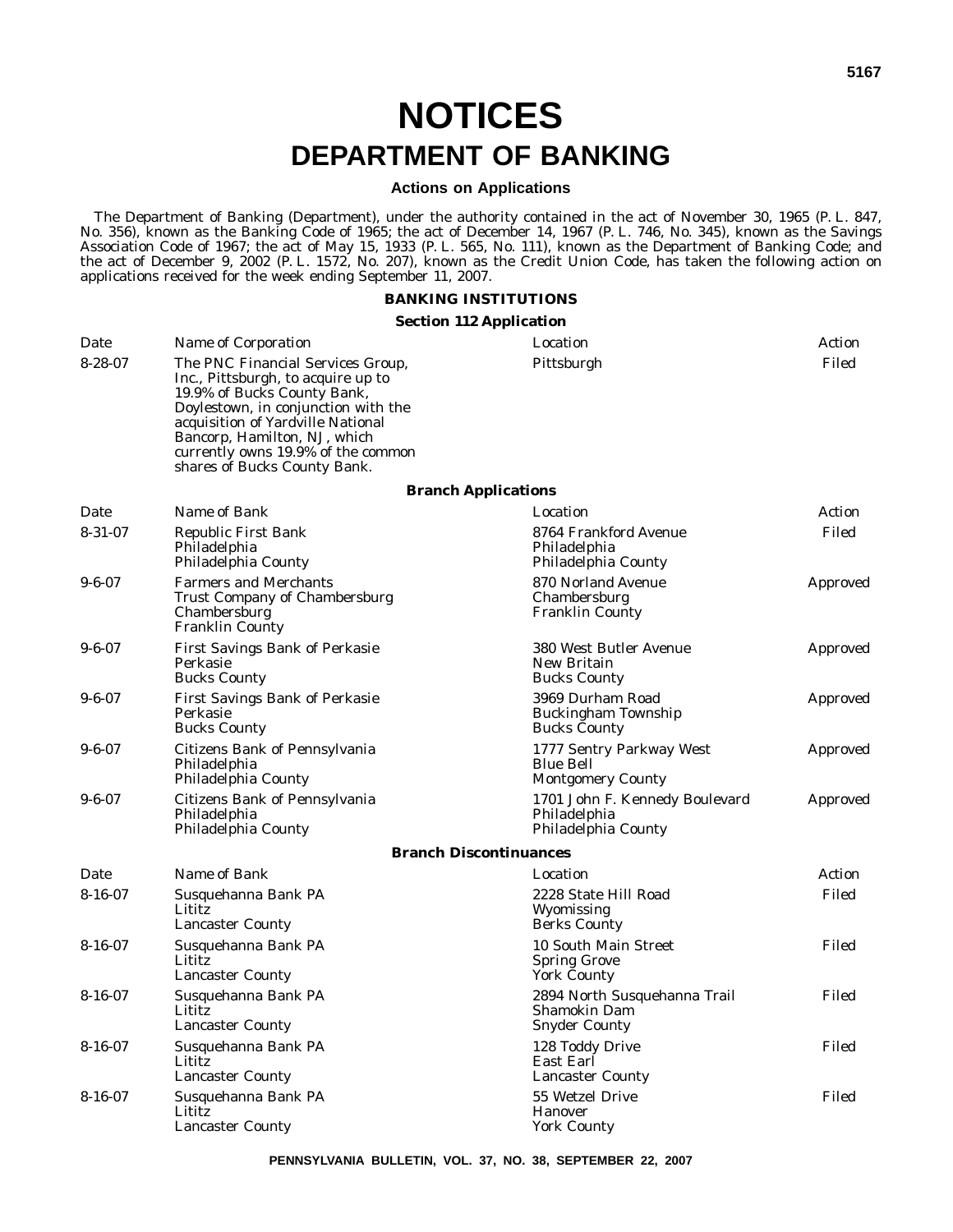#### **5168 NOTICES**

| Date                                                                      | Name of Bank                                            | Location                                                                                                                      | Action                       |
|---------------------------------------------------------------------------|---------------------------------------------------------|-------------------------------------------------------------------------------------------------------------------------------|------------------------------|
| $8 - 16 - 07$<br>Susquehanna Bank PA<br>Lititz<br><b>Lancaster County</b> |                                                         | 1 East Harrisburg Street<br><b>Dillsburg</b><br><b>York County</b>                                                            | Filed                        |
|                                                                           |                                                         | <b>Articles of Amendment</b>                                                                                                  |                              |
| Date                                                                      | Name of Bank                                            | Purpose                                                                                                                       | Action                       |
| $9-11-07$                                                                 | North Penn Bank<br><b>Scranton</b><br>Lackawanna County | Amendment to Article V of the<br>Articles of Incorporation provides for<br>an increase in the amount of<br>authorized shares. | Approved<br>and<br>Effective |
|                                                                           |                                                         | <b>SAVINGS INSTITUTIONS</b>                                                                                                   |                              |
|                                                                           |                                                         | No activity.                                                                                                                  |                              |

#### **CREDIT UNIONS**

#### No activity.

The Department's website at www.banking.state.pa.us includes public notices for more recently filed applications.

STEVEN KAPLAN,

*Secretary*

[Pa.B. Doc. No. 07-1756. Filed for public inspection September 21, 2007, 9:00 a.m.]

### **DEPARTMENT OF EDUCATION**

#### **Reassignment of High School Students**

Under section 1607.1(c) of the Pennsylvania Public School Code (code) added by section 14 of the July 20, 2007 (P. L. 278, No. 45) (act), Secretary of Education Gerald L. Zahorchak reports that, in accordance with section 1607.1(a)(1) of the code, has designated two school districts to accept high school students from the Duquesne City School District on a tuition basis. The two designated school districts are the East Allegheny School District and the West Mifflin Area School District. In accordance with section 1607.1(a)(3) of the code, each designated district will receive tuition in the amount of its 2006—2007 high school tuition charge for each student that it receives under section 1607.1(a)(1) of the code. The per-pupil tuition rates that the designated districts shall receive are \$8,811.22 for East Allegheny and \$9,060.25 for West Mifflin Area.

Under section 1607.1(a)(2) of the code, the Secretary of Education established a process for the reassignment of students. The question and answer document that follows was provided to Duquesne families to inform them about the reassignment process.

#### **Duquesne City School District**

#### **Student Selection Process per Legislative Mandate (July 2007)**

#### **1. Which high schools are available?**

Duquesne High School students (grades 9—12) will attend West Mifflin Area High School and East Allegheny High School beginning in the fall of 2007.

#### **2. How many students will be assigned to each high school?**

Students will be assigned so that 65% of the students will attend West Mifflin Area High School and 35% of the students will attend East Allegheny High School. The 65%/35% split will be applied to each grade level.

#### **3. Who is eligible to attend either of these high schools?**

All Duquesne residents who want to continue in public school for the 2007—08 school year are eligible to participate in the selection process—this includes 8th grade students who will be entering 9th grade in the fall of 2007. Private, religious or charter school students need to first register as Duquesne students in the elementary school office to be eligible and to take part in the selection process.

#### **4. How will the selection process work?**

Each student will receive a selection card in the following manner:

• Currently enrolled Duquesne students will receive a selection card in the mail.

• All students may pick up a selection card and information about the academic programs/extracurricular activities offered at each high school during the following times:

—Wednesday, July 25, 2007, 7 p.m.—8 p.m. (Duquesne School Cafeteria)

—Thursday, July 26, 2007, 9 a.m.—3 p.m. (Duquesne High School Office)

—Friday, July 27, 2007, 9 a.m.—3 p.m. (Duquesne High School Office)

After reviewing the information provided about each school, students must select either West Mifflin Area High School or East Allegheny High School as their school choice.

Each student must complete a selection card and return it to the Duquesne High School Office during the following times:

—Thursday, July 26, 2007, 9 a.m.—3 p.m.;

—Friday, July 27, 2007, 9 a.m.—3 p.m.;

—Monday, July 30, 2007, 9 a.m.—3 p.m. and 6 p.m.—8 p.m.;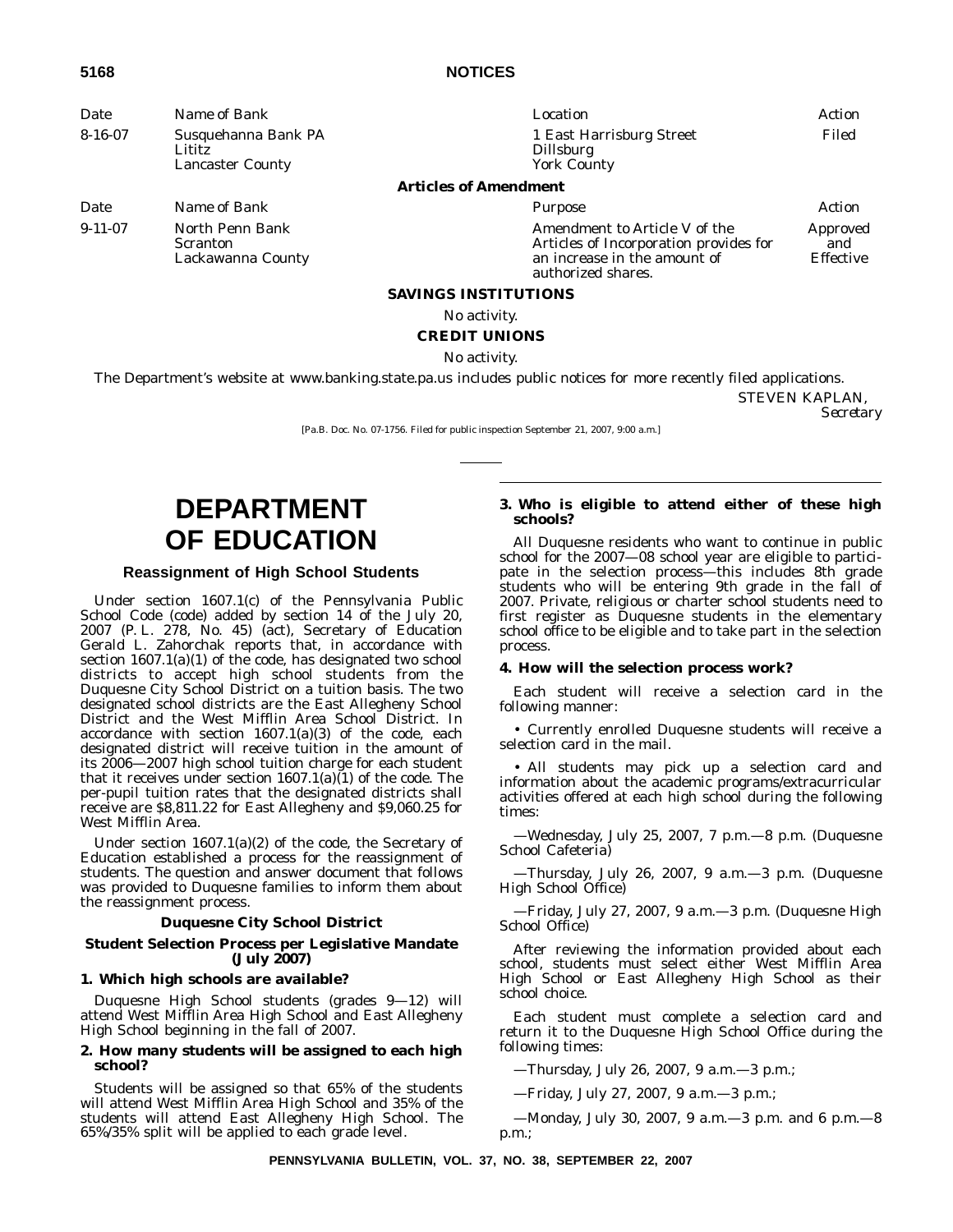Students in grade 12 will be assigned first, followed in order by grades, 11, 10 and 9. This will ensure that younger siblings who wish to attend the same high school as their older siblings will be able to do so.

If the number of students selecting a school exceeds the determined enrollment number for that grade level, then all interested students within that grade level selecting that school will be placed in a lottery.

#### **5. Selecting a high school will not be determined on a first come first serve basis.**

Every student who completes and returns the school selection card during the selection process has an equal chance of getting his or her first choice school. A student who completes and returns the selection card on the first day of the selection process does not have an advantage over a student who completes and returns the selection card on the last day of the selection process.

#### **6. How will the lottery work?**

If necessary, the lottery drawing will take place on Friday, August 3, 2007, at a public meeting with community members in attendance. The lottery process will be explained before the lottery takes place.

The lottery will be conducted as follows:

1) A name will be drawn and posted immediately on Duquesne's lottery board, which will be visible to the public view.

2) During the week of August 6, 2007, letters will be mailed to inform parents/guardians of their student's new high school, and if applicable, the number on the waiting list for the first choice high school, after the lottery takes place.

For example, if the enrollment number for West Mifflin Area is 25 12th graders and 30 students select West Mifflin Area, then all 30 students will be placed into the lottery system. The first 25 names drawn will be assigned to West Mifflin Area High School and the remaining 5 students will be assigned to East Allegheny High School.

#### **7. How does selection work for siblings?**

Siblings in grades 9, 10 and 11 will attend the same high school that their older brother or sister has chosen unless a parent or guardian specifies otherwise. For this purpose, in order to be considered for sibling status, applicants must meet one of the following criteria:

a. Brothers or sisters of the same parent(s) or legal guardian(s).

b. Children that reside in the same household and have the same legal guardian.

\*Legal proof of guardianship and residence is required for both instances.

#### **8. What happens if a student does not receive his or her ''first choice'' school?**

If a student is involved in the lottery drawing and does not receive the school he or she selected, then that student may choose to be put on a waiting list for their first choice school. A student's number on the waiting list will be determined by the number he or she draws in the lottery.

For example, to continue with the first example, once the 25 names are drawn for West Mifflin Area, the remaining names will be drawn for the waiting list. If your name is the 26th name drawn for West Mifflin Area, then you will be 1st on the waiting list, if your name was drawn as 27 for West Mifflin Area, then you will be 2nd on the waiting list, etc.

#### **9. What about students who enroll in Duquesne after the selection process has taken place?**

Students transferring to Duquesne City School District after the selection process has concluded will be given a choice between West Mifflin Area and East Allegheny. If a student's first choice school already has students assigned up to its determined enrollment level, then he or she will be assigned to the other school. If a student wants to be placed on the waiting list for his or her first choice school, then his or her name will be added to the bottom of the waiting list, below the students who took part in the selection process.

#### **10. What happens if a student hands in a selection card after the scheduling period or does not return a selection card?**

If a student does not complete and return the school selection card during the selection process, then the student will be assigned to his or her first choice only if space is available because the determined enrollment number has not been reached. If space is not available in the student's first choice school, then the student will be assigned to the other school.

> GERALD L. ZAHORCHAK, D. Ed., *Secretary*

[Pa.B. Doc. No. 07-1757. Filed for public inspection September 21, 2007, 9:00 a.m.]

### **DEPARTMENT OF ENVIRONMENTAL PROTECTION**

**Applications, Actions and Special Notices**

#### **APPLICATIONS**

#### **THE CLEAN STREAMS LAW AND THE FEDERAL CLEAN WATER ACT APPLICATIONS FOR NATIONAL POLLUTION DISCHARGE ELIMINATION SYSTEM (NPDES) PERMITS AND WATER QUALITY MANAGEMENT (WQM) PERMITS**

This notice provides information about persons who have applied for a new, amended or renewed NPDES or WQM permit, a permit waiver for certain stormwater discharges or submitted a Notice of Intent (NOI) for coverage under a general permit. The applications concern, but are not limited to, discharges related to industrial, animal or sewage waste,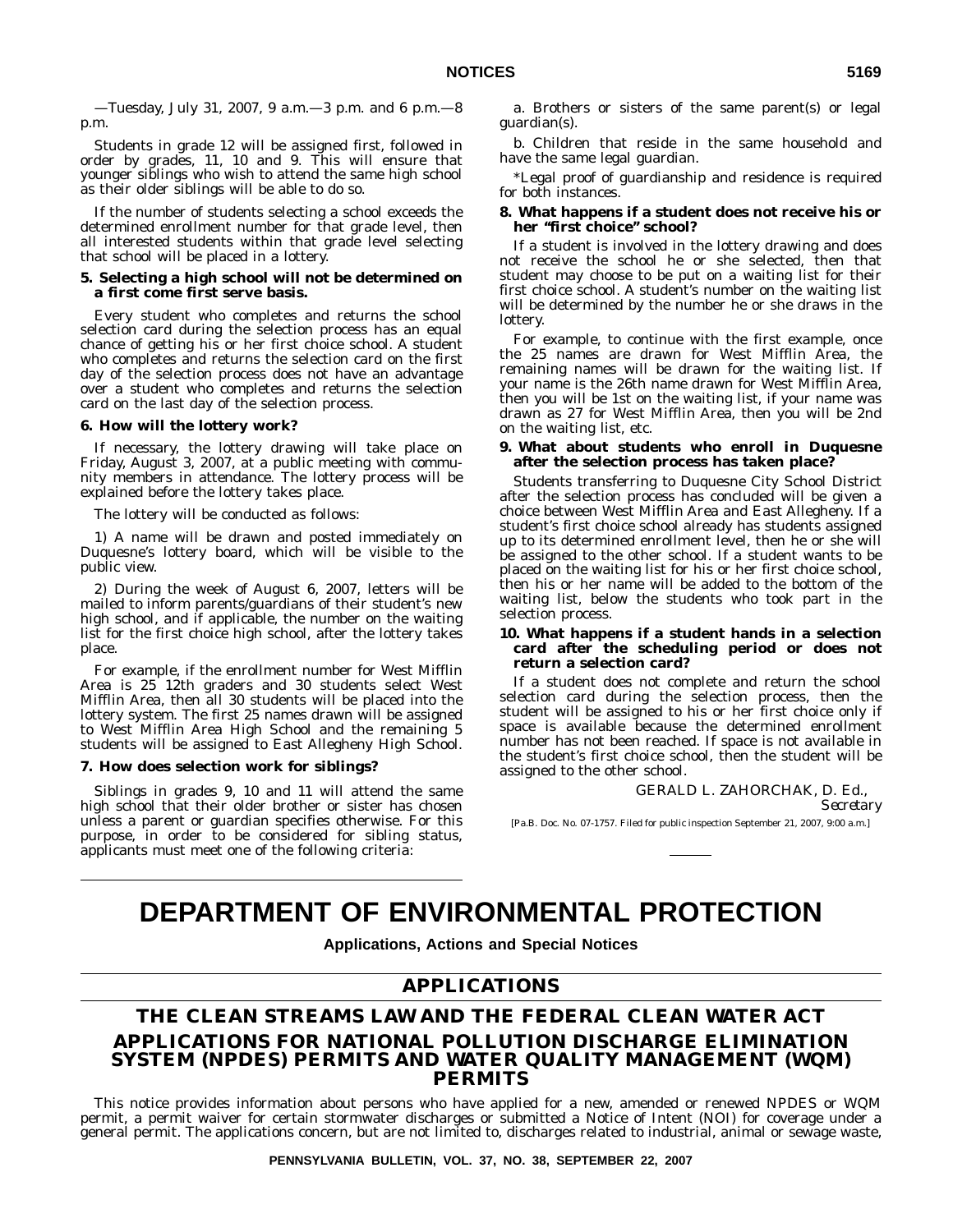#### **5170 NOTICES**

discharges to groundwater, discharges associated with municipal separate storm sewer systems (MS4), stormwater associated with construction activities or concentrated animal feeding operations (CAFOs). This notice is provided in accordance with 25 Pa. Code Chapters 91 and 92 and 40 CFR Part 122, implementing The Clean Streams Law (35 P. S. §§ 691.1—691.1001) and the Federal Clean Water Act.

| Location           | <b>Permit Authority</b> | <b>Application Type or Category</b>                            |
|--------------------|-------------------------|----------------------------------------------------------------|
| <b>Section I</b>   | <b>NPDES</b>            | Renewals                                                       |
| <b>Section II</b>  | <b>NPDES</b>            | New or amendment                                               |
| <b>Section III</b> | WQM                     | Industrial, sewage or animal waste; discharge into groundwater |
| <b>Section IV</b>  | <b>NPDES</b>            | MS4 individual permit                                          |
| <b>Section V</b>   | <b>NPDES</b>            | MS4 permit waiver                                              |
| <b>Section VI</b>  | <b>NPDES</b>            | Individual permit stormwater construction                      |
| <b>Section VII</b> | <b>NPDES</b>            | NOI for coverage under NPDES general permits                   |

For NPDES renewal applications in Section I, the Department of Environmental Protection (Department) has made a tentative determination to reissue these permits for 5 years subject to effluent limitations and monitoring and reporting requirements in their current permits, with appropriate and necessary updated requirements to reflect new and changed regulations and other requirements.

For applications for new NPDES permits and renewal applications with major changes in Section II, as well as applications for MS4 individual permits and individual stormwater construction permits in Sections IV and VI, the Department, based upon preliminary reviews, has made a tentative determination of proposed effluent limitations and other terms and conditions for the permit applications. These determinations are published as proposed actions for comments prior to taking final actions.

Unless indicated otherwise, the EPA Region III Administrator has waived the right to review or object to proposed NPDES permit actions under the waiver provision in 40 CFR 123.24(d).

Persons wishing to comment on an NPDES application are invited to submit a statement to the regional office noted before an application within 30 days from the date of this public notice. Persons wishing to comment on a WQM permit application are invited to submit a statement to the regional office noted before the application within 15 days from the date of this public notice. Comments received within the respective comment periods will be considered in the final determinations regarding the applications. Comments should include the name, address and telephone number of the writer and a concise statement to inform the Department of the exact basis of a comment and the relevant facts upon which it is based.

The Department will also accept requests for a public hearing on applications. A public hearing may be held if the responsible office considers the public response significant. If a hearing is scheduled, a notice of the hearing will be published in the *Pennsylvania Bulletin* and a newspaper of general circulation within the relevant geographical area. The Department will postpone its final determination until after a public hearing is held.

Persons with a disability who require an auxiliary aid, service, including TDD users, or other accommodations to seek additional information should contact the Department through the Pennsylvania AT&T Relay Service at (800) 654-5984.

#### **I. NPDES Renewal Applications**

*Southeast Region: Water Management Program Manager, 2 East Main Street, Norristown, PA 19401.*

| NPDES No.<br>(Type) | <i>Facility Name &amp;</i><br><i>Address</i>                                                           | County &<br>Municipality                              | Stream Name<br>(Watershed #)                           | EPA Waived<br>$Y/N$ ? |
|---------------------|--------------------------------------------------------------------------------------------------------|-------------------------------------------------------|--------------------------------------------------------|-----------------------|
| PA0030112           | <b>Methacton School District</b><br>3000 Eagleview Road<br>Norristown, PA 19403                        | <b>Montgomery County</b><br><b>Worcester Township</b> | UNT to Skippack Creek<br><b>3E</b> Perkiomen           | Y                     |
| PA0058572           | Penn Township<br>260 Lewis Road<br>West Grove, PA 19390                                                | <b>Chester County</b><br>Penn Township                | Tributary to East<br><b>Branch of Big Elk</b><br>Creek |                       |
| PA0032301           | Concord Industrial Park<br>Applied Waste Management,<br>Inc.<br>453 Boot Road<br>Downingtown, PA 19335 | <b>Delaware County</b><br>Concord Township            | West Branch of Chester<br>Creek<br>3G                  | v                     |

|                     | Northeast Region: Water Management Program Manager, 2 Public Square, Wilkes-Barre, PA 18711-0790. |                                              |                                         |                       |
|---------------------|---------------------------------------------------------------------------------------------------|----------------------------------------------|-----------------------------------------|-----------------------|
| NPDES No.<br>(Type) | <i>Facility Name &amp;</i><br><i>Address</i>                                                      | County &<br><i>Municipality</i>              | Stream Name<br>(Watershed #)            | EPA Waived<br>$Y/N$ ? |
| PA0034746           | Lil Wolf Mobile Home Park<br>3411 Lil Wolf Drive<br>Orefield, PA 18069                            | North Whitehall<br>Township<br>Lehigh County | UNT to Coplay Creek<br><b>CWF</b><br>2C | v                     |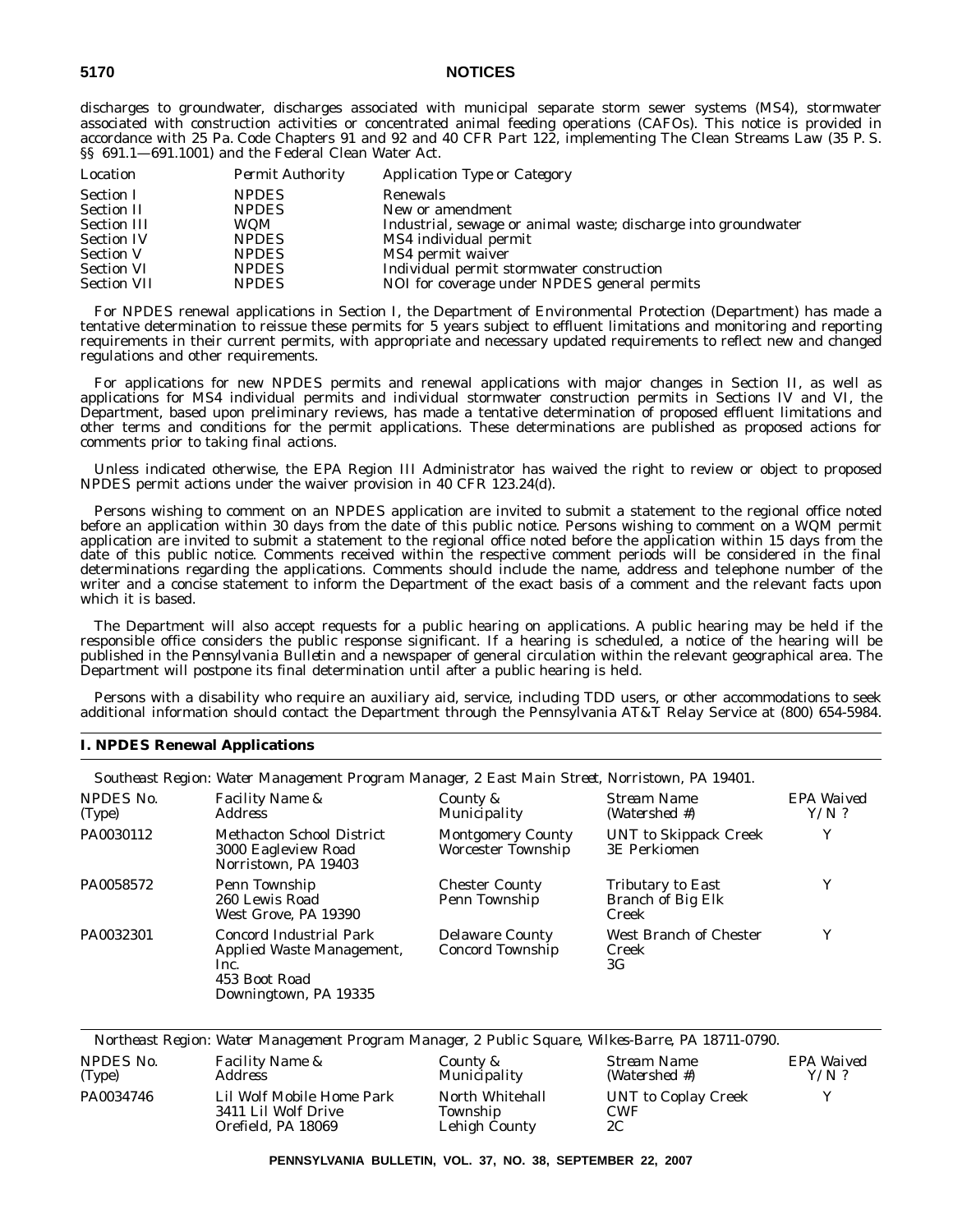#### **NOTICES 5171**

| NPDES No.<br>(Type) | <i>Facility Name &amp;</i><br><i>Address</i>                                                                | County &<br>Municipality                           | <i>Stream Name</i><br>(Watershed #)                                                          | EPA Waived<br>$Y/N$ ? |
|---------------------|-------------------------------------------------------------------------------------------------------------|----------------------------------------------------|----------------------------------------------------------------------------------------------|-----------------------|
| PA0062367           | <b>Lakeview Estates Homeowners</b><br>Association<br>1425 South Collegeville Road<br>Collegeville, PA 19426 | Lehigh Township<br><b>Wayne County</b>             | UNT to Lehigh River<br><b>HQ-CWF</b><br>2A                                                   | Y                     |
| PAS802203           | Mack Trucks. Inc.<br>7000 Alburtis Road<br>Macungie, PA 18062                                               | Lower Macungie<br>Township<br>Lehigh County        | Swabia Creek<br><b>HQ-CWF</b><br>Watershed<br>2C                                             | Y                     |
| PA0051691           | Pharmachem Corp.<br>719 Stefko Boulevard<br>P. O. Box 1035<br>Bethlehem, PA 18018                           | <b>Bethlehem City</b><br><b>Northampton County</b> | <b>Unnamed Intermittent</b><br>Tributary to Lehigh<br><b>River Canal</b><br>2C<br><b>WWF</b> | Y                     |

|                        | Northcentral Region: Water Management Program Manager, 208 West Third Street, Williamsport, PA 17701. |                                              |                                 |                       |
|------------------------|-------------------------------------------------------------------------------------------------------|----------------------------------------------|---------------------------------|-----------------------|
| NPDES No.<br>(Type)    | <i>Facility Name &amp;</i><br>Address                                                                 | County &<br>Municipality                     | Stream Name<br>(Watershed #)    | EPA Waived<br>$Y/N$ ? |
| PAS224801<br><b>IW</b> | Patterson Lumber Co., Inc.<br>P. O. Box 57<br>Wellsboro, PA 16901                                     | West Branch Township<br><b>Potter County</b> | West Branch Pine<br>Creek<br>9Α |                       |

#### **II. Applications for New or Expanded Facility Permits, Renewal of Major Permits and EPA Nonwaived Permit Applications**

*Southeast Region: Water Management Program Manager, 2 East Main Street, Norristown, PA 19401.*

**PA0054704**, Sewage, SIC 4952, **Qtown Properties, LLC**, 1620 Wrightstown Road, Newtown, PA 18940. This existing facility is located in East Rockhill Township, **Bucks County**.

Description of Proposed Activity: Renewal of NPDES Permit to discharge treated sewage effluent from the Success Rehabilitation Clinic WWTP located at 5666 Clymer Road, Quakertown, PA 18951.

The receiving stream, a UNT Tohickon Creek, is in the State Water Plan Watershed 2D and is classified for: TSF, aquatic life, water supply and recreation. The nearest downstream public water supply intake for North Penn and North Wales Water Authority Forest Park System is located on the Delaware River and is approximately 13 miles below the point of discharge.

The proposed effluent limits for Outfall 001 are based on a design flow of 0.0077 million gpd.

| <i>Mass</i> $(lb/day)$ |                  | Concentration $(mg/l)$           |                         |                                          |
|------------------------|------------------|----------------------------------|-------------------------|------------------------------------------|
| Average<br>Monthly     | Maximum<br>Daily | Average<br>Monthly               | <i>Maximum</i><br>Daily | <i>Instantaneous</i><br>Maximum $(mg/l)$ |
|                        |                  | 25<br>30                         |                         | 50<br>60                                 |
| 0.0321                 |                  | 2.0<br>6.0<br>0.5                |                         | 4.0<br>12.0<br>1.0                       |
|                        |                  | $6.0$ , I-min.<br>$6.0$ , I-min. |                         | 1,000<br>9.0<br>0.12                     |
|                        |                  |                                  | <b>200</b><br>0.05      |                                          |

In addition to the effluent limits, the permit contains the following major special conditions:

- 1. Notification of Designation of Responsible Operator.
- 2. Abandon STP when Public Sewers Become Available.
- 3. Remedial Measures if Public Nuisance.
- 4. No Stormwater to Sewers.
- 5. Necessary Property Rights.
- 6. Small Stream Discharge.
- 7. Chlorine Minimization.
- 8. Proper Sludge Disposal.
- 9. Twice per Month Sampling.
- 10. TRC Limit Below Detection Level.
- 11. Change of Ownership.
- 12. Instantaneous Maximum Limits.
- 13. Operator Training.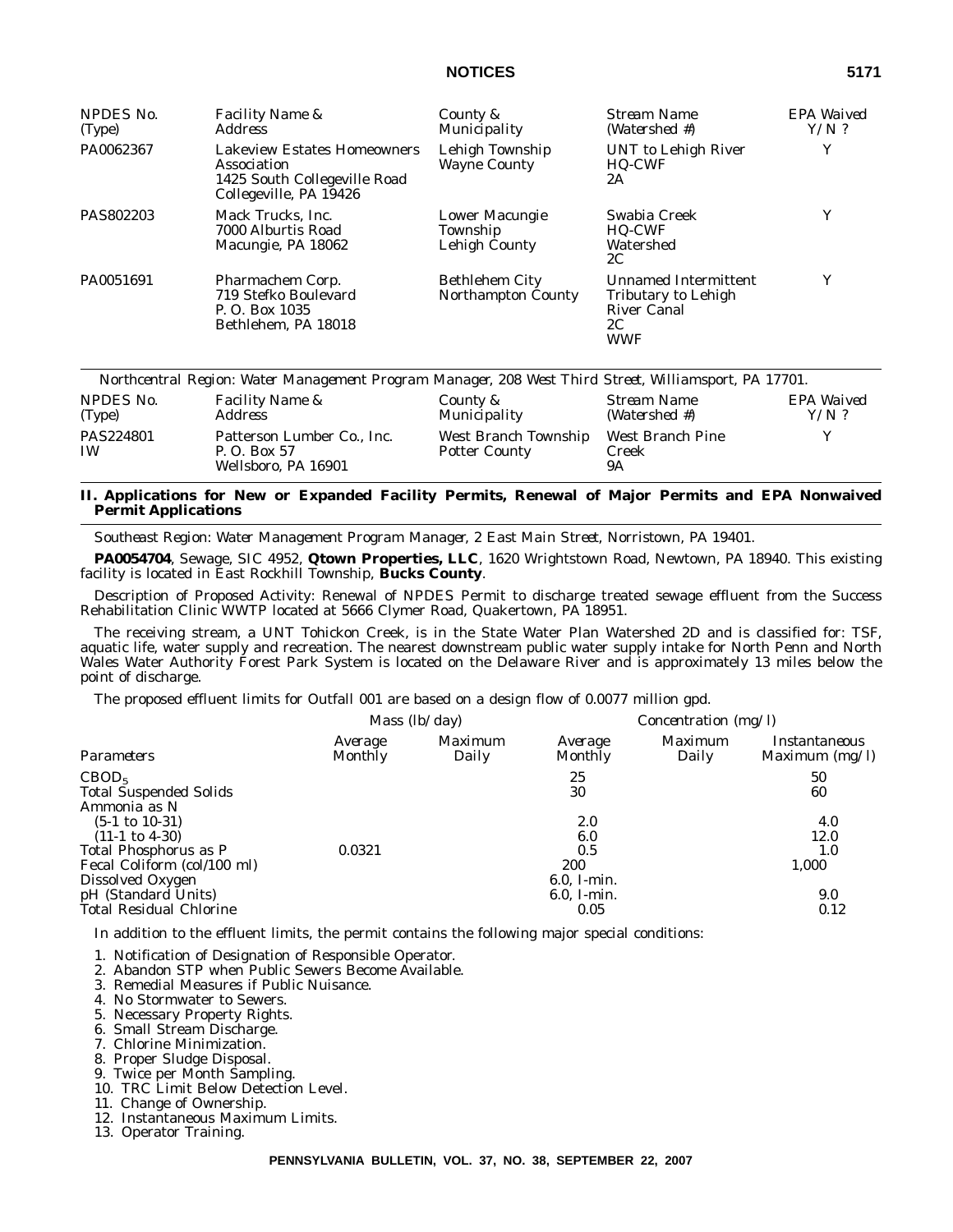14. Fecal Coliform Reporting.

15. Operations and Maintenance Plan.

16. Laboratory Certification.

The EPA waiver is not in effect.

**PA0011444**, Industrial Waste, SIC 3996, **Congoleum Corporation**, P. O. Box 3127, Mercerville, NJ 08619. This proposed facility is located in Trainer Borough, **Delaware County**.

Description of Proposed Activity: Renewal of an NPDES permit to discharge noncontact cooling water, stormwater and groundwater from Congoleum Corporation, Plant No. 3.

The receiving stream, Marcus Hook Creek, is in the State Water Plan Watershed 3G and is classified for: WWF, aquatic life, water supply and recreation. There is no public water supply intake below the point of discharge.

The proposed effluent limits for Outfall 001 are based on a design flow of 0.01 mgd:

|                   | Instantaneous                          |
|-------------------|----------------------------------------|
| <i>Parameters</i> | Maximum                                |
| Temperature       | $110^\circ$ F                          |
| pH                | 6.0 to 9.0 Standard Units all the time |

The proposed monitoring for Outfalls 001 and 002 are based on an average stormwater flow:

| Instantaneous             |
|---------------------------|
| Maximum $(mg/l)$          |
| <b>Monitor and Report</b> |
| <b>Monitor and Report</b> |
| <b>Monitor and Report</b> |
| <b>Monitor and Report</b> |
| <b>Monitor and Report</b> |
| <b>Monitor and Report</b> |
| <b>Monitor and Report</b> |
| <b>Monitor and Report</b> |
|                           |

The proposed monitoring for Outfall 003 is based on 700 gpd of groundwater flow:

|               | Daily                     |
|---------------|---------------------------|
| Parameters    | Maximum $(mg/l)$          |
| Barium, Total | <b>Monitor and Report</b> |

No monitoring is required for Outfall 004.

In addition to the effluent limits, the permit contains the following major special conditions:

- 1. Right to Modify.
- 2. No Chemical Addition.
- 3. Change in Ownership.
- 4. Approval to Use MP101.
- 5. Stormwater Condition.
- 6. Laboratory Certification.

**PA0036978**, Amendment No. 1, Sewage, SIC 4952, **Telford Borough Authority**, 122 Penn Avenue, P. O. Box 209, Telford, PA 18969-0209. This facility is located in Franconia Township, **Montgomery County**.

Description of Proposed Activity: Discharge of treated sewage from Telford Borough Wastewater Treatment Plant. Amended permit reflects revision to Copper limitation as a result of approved Water Effect Ratio study performed by Telford Borough Authority.

The receiving stream, Indian Creek, is in the State Water Plan, Watershed 3E Perkiomen Creek Basin and is classified for: TSF. The nearest downstream public water supply intake for Philadelphia Suburban Water Company is located on Perkiomen Creek and is 20.99 miles below the point of discharge.

The proposed effluent limits for Outfall 001 are based on a design flow of 1.1 million gpd.

| Parameter                 | Average<br>Monthly $(mg/l)$ | Average<br>Weekly $(mg/l)$ | Maximum<br>Daily $(mg/l)$ | Instantaneous<br>Maximum $(mg/l)$ |
|---------------------------|-----------------------------|----------------------------|---------------------------|-----------------------------------|
| CBOD <sub>5</sub>         |                             |                            |                           |                                   |
| $(5-1 \text{ to } 10-31)$ | 15                          | 23                         |                           | 30                                |
| $(11-1 \text{ to } 4-30)$ | 20                          | 30                         |                           | 40                                |
| Total Suspended Solids    | 20                          | 30                         |                           | 40                                |
| $NH_{3}$ -N               |                             |                            |                           |                                   |
| $(5-1 \text{ to } 10-31)$ | 1.5                         |                            |                           | 3.0                               |
| $(11-1 \text{ to } 4-30)$ | 3.0                         |                            |                           | 6.0                               |
| Phosphorous as P          | 1.0                         |                            |                           | 2.0                               |
| Dissolved Oxygen          | 6.0 minimum                 |                            |                           |                                   |
| Fecal Coliform            | $200 \#$ Col/100 ml         |                            |                           |                                   |
| pH (Standard)             | 6.0 minimum                 |                            |                           | 9.0                               |
|                           |                             |                            |                           |                                   |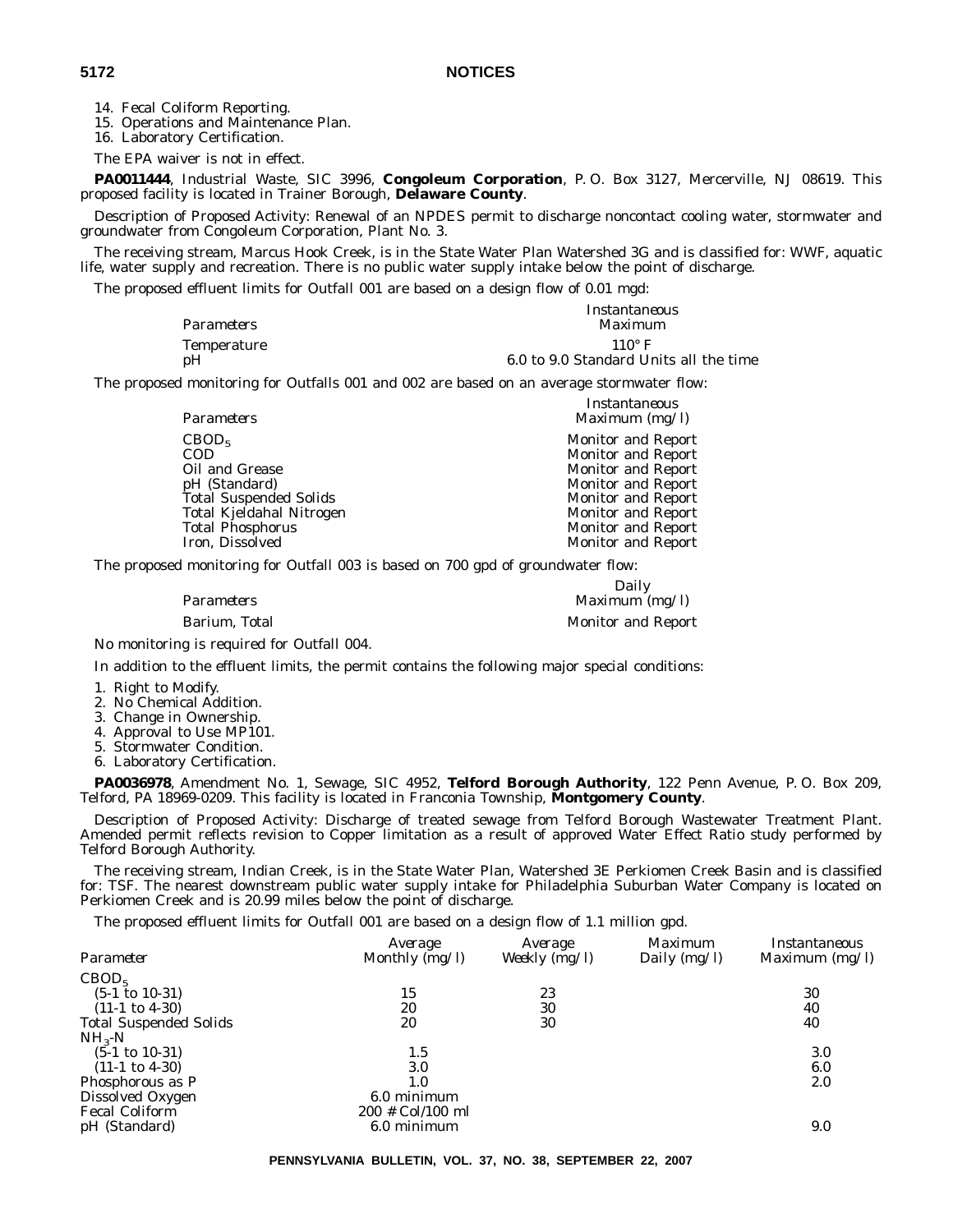#### **NOTICES 5173**

| Parameter                                                                                                                | Average                                        | Average            | <i>Maximum</i> | Instantaneous                                  |
|--------------------------------------------------------------------------------------------------------------------------|------------------------------------------------|--------------------|----------------|------------------------------------------------|
|                                                                                                                          | Monthly $(mg/l)$                               | Weekly $(mg/l)$    | Daily $(mg/l)$ | Maximum (mg/l)                                 |
| <b>Total Dissolved Solids</b><br><b>Total Residual Chlorine</b><br>Copper, Total<br>Copper, Dissolved<br>Aluminum, Total | Monitor<br>0.01<br>0.078<br>Monitor<br>Monitor | Monitor<br>Monitor |                | Monitor<br>0.03<br>0.122<br>Monitor<br>Monitor |

In addition to the effluent limits, the permit contains the following major special conditions:

1. Remedial Measures.

- 2. Sewage Sludge Disposal.
- 3. Whole Effluent Toxicity Tests at Renewal.
- 4. TMDL/WLA Analysis.
- 5. Operations and Maintenance Plan.
- 6. Laboratory Certification.
- 7. Effluent and Downstream Hardness Monitoring.
- 8. Stormwater Outfall.
- 9. High Flow Maintenance Plan.
- 10. Chlorine Minimization.
- 11. Infiltration/Inflow Abatement Program.
- 12. Stream Inspection For Presence of Solid.

**PA0026867**, Sewage, SIC 59, **Abington Township**, 1176 Old York Road, Abington, PA 19001-3713. This existing facility is located in Upper Dublin Township, **Montgomery County**.

Description of Proposed Activity: Amendment of an NPDES permit to discharge 3.91 mgd of treated sanitary sewage from a facility located at 1000 Fitzwatertown Road, Roslyn, PA 19001-4008. The receiving stream, Sandy Run, is in the State Water Plan Watershed 3F (Lower Schuylkill) and is classified for: TSF.

In accordance with Part C.12 of the NPDES permit, the requirement to conduct quarterly chronic whole effluent toxicity testing is removed for the remainder of the permit. On May 21, 2007. Abington Township submitted the results of four consecutive whole effluent toxicity (WET) tests. The Department concurs that the results of the submitted WET tests supports the removal of the requirement to conduct further quarterly WET testing. In lieu of this requirement, Abington Township will be required to submit the results of four additional quarterly WET tests conducted in the year preceding the next permit application.  $(40 \text{ CFR } 121(j)(5)(iv)(A))$ 

*Northeast Region: Water Management Program Manager, 2 Public Square, Wilkes-Barre, PA 18711-0790.*

**PA0060518**, Sewage, **Hallstead Great Bend Joint Sewer Authority**, Spring Street, P. O. Box 747, Great Bend, PA 18821-0747. This proposed facility is located in Great Bend Borough, **Susquehanna County**.

Description of Proposed Activity: NPDES permit amendment to increase discharge flow from 0.350 mgd to 0.500 mgd.

The receiving stream, North Branch Susquehanna River, is in the State Water Plan Watershed No. 4E and is classified for: WWF. The nearest downstream public water supply intake assumed at PA/NY State boundary line is 3 miles below the point of discharge.

The proposed effluent limits for Outfall 001 based on a design flow of 0.350 mgd.

| Parameter                                              | Average<br>Monthly $(mg/l)$                                        | Average<br>Weekly (mg/l) | Instantaneous<br>Maximum $(mg/l)$ |
|--------------------------------------------------------|--------------------------------------------------------------------|--------------------------|-----------------------------------|
| CBOD <sub>5</sub>                                      | 25.0                                                               | 40.0                     | 50.0                              |
| <b>Total Suspended Solids</b><br><b>Fecal Coliform</b> | 30.0                                                               | 45.0                     | 60.0                              |
| $(5-1 \text{ to } 9-30)$<br>$(10-1 \text{ to } 4-30)$  | 200/100 ml as a Geometric Mean<br>2,000/100 ml as a Geometric Mean |                          |                                   |
| pH<br>Total Residual Chlorine                          | 6.0 to 9.0 Standard Units at all times.                            |                          | 2.0                               |

Chesapeake Bay Tributary Strategy Nutrient Requirements for outfall 001 based on a design flow 0.350 mgd.

|                                                 | Concentration $(mg/l)$     | Mass (lbs)                 |                |
|-------------------------------------------------|----------------------------|----------------------------|----------------|
| Parameter                                       | <b>Monthly</b><br>Average  | <b>Monthly</b><br>Load     | Annual<br>Load |
| Ammonia-N<br>Kjeldahl-N<br>Nitrate-Nitrate as N | Report<br>Report<br>Report | Report<br>Report<br>Report | Report         |
| <b>Total Nitrogen</b>                           | Report                     | Report                     | Report         |
| <b>Total Phosphorus</b><br>Net Total Nitrogen   | Report                     | Report<br>Report           | Report         |
| Net Total Phosphorus                            |                            | Report                     |                |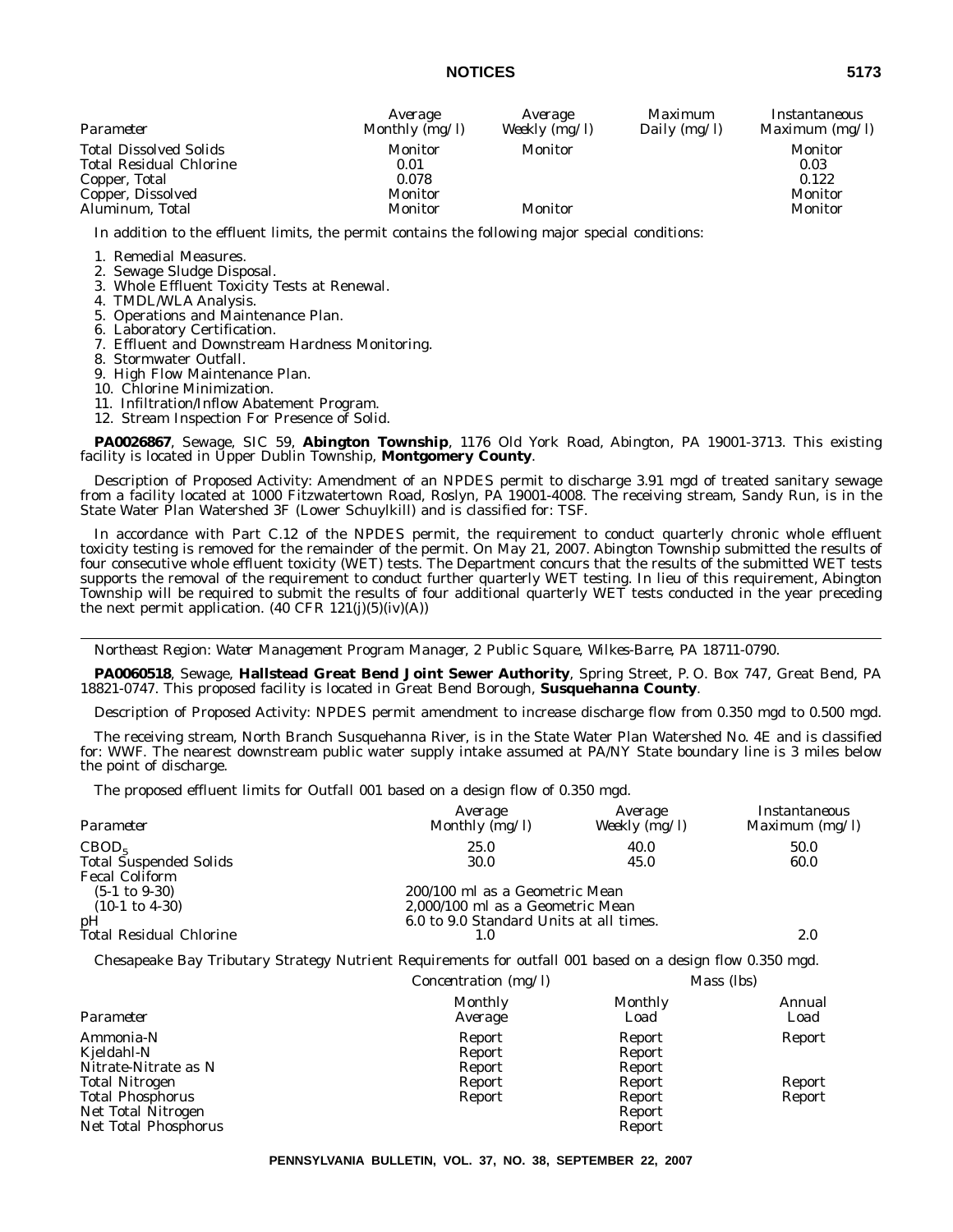**5174 NOTICES**

The proposed effluent limits for Outfall 001 based on a design flow of 0.500 mgd.

| Parameter                      | Average<br>Monthly (mg/l)               | Average<br>Weekly (mg/l) | Instantaneous<br>Maximum $(mg/l)$ |
|--------------------------------|-----------------------------------------|--------------------------|-----------------------------------|
| CBOD <sub>5</sub>              | 25.0                                    | 40.0                     | 50.0                              |
| <b>Total Suspended Solids</b>  | 30.0                                    | 45.0                     | 60.0                              |
| <b>Fecal Coliform</b>          |                                         |                          |                                   |
| $(5-1 \text{ to } 9-30)$       | 200/100 ml as a Geometric Mean          |                          |                                   |
| $(10-1 \text{ to } 4-30)$      | 2,000/100 ml as a Geometric Mean        |                          |                                   |
| PH                             | 6.0 to 9.0 Standard Units at all times. |                          |                                   |
| <b>Total Residual Chlorine</b> |                                         |                          | 2.0                               |

Chesapeake Bay Tributary Strategy Nutrient Requirements for outfall 001 based on a design flow of 0.500 mgd.

|                                            | Concentration $(mg/l)$ | Mass (lbs)       |                 |
|--------------------------------------------|------------------------|------------------|-----------------|
| Parameter                                  | <b>Monthly</b>         | <b>Monthly</b>   | Annual          |
|                                            | Average                | Load             | Load            |
| Ammonia-N                                  | Report                 | Report           | Report          |
| Kjeldahl-N                                 | Report                 | Report           |                 |
| Nitrate-Nitrate as N                       | Report                 | Report           |                 |
| <b>Total Nitrogen</b>                      | Report                 | Report           | $9,741$ lbs/yr. |
| <b>Total Phosphorus</b>                    | Report                 | Report           | $1,218$ lbs/yr. |
| Net Total Nitrogen<br>Net Total Phosphorus |                        | Report<br>Report |                 |

In addition to the effluent limits, the permit contains the following major special conditions: Revised Chesapeake Bay Nutrient Requirements.

**PA0026921**, Sewage, **Greater Hazleton Joint Sewer Authority**, P. O. Box 651, Valmont Industrial Park, West Hazleton, PA 18201-0651. This proposed facility is located in West Hazleton Borough, **Luzerne County**.

Description of Proposed Activity: Renewal permit to discharge 8.9 mgd of treated sewage.

The receiving stream, Black Creek, is in the State Water Plan Watershed No. 5D and is classified for: CWF. The nearest downstream public water supply intake for Danville is located on North Branch Susquehanna River.

The proposed effluent limits for Outfall 001 based on a design flow of 8.9 mgd.

Total Net Phosphorus **Report** 27,092\* 27,092\* 27,092\* 27,092\* 27,092\* 27,092\* 27,092\* 27,092\* 27,092\* 27,092\* 27,092\* 27,092\* 27,092\* 27,092\* 27,092\* 27,092\* 27,092\* 27,092\* 27,092\* 27,092\* 27,092\* 27,092\* 27,092\* 27,092\*

| Parameter                                               | Average<br>Monthly (mg/l)               | Average<br>Weekly (mg/l) | Instantaneous<br>Maximum (mg/l) |
|---------------------------------------------------------|-----------------------------------------|--------------------------|---------------------------------|
| CBOD <sub>5</sub>                                       | 25                                      | 40                       | 50                              |
| <b>Total Suspended Solids</b>                           | 30                                      | 45                       | 60                              |
| <b>Fecal Coliform</b>                                   |                                         |                          |                                 |
| $(5-1 \text{ to } 9-30)$                                | 200/100 ml                              |                          |                                 |
| $(10-1 \text{ to } 4-30)$                               | 2,000/100 ml                            |                          |                                 |
| pH                                                      | 6.0 to 9.0 Standard Units at all times. |                          |                                 |
| Total Residual Chlorine                                 | 0.5                                     |                          | 1.0                             |
| Chesapeake Bay Tributary Strategy Nutrient Requirements |                                         |                          |                                 |
|                                                         | Concentration ( $mg/L$ )                |                          | Mass (lbs)                      |
|                                                         | Monthly                                 | Monthly                  | Annual                          |
| Parameter                                               | Average                                 | Load                     | Load                            |
| Ammonia-N                                               | Report                                  | Report                   | Report**                        |
| Kjeldahl-N                                              | Report                                  | Report                   |                                 |
| Nitrite-N/Nitrate N                                     | Report                                  | Report                   |                                 |
| <b>Total Nitrogen</b>                                   | Report                                  | Report                   | Report                          |

\* This permit contains conditions which authorize the permittee to apply nutrient reduction credits to meet the Net Total Nitrogen and the Net Total Phosphorus effluent mass limits, under the Department of Environmental Protection's (Department) Trading of Nutrients and Sediment Reduction Credits Policy and Guidelines (Document No. 392-0900-001, December 30, 2006). The condition includes the requirement to report the application of these credits in Supplemental Discharge Monitoring Reports (DMRs) submitted to the Department.

Total Phosphorus Report Report Report Report Report Report Report Report Report Report Report Report Report Report Report Report Report Report Report Report Report Report Report Report Report Report 216,739\* Total Net Nitrogen Report 216,739\*

\* The compliance date for Net Total Nitrogen and Net Total Phosphorus will begin on October 1, 2010. Since these reporting requirements are annual loads, the reporting on compliance with the annual limitations will be required to be reported on the Supplemental DMR—Annual Nutrient Summary by November 28, 2011. This facility is required to monitor and report for Net Total Nitrogen and Net Total Phosphorus from the effective date of the permit until September 30, 2010.

\*\* Total Annual Ammonia Load will be required to be reported on the Supplemental DMR—Annual Nutrient Summary by November 28, 2011.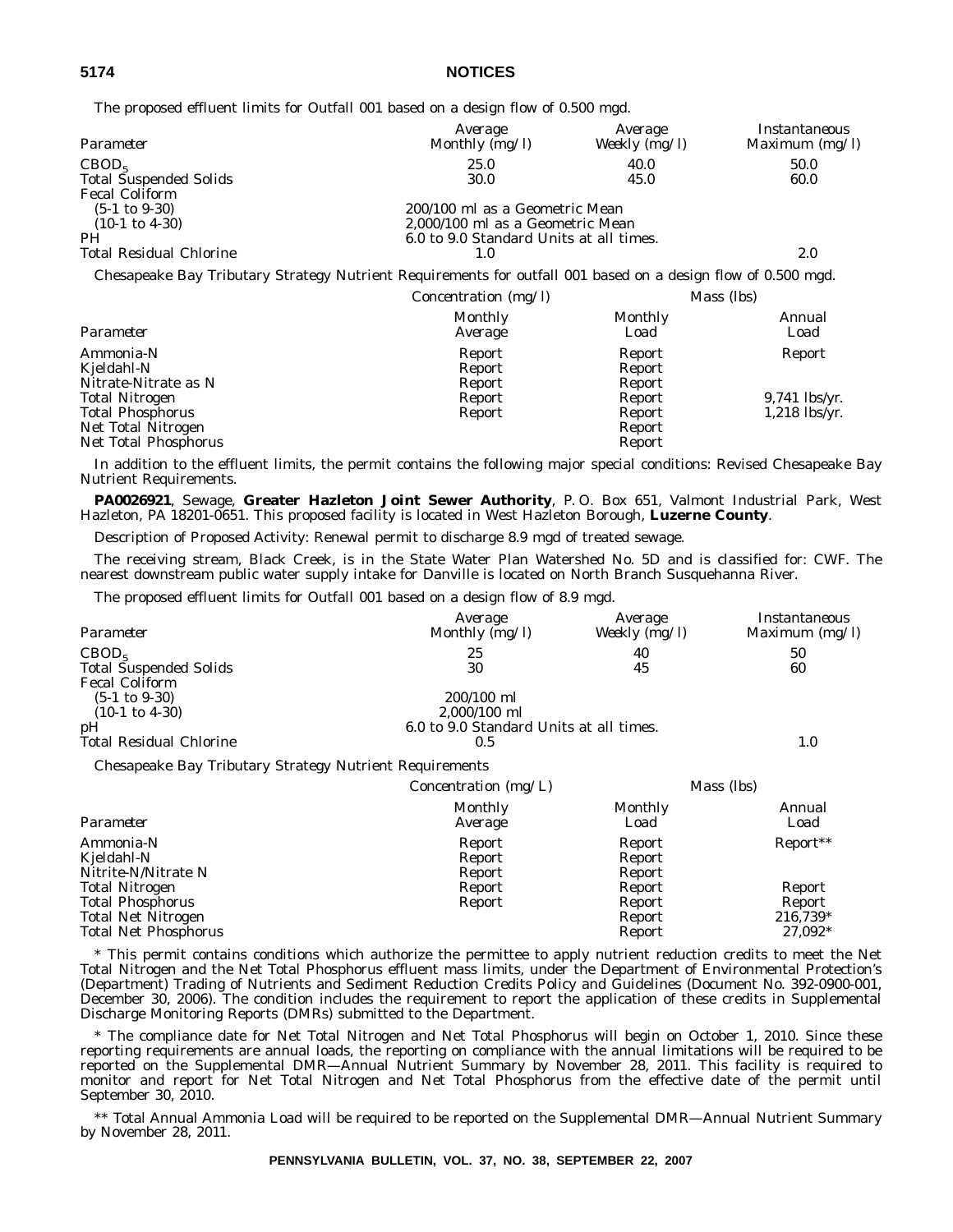*Outfalls 101—103 (Stormwater)\**

|                                                                                                                                                                                            | <i>Mass</i> $(lb/day)$    |                         | Concentration $(mg/l)$ |                                                                              |
|--------------------------------------------------------------------------------------------------------------------------------------------------------------------------------------------|---------------------------|-------------------------|------------------------|------------------------------------------------------------------------------|
| Parameter                                                                                                                                                                                  | Average<br><b>Monthly</b> | <i>Maximum</i><br>Daily | Average<br>Monthly     | <i>Maximum</i><br>Daily                                                      |
| CBOD <sub>5</sub><br>Chemical Oxygen Demand<br>Oil and Grease<br>pH<br><b>Total Suspended Solids (TSS)</b><br>Total Kjeldahl Nitrogen (TKN)<br><b>Total Phosphorus</b><br>Iron (dissolved) |                           |                         |                        | Report<br>Report<br>Report<br>Report<br>Report<br>Report<br>Report<br>Report |

\* Permittee has the option to perform annual inspection of facility in lieu of annual monitoring.

Point Sources 002—016 (except 007) serve as combined sewer reliefs necessitated by stormwater entering the sewer system and exceeding the hydraulic capacity of the sewers and/or the treatment plant. In accordance with the Department of Environmental Protection's the Environmental Protection Agency approved CSO strategy, a special permit requirements is included in Part C of this permit.

In addition to the effluent limits, the permit contains the following special conditions: Sludge disposal, pretreatment operations and reporting requirements, combined sewer overflows, Chesapeake Bay Nutrient requirements and stormwater.

The EPA waiver is not in effect.

**PA0045985**, Sewage, **Mountaintop Area Joint Sanitary Authority**, 290 Morio Drive, Mountaintop, PA 18707. This proposed facility is located in Dorrance Township, **Luzerne County**.

Description of Proposed Activity: Renewal of NPDES Permit.

The receiving stream, Big Wapwallopen Creek, is in the State Water Plan Watershed No. 5B and is classified for: CWF. The nearest downstream public water supply intake for Danville Borough Water Company is located on Susquehanna River over 30 miles below the point of discharge.

The proposed effluent limits for Outfall 001 based on a design flow of 4.16 mgd.

| Parameter                      | Average<br>Monthly $(mg/l)$             | Average<br>Weekly (mg/l) | Instantaneous<br>Maximum $(mg/l)$ |
|--------------------------------|-----------------------------------------|--------------------------|-----------------------------------|
| CBOD <sub>5</sub>              | 25.0                                    | 40.0                     | 50.0                              |
| <b>Total Suspended Solids</b>  | 30.0                                    | 45.0                     | 60.0                              |
| $NH_{3}-N$                     |                                         |                          |                                   |
| $(5-1 \text{ to } 10-31)$      | 2.5                                     |                          | 5.0                               |
| $(11-1 \text{ to } 4-30)$      | 7.5                                     |                          | 15.0                              |
| Dissolved Oxygen               | A minimum of 6.0 mg/l at all times.     |                          |                                   |
| <b>Fecal Coliform</b>          |                                         |                          |                                   |
| $(5-1 \text{ to } 9-30)$       | 200/100 ml as a Geometric Mean          |                          |                                   |
| $(10-1 \text{ to } 4-30)$      | 2,000/100 ml as a Geometric Mean        |                          |                                   |
| pH                             | 6.0 to 9.0 Standard Units at all times. |                          |                                   |
| <b>Total Residual Chlorine</b> | 0.06                                    |                          | 0.21                              |
| Chlorodibromomethane           | <b>Monitor and Report</b>               |                          |                                   |
| Dichlorobromomethane           | <b>Monitor and Report</b>               |                          |                                   |
| <b>Whole Effluent Toxicity</b> |                                         |                          | 1.19 Chronic Toxicity Units       |

Chesapeake Bay Tributary Strategy Nutrient Requirements

| Concentration $(mg/l)$     | Mass (lbs)                 |                |
|----------------------------|----------------------------|----------------|
| Monthly<br>Average         | <b>Monthly</b><br>Load     | Annual<br>Load |
| Report<br>Report<br>Report | Report<br>Report<br>Report | Report**       |
| Report                     | Report                     | Report         |
| Report                     | Report                     | Report         |
|                            | Report                     | 75,981*        |
|                            | Report                     | $10,131*$      |
|                            |                            |                |

\* This permit contains conditions which authorize the permittee to apply nutrient reduction credits to meet the Net Total Nitrogen and the Net Total Phosphorus effluent mass limits, under the Department of Environmental Protection's (Department) Trading of Nutrients and Sediment Reduction Credits Policy and Guidelines (Document No. 392-0900-001, December 30, 2006). The condition includes the requirement to report the application of these credits in Supplemental Discharge Monitoring Reports submitted to the Department.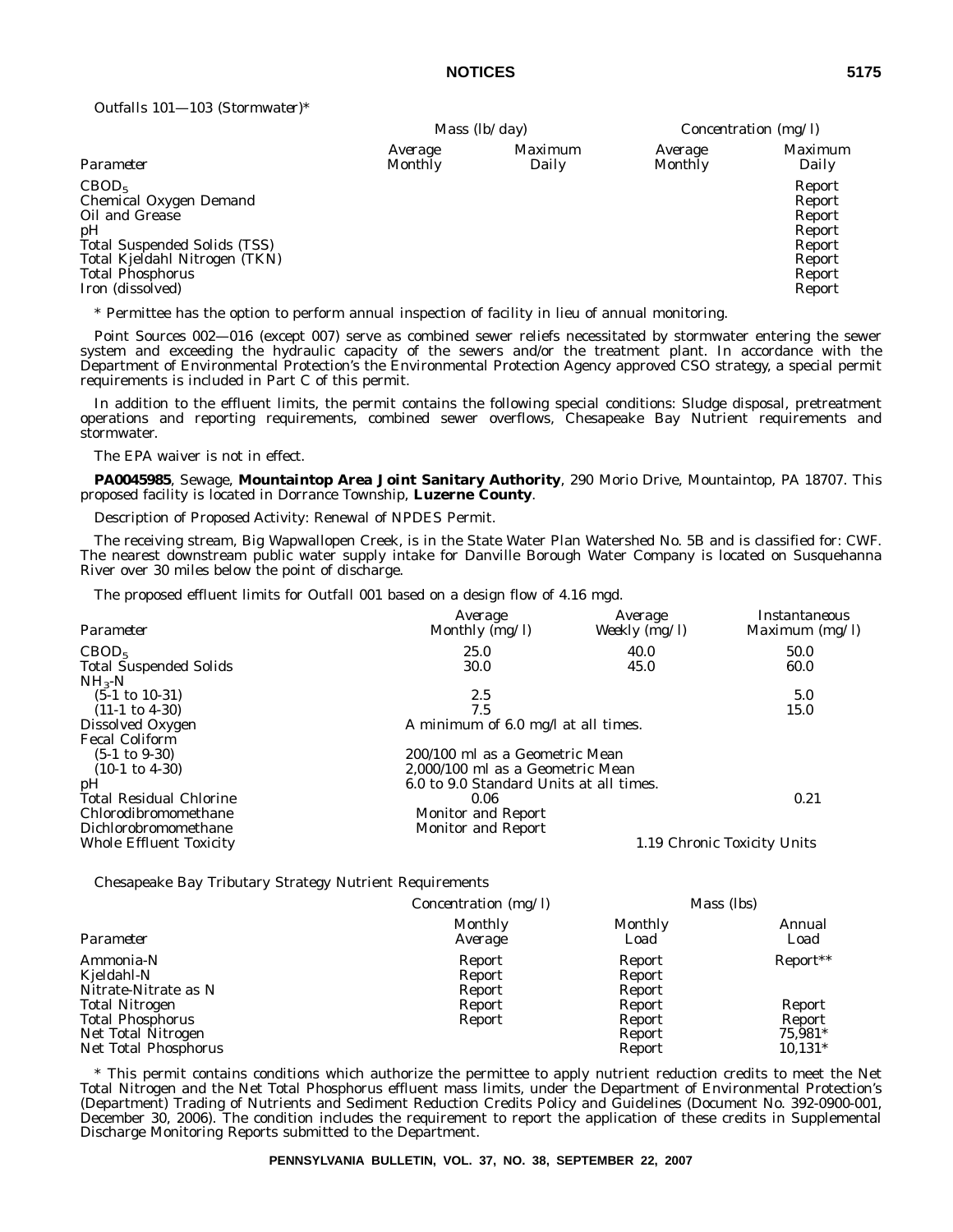**PA0027090**, Sewage, **Lackawanna River Basin Sewer Authority**, P. O. Box 9068, Dickson City, PA 18515. This proposed facility is located in Throop Borough, **Lackawanna County**.

Description of Proposed Activity: Renewal of NPDES Permit.

The receiving stream, Lackawanna River, is in the State Water Plan Watershed No. 5A and is classified for: CWF. The nearest downstream public water supply intake for Danville Borough Water Company is located on the Susquehanna River over 50 miles below the point of discharge.

The proposed effluent limits for Outfall 001 based on a design flow of 7.0 mgd.

| Parameter                                   | Average<br>Monthly $(mg/l)$             | Average<br>Weekly $(\overline{mg}/l)$ | Instantaneous<br>Maximum $(mg/l)$ |
|---------------------------------------------|-----------------------------------------|---------------------------------------|-----------------------------------|
| CBOD <sub>5</sub>                           | 19                                      | 28                                    | 38                                |
| <b>Total Suspended Solids</b><br>$NH_{3}-N$ | 30                                      | 45                                    | 60                                |
| $(5-1 \text{ to } 10-31)$                   | 4.5                                     |                                       | 9.0                               |
| $(11-1 \text{ to } 4-30)$                   | 13.5                                    |                                       | 27.0                              |
| Dissolved Oxygen                            | A minimum of 5.0 mg/l at all times.     |                                       |                                   |
| <b>Fecal Coliform</b>                       |                                         |                                       |                                   |
| $(5-1 \text{ to } 9-30)$                    | 200/100 ml as a Geometric Mean          |                                       |                                   |
| $(10-1 \text{ to } 4-30)$                   | 2,000/100 ml as a Geometric Mean        |                                       |                                   |
| pH                                          | 6.0 to 9.0 Standard Units at all times. |                                       |                                   |
| <b>Total Residual Chlorine</b>              | 0.09                                    |                                       | 0.31                              |
|                                             |                                         |                                       |                                   |

Chesapeake Bay Tributary Strategy Nutrient Requirements

|                                                 | Concentration (mg/L)       |                            | Mass (lbs)     |
|-------------------------------------------------|----------------------------|----------------------------|----------------|
| Parameter                                       | <b>Monthly</b><br>Average  | Monthly<br>Load            | Annual<br>Load |
| Ammonia-N<br>Kjeldahl-N<br>Nitrate-Nitrate as N | Report<br>Report<br>Report | Report<br>Report<br>Report | $Report**$     |
| <b>Total Nitrogen</b>                           | Report                     | Report                     | Report         |
| <b>Total Phosphorus</b>                         | Report                     | Report                     | Report         |
| Net Total Nitrogen                              |                            | Report                     | 127,852*       |
| Net Total Phosphorus                            |                            | Report                     | 17,047*        |

\* This permit contains conditions which authorize the permittee to apply nutrient reduction credits to meet the Net Total Nitrogen and the Net Total Phosphorus effluent mass limits, under the Department of Environmental Protection's (Department) Trading of Nutrients and Sediment Reduction Credits Policy and Guidelines (Document No. 392-0900-001, December 30, 2006). The condition includes the requirement to report the application of these credits in Supplemental Discharge Monitoring Reports (DMRs) submitted to the Department.

\* The compliance date for Net Total Nitrogen and Net Total Phosphorus will begin on October 1, 2010. Since these reporting requirements are annual loads, the reporting on compliance with the annual limitations will be required to be reported on the Supplemental DMR—Annual Nutrient Summary by November 28, 2011. This facility is required to monitor and report for Net Total Nitrogen and Net Total Phosphorus from the effective date of the permit until September 30, 2010.

\*\* Total Annual Ammonia Load will be required to be reported on the Supplemental DMR—Annual Nutrient Summary by November 28, 2011.

In addition to the effluent limits, the permit contains the following major special conditions:

1. Industrial pretreatment, combined sewer overflows, whole effluent toxicity testing, site stormwater and Chesapeake Bay Nutrient Requirements.

\* The compliance date for Net Total Nitrogen and Net Total Phosphorus will begin on October 1, 2010. Since these reporting requirements are annual loads, the reporting on compliance with the annual limitations will be required to be reported on the Supplemental DMR—Annual Nutrient Summary by November 28, 2011. This facility is required to monitor and report for Net Total Nitrogen and Net Total Phosphorus from the effective date of the permit until September 30, 2010.

\*\* Total Annual Ammonia Load will be required to be reported on the Supplemental DMR—Annual Nutrient Summary by November 28, 2011.

In addition to the effluent limits, the permit contains the following major special condition: Chronic Whole Effluent Toxicity Testing.

*Southcentral Region: Water Management Program Manager, 909 Elmerton Avenue, Harrisburg, PA 17110, (717) 705-4707.*

**Application No. PA0021890**, Sewage, **New Holland Borough**, 436 East Main Street, New Holland, PA 17557. This facility is located in Earl Township, **Lancaster County**.

Description of activity: The application is for renewal of an NPDES permit for an existing discharge of treated sewage.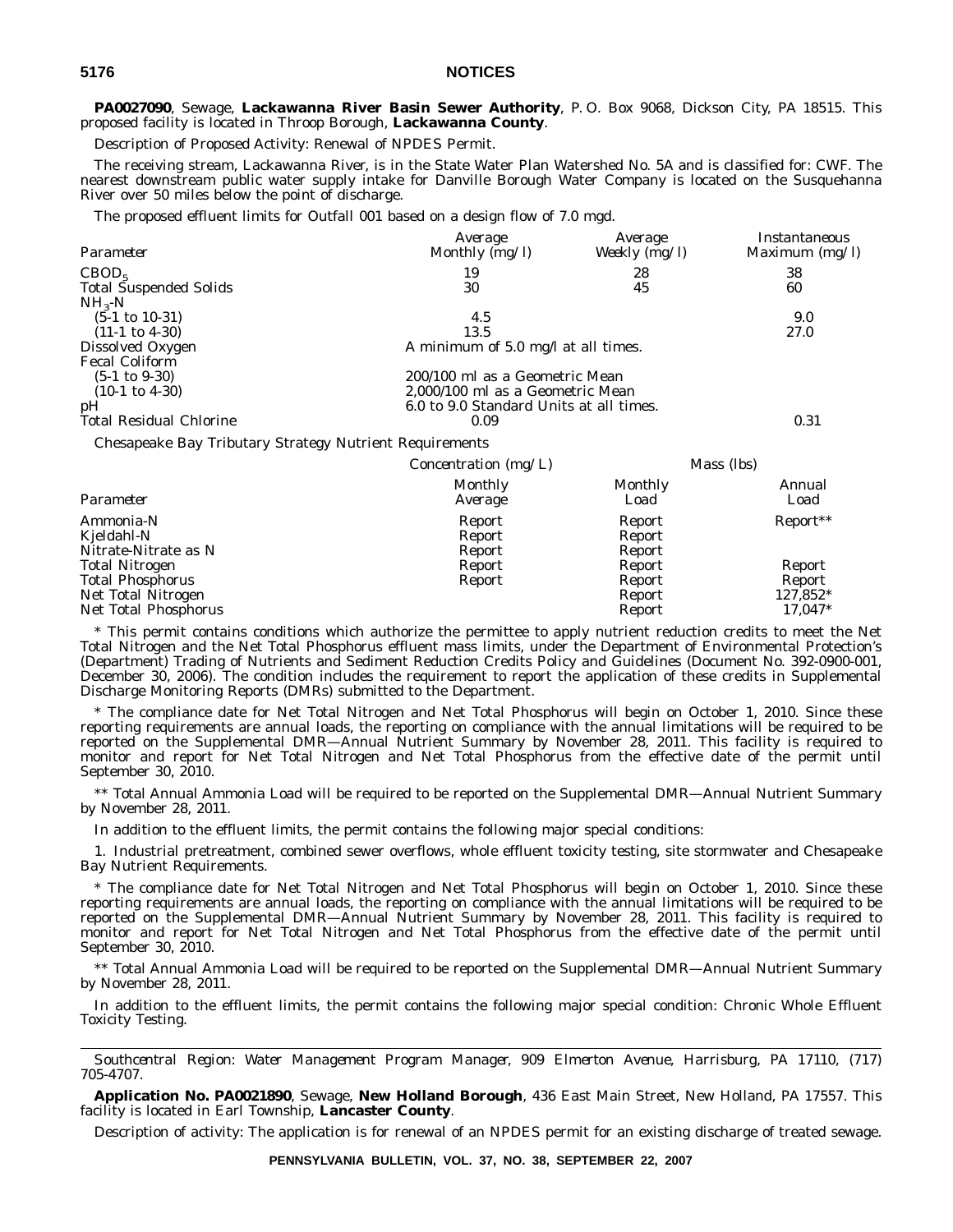The receiving stream, Mill Creek, is in Watershed 7-J, and classified for WWF, water supply, recreation and fish consumption. The nearest downstream public water supply intake for Holtwood Power Plant is located on the Susquehanna River, approximately 60 miles downstream. The discharge is not expected to affect the water supply.

The proposed effluent limits for Outfall 001 for a design flow of 1.34 mgd are:

| Parameter                      | <i>Average</i><br>Monthly (mg/l)  | Average<br>Weekly (mg/l)            | Instantaneous<br>Maximum $(mg/l)$ |  |
|--------------------------------|-----------------------------------|-------------------------------------|-----------------------------------|--|
| CBOD <sub>5</sub>              | 25                                | 40                                  | 50                                |  |
| <b>Total Suspended Solids</b>  | 30                                | 45                                  | 60                                |  |
| $NH_{3}-N$                     |                                   |                                     |                                   |  |
| $(5-1 \text{ to } 10-31)$      | 1.8                               |                                     | 3.6                               |  |
| $(11-1 \text{ to } 4-30)$      | 5.4                               |                                     | 10.8                              |  |
| <b>Total Residual Chlorine</b> | 0.5                               |                                     | 1.1                               |  |
| <b>Total Phosphorus</b>        | 2.0                               |                                     | 4.0                               |  |
| Dissolved Oxygen               | Minimum of 5.0 at all times       |                                     |                                   |  |
| pH                             | From 6.0 to 9.0 inclusive         |                                     |                                   |  |
| <b>Fecal Coliform</b>          |                                   |                                     |                                   |  |
| $(5-1 \text{ to } 9-30)$       | 200/100 ml as a Geometric Average |                                     |                                   |  |
| $(10-1 \text{ to } 4-30)$      |                                   | 2,000/100 ml as a Geometric Average |                                   |  |

#### *Chesapeake Bay Requirements*

|                         | Concentration (mg/L) |                | Mass (lbs) |
|-------------------------|----------------------|----------------|------------|
|                         | Monthly Average      | <b>Monthly</b> | Annual     |
| Ammonia-N               | Report               | Report         | Report**   |
| Kjeldahl-N              | Report               | Report         | <b>XXX</b> |
| Nitrate-Nitrite as N    | Report               | Report         | XXX        |
| <b>Total Nitrogen</b>   | Report               | Report         | Report     |
| <b>Total Phosphorus</b> | Report               | Report         | Report     |
| Net Total Nitrogen      | XXX                  | Report         | $24.475*$  |
| Net Total Phosphorus    | XXX                  | Report         | $3.263*$   |

\* The permit contains conditions which authorize the permittee to apply nutrient reduction credits, to meet the Net Total Nitrogen and Net Total Phosphorus effluent limits, under the Department of Environmental Protection's (Department) Trading of Nutrient and Sediment Reduction Credits Policy and Guidelines (392-0900-001, December 30, 2006). The conditions include the requirement to report application of these credits in Supplemental Discharge Monitoring Report (DMRs) submitted to the Department.

\* Net Total Nitrogen and Net Total Phosphorus limits compliance date will begin on October 1, 2010. Since these reporting requirements are annual loads, reporting on compliance with the annual limitations will be required on the Supplemental DMR—Annual Nutrient Summary by November 28, 2011. The facility is required to monitor and report for Net Total Nitrogen and Net Total Phosphorus from the effective date of the permit until October 1, 2010.

\*\* Total Annual Ammonia Load will be required to be reported on the Supplemental DMR—Annual Nutrient Summary by November 28, 2011.

Persons may make an appointment to review the Department of Environmental Protection's files on this case by calling the file review coordinator at (717) 705-4732.

The EPA waiver is not in effect.

**Application No. PA 0247367**, CAFO, Noah Martin, 289 Maxwell Drive, Quarryville, PA 17566-9784.

Noah Martin has submitted an NPDES permit application for Valley M Pork Farm, an existing swine operation in East Drumore Township, **Lancaster County**. The CAFO is situated near a UNT of Conowingo Creek, which is classified as an HQ-CWF. The CAFO has a target animal population of approximately 503 animal equivalent units consisting of 3,700 finishing swine. There are also 20 heifers and 10 horses on pasture, owned by a separate farmer.

The Department of Environmental Protection (Department) has conducted administrative and technical reviews of the application. Based on the preliminary review and application of lawful standards and regulations, the Department has made a tentative determination to issue the NPDES permit for the operation subject to the terms and conditions and monitoring and reporting requirements specified in the permit. The permit application and draft permit are on file at the Southcentral Regional Office of the Department.

Persons may make an appointment to review the Department of Environmental Protection's files by calling the file review coordinator at (717) 705-4732.

The Environmental Protection Agency permit waiver provision under 40 CFR 123.24(e) does not apply to this NPDES permit.

**Application No. PA 0026191**, Sewage, **Borough of Huntingdon**, 530 Washington Street, Huntingdon, PA 16652. This facility is located in Smithfield Township, **Huntingdon County**.

Description of activity: The application is for renewal of an NPDES permit for an existing discharge of treated sewage.

The receiving stream, Juniata River, is in Watershed 11-B, and classified for WWF, water supply, recreation and fish consumption. The nearest downstream public water supply intake for Dauphin Consolidated Water Company is located on the Susquehanna River, approximately 103 miles downstream. The discharge is not expected to affect the water supply.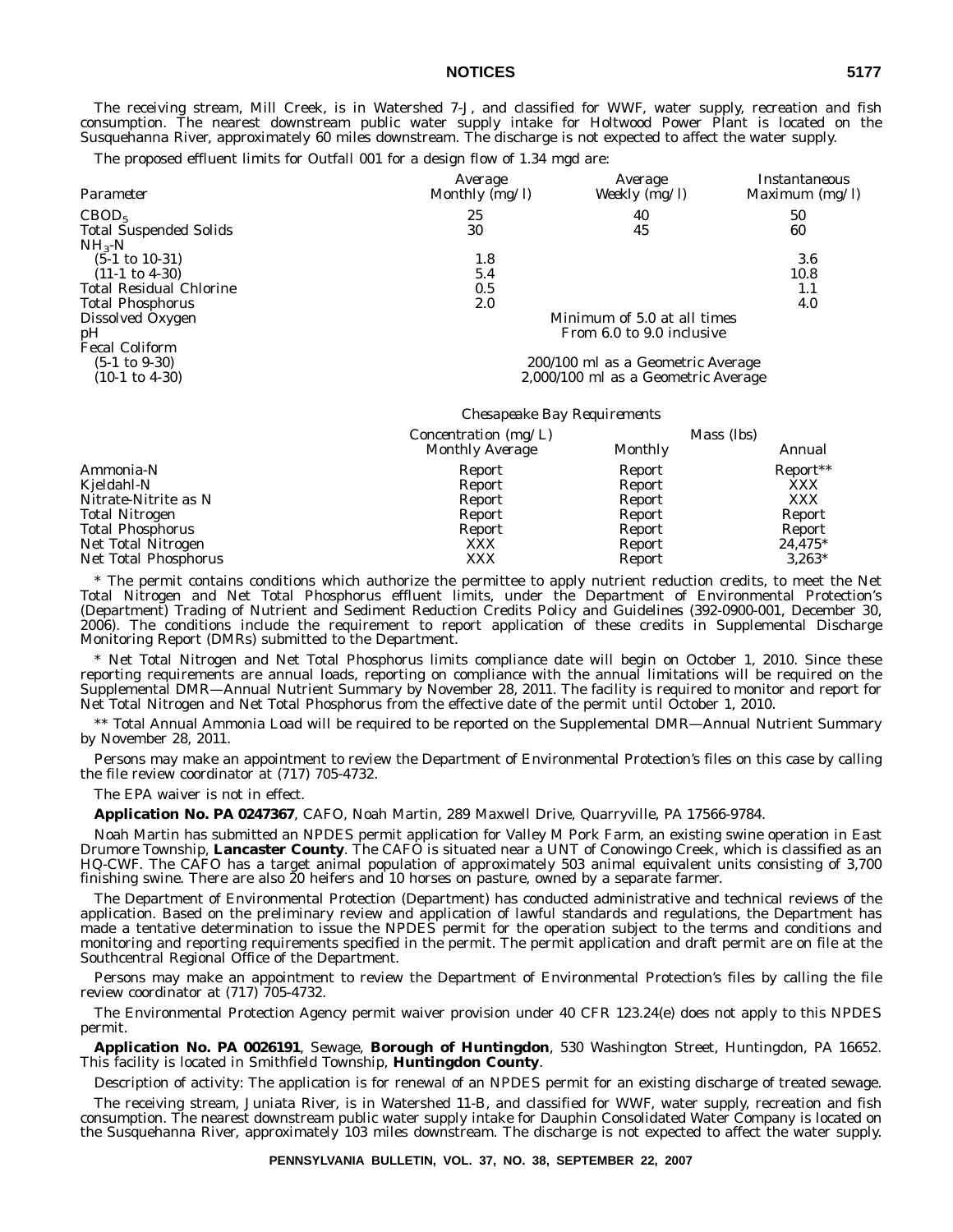| Parameter                      | Average<br>Monthly (mg/l)         | Average<br>Weekly $(mg/l)$          | Instantaneous<br>Maximum $(mg/l)$ |  |
|--------------------------------|-----------------------------------|-------------------------------------|-----------------------------------|--|
| CBOD <sub>5</sub>              | 25                                | 40                                  | 50                                |  |
| <b>Total Suspended Solids</b>  | 30                                | 45                                  | 60                                |  |
| <b>Total Residual Chlorine</b> | 0.5                               |                                     | 1.6                               |  |
| <b>Total Phosphorus</b>        | 2.0                               |                                     | 4.0                               |  |
| Dissolved Oxygen               | Minimum of 5.0 at all times       |                                     |                                   |  |
| pH                             | From 6.0 to 9.0 inclusive         |                                     |                                   |  |
| <b>Fecal Coliform</b>          |                                   |                                     |                                   |  |
| $(5-1 \text{ to } 9-30)$       | 200/100 ml as a Geometric Average |                                     |                                   |  |
| $(10-1 \text{ to } 4-30)$      |                                   | 2,000/100 ml as a Geometric Average |                                   |  |

#### *Chesapeake Bay Requirements*

|                         | Concentration (mg/L) |                | Mass (lbs) |
|-------------------------|----------------------|----------------|------------|
|                         | Monthly Average      | <b>Monthly</b> | Annual     |
| Ammonia-N               | Report               | Report         | Report**   |
| Kjeldahl-N              | Report               | Report         | XXX        |
| Nitrate-Nitrite as N    | Report               | Report         | XXX        |
| <b>Total Nitrogen</b>   | Report               | Report         | Report     |
| <b>Total Phosphorus</b> | Report               | Report         | Report     |
| Net Total Nitrogen      | XXX                  | Report         | 73,058*    |
| Net Total Phosphorus    | XXX                  | Report         | $9.741*$   |

\* The permit contains conditions which authorize the permittee to apply nutrient reduction credits, to meet the Net Total Nitrogen and Net Total Phosphorus effluent limits, under the Department of Environmental Protection's (Department) Trading of Nutrient and Sediment Reduction Credits Policy and Guidelines (392-0900-001, December 30, 2006). The conditions include the requirement to report application of these credits in Supplemental Discharge Monitoring Report (DMRs) submitted to the Department.

\* Net Total Nitrogen and Net Total Phosphorus limits compliance date will begin on October 1, 2010. Since these reporting requirements are annual loads, reporting on compliance with the annual limitations will be required on the Supplemental DMR—Annual Nutrient Summary by November 28, 2011. The facility is required to monitor and report for Net Total Nitrogen and Net Total Phosphorus from the effective date of the permit until October 1, 2010.

\*\* Total Annual Ammonia Load will be required to be reported on the Supplemental DMR—Annual Nutrient Summary by November 28, 2011.

Persons may make an appointment to review the Department of Environmental Protection's files on this case by calling the file review coordinator at (717) 705-4732.

The EPA waiver is not in effect.

**Application No. PA 0026077**, Sewage, **Borough of Carlisle**, 53 West South Street, Carlisle, PA 17013. This facility is located in Middlesex Township, **Cumberland County**.

Description of activity: The application is for renewal of an NPDES permit for an existing discharge of treated sewage.

The receiving stream, Conodoguinet Creek, is in Watershed 7-B, and classified for WWF, water supply, recreation and fish consumption. The nearest downstream public water supply intake for Pennsylvania American Water Company is located on the Conodoguinet Creek, approximately 12.8 miles downstream. The discharge is not expected to affect the water supply.

The proposed effluent limits for Outfall 001 for a design flow of 7.0 mgd are:

| Parameter                      | Average<br>Monthly $(mg/l)$ | Average<br>Weekly (mg/l)            | Instantaneous<br>Maximum $(mg/l)$ |
|--------------------------------|-----------------------------|-------------------------------------|-----------------------------------|
| CBOD <sub>5</sub>              | 25                          | 40                                  | 70                                |
| <b>Total Suspended Solids</b>  | 30                          | 45                                  | 85                                |
| $NH_{3}-N$                     |                             |                                     |                                   |
| $(5-1 \text{ to } 10-31)$      | $3.2\,$                     |                                     | 8.9                               |
| $(11-1 \text{ to } 4-30)$      | 9.6                         |                                     | 26                                |
| <b>Total Residual Chlorine</b> | 0.5                         |                                     | 1.6                               |
| <b>Total Phosphorus</b>        | 1.0                         |                                     | 2.8                               |
| Dissolved Oxygen               |                             | Minimum of 5.0 at all times         |                                   |
| pH                             | From 6.0 to 9.0 inclusive   |                                     |                                   |
| <b>Fecal Coliform</b>          |                             |                                     |                                   |
| $(5-1 \text{ to } 9-30)$       |                             | 200/100 ml as a Geometric Average   |                                   |
| $(10-1 \text{ to } 4-30)$      |                             | 2,000/100 ml as a Geometric Average |                                   |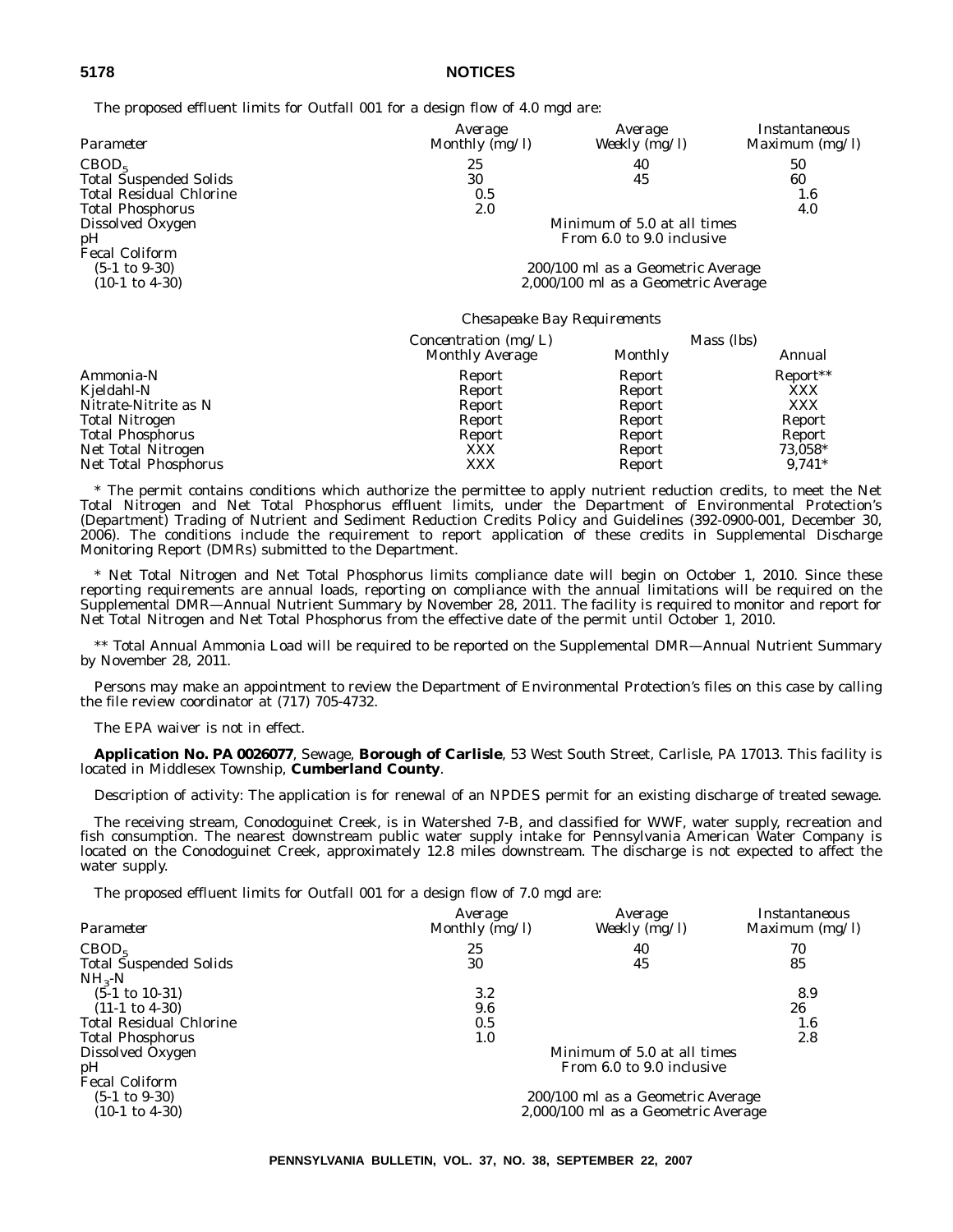#### *Chesapeake Bay Requirements*

|                         | Concentration $(mg/l)$ |                | Mass (lbs)           |
|-------------------------|------------------------|----------------|----------------------|
|                         | Monthly Average        | <b>Monthly</b> | Annual               |
| Ammonia-N               | Report                 | Report         | Report <sup>**</sup> |
| Kjeldahl-N              | Report                 | Report         | XXX                  |
| Nitrate-Nitrite as N    | Report                 | Report         | XXX                  |
| <b>Total Nitrogen</b>   | Report                 | Report         | Report               |
| <b>Total Phosphorus</b> | Report                 | Report         | Report               |
| Net Total Nitrogen      | XXX                    | Report         | 127,852*             |
| Net Total Phosphorus    | XXX                    | Report         | $17.047*$            |

\* The permit contains conditions which authorize the permittee to apply nutrient reduction credits, to meet the Net Total Nitrogen and Net Total Phosphorus effluent limits, under the Department of Environmental Protection's (Department) Trading of Nutrient and Sediment Reduction Credits Policy and Guidelines (392-0900-001, December 30, 2006). The conditions include the requirement to report application of these credits in Supplemental Dicharge Monitoring Report (DMRs) submitted to the Department.

\* Net Total Nitrogen and Net Total Phosphorus limits compliance date will begin on October 1, 2010. Since these reporting requirements are annual loads, reporting on compliance with the annual limitations will be required on the Supplemental DMR—Annual Nutrient Summary by November 28, 2011. The facility is required to monitor and report for Net Total Nitrogen and Net Total Phosphorus from the effective date of the permit until October 1, 2010.

\*\* Total Annual Ammonia Load will be required to be reported on the Supplemental DMR—Annual Nutrient Summary by November 28, 2011.

Persons may make an appointment to review the Department of Environmental Protection's files on this case by calling the file review coordinator at (717) 705-4732.

The EPA waiver is not in effect.

**Application No. PA 0030643**, Sewage, **Borough of Shippensburg**, 111 North Fayette Street, Shippensburg, PA 17257-0129. This facility is located in Southampton Township, **Franklin County**.

Description of activity: The application is for renewal of an NPDES permit for an existing discharge of treated sewage.

The receiving stream, Middle Spring Creek, is in Watershed 7-B, and classified for CWF, water supply, recreation and fish consumption. The nearest downstream public water supply intake for the Borough of Carlisle is located on the Conodoguinet Creek, approximately 39 miles downstream. The discharge is not expected to affect the water supply.

The proposed effluent limits for Outfall 001 for a design flow of 3.3 mgd are:

| Parameter                      | Average<br>Monthly $(mg/l)$ | Average<br>Weekly (mg/l)            | Instantaneous<br>Maximum $(mg/l)$ |
|--------------------------------|-----------------------------|-------------------------------------|-----------------------------------|
| CBOD <sub>5</sub>              | 25                          | 40                                  | 50                                |
| <b>Total Suspended Solids</b>  | 30                          | 45                                  | 60                                |
| $NH3-N$                        |                             |                                     |                                   |
| $(5-1 \text{ to } 10-31)$      | 2.5                         |                                     | 5.0                               |
| $(11-1 \text{ to } 4-30)$      | 7.5                         |                                     | 15                                |
| <b>Total Residual Chlorine</b> | 0.26                        |                                     | 0.87                              |
| <b>Total Phosphorus</b>        | 0.50                        |                                     | 1.0                               |
| <b>Total Aluminum</b>          |                             |                                     |                                   |
| (PED to 7-31-09)               | Report                      |                                     |                                   |
| $(8-1-09)$ to PED)             | 0.782                       |                                     | 1.95                              |
| Dissolved Oxygen               |                             | Minimum of 5.0 at all times         |                                   |
| pH                             |                             | From 6.0 to 9.0 inclusive           |                                   |
| <b>Fecal Coliform</b>          |                             |                                     |                                   |
| $(5-1 \text{ to } 9-30)$       |                             | 200/100 ml as a Geometric Average   |                                   |
| $(10-1 \text{ to } 4-30)$      |                             | 2,000/100 ml as a Geometric Average |                                   |
|                                |                             |                                     |                                   |

#### *Chesapeake Bay Requirements*

|                         | Concentration $(mg/l)$ |         | Mass (lbs) |
|-------------------------|------------------------|---------|------------|
|                         | Monthly Average        | Monthly | Annual     |
| Ammonia-N               | Report                 | Report  | Report**   |
| Kjeldahl-N              | Report                 | Report  | XXX        |
| Nitrate-Nitrite as N    | Report                 | Report  | XXX        |
| <b>Total Nitrogen</b>   | Report                 | Report  | Report     |
| <b>Total Phosphorus</b> | Report                 | Report  | Report     |
| Net Total Nitrogen      | XXX                    | Report  | $60.273*$  |
| Net Total Phosphorus    | XXX                    | Report  | $8.036*$   |

\* The permit contains conditions which authorize the permittee to apply nutrient reduction credits, to meet the Net Total Nitrogen and Net Total Phosphorus effluent limits, under the Department of Environmental Protection's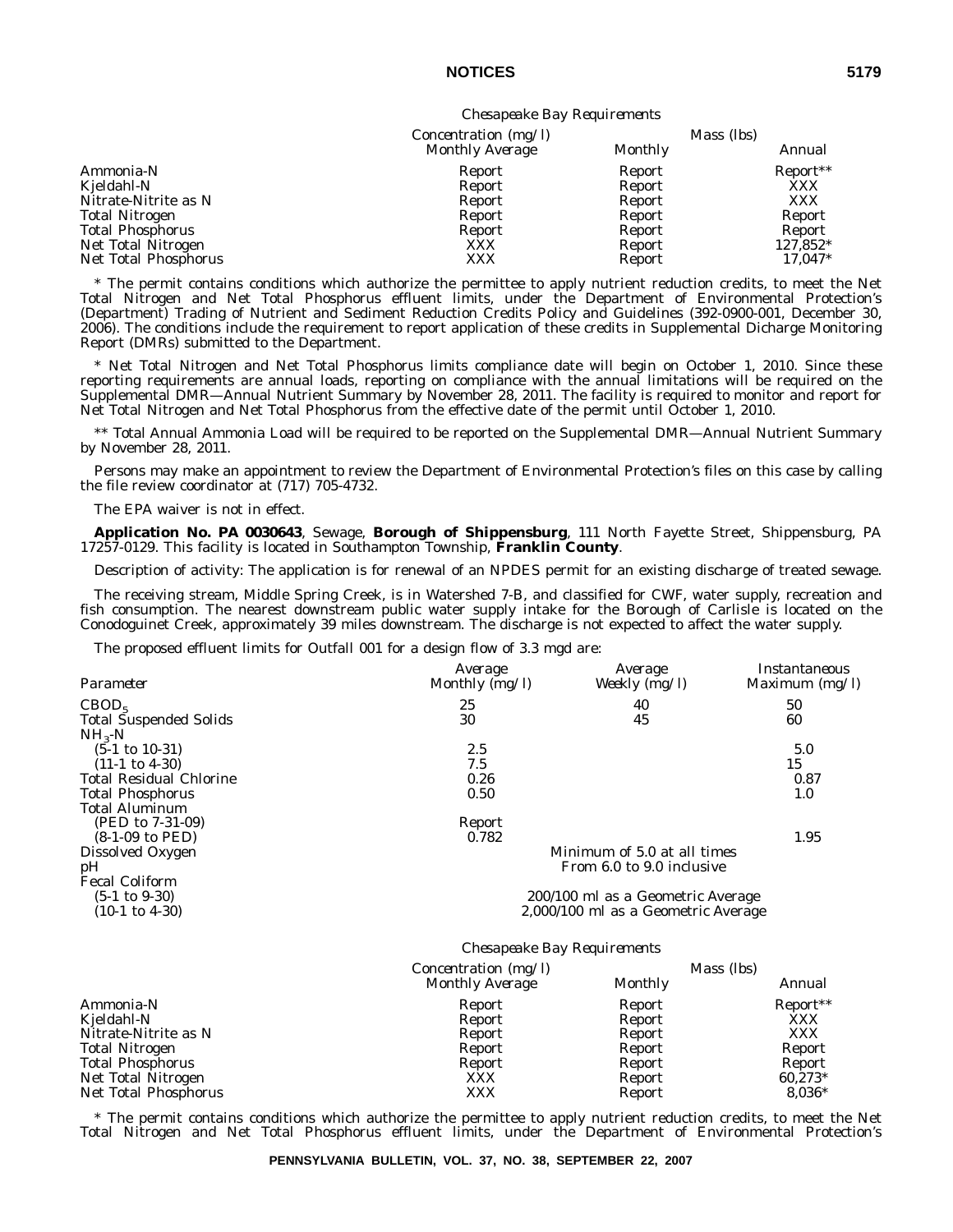(Department) Trading of Nutrient and Sediment Reduction Credits Policy and Guidelines (392-0900-001, December 30, 2006). The conditions include the requirement to report application of these credits in Supplemental Discharge Monitoring Report (DMRs) submitted to the Department.

\* Net Total Nitrogen and Net Total Phosphorus limits compliance date will begin on October 1, 2010. Since these reporting requirements are annual loads, reporting on compliance with the annual limitations will be required on the Supplemental DMR—Annual Nutrient Summary by November 28, 2011. The facility is required to monitor and report for Net Total Nitrogen and Net Total Phosphorus from the effective date of the permit until October 1, 2010.

\*\* Total Annual Ammonia Load will be required to be reported on the Supplemental DMR—Annual Nutrient Summary by November 28, 2011.

Persons may make an appointment to review the Department of Environmental Protection's files on this case by calling the file review coordinator at (717) 705-4732.

The EPA waiver is not in effect.

**Application No. PA 0037150**, Sewage, **Penn Township Board of Commissioners**, 20 Wayne Avenue, Hanover, PA 17331. This facility is located in Penn Township, **York County**.

Description of activity: The application is for renewal of an NPDES permit for an existing discharge of treated sewage.

The receiving stream, Oil Creek, is in Watershed 7-H, and classified for WWF, water supply, recreation and fish consumption. The nearest downstream public water supply intake for Wrightsville Water Company is located on the Susquehanna River, approximately 40.5 miles downstream. The discharge is not expected to affect the water supply.

The proposed effluent limits for Outfall 001 for a design flow of 4.2 mgd are:

|                                                | Average                           | Average                             | Instantaneous             |  |
|------------------------------------------------|-----------------------------------|-------------------------------------|---------------------------|--|
| Parameter                                      | Monthly (mg/l)                    | Weekly $(mg/l)$                     | Maximum $(mg/l)$          |  |
| CBOD <sub>5</sub>                              |                                   |                                     |                           |  |
| $(5-1 \text{ to } 10-31)$                      | 10                                | 15                                  | 20                        |  |
| $(11-1 \text{ to } 4-30)$                      | 20                                | 30                                  | 40                        |  |
| <b>Total Suspended Solids</b>                  | 30                                | 45                                  | 60                        |  |
| Ammonia-N                                      |                                   |                                     |                           |  |
| $(5-1 \text{ to } 10-31)$                      | 1.2                               |                                     | 2.4                       |  |
| $(11-1 \text{ to } 4-30)$                      | 3.6                               |                                     | 7.2                       |  |
| <b>Total Residual Chlorine</b>                 | 0.14                              |                                     | 0.45                      |  |
| <b>Total Phosphorus</b>                        | 2.0                               |                                     | 4.0                       |  |
| Free Cyanide $(Interior)^{(1)}$                |                                   |                                     | <b>Monitor and Report</b> |  |
| Free Cyanide $(Final)^{(1)}$                   | 0.0056                            |                                     | 0.014                     |  |
| $BEHP$ (Interim) <sup>(1)</sup>                |                                   |                                     | <b>Monitor and Report</b> |  |
| BEHP $(Final)^{(1)}$                           | 0.003                             |                                     | 0.0075                    |  |
| Chlorodibromo-methane (Interim) <sup>(1)</sup> |                                   |                                     | <b>Monitor and Report</b> |  |
| Chlorodibromo-methane (Final) <sup>(1)</sup>   | 0.0007                            |                                     | 0.0018                    |  |
| Dichlorobromo-methane (Interim) <sup>(1)</sup> |                                   |                                     | <b>Monitor and Report</b> |  |
| Dichlorobromo-methane (Final) <sup>(1)</sup>   | 0.0009                            |                                     | 0.0023                    |  |
| Dissolved Oxygen                               |                                   | Minimum of 5.0 at all times         |                           |  |
| pН                                             | From 6.0 to 9.0 inclusive         |                                     |                           |  |
| <b>Fecal Coliform</b>                          |                                   |                                     |                           |  |
| $(5-1 \text{ to } 9-30)$                       | 200/100 ml as a Geometric Average |                                     |                           |  |
| $(10-1 \text{ to } 4-30)$                      |                                   | 2,000/100 ml as a Geometric Average |                           |  |
|                                                |                                   |                                     |                           |  |

(1) The Final limits will be in effect 3 years after permit issuance. The Interim requirement will be to Monitor and Report.

|                         | Chesapeake Bay Requirements               |         |                      |
|-------------------------|-------------------------------------------|---------|----------------------|
|                         | Concentration $(mg/l)$<br>Monthly Average | Monthly | Mass (lbs)<br>Annual |
| Ammonia-N               | Report                                    | Report  | Report**             |
| Kjeldahl-N              | Report                                    | Report  | XXX                  |
| Nitrate-Nitrite as N    | Report                                    | Report  | <b>XXX</b>           |
| <b>Total Nitrogen</b>   | Report                                    | Report  | Report               |
| <b>Total Phosphorus</b> | Report                                    | Report  | Report               |
| Net Total Nitrogen      | XXX                                       | Report  | 76,711*              |
| Net Total Phosphorus    | XXX                                       | Report  | $10.228*$            |

\* The permit contains conditions which authorize the permittee to apply nutrient reduction credits, to meet the Net Total Nitrogen and Net Total Phosphorus effluent limits, under the Department of Environmental Protection's Trading of Nutrient and Sediment Reduction Credits Policy and Guidelines (392-0900-001, December 30, 2006). The conditions include the requirement to report application of these credits in supplemental DMRs submitted to the Department.

\* Net Total Nitrogen and Net Total Phosphorus limits compliance date will begin on October 1, 2010. Since these reporting requirements are annual loads, reporting on compliance with the annual limitations will be required on the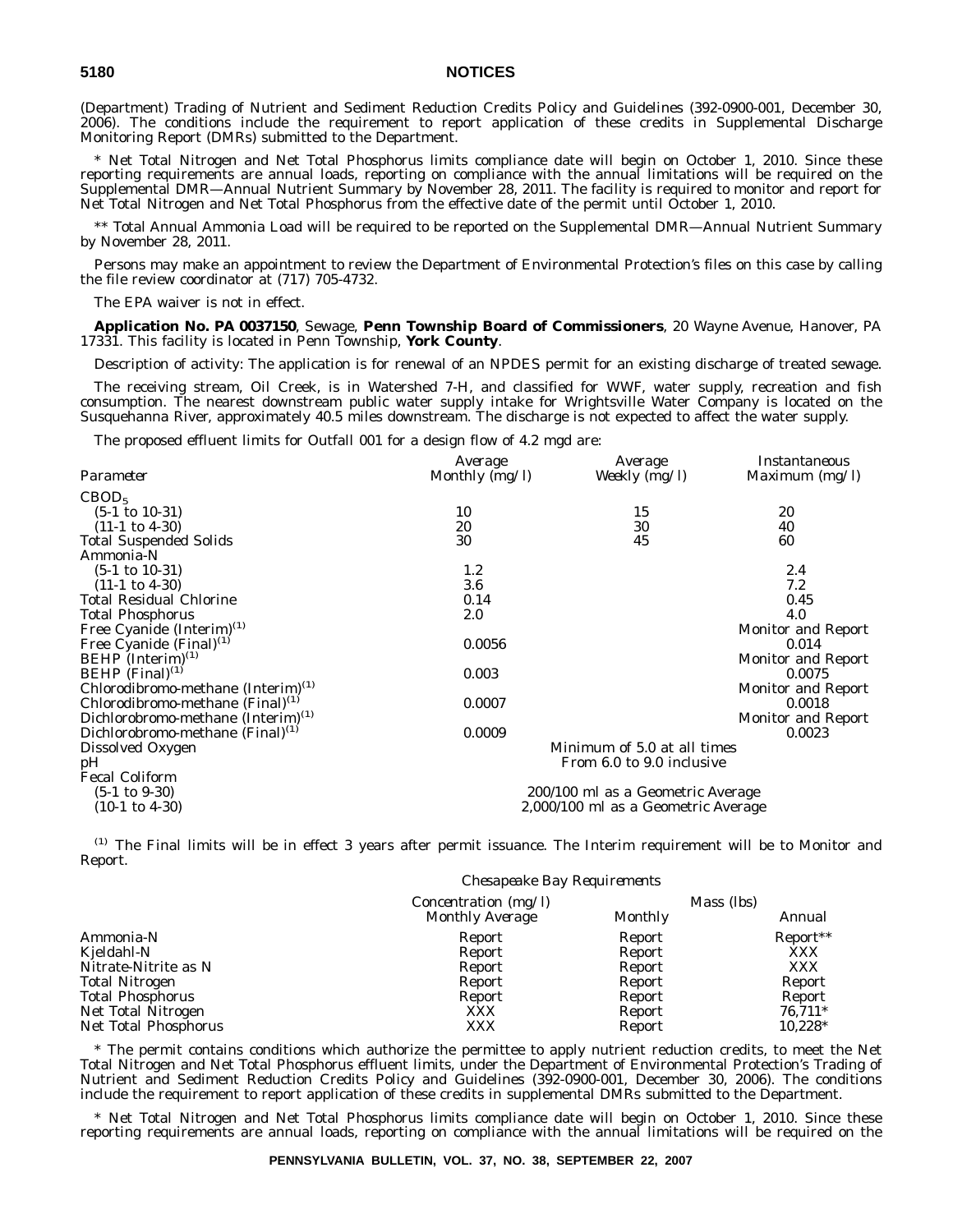Supplemental Discharge Monitoring Report—Annual Nutrient Summary by November 28, 2011. The facility is required to monitor and report for Net Total Nitrogen and Net Total Phosphorus from the effective date of the permit until October 1, 2010.

\*\* Total Annual Ammonia Load will be required to be reported on the Supplemental DMR—Annual Nutrient Summary by November 28, 2011.

*Outfall 002—Stormwater—Best Management Practices*

In addition to the effluent limits and Best Management Practices, the permit contains the following major permit conditions:

1. Operation and Implementation of a Pretreatment Program.

2. Requirements Applicable to Stormwater Outfalls.

3. Toxicity Reduction Evaluation Requirements.

Persons may make an appointment to review the Department of Environmental Protection's files on this case by calling the file review coordinator at (717) 705-4732.

The EPA waiver is not in effect.

**Application No. PA 0023744**, Sewage, **Northeastern York County Sewer Authority**, 175 Chestnut Street, Mount Wolf, PA 17347. This facility is located in East Manchester Township, **York County**.

Description of activity: The application is for renewal of an NPDES permit for an existing discharge of treated sewage.

The receiving stream, Susquehanna River, is in Watershed 7-H, and classified for WWF, water supply, recreation and fish consumption. The nearest downstream public water supply intake for Wrightsville Water Company is located on the Susquehanna River, approximately 9.8 miles downstream. The discharge is not expected to affect the water supply.

The proposed effluent limits for Outfall 001 for a design flow of 1.7 mgd are:

| Parameter                                   | Average<br>Monthly (mg/l)   | Average<br>Weekly (mg/l)            | Instantaneous<br>Maximum (mg/l) |
|---------------------------------------------|-----------------------------|-------------------------------------|---------------------------------|
| CBOD <sub>5</sub>                           | 25                          | 40                                  | 50                              |
| <b>Total Suspended Solids</b><br>$NH_{3}-N$ | 30                          | 45                                  | 60                              |
| $(5-1 \text{ to } 10-31)$                   | 12                          |                                     | 24                              |
| $(11-1 \text{ to } 4-30)$                   | <b>Monitor and Report</b>   |                                     |                                 |
| <b>Total Residual Chlorine</b>              | 0.40                        |                                     | 1.30                            |
| Total Phosphorus                            | 2.0                         |                                     | 4.0                             |
| Dissolved Oxygen                            |                             | Minimum of 5.0 at all times         |                                 |
| pН                                          |                             | From 6.0 to 9.0 inclusive           |                                 |
| <b>Fecal Coliform</b>                       |                             |                                     |                                 |
| $(5-1 \text{ to } 9-30)$                    |                             | 200/100 ml as a Geometric Average   |                                 |
| $(10-1 \text{ to } 4-30)$                   |                             | 2,000/100 ml as a Geometric Average |                                 |
| <b>Total Copper</b>                         |                             | Report                              |                                 |
| Total Aluminum                              |                             | Report                              |                                 |
| Oil and Grease                              |                             | Report                              |                                 |
| <b>Total Mercury</b>                        |                             | Report                              |                                 |
| <b>Acute Toxicity</b>                       |                             |                                     | 1.0                             |
|                                             | Chesapeake Bay Requirements |                                     |                                 |
|                                             | Concentration (mg/l)        |                                     | Mass (lbs)                      |
|                                             | Monthly Average             | Monthly                             | Annual                          |
| Ammonia-N                                   | Report                      | Report                              | Report**                        |
| Kjeldahl-N                                  | Report                      | Report                              | XXX                             |
| Nitrate-Nitrite as N                        | Report                      | Report                              | XXX                             |
| Total Nitrogen                              | Report                      | Report                              | Report                          |
| <b>Total Phosphorus</b>                     | Report                      | Report                              | Report                          |
| Net Total Nitrogen                          | XXX                         | Report                              | $31,050*$                       |
| Net Total Phosphorus                        | <b>XXX</b>                  | Report                              | $4,140*$                        |
|                                             |                             |                                     |                                 |

\* The permit contains conditions which authorize the permittee to apply nutrient reduction credits, to meet the Net Total Nitrogen and Net Total Phosphorus effluent limits, under the Department of Environmental Protection's (Department) Trading of Nutrient and Sediment Reduction Credits Policy and Guidelines (392-0900-001, December 30, 2006). The conditions include the requirement to report application of these credits in Supplemental Discharge Monitoring Report (DMRs) submitted to the Department.

\* Net Total Nitrogen and Net Total Phosphorus limits compliance date will begin on October 1, 2010. Since these reporting requirements are annual loads, reporting on compliance with the annual limitations will be required on the Supplemental DMR—Annual Nutrient Summary by November 28, 2011. The facility is required to monitor and report for Net Total Nitrogen and Net Total Phosphorus from the effective date of the permit until October 1, 2010.

\*\* Total Annual Ammonia Load will be required to be reported on the Supplemental DMR—Annual Nutrient Summary by November 28, 2011.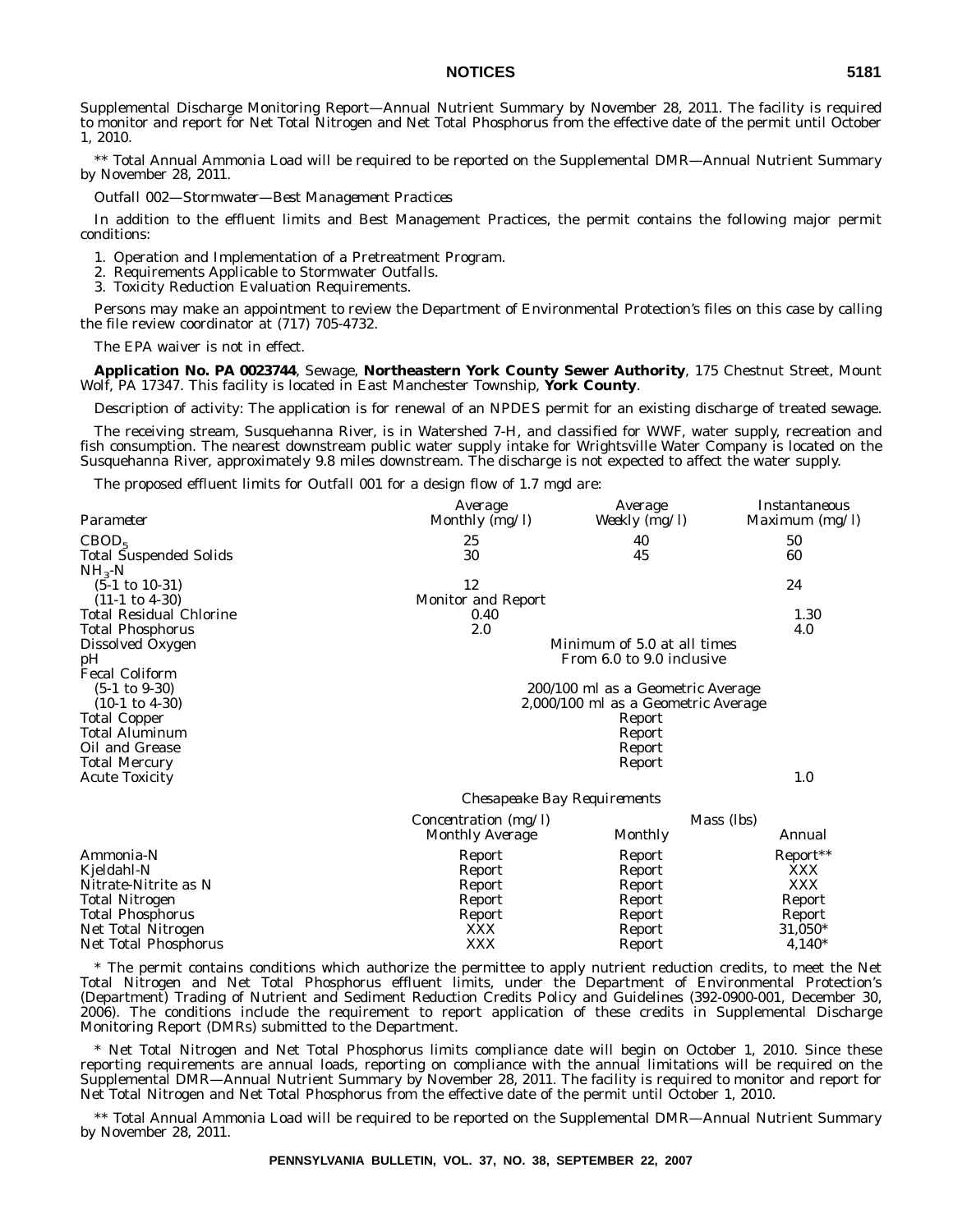Persons may make an appointment to review the Department of Environmental Protection's files on this case by calling the file review coordinator at (717) 705-4732.

The EPA waiver is not in effect.

*Northcentral Region: Watershed Management Program Manager, 208 West Third Street, Williamsport, PA 17701.*

**PA0229202**, CAFO, SIC 0213 and 0241, **Robert Kucharski**, R. R. 1, Box 76K, Liberty, PA 16930. This existing facility is located in Liberty Township, **Tioga County**.

Description of Proposed Activity: Kucharski Farm is an existing finishing hog and dairy farm, totaling 651.75 animal equivalent units.

The water body nearest the finishing hog operation and diary farm is a UNT to Blockhouse Creek in the Pine Creek Watershed (SWP-09A) with a designated use of CWF.

Except for the chronic or catastrophic rainfall events defined as over 25 year/24 hour rain storms, the CAFO permit is a nondischarge NPDES permit. Where applicable compliance with 40 CFR Federal effluent limitation guidelines is required. The permit requires no other numeric effluent limitations. Compliance with the Pennsylvania Nutrient Management Act and The Clean Streams Law constitutes compliance with State narrative water quality standards.

In addition to the effluent limits, the permit contains the following major special conditions.

- 1. Compliance with the farm's Nutrient Management Plan.
- 2. Compliance with the farm's Preparedness, Prevention and Contingency Plan.
- 3. Compliance with the Farm's Erosion and Sedimentation Control Plan for plowing and tilling.
- 4. Erosion and Sedimentation Control Plan requirements for stormwater during construction activities.
- 5. Animal mortality handling and disposing requirements.
- 6. Certification requirements for manure storage facilities.
- 7. Requirements for storage of feed and other raw materials.
- 8. Best Management Practices requirements.

The EPA waiver will not be in effect.

**PA0228974**, CAFO, SIC 0213, 0251 and 0211, **George C. Richard**, R. D. 1, Box 621, Elysburg, PA 17824. This existing facility is located in Locust and Cleveland Townships, **Columbia County**.

Description of Proposed Activity: Scattered Acres Farm is an existing finishing hog, broiler chicken and beef steer feedlot farm, totaling 748.4 animal equivalent units.

The water bodies nearest to both the finishing hog facility and the broiler chicken and beef steer feedlot facility are two UNTs to Roaring Creek in the Roaring Creek Watershed (SWP-5E) and both have a designated use of CWF.

Except for the chronic or catastrophic rainfall events defined as over 25 year/24 hour rain storms, the CAFO permit is a nondischarge NPDES permit. Where applicable compliance with 40 CFR Federal effluent limitation guidelines is required. The permit requires no other numeric effluent limitations. Compliance with the Pennsylvania Nutrient Management Act and the Clean Streams Law constitutes compliance with state narrative water quality standards.

In addition to the effluent limits, the permit contains the following major special conditions.

- 1. Compliance with the farm's Nutrient Management Plan.
- 2. Compliance with the farm's Preparedness, Prevention and Contingency Plan.
- 3. Compliance with the Farm's Erosion & Sedimentation Control Plan for plowing and tilling.
- 4. Erosion and Sedimentation Control Plan requirements for stormwater during construction activities.
- 5. Animal mortality handling and disposing requirements.
- 6. Certification requirements for manure storage facilities.
- 7. Requirements for storage of feed and other raw materials.
- 8. Best Management Practices requirements.

The EPA waiver will not be in effect.

*Southwest Regional Office: Regional Manager, Water Management, 400 Waterfront Drive, Pittsburgh, PA 15222-4745, (412) 442-4000.*

**PA0001201**, Industrial Waste, SIC 3674, **Powerex, Inc.**, 173 Pavilion Lane, Youngwood, PA 15697-1800. This application is for renewal of an NPDES permit to discharge treated process water and sewage from the Youngwood Plant in Hempfield Township, **Westmoreland County**.

The following effluent limitations are proposed for discharge to the receiving waters, Sewickley Creek, classified as a WWF with existing and/or potential uses for aquatic life, water supply and recreation. The first existing/proposed downstream potable water supply is Westmoreland County Municipal Water Authority-McKeesport, located at McKeesport, 29.4 miles below the discharge point.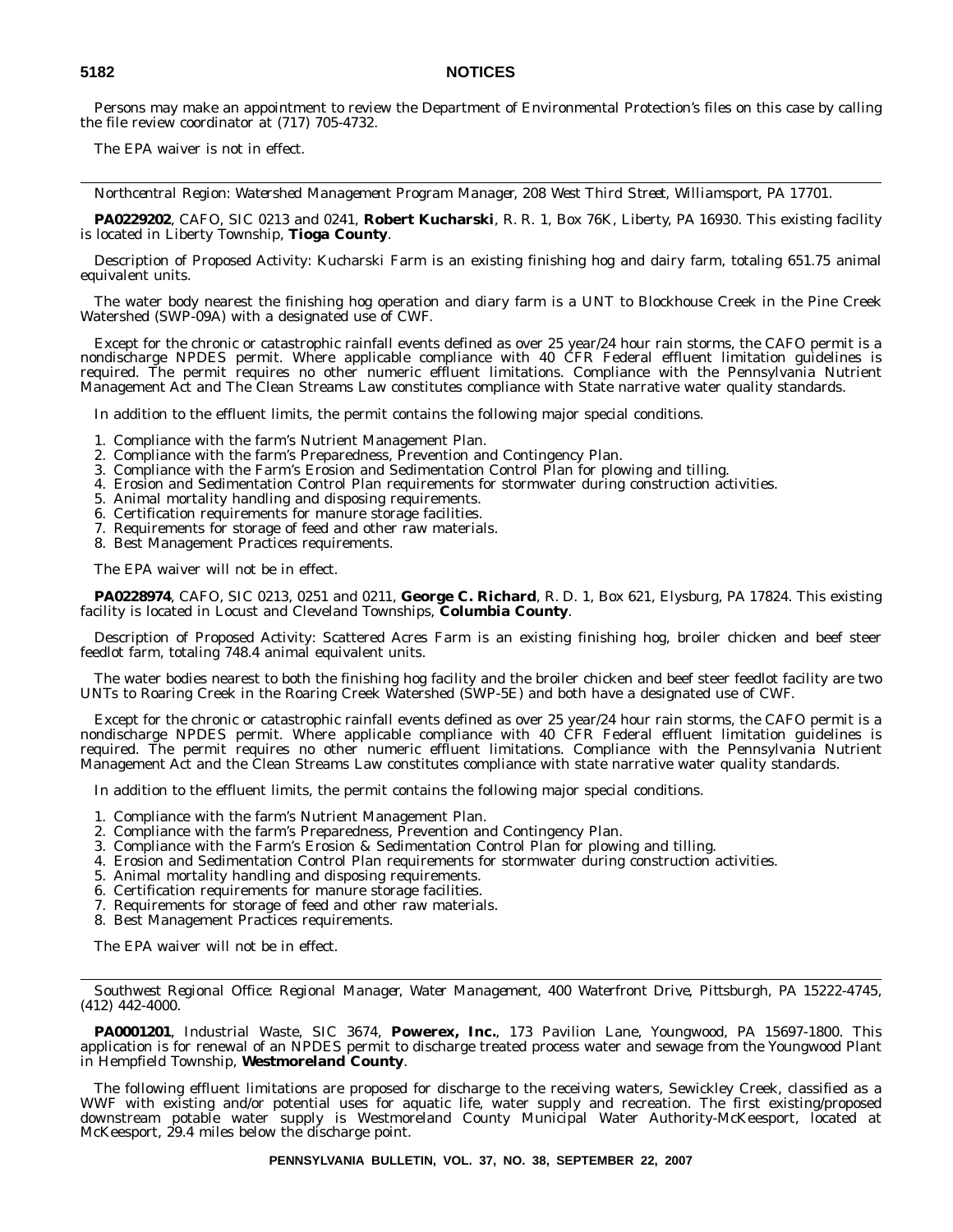*Outfall 001:* existing discharge, design flow of 0.198 mgd.

|                                 |                           | Mass $(lb/day)$                        |                    | Concentration (mg/l)    |                          |  |
|---------------------------------|---------------------------|----------------------------------------|--------------------|-------------------------|--------------------------|--|
| Parameter                       | Average<br>Monthly        | Maximum<br>Daily                       | Average<br>Monthly | <i>Maximum</i><br>Daily | Instantaneous<br>Maximum |  |
| Flow (mgd)<br>CBOD <sub>5</sub> | <b>Monitor and Report</b> |                                        |                    |                         |                          |  |
| $(5-1 \text{ to } 10-30)$       |                           |                                        | 10                 | 20                      |                          |  |
| $(11-1 \text{ to } 4-30)$       |                           |                                        | 20                 | 40                      |                          |  |
| Ammonia-Nitrogen                |                           |                                        |                    |                         |                          |  |
| $(5-1 \text{ to } 10-31)$       |                           |                                        | 3                  | 6                       |                          |  |
| $(11-1 \text{ to } 4-30)$       |                           |                                        | 9                  | 18                      |                          |  |
| <b>Fecal Coliform</b>           |                           |                                        |                    |                         |                          |  |
| $(5-1 \text{ to } 9-30)$        |                           |                                        | 200/100 ml         |                         | $1.000/100$ ml           |  |
| $(10-1 \text{ to } 4-30)$       |                           |                                        | 2,000/100 ml       |                         | 10,000/100 ml            |  |
| <b>Total Suspended Solids</b>   |                           |                                        | 30                 | 60                      |                          |  |
| <b>Total Residual Chlorine</b>  |                           |                                        | 0.5                |                         | 1.25                     |  |
| pH                              |                           | not less than 6.0 nor greater than 9.0 |                    |                         |                          |  |

*Other Conditions:* Part C conditions concerning sludge disposal, floating materials, stormwater discharges, TRC minimization, BOD and TSS effluent values and chemical additives.

*Outfall 101:* existing discharge to Outfall 001. (0.175 mgd)

|                                                                                                                                                                                                           | Mass $(lb/day)$           |                                        | Concentration (mg/l)                                                                             |                                                                                                     |                          |
|-----------------------------------------------------------------------------------------------------------------------------------------------------------------------------------------------------------|---------------------------|----------------------------------------|--------------------------------------------------------------------------------------------------|-----------------------------------------------------------------------------------------------------|--------------------------|
| Parameter                                                                                                                                                                                                 | Average<br>Monthly        | Maximum<br>Daily                       | Average<br>Monthly                                                                               | Maximum<br>Daily                                                                                    | Instantaneous<br>Maximum |
| Flow (mgd)<br><b>Total Suspended Solids</b><br>Chromium<br>Oil and Grease<br>Cadmium<br>Copper<br>Lead<br>Zinc<br><b>Silver</b><br>Nickel<br>Fluoride<br>Trichloroethylene<br>Cyanide Total<br><b>TTO</b> | <b>Monitor and Report</b> |                                        | 31<br>1.59<br>15<br>0.0063<br>0.175<br>0.022<br>0.277<br>0.0015<br>0.55<br>16.6<br>0.162<br>0.65 | 60<br>3.18<br>30<br>0.013<br>0.35<br>0.044<br>0.544<br>0.003<br>1.1<br>33.2<br>0.324<br>1.2<br>1.37 |                          |
| pH                                                                                                                                                                                                        |                           | not less than 6.0 nor greater than 9.0 |                                                                                                  |                                                                                                     |                          |

The EPA waiver is not in effect.

**PA0094226**, Industrial Waste, SIC, 4941, **Wilkinsburg-Penn Joint Water Authority Water Treatment Plant**, 2200 Robinson Boulevard, Wilkinsburg, PA 15221. This application is for issuance of an NPDES permit to discharge filter backwash water from Wilkinsburg Water Treatment Plant in Penn Hills Township, **Allegheny County**.

The following effluent limitations are proposed for discharge to the receiving waters, Allegheny River, classified as a WWF with existing and/or potential uses for aquatic life, water supply and recreation. The first existing/proposed downstream potable water supply is City of Pittsburgh Water Treatment Plant, located at Allegheny River, 1.0 miles below the discharge point.

*Outfall 001:* existing discharge, design flow of 1.6 mgd.

|                                | <i>Mass</i> $(lb/day)$    |                                        | Concentration $(mg/l)$    |                  |                          |
|--------------------------------|---------------------------|----------------------------------------|---------------------------|------------------|--------------------------|
| Parameter                      | Average<br>Monthly        | <i>Maximum</i><br>Daily                | Average<br><b>Monthly</b> | Maximum<br>Daily | Instantaneous<br>Maximum |
| Flow                           | <b>Monitor and Report</b> |                                        |                           |                  |                          |
| <b>TSS</b>                     |                           |                                        | 30                        |                  | 60                       |
| Iron $(T)$                     |                           |                                        | 2                         |                  | 4                        |
| Aluminum (T)                   |                           |                                        |                           |                  | 8                        |
| Manganese (T)                  |                           |                                        |                           |                  | 2                        |
| <b>Total Residual Chlorine</b> |                           |                                        | 0.5                       |                  | 1.0                      |
| pH                             |                           | not less than 6.0 nor greater than 9.0 |                           |                  |                          |

The EPA waiver is in effect.

**PA0205991**, Industrial Waste, SIC, 4941, **Moon Township Municipal Authority**, 1700 Beaver Grade Road, Suite 200, Coraopolis, PA 15108. This application is for renewal of an NPDES permit to discharge treated process and untreated storm water from the Moon Township Water Filtration Plant in Moon Township, **Allegheny County**.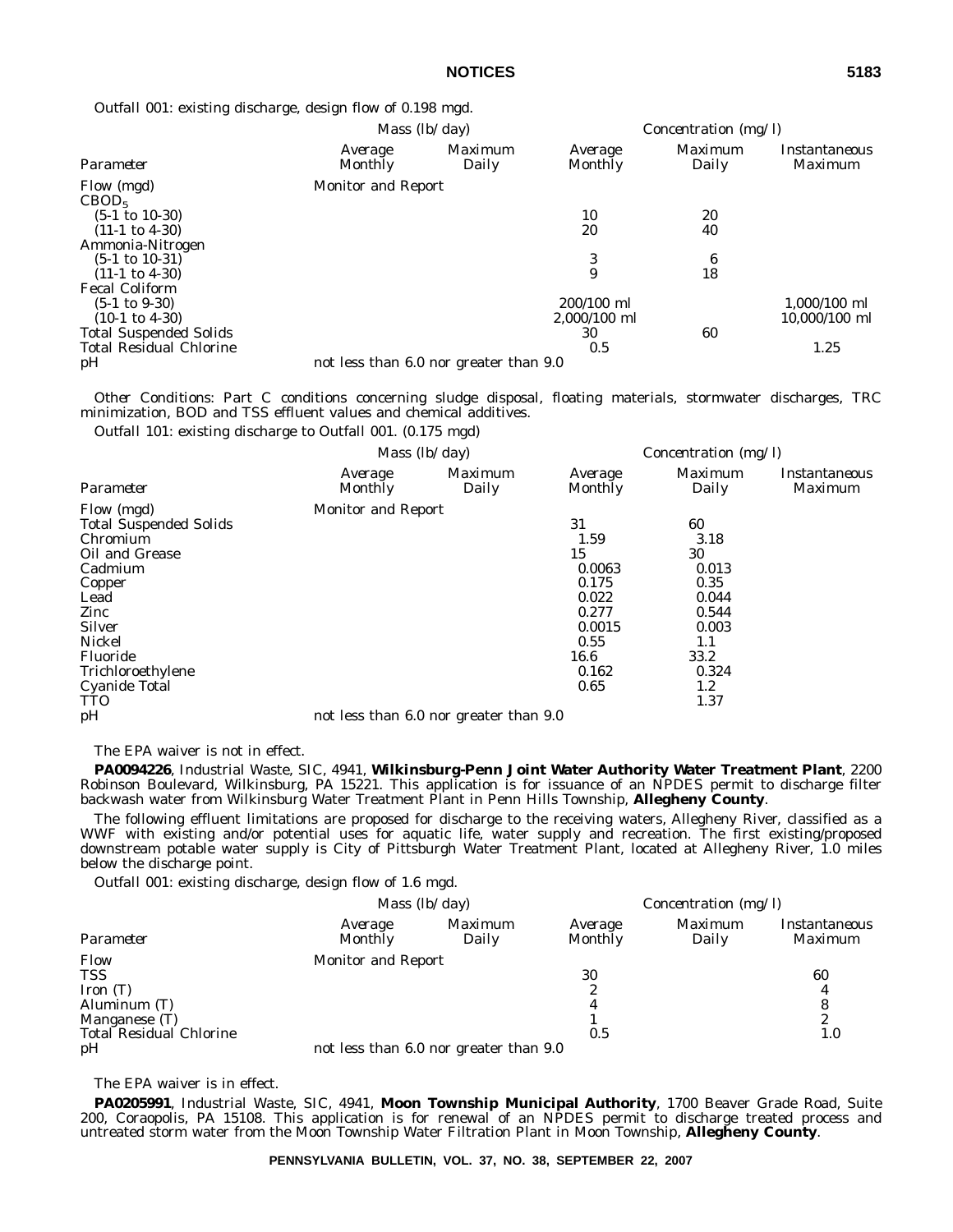The following effluent limitations are proposed for discharge to the receiving waters, the Ohio River, classified as a WWF with existing and/or potential uses for aquatic life, water supply and recreation. The first existing/proposed downstream potable water supply is the Midland Borough Water Authority, located at 25 miles below the discharge point.

*Outfall 101:* existing discharge, design flow of 0.065 mgd.

|                                |                    | <i>Mass</i> $(lb/day)$                 |                           | Concentration (mg/l)    |                          |
|--------------------------------|--------------------|----------------------------------------|---------------------------|-------------------------|--------------------------|
| Parameter                      | Average<br>Monthly | <i>Maximum</i><br>Daily                | Average<br><b>Monthly</b> | <i>Maximum</i><br>Daily | Instantaneous<br>Maximum |
| <b>Suspended Solids</b>        |                    |                                        | 30                        |                         | 60                       |
| Iron                           |                    |                                        | 2                         |                         |                          |
| Aluminum                       |                    |                                        |                           |                         | 8                        |
| Manganese                      |                    |                                        |                           |                         | 2                        |
| <b>Total Residual Chlorine</b> |                    |                                        | 0.5                       |                         | 1.0                      |
| pH                             |                    | not less than 6.0 nor greater than 9.0 |                           |                         |                          |

The EPA waiver is in effect.

*Outfall 001:* existing discharge

|           |                           | <i>Mass</i> $(lb/day)$         |                           | <i>Concentration</i> ( $mg/l$ ) |                                                                                                                                          |  |
|-----------|---------------------------|--------------------------------|---------------------------|---------------------------------|------------------------------------------------------------------------------------------------------------------------------------------|--|
| Parameter | Average<br><b>Monthly</b> | <i>Maximum</i><br>Daily        | Average<br><b>Monthly</b> | <i>Maximum</i><br>Daily         | Instantaneous<br><i>Maximum</i>                                                                                                          |  |
|           |                           | drains and parking lot drains. |                           |                                 | This discharge shall consist solely of those sources previously moni-<br>tored at IMP 101 and uncontaminated stormwater runoff from roof |  |

*Outfalls 002—004:* existing discharge, design flow of varied mgd.

|           | <i>Mass</i> $(lb/day)$    |                  | <i>Concentration</i> (mg/l) |                         |                                        |
|-----------|---------------------------|------------------|-----------------------------|-------------------------|----------------------------------------|
| Parameter | <i>Average</i><br>Monthly | Maximum<br>Dailv | <i>Average</i><br>Monthly   | <i>Maximum</i><br>Dailv | <i>Instantaneous</i><br><i>Maximum</i> |
|           |                           |                  |                             |                         |                                        |

The discharge from these outfalls shall consist of uncontaminated stormwater runoff only.

**PA0026417**, Sewage, **Municipality of Penn Hills**, 12245 Frankstown Road, Pittsburgh, PA 15235. This application is for renewal of an NPDES permit to discharge treated sewage from Plum Creek Sewage Treatment Plant in Municipality of Penn Hills, **Allegheny County**.

The following effluent limitations are proposed for discharge to the receiving waters, known as Allegheny River, which are classified as a WWF with existing and/or potential uses for aquatic life, water supply and recreation. The first downstream potable water supply intake from this facility is the: Fox Chapel Water Authority.

*Outfall 001:* existing discharge, design flow of 3.9 mgd.

| Parameter                                                                                     | Concentration $(mg/l)$                                                                                       |                   |                  |                                        |
|-----------------------------------------------------------------------------------------------|--------------------------------------------------------------------------------------------------------------|-------------------|------------------|----------------------------------------|
|                                                                                               | Average<br><b>Monthly</b>                                                                                    | Average<br>Weekly | Maximum<br>Daily | <i>Instantaneous</i><br><b>Maximum</b> |
| CBOD <sub>5</sub><br><b>Suspended Solids</b><br><b>Fecal Coliform</b>                         | 25<br>30                                                                                                     | 37.5<br>45        |                  | 50<br>60                               |
| $(5-1 \text{ to } 9-30)$<br>$(10-1 \text{ to } 4-30)$<br><b>Total Residual Chlorine</b><br>pH | 200/100 ml as a Geometric Mean<br>2,000/100 ml as a Geometric Mean<br>not less than 6.0 nor greater than 9.0 |                   |                  | 3.3                                    |

The EPA waiver is not in effect.

**PA0043435**, Sewage, **L & S Wastewater Treatment Company, Inc.**, P. O. Box 254, Cecil, PA 15321. This application is for renewal of an NPDES permit to discharge treated sewage from Monaco Manor Sewage Treatment Plant in Cecil Township, **Washington County**.

The following effluent limitations are proposed for discharge to the receiving waters, known as Drainage Swale Tributary to a UNT of Coal Run, which are classified as a WWF with existing and/or potential uses for aquatic life, water supply and recreation. The first downstream potable water supply intake from this facility is the: West View Municipal Authority located on the Ohio River.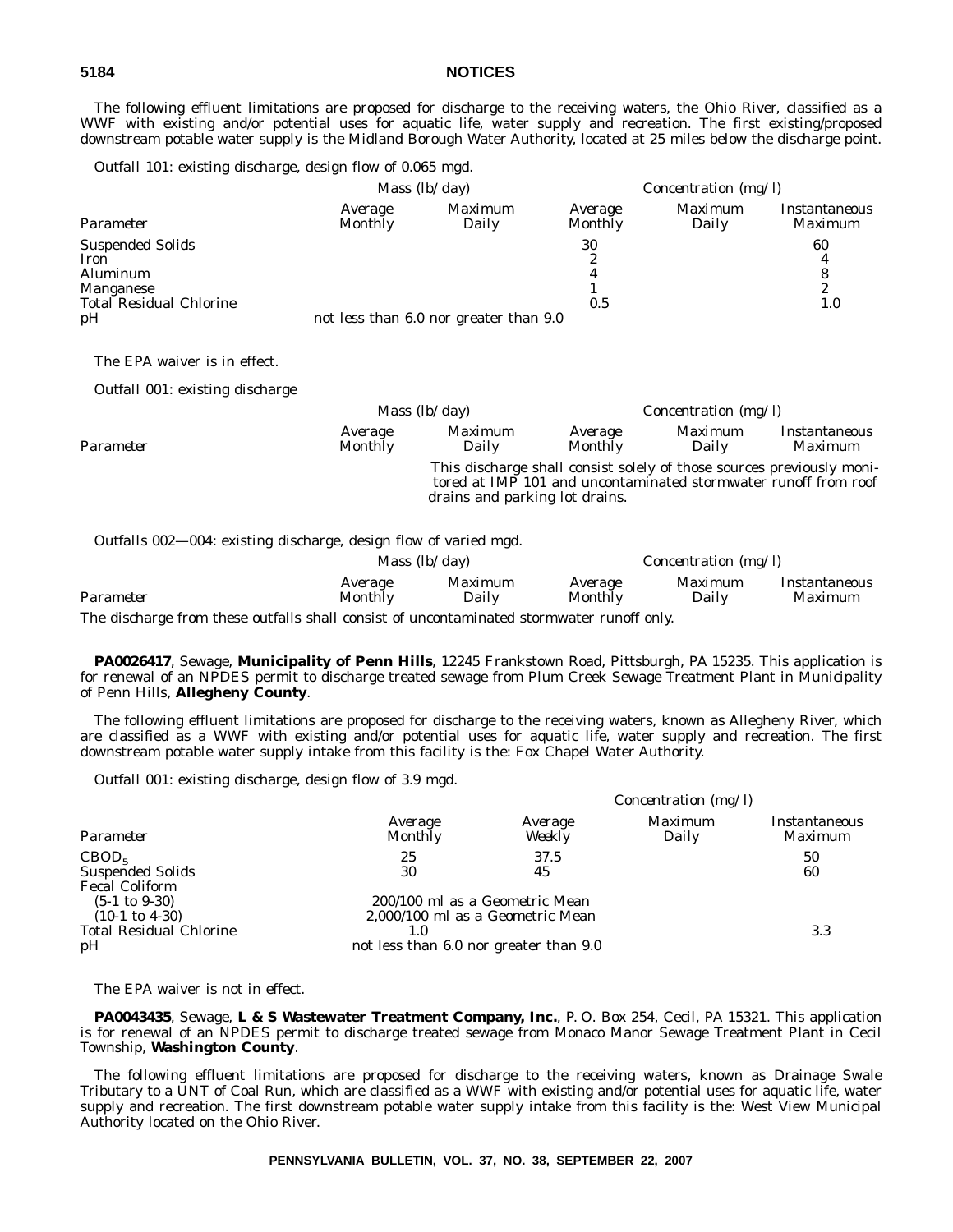*Outfall 001:* existing discharge, design flow of 0.03 mgd.

|                                | Concentration (mg/l)                   |                   |                  |                                        |  |
|--------------------------------|----------------------------------------|-------------------|------------------|----------------------------------------|--|
| Parameter                      | Average<br>Monthly                     | Average<br>Weekly | Maximum<br>Daily | <i>Instantaneous</i><br><i>Maximum</i> |  |
| CBOD <sub>5</sub>              | 10                                     |                   |                  | 20                                     |  |
| <b>Suspended Solids</b>        | 25                                     |                   |                  | 50                                     |  |
| Ammonia Nitrogen               |                                        |                   |                  |                                        |  |
| $(5-1 \text{ to } 10-31)$      | 3.0                                    |                   |                  | 6.0                                    |  |
| $(11-1 \text{ to } 4-30)$      | 9.0                                    |                   |                  | 18.0                                   |  |
| <b>Fecal Coliform</b>          |                                        |                   |                  |                                        |  |
| $(5-1 \text{ to } 9-30)$       | 200/100 ml as a Geometric Mean         |                   |                  |                                        |  |
| $(10-1 \text{ to } 4-30)$      | 2,000/100 ml as a Geometric Mean       |                   |                  |                                        |  |
| <b>Total Residual Chlorine</b> | 1.4                                    |                   |                  | 3.3                                    |  |
| Dissolved Oxygen               | not less than 3.0 mg/l                 |                   |                  |                                        |  |
| pH                             | not less than 6.0 nor greater than 9.0 |                   |                  |                                        |  |

The EPA waiver is in effect.

**PA0091243**, Sewage, **Allegheny Trails Council**, Flag Plaza, 1275 Bedford Avenue, Pittsburgh, PA 15219. This application is for renewal of an NPDES permit to discharge treated sewage from Heritage Reservation STP in Wharton Township, **Fayette County**.

The following effluent limitations are proposed for discharge to the receiving waters, known as UNT of Pine Run, which are classified as a WWF with existing and/or potential uses for aquatic life, water supply and recreation. The first downstream potable water supply intake from this facility is the Point Marion Water Authority located on the Cheat River.

*Outfall 001:* existing discharge, design flow of 0.017 mgd.

|                                                                                         | Concentration $(mg/l)$                                                     |                   |                         |                                 |
|-----------------------------------------------------------------------------------------|----------------------------------------------------------------------------|-------------------|-------------------------|---------------------------------|
| Parameter                                                                               | Average<br>Monthly                                                         | Average<br>Weekly | <i>Maximum</i><br>Daily | <i>Instantaneous</i><br>Maximum |
| CBOD <sub>5</sub><br><b>Suspended Solids</b><br>Ammonia Nitrogen                        | 10<br>10                                                                   |                   |                         | 20<br>20                        |
| $(5-1 \text{ to } 10-31)$<br>$(11-1 \text{ to } 4-30)$                                  | 2.0<br>3.5                                                                 |                   |                         | 4.0<br>7.0                      |
| Nitrite and Nitrate<br><b>Fecal Coliform</b>                                            | 10                                                                         |                   |                         | 20                              |
| $(5-1 \text{ to } 9-30)$<br>$(10-1 \text{ to } 4-30)$<br><b>Total Residual Chlorine</b> | 200/100 ml as a Geometric Mean<br>2,000/100 ml as a Geometric Mean<br>1.4  |                   |                         | 3.3                             |
| Dissolved Oxygen<br>pH                                                                  | not less than $3.0 \text{ mg/l}$<br>not less than 6.0 nor greater than 9.0 |                   |                         |                                 |

The EPA waiver is in effect.

**PA0094455**, Sewage, **Derry Township Municipal Authority**, P. O. Box 250, New Derry, PA 15671. This application is for renewal of an NPDES permit to discharge treated sewage from Dogwood Acres MHP STP in Derry Township, **Westmoreland County**.

The following effluent limitations are proposed for discharge to the receiving waters, known as McGee Run, which are classified as a TSF with existing and/or potential uses for aquatic life, water supply and recreation. The first downstream potable water supply intake from this facility is the Municipal Authority of Buffalo Township.

*Outfall 001:* existing discharge, design flow of 0.035 mgd.

|                                                                        |                                                                    | Concentration $(mg/l)$ |                  |                          |  |  |
|------------------------------------------------------------------------|--------------------------------------------------------------------|------------------------|------------------|--------------------------|--|--|
| Parameter                                                              | Average<br>Monthly                                                 | Average<br>Weekly      | Maximum<br>Daily | Instantaneous<br>Maximum |  |  |
| CBOD <sub>5</sub><br><b>Suspended Solids</b>                           | 25<br>30                                                           |                        |                  | 50<br>60                 |  |  |
| Ammonia Nitrogen<br>$(5-1 \text{ to } 10-31)$<br><b>Fecal Coliform</b> | 11.0                                                               |                        |                  | 22.0                     |  |  |
| $(5-1 \text{ to } 9-30)$<br>$(10-1 \text{ to } 4-30)$                  | 200/100 ml as a Geometric Mean<br>2,000/100 ml as a Geometric Mean |                        |                  |                          |  |  |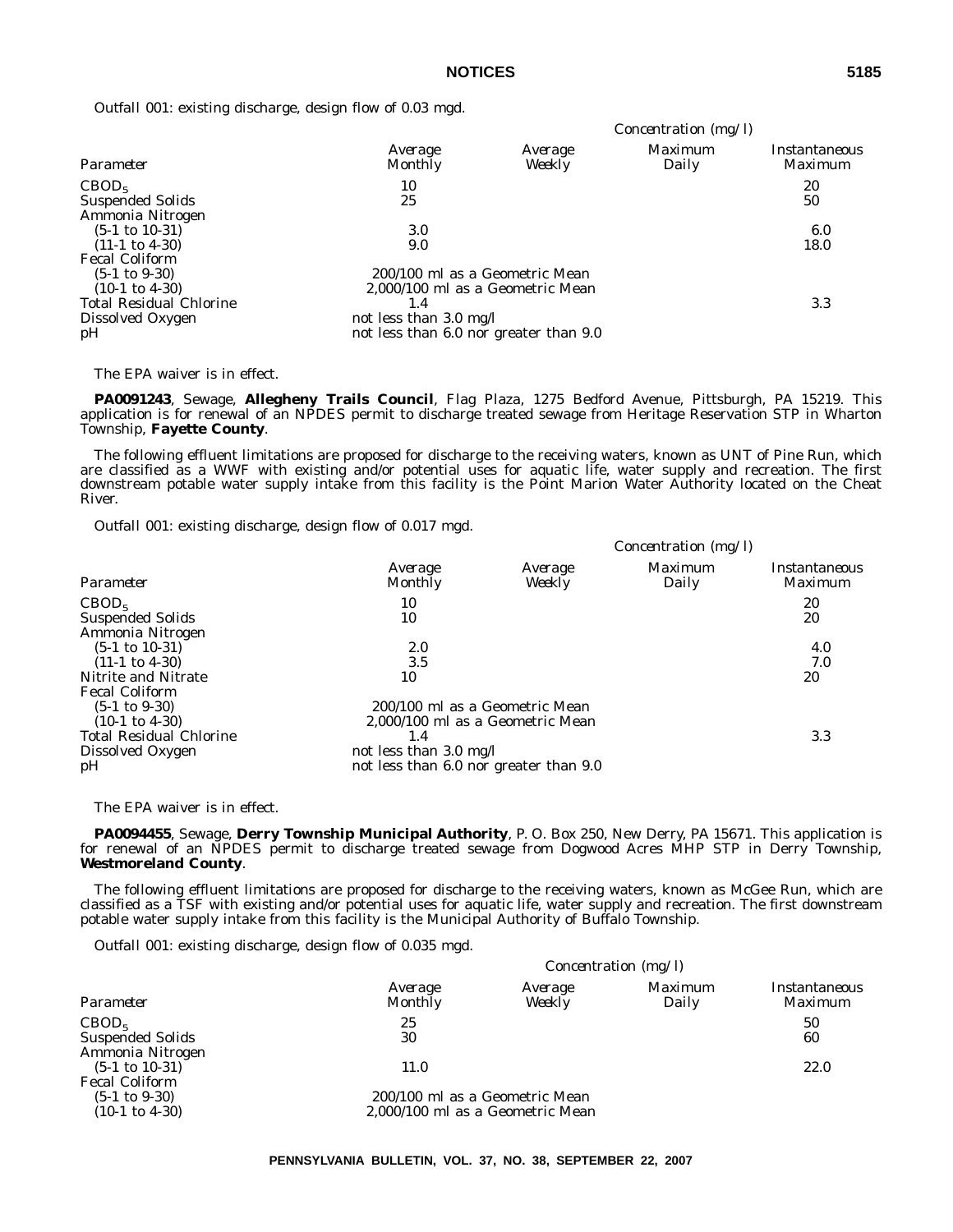|                                      | <i>Concentration</i> ( $mg/l$ )        |                   |                  |                          |  |
|--------------------------------------|----------------------------------------|-------------------|------------------|--------------------------|--|
| Parameter                            | Average<br><b>Monthly</b>              | Average<br>Weekly | Maximum<br>Daily | Instantaneous<br>Maximum |  |
| <b>Total Residual Chlorine</b><br>pH | not less than 6.0 nor greater than 9.0 |                   |                  | 3.3                      |  |

The EPA waiver is in effect.

**PA0098094**, Sewage, **Stonewood Family Partnership, LP**, 116 East Pittsburgh Street, Greensburg, PA 15601. This application is for renewal of an NPDES permit to discharge treated sewage from Pittsburgh Airport Park STP in Independence Township, **Beaver County**.

The following effluent limitations are proposed for discharge to the receiving waters, known as Raccoon Creek, which are classified as a WWF with existing and/or potential uses for aquatic life, water supply and recreation. The first downstream potable water supply intake from this facility is the Midland Borough Water Works.

*Outfall 001:* existing discharge, design flow of 0.0125 mgd.

|                                                                                               | Concentration $(mg/l)$                                                                                       |                   |                  |                                 |
|-----------------------------------------------------------------------------------------------|--------------------------------------------------------------------------------------------------------------|-------------------|------------------|---------------------------------|
| Parameter                                                                                     | Average<br>Monthly                                                                                           | Average<br>Weekly | Maximum<br>Daily | Instantaneous<br><b>Maximum</b> |
| CBOD <sub>5</sub><br><b>Suspended Solids</b><br><b>Fecal Coliform</b>                         | 25<br>30                                                                                                     |                   |                  | 50<br>60                        |
| $(5-1 \text{ to } 9-30)$<br>$(10-1 \text{ to } 4-30)$<br><b>Total Residual Chlorine</b><br>pH | 200/100 ml as a Geometric Mean<br>2,000/100 ml as a Geometric Mean<br>not less than 6.0 nor greater than 9.0 |                   |                  | 3.3                             |

The EPA waiver is in effect.

**PA0217786**, Sewage, **New Eagle Borough Municipal Sewer Authority**, 157 Main Street, New Eagle, PA 15067. This application is for renewal of an NPDES permit to discharge treated sewage from Borough of New Eagle STP in New Eagle Borough, **Washington County**.

The following effluent limitations are proposed for discharge to the receiving waters, known as Monongahela River, which are classified as a WWF with existing and/or potential uses for aquatic life, water supply and recreation. The first downstream potable water supply intake from this facility is the PA American Water Works.

*Outfall 001:* existing discharge, design flow of 0.8 mgd.

|                                | Concentration $(mg/l)$                 |                   |                  |                          |
|--------------------------------|----------------------------------------|-------------------|------------------|--------------------------|
| Parameter                      | Average<br><b>Monthly</b>              | Average<br>Weekly | Maximum<br>Daily | Instantaneous<br>Maximum |
| CBOD <sub>5</sub>              | 25                                     | 38                |                  | 50                       |
| <b>Suspended Solids</b>        | 30                                     | 45                |                  | 60                       |
| <b>Fecal Coliform</b>          |                                        |                   |                  |                          |
| $(5-1 \text{ to } 9-30)$       | 200/100 ml as a Geometric Mean         |                   |                  |                          |
| $(10-1 \text{ to } 4-30)$      | 2,000/100 ml as a Geometric Mean       |                   |                  |                          |
| <b>Total Residual Chlorine</b> | 0.5                                    |                   |                  | 1.6                      |
| pH                             | not less than 6.0 nor greater than 9.0 |                   |                  |                          |

The EPA waiver is in effect.

**PA0218197**, Sewage, **Michael P. Baycura**, 131 Cardinal Drive, New Brighton, PA 15066. This application is for renewal of an NPDES permit to discharge treated sewage from Steven's Trail Small Flow Sewage Treatment Plant in Daugherty Township, **Beaver County**.

The following effluent limitations are proposed for discharge to the receiving waters, known as Swale tributary to a UNT of Blockhouse Run, which are classified as a WWF with existing and/or potential uses for aquatic life, water supply and recreation. The first downstream potable water supply intake from this facility is the Arco Chemical Company Beaver Valley Plant on the Ohio River.

*Outfall 001:* existing discharge, design flow of 0.0015 mgd.

|                                              | <i>Concentration</i> ( $mg/l$ ) |                   |                         |                          |
|----------------------------------------------|---------------------------------|-------------------|-------------------------|--------------------------|
| Parameter                                    | Average<br>Monthly              | Average<br>Weekly | <i>Maximum</i><br>Daily | Instantaneous<br>Maximum |
| CBOD <sub>5</sub><br><b>Suspended Solids</b> | 10<br>10                        |                   |                         | 20<br>20                 |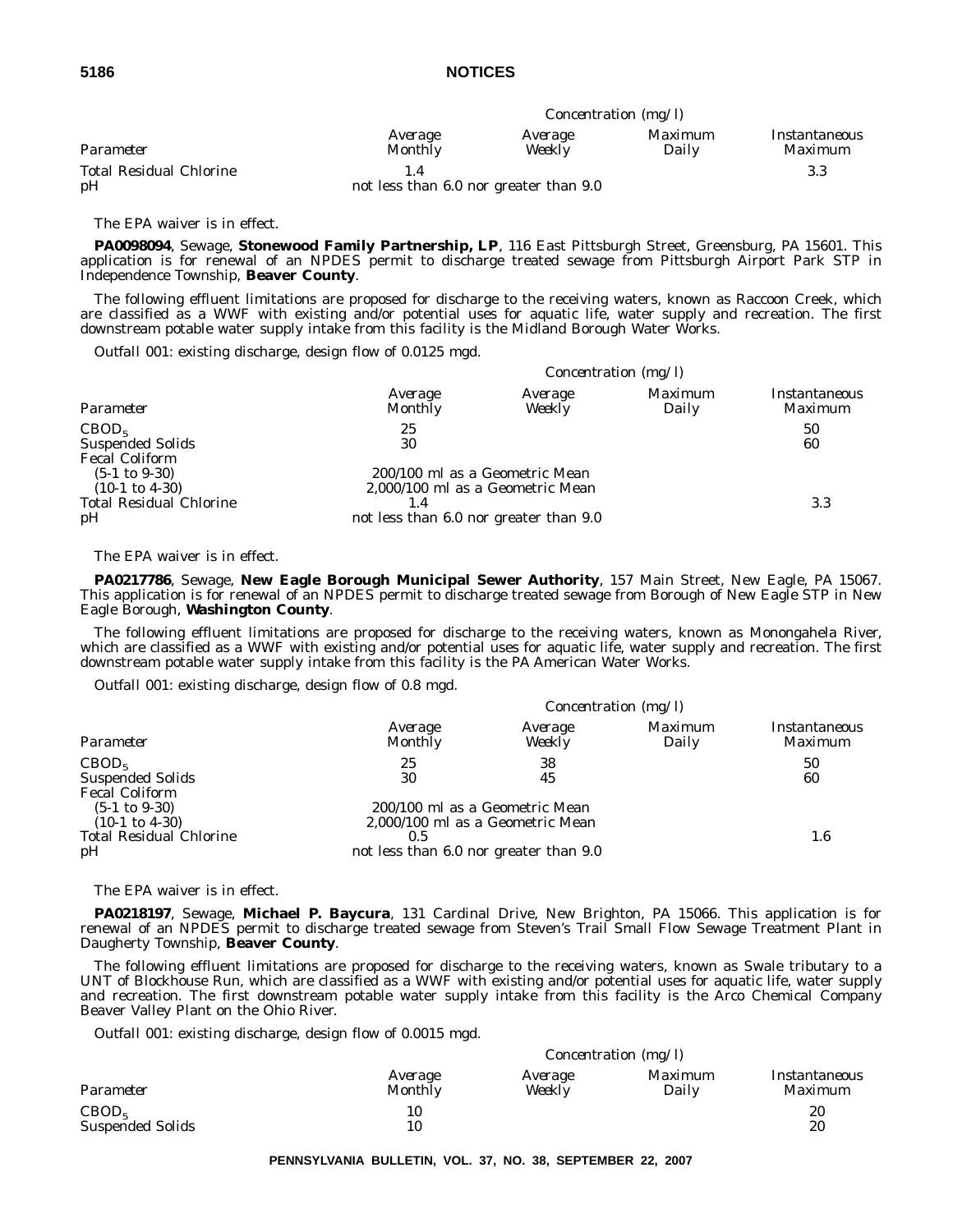| ×  |    |
|----|----|
|    | I  |
| ×  | ×  |
| ۰, |    |
|    | ۰, |

|                                | Concentration $(mg/l)$                 |                                  |                  |                                 |
|--------------------------------|----------------------------------------|----------------------------------|------------------|---------------------------------|
| Parameter                      | Average<br>Monthly                     | Average<br>Weekly                | Maximum<br>Daily | Instantaneous<br><i>Maximum</i> |
| Ammonia Nitrogen               |                                        |                                  |                  |                                 |
| $(5-1 \text{ to } 10-31)$      | 3.0                                    |                                  |                  | 6.0                             |
| $(11-1 \text{ to } 4-30)$      | 9.0                                    |                                  |                  | 18.0                            |
| <b>Fecal Coliform</b>          |                                        |                                  |                  |                                 |
| $(5-1 \text{ to } 9-30)$       | 200/100 ml as a Geometric Mean         |                                  |                  |                                 |
| $(10-1 \text{ to } 4-30)$      |                                        | 2,000/100 ml as a Geometric Mean |                  |                                 |
| <b>Total Residual Chlorine</b> | <b>Monitor and Report</b>              |                                  |                  |                                 |
| Dissolved Oxygen               | not less than $3 \text{ mg/l}$         |                                  |                  |                                 |
| pH                             | not less than 6.0 nor greater than 9.0 |                                  |                  |                                 |

The EPA waiver is in effect.

**PA0219347**, Sewage, **Patricia L. Iams**, 4124 Finleyville-Elrama Road, Finleyville, PA 15332. This application is for renewal of an NPDES permit to discharge treated sewage from Iams SR STP in Union Township, **Washington County**.

The following effluent limitations are proposed for discharge to the receiving waters, known as Lobbs Run, which are classified as a WWF with existing and/or potential uses for aquatic life, water supply and recreation. The first downstream potable water supply intake from this facility is the PA American Water Company—Pittsburgh District.

*Outfall 001:* existing discharge, design flow of 0.0008 mgd.

|                                | Concentration $(mg/l)$                 |                   |                         |                          |
|--------------------------------|----------------------------------------|-------------------|-------------------------|--------------------------|
| Parameter                      | Average<br><b>Monthly</b>              | Average<br>Weekly | <i>Maximum</i><br>Daily | Instantaneous<br>Maximum |
| CBOD <sub>5</sub>              | 10                                     |                   |                         | 20                       |
| <b>Suspended Solids</b>        | 20                                     |                   |                         | 40                       |
| Ammonia Nitrogen               | 3.0                                    |                   |                         | 6.0                      |
| <b>Fecal Coliform</b>          |                                        |                   |                         |                          |
| $(5-1 \text{ to } 9-30)$       | 200/100 ml as a Geometric Mean         |                   |                         |                          |
| $(10-1 \text{ to } 4-30)$      | 2,000/100 ml as a Geometric Mean       |                   |                         |                          |
| <b>Total Residual Chlorine</b> | <b>Monitor and Report</b>              |                   |                         |                          |
| Dissolved Oxygen               | not less than $3.0 \text{ mg/l}$       |                   |                         |                          |
| pH                             | not less than 6.0 nor greater than 9.0 |                   |                         |                          |

The EPA waiver is in effect.

**PA0253499**, Sewage, **Janice Polito**, 256 Park Lane, Darlington, PA 16115. This application is for issuance of an NPDES permit to discharge treated sewage from Polito Property SRSTP in Big Beaver Borough, **Beaver County**.

The following effluent limitations are proposed for discharge to the receiving waters, known as UNT to Clarks Run, which are classified as a HQ-CWF with existing and/or potential uses for aquatic life, water supply and recreation. The first downstream potable water supply intake from this facility is the East Liverpool, OH.

*Outfall 001:* new discharge, design flow of 0.0005 mgd.

|                                                                                 | Concentration $(mg/l)$                                                                                                               |                   |                         |                          |
|---------------------------------------------------------------------------------|--------------------------------------------------------------------------------------------------------------------------------------|-------------------|-------------------------|--------------------------|
| Parameter                                                                       | Average<br>Monthly                                                                                                                   | Average<br>WeekIy | <i>Maximum</i><br>Daily | Instantaneous<br>Maximum |
| CBOD <sub>5</sub><br><b>Suspended Solids</b><br>Ammonia Nitrogen                | 10<br>20                                                                                                                             |                   |                         | 20<br>40                 |
| $(5-1 \text{ to } 10-31)$<br><b>Fecal Coliform</b>                              | 5.0                                                                                                                                  |                   |                         | 10.0                     |
| $(5-1 \text{ to } 9-30)$<br>$(10-1 \text{ to } 4-30)$<br>Dissolved Oxygen<br>pH | 200/100 ml as a Geometric Mean<br>2,000/100 ml as a Geometric Mean<br>not less than 5 mg/l<br>not less than 6.0 nor greater than 9.0 |                   |                         |                          |

The EPA waiver is in effect.

**III. WQM Industrial Waste and Sewerage Applications under The Clean Streams Law (35 P. S. §§ 691.1— 691.1001)**

*Southcentral Region: Water Management Program Manager, 909 Elmerton Avenue, Harrisburg, PA 17110, (717) 705-4707.*

**WQM Permit No. 2107407**, Sewerage, **Richard and Carrie Roush**, 125 Frytown Road, Carlisle, PA 17015. This proposed facility is located in Upper Frankford Township, **Cumberland County**.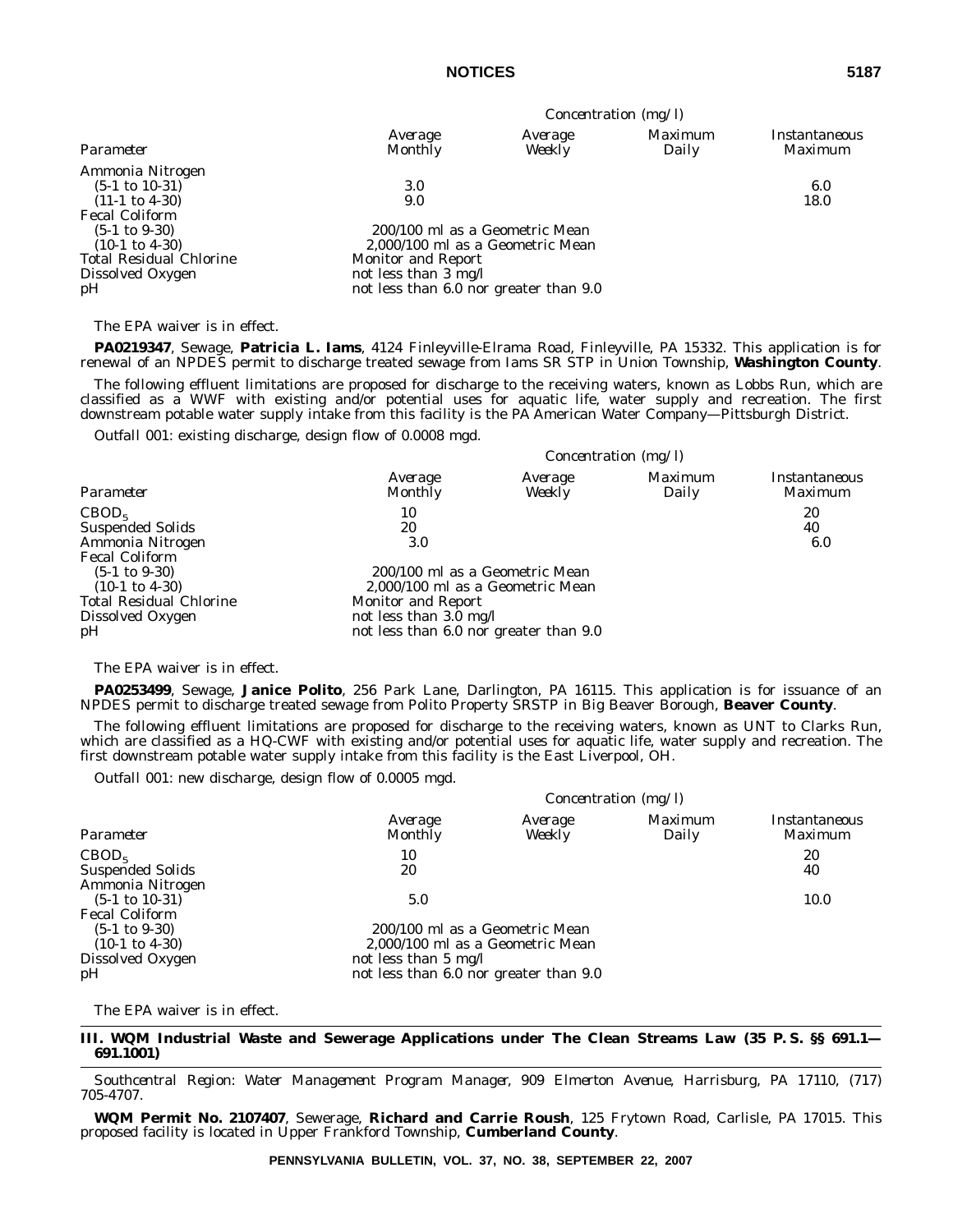Description of Proposed Action/Activity: Seeking approval for the construction/operation of a small flow sewage treatment system to serve their single-family residence on the South side of Frytown Road.

**WQM Permit No. 6707409**, Sewerage, **Tom and Judith McShane**, 5785 Anderson Road, Stewartstown, PA 17363. This proposed facility is located in Peach Bottom Township, **York County**.

Description of Proposed Action/Activity: Seeking approval for the construction/operation of small flow sewage treatment system to serve their single-family residence on Gemmill Road in Delta.

*Northcentral Region: Water Management Program Manager, 208 West Third Street, Williamsport, PA 17701.*

**WQM Permit No. 6085403-A1**, Sewerage 4952, **Kelly Township Municipal Authority**, 405 Winter Farm Road, Lewisburg, PA 17837. This proposed facility is located in Kelly Township, **Union County**.

Description of Proposed Action/Activity: The applicant proposes upgrading the existing waste water treatment plant by replacing the current aeration system on the aerobic digester with a diffused aeration system. The upgrade will include removal of current air supply configuration and replacement with fine bubble membrane diffusers, positive displacement blowers and piping.

*Southwest Region: Water Management Program Manager, 400 Waterfront Drive, Pittsburgh, PA 15222-4745.*

**WQM Permit No. 0307201**, Industrial Waste, **Reliant Energy Northeast Management Company**, 121 Champion Way, Suite 200, Canonsburg, PA 15317. This proposed facility is located in Plum Creek Township, **Armstrong County**.

Description of Proposed Action/Activity: Application for the installation and operation of FGD system.

**WQM Permit No. 0207404**, Sewerage, **West Elizabeth Sanitary Authority**, 125 Lower First Street, West Elizabeth, PA 15088. This existing facility is located in West Elizabeth Borough, **Allegheny County**.

Description of Proposed Action/Activity: Application for the construction and operation of a sewer separation.

The Pennsylvania Infrastructure Investment Authority which administers Pennsylvania's State Revolving Fund has been identified as a possible funding source. The Department of Environmental Protection's review of the sewage facilities plan revision has not identified any significant environmental impacts resulting from this proposal.

**WQM Permit No. 6507402**, Sewerage, **Kiski Valley Water Pollution Control Authority**, 1361 School Road, Leechburg, PA 15656. This existing facility is located in Bell Township, **Westmoreland County**.

Description of Proposed Action/Activity: Application for the installation and operation of electrical equipment, raw sewage pumps and emergency generator.

**WQM Permit No. 1106404**, Sewerage, **Jackson/East Taylor Township Sewer Authority**, 2603 William Penn Avenue, Johnstown, PA 15905. This proposed facility is located in Jackson and East Taylor Townships, **Cambria County**.

Description of Proposed Action/Activity: Application for the construction and operation of sewer collection system.

The Pennsylvania Infrastructure Investment Authority which administers Pennsylvania's State Revolving Fund has been identified as a possible funding source. The Department of Environmental Protection's review of the sewage facilities plan revision has not identified any significant environmental impacts resulting from this proposal.

**WQM Permit No. 0407402**, Sewerage, **Township of Hopewell**, 1700 Clark Boulevard, Aliquippa, PA 15001. This existing facility is located in Hopewell Township, **Beaver County**.

Description of Proposed Action/Activity: Application for upgrade to wastewater pump station and associated force main.

**WQM Permit No. 0207405**, Sewerage, **Elizabeth Township Sanitary Authority**, 2420 Greenock Buena Vista Road, McKeesport, PA 15135. This proposed facility is located in Elizabeth Township, **Allegheny County**.

Description of Proposed Action/Activity: Application for the construction and operation of new gravity sewer.

# **IV. NPDES Applications for Stormwater Discharges from Municipal Separate Storm Sewer Systems (MS4)**

#### **V. NPDES Applications for Stormwater Discharges from Municipal Separate Storm Sewer Systems (MS4)**

#### **VI. NPDES Individual Permit Applications for Discharges of Stormwater Associated with Construction Activities**

*Southeast Region: Water Management Program Manager, 2 East Main Street, Norristown, PA 19401.*

| <b>NPDES</b><br>Permit No. | Applicant Name &<br><i>Address</i>                                              | County         | Municipality                | Receiving<br><i>Water/Use</i>                 |
|----------------------------|---------------------------------------------------------------------------------|----------------|-----------------------------|-----------------------------------------------|
| PAI015107003               | <b>PECO Energy Company</b><br>400 Park Avenue<br>Warminster, PA 18974           | Philadelphia   | City of Philadelphia        | Schuylkill River<br><b>WWF</b>                |
| PAI011507037               | Horseshoe Village Associates<br>1518 Meadowbrook Lane<br>West Chester, PA 19380 | <b>Chester</b> | West Brandywine<br>Township | <b>UNT Culbertson Run</b><br><b>HQ-TSF-MF</b> |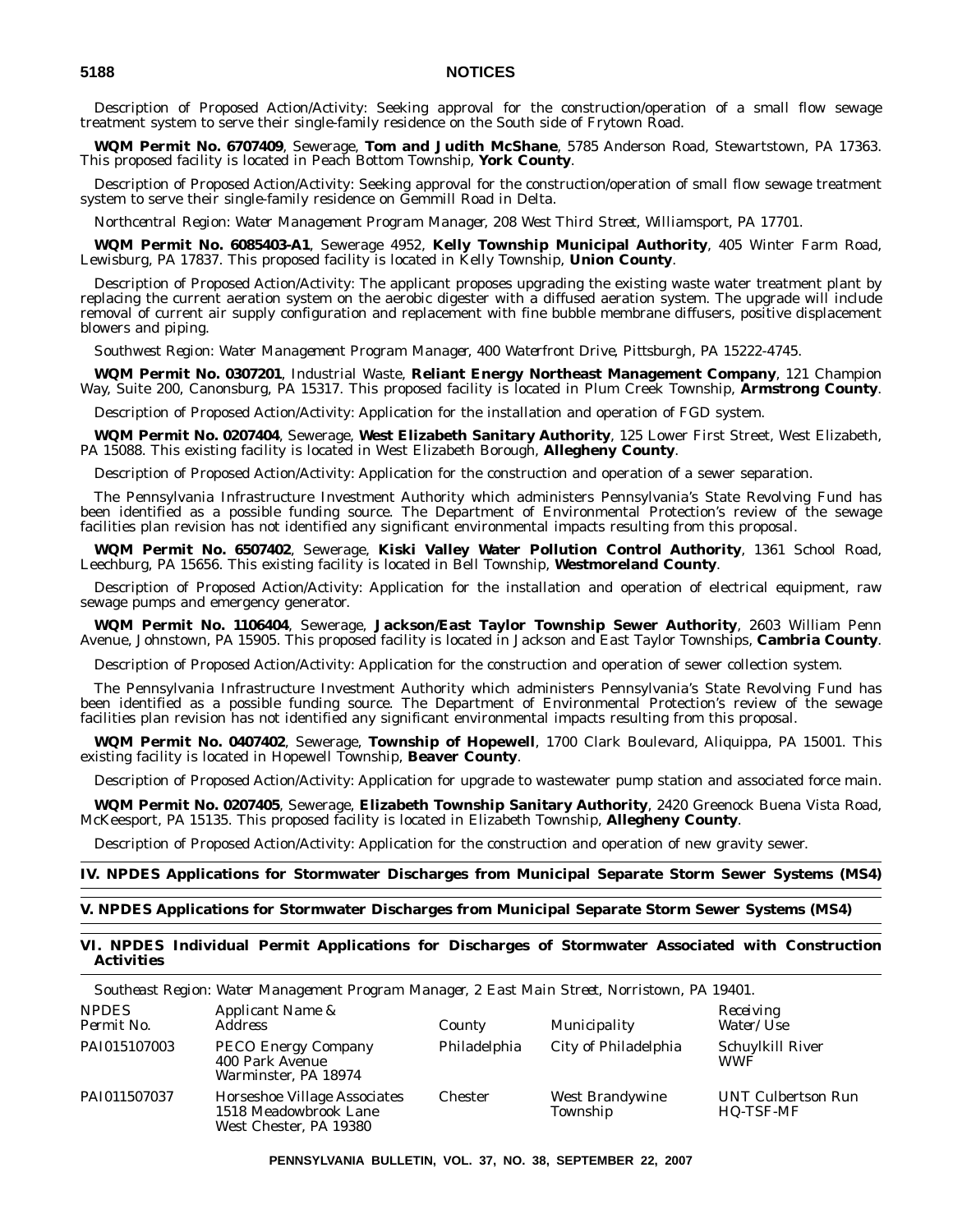| <b>NPDES</b><br>Permit No. | Applicant Name &<br>Address                                                    | County         | Municipality                | Receiving<br><i>Water/Use</i>              |
|----------------------------|--------------------------------------------------------------------------------|----------------|-----------------------------|--------------------------------------------|
| PAI011507038               | <b>Pelet Family Limited</b><br>Partnership<br>P. O. Box 56<br>Atglen, PA 19310 | <b>Chester</b> | West Caln Township          | Birch Run<br><b>HQ-CWF</b>                 |
| PAI011507040               | <b>GenTerra Corporation</b><br>65 Dowlin Forge Road<br>Exton, PA 19341-1548    | <b>Chester</b> | Wallace Township            | <b>UNT Marsh Creek</b><br><b>HQ-TSF-MF</b> |
| PAI011507041               | The Harlan Corporation<br>214 Pond View Drive<br>Chadds Ford, PA 19317         | <b>Chester</b> | West Brandywine<br>Township | <b>UNT Indian Run</b><br><b>HQ-CWF</b>     |

*Northeast Region: Watershed Management Program Manager, 2 Public Square, Wilkes-Barre, PA 18711-0790.*

*Lehigh County Conservation District: Lehigh Agriculture Center, Suite 102, 4184 Dorney Park Road, Allentown, PA 18104, (610) 391-9583.*

| <b>NPDES</b><br>Permit No. | <i>Applicant Name &amp;</i><br><i>Address</i>                                                               | County | Municipality             | Receiving<br>Water/Use        |
|----------------------------|-------------------------------------------------------------------------------------------------------------|--------|--------------------------|-------------------------------|
| PAI023904003(1)            | Lehigh-Northampton Airport<br>Authority<br>Attn: Brian Sinnwell<br>3311 Airport Road<br>Allentown, PA 18109 | Lehigh | <b>City of Allentown</b> | Little Lehigh Creek<br>HQ-CWF |
|                            | Southcentral Region: Water Management Program Manager. 909 Elmerton Avenue. Harrisburg. PA 17110.           |        |                          |                               |

*Southcentral Region: Water Management Program Manager, 909 Elmerton Avenue, Harrisburg, PA 17110.*

| Permit No.<br><i>Address</i> |                                                                                                     | County   | Municipality    | <i>Water/Use</i>                  |
|------------------------------|-----------------------------------------------------------------------------------------------------|----------|-----------------|-----------------------------------|
| PAI032807007                 | Jeff Robinson<br><b>Maxon Dixon Trucks &amp; Carriers</b><br>P. O. Box 250<br>Greencastle, PA 17225 | Franklin | Antrim Township | UNT to Muddy Run<br><b>HQ-CWF</b> |

# **VII. List of NOIs for NPDES and/or Other General Permit Types**

PAG-12 Concentrated Animal Feeding Operations (CAFOs)

PAG-13 Stormwater Discharges from Municipal Separate Storm Sewer Systems (MS4)

#### **CAFO Notices of Intent Received**

*Northcentral Region: Watershed Management Program Manager, 208 West Third Street, Williamsport, PA 17701.*

**PAG124829**, CAFO (SIC 0252), **Jonathon Stauffer**, 6430 Route 225, Elizabethville, PA 17023. This existing facility is located in Upper Mahanoy Township, **Northumberland County**.

Description of Size and Scope of Proposed Operation/ Activity: The applicant proposes the issuance of a CAFO General Permit for his poultry-layer farm, a newly regulated facility according to the revised CAFO regulations. The facility is comprised of a single high rise barn with no external manure storage. Animals onsite include 87,800 chickens, for a total of 289.74 animal equivalent units.

The receiving stream, UNT to Schwaben Creek is in Watershed 6B (Mahanoy Creek) and is classified for TSF.

The proposed effluent limits for the operation/activity include: Except for the chronic or catastrophic rainfall events defined as over the 25-year/24-hour rain storms, the CAFO general permit is a nondischarge NPDES permit. Where applicable, compliance with 40 CFR Federal effluent limitation guidelines is required. The general permit requires no other numeric effluent limitations and compliance with the Pennsylvania Nutrient Management Act and the Clean Stream Law constitutes compliance with the State narrative water quality standards.

# **PUBLIC WATER SUPPLY (PWS) PERMIT**

Under the Pennsylvania Safe Drinking Water Act (35 P. S. §§ 721.1—721.17), the following parties have applied for a PWS permit to construct or substantially modify a public water system.

Persons wishing to comment on a permit application are invited to submit a statement to the office listed before the application within 30 days of this public notice. Comments received within the 30-day comment period will be considered in the formulation of the final determinations regarding the application. Comments should include the name, address and telephone number of the writer and a concise statement to inform the Department of Environmental Protection (Department) of the exact basis of a comment and the relevant facts upon which it is based. A public hearing may be held after consideration of comments received during the 30-day public comment period.

Following the comment period, the Department will make a final determination regarding the proposed permit. Notice of this final determination will be published in the *Pennsylvania Bulletin* at which time this determination may be appealed to the Environmental Hearing Board.

The permit application and any related documents are on file at the office listed before the application and are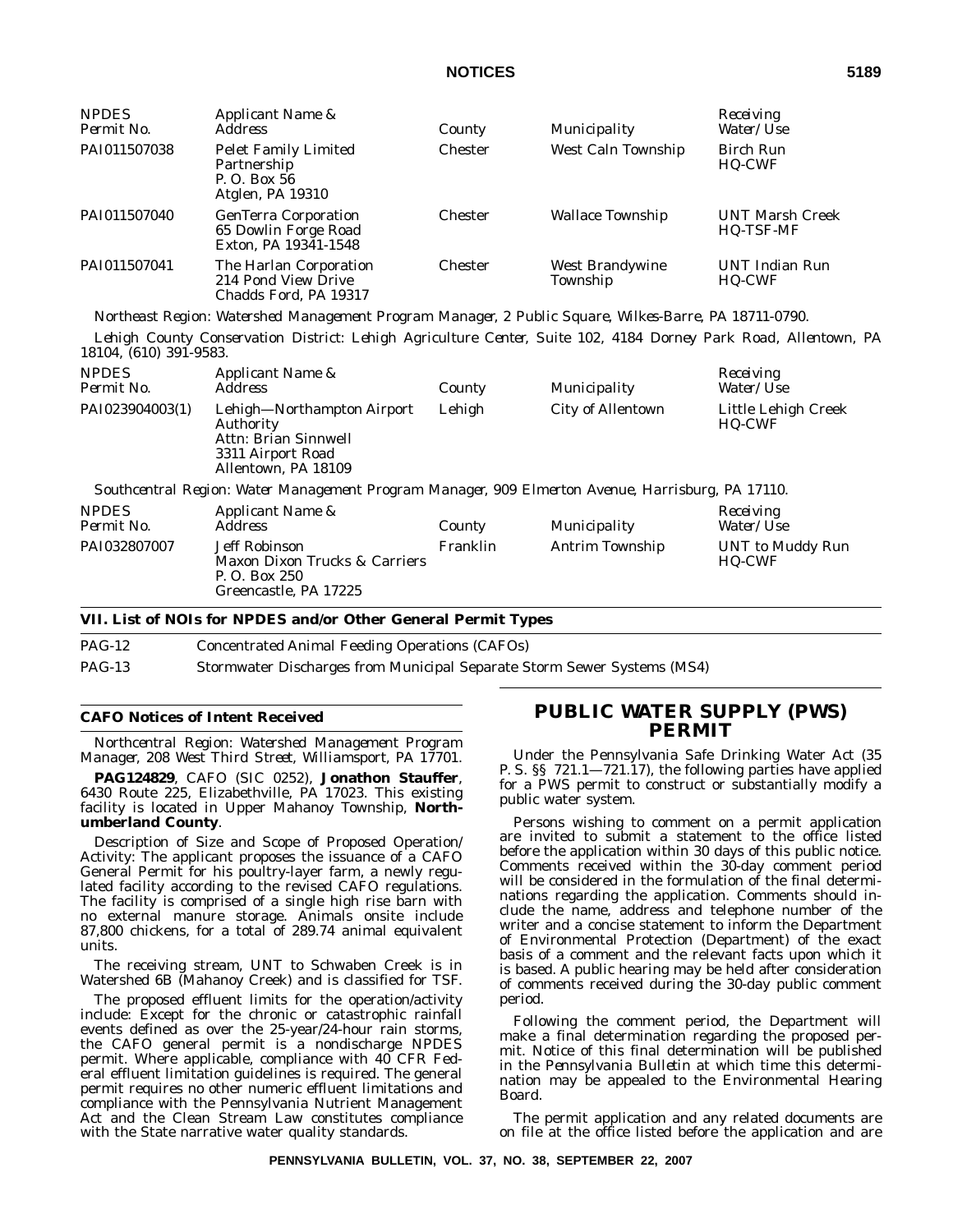available for public review. Arrangements for inspection and copying information should be made with the office listed before the application.

Persons with a disability who require an auxiliary aid, service or other accommodations to participate during the 30-day public comment period should contact the office listed before the application. TDD users should contact the Department through the Pennsylvania AT&T Relay Service at (800) 654-5984.

#### **SAFE DRINKING WATER**

#### **Applications Received under the Pennsylvania Safe Drinking Water Act**

*Southeast Region: Water Supply Management Program Manager, 2 East Main Street, Norristown, PA 19401.*

#### **Application No. 4607506**, Public Water Supply.

| Applicant                           | <b>Red Hill Water Authority, PA</b>                                 |
|-------------------------------------|---------------------------------------------------------------------|
| Township                            | Red Hill Borough                                                    |
| County                              | Montgomery                                                          |
| <b>Responsible Official</b>         | <b>Phillip Palencar</b><br>56 West 4th Street<br>Red Hill, PA 18076 |
| <b>Type of Facility</b>             | <b>PWS</b>                                                          |
| <b>Consulting Engineer</b>          | U.S. Engineering, LLC<br>13742 Mary Lane<br>Aviston, IL 62216       |
| <b>Application Received</b><br>Date | August 31, 2007                                                     |
| Description of Action               | Recoating of the wet interior of<br>the 250kg elevated tank.        |

*Northeast Region: Water Supply Management Program, 2 Public Square, Wilkes-Barre, PA 18711-0790.*

#### **Application No. 5207501**, Public Water Supply.

| Applicant                           | <b>Delaware Valley School</b><br>District<br>Dingham Township<br><b>Pike County</b>                                                                                                                                                                                                                  |
|-------------------------------------|------------------------------------------------------------------------------------------------------------------------------------------------------------------------------------------------------------------------------------------------------------------------------------------------------|
| Responsible Official                | Candis Finan<br>Delaware Valley School District<br>236 Route 6 and 209<br>Milford, PA 18337                                                                                                                                                                                                          |
| Type of Facility                    | <b>PWS</b>                                                                                                                                                                                                                                                                                           |
| <b>Consulting Engineer</b>          | Michael Weeks, P. E.<br>McGoey, Hauser and Edsall<br><b>Consulting Engineers, PC</b><br>111 Wheatfield Drive<br>Suite 1<br>Milford, PA 18337                                                                                                                                                         |
| <b>Application Received</b><br>Date | August 2, 2007                                                                                                                                                                                                                                                                                       |
| Description of Action               | The applicant has proposed the<br>consolidation of existing sources<br>of supply to serve school complex<br>with treatment facilities for<br>disinfection and corrosion<br>control, distribution storage,<br>pump station and transmission<br>main installation with all<br>necessary appurtenances. |

## **Permit No. 2107508**, Public Water Supply.

| Applicant                    | <b>Sandy Point Properties, LTD</b>                                                                              |
|------------------------------|-----------------------------------------------------------------------------------------------------------------|
| Municipality                 | North Middleton Township                                                                                        |
| County                       | Cumberland                                                                                                      |
| Responsible Official         | <b>Sandy Point Properties, LTD</b><br>President<br>283 Echo Road<br>Carlisle, PA 17015                          |
| <b>Type of Facility</b>      | <b>Public Water Supply</b>                                                                                      |
| <b>Consulting Engineer</b>   | Charles A. Kehew II, P. E.<br>James A. Holley & Associates,<br>Inc.<br>18 South George Street<br>York. PA 17401 |
| <b>Application Received:</b> | <b>August 20, 2007</b>                                                                                          |
| Description of Action        | Hillside MHP-Manganese<br>removal w/greensand filtration.                                                       |

*Southwest Region: Water Supply Management Program Manager, 400 Waterfront Drive, Pittsburgh, PA 15222- 4745.*

# **Permit No. 1192504-A1**, Public Water Supply.

| Applicant                           | Greater Johnstown Water<br>Authority<br>640 Franklin Street<br>Johnstown, PA 15901                                               |
|-------------------------------------|----------------------------------------------------------------------------------------------------------------------------------|
| Township or Borough                 | East Taylor Township                                                                                                             |
| Responsible Official                | Edward Cernic, Chairperson<br><b>Greater Johnstown Water</b><br>Authority<br>640 Franklin Street<br>Johnstown, PA 15901          |
| <b>Type of Facility</b>             | Red Run Well                                                                                                                     |
| <b>Consulting Engineer</b>          | Gibson-Thomas Engineering Co.,<br>Inc.<br>1004 Ligonier Street<br>P. O. Box 853<br>Latrobe, PA 15650                             |
| <b>Application Received</b><br>Date | August 30, 2007                                                                                                                  |
| Description of Action               | Change the method of<br>disinfection from gaseous<br>chlorine to the liquid<br>chlorination by means of a tablet<br>chlorinator. |

## **MINOR AMENDMENT**

**Applications Received under the Pennsylvania Safe Drinking Water Act**

*Southwest Region: Water Supply Management Program Manager, 400 Waterfront Drive, Pittsburgh, PA 15222- 4745.*

#### **Application No. 0407508MA**, Minor Amendment.

| Applicant           | <b>Beaver Falls Municipal</b> |
|---------------------|-------------------------------|
|                     | <b>Authority</b>              |
|                     | 1425 8th Avenue               |
|                     | P. O. Box 400                 |
|                     | Beaver Falls, PA 15010        |
| Township or Borough | Eastvale Borough              |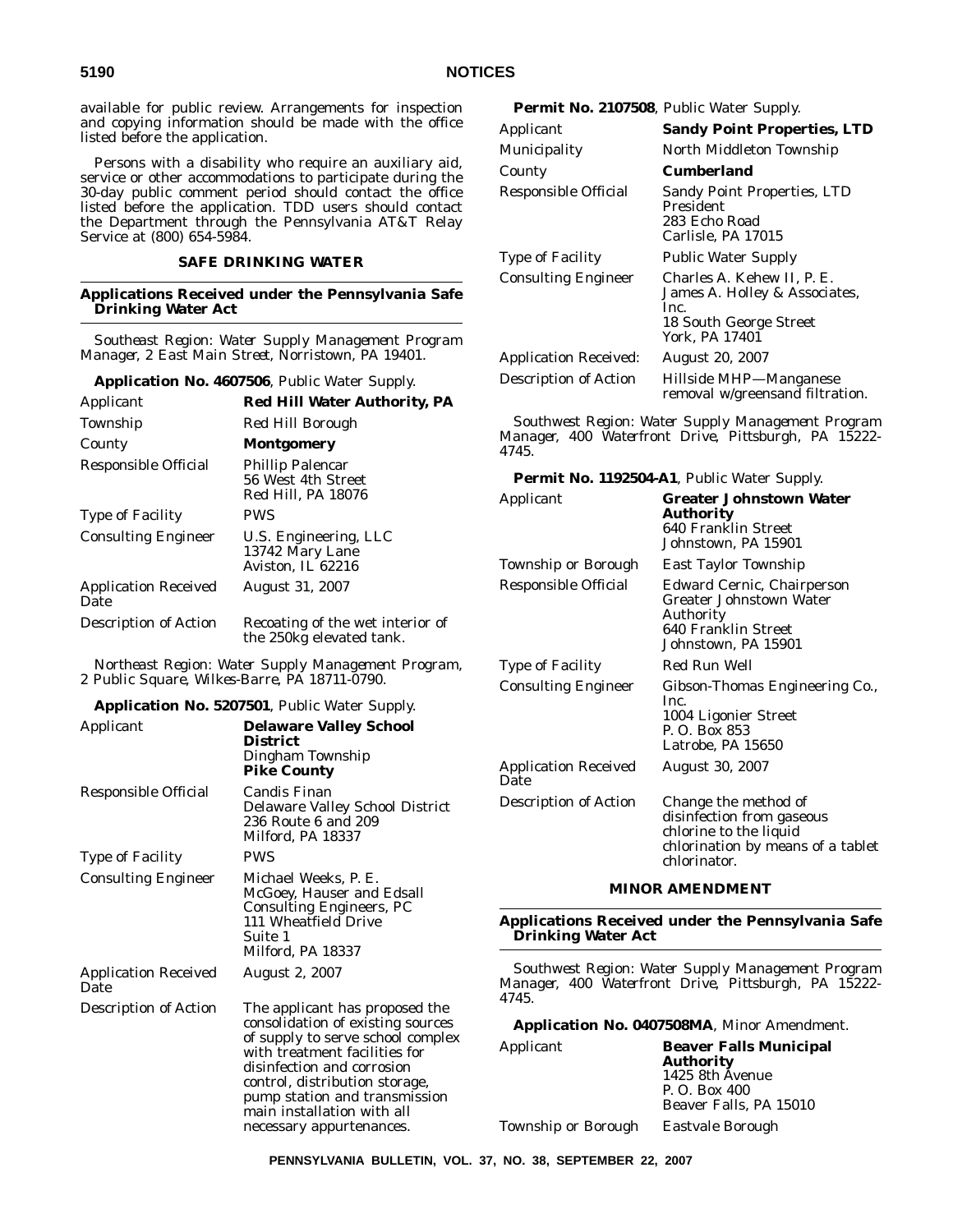| Responsible Official                | James Riggio, General Manager<br><b>Beaver Falls Municipal</b><br>Authority<br>1425 8th Avenue<br>P. O. Box 400<br>Beaver Falls, PA 15010 |
|-------------------------------------|-------------------------------------------------------------------------------------------------------------------------------------------|
| <b>Type of Facility</b>             | <b>Eastvale WTP</b>                                                                                                                       |
| <b>Consulting Engineer</b>          | Michael Baker Jr., Inc.<br>4301 Dutch Ridge Road<br>Beaver. PA 15009                                                                      |
| <b>Application Received</b><br>Date | <b>August 30, 2007</b>                                                                                                                    |
| <b>Description of Action</b>        | Raising the elevation of troughs<br>in filters Nos. 3 and 6 and<br>replacement of filter media (dual<br>media).                           |

#### **WATER ALLOCATIONS**

**Applications received under the act of June 24, 1939 (P. L. 842, No. 365) (35 P. S. §§ 631—641) relating to the Acquisition of Rights to Divert Waters of the Commonwealth**

*Southwest Region: Water Supply Management Program Manager, 400 Waterfront Drive, Pittsburgh, PA 15222- 4745.*

**WA30-587E**, Water Allocations. **(Revised) Southwestern Pennsylvania Water Authority**, P. O. Box 187, 1442 Jefferson Road, Jefferson, PA 15344, Greene County. The applicant is requesting a service area expansion into Perry Township, **Greene County** which will extend to the Village of Mount Morris; and a service area expansion into Wayne Township, Greene County for an emergency interconnection with Clay Battelle Public Service District. In addition, this application is being made for a small water line extension within Greene Township, Greene County that serves two customers.

*Northwest Region: Water Supply Management Program Manager, 230 Chestnut Street, Meadville, PA 16335-3481.*

**WA10-1008A**, Water Allocations. **Borough of Zelienople**, 111 West New Castle Street, Zelienople, PA 16063, Zelienople Borough, **Butler County**. The permittee has requested to continue to utilize the emergency interconnect with Marion Township as per the Emergency Water Service Agreement dated November 8, 2004. Water Allocation Permit WA10-1008 authorized the right to purchase 500,000 gpd based on a 30-day average. WA 10-1008 expired August 31, 2007.

# **LAND RECYCLING AND ENVIRONMENTAL REMEDIATION UNDER ACT 2, 1995**

## **PREAMBLE 1**

**Acknowledgment of Notices of Intent to Remediate Submitted under the Land Recycling and Environmental Remediation Standards Act (35 P. S. §§ 6026.101—6026.908).**

Sections 302—305 of the Land Recycling and Environmental Remediation Standards Act (act) require the Department of Environmental Protection (Department) to publish in the *Pennsylvania Bulletin* an acknowledgment noting receipt of Notices of Intent to Remediate. An acknowledgment of the receipt of a Notice of Intent to Remediate is used to identify a site where a person

proposes to, or has been required to, respond to a release of a regulated substance at a site. Persons intending to use the Background Standard, Statewide Health Standard, the Site-Specific Standard or who intend to remediate a site as a special industrial area must file a Notice of Intent to Remediate with the Department. A Notice of Intent to Remediate filed with the Department provides a brief description of the location of the site, a list of known or suspected contaminants at the site, the proposed remediation measures for the site and a description of the intended future use of the site. A person who demonstrates attainment of one, a combination of the cleanup standards or who receives approval of a special industrial area remediation identified under the act will be relieved of further liability for the remediation of the site for any contamination identified in reports submitted to and approved by the Department. Furthermore, the person shall not be subject to citizen suits or other contribution actions brought by responsible persons not participating in the remediation.

Under sections  $304(n)(1)(ii)$  and  $305(c)(2)$  of the act, there is a 30-day public and municipal comment period for sites proposed for remediation using a Site-Specific Standard, in whole or in part, and for sites remediated as a special industrial area. This period begins when a summary of the Notice of Intent to Remediate is published in a newspaper of general circulation in the area of the site. For the sites identified, proposed for remediation to a Site-Specific Standard or as a special industrial area, the municipality within which the site is located may request to be involved in the development of the remediation and reuse plans for the site if the request is made within 30 days of the date specified. During this comment period, the municipality may request that the person identified as the remediator of the site develop and implement a public involvement plan. Requests to be involved and comments should be directed to the remediator of the site.

For further information concerning the content of a Notice of Intent to Remediate, contact the environmental cleanup program manager in the Department regional office before which the notice appears. If information concerning this acknowledgment is required in an alternative form, contact the community relations coordinator at the appropriate regional office. TDD users may telephone the Department through the AT&T Relay Service at (800) 654-5984.

The Department has received the following Notices of Intent to Remediate:

*Northeast Region: Ronald S. Brezinski, Environmental Cleanup Program Manager, 2 Public Square, Wilkes-Barre, PA 18711-0790.*

**Liberty Property Trust/7277 William Avenue**, Allentown City, **Lehigh County**. Vincent Carbone, HDR Engineering, Inc., 609 Hamilton Mall, Allentown, PA 18101 has submitted a Notice of Intent to Remediate (on behalf of his client, Jodi Hoffman, Liberty Property Trust, Lehigh Valley Corporate Center, 1510 Valley Center Parkway, Suite 240, Bethlehem, PA 18017), concerning the remediation soils found to have been impacted by motor oil as a result oil containers being damaged. The applicant proposes to remediate the site to meet the Statewide Health Standard. The proposed future use of the property will be nonresidential, for commercial and/or light industrial use. A summary of the Notice of Intent to Remediate is expected to be published in a local newspaper serving the general area sometime in the near future.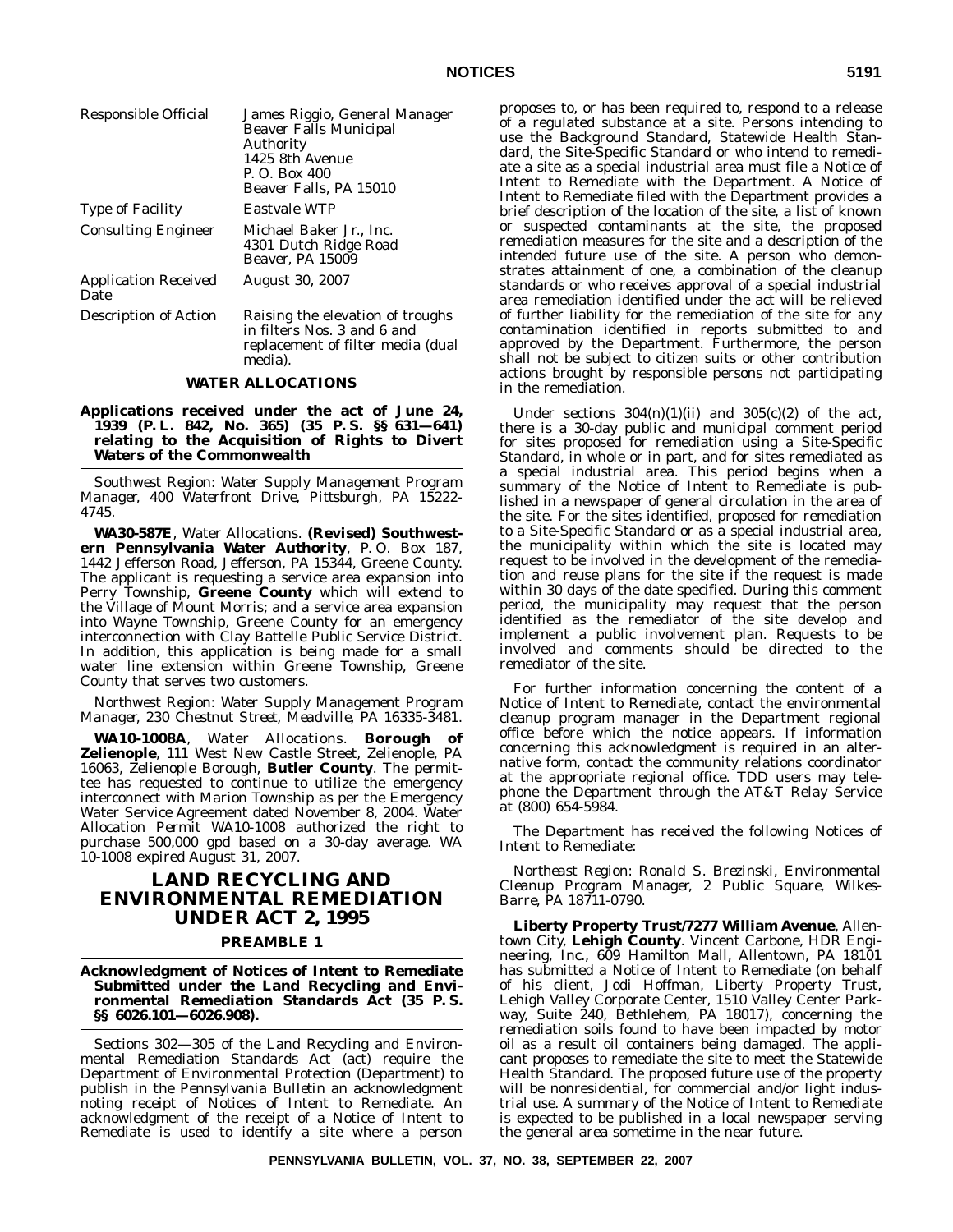*Southcentral Region: Environmental Cleanup Program Manager, 909 Elmerton Avenue, Harrisburg, PA 17110.*

**Hopeland Post Office/Cloister Flooring, Inc.**, Clay Township, **Lancaster County**. GemChem, Inc., 53 North Cedar Street, Lititz, PA 17543, on behalf of Marcus Kline, Cloister Flooring, Inc., 749 Rothsville Road, Lititz, PA 17543, submitted a Notice of Intent to Remediate soils contaminated with leaded and unleaded gasoline from a removed underground storage tank. The property is and will remain to be used commercially and residentially. The applicant is seeking to remediate to the Statewide Health Standard.

**Interstate Container Facility**, City of Reading, **Berks County**. Alternative Environmental Solutions, 930 Pointview Avenue, Ephrata, PA 17522, on behalf of Interstate Container, LLC, 100 Grace Street, Reading, PA 19611-1977, submitted a Notice of Intent to Remediate site soils and groundwater contaminated with Nos. 4 and 6 fuel oil from underground storage tanks. The facility is and will remain a nonresidential property. The applicant seeks to remediate to the Site-Specific Standard.

*Northcentral Region: Environmental Cleanup Program Manager, 208 West Third Street, Williamsport, PA 17701.*

**Riteway Express, Inc. Route 15 Truck Accident**, Cogan House Township, **Lycoming County**, Northridge Group, 1172 Ridge Road, Northumberland, PA 17857 on behalf of Riteway Express, Inc., P. O. Box 1806, Etowah, NC 28729 has submitted a Notice of Intent to Remediate soil contaminated with diesel fuel. The applicant proposes to remediate the site to meet the Statewide Health Standard. The site will remain a highway right-of-way.

*Northwest Region: Environmental Cleanup Program Manager, 230 Chestnut Street, Meadville, PA 16335-3481.*

**Keller Residence**, Pine Creek Township, **Jefferson County**. Blazosky Associates, Inc., 2525 Green Tech Drive, Suite D, State College, PA 16803 on behalf of Shortway Service, Inc., 311 Jackson Street, Reynoldsville, PA 15851 has submitted a Notice of Intent to Remediate. Approximately 250 gallons of heating oil was discharged into the basement of the Keller residence. The oil migrated through the floor drains and discharged into the undeveloped wetland south of the home. The contaminates that will be addressed are the VOCs and SVOCs associated with heating oil (BTEX, Fluorene, Phenanthrene). The Notice of Intent was published in *The Courier-Express* on March 5, 2007.

## **AIR QUALITY**

# **PLAN APPROVAL AND OPERATING PERMIT APPLICATIONS**

#### **NEW SOURCES AND MODIFICATIONS**

The Department of Environmental Protection (Department) has developed an ''integrated'' plan approval, State operating permit and Title V operating permit program. This integrated approach is designed to make the permitting process more efficient for the Department, the regulated community and the public. This approach allows the owner or operator of a facility to complete and submit all the permitting documents relevant to its application one time, affords an opportunity for public input and provides for sequential issuance of the necessary permits.

The Department has received applications for plan approvals and/or operating permits from the following facilities.

Copies of the applications, subsequently prepared draft permits, review summaries and other support materials

are available for review in the regional office identified in this notice. Persons interested in reviewing the application files should contact the appropriate regional office to schedule an appointment.

Persons wishing to receive a copy of a proposed plan approval or operating permit must indicate their interest to the Department regional office within 30 days of the date of this notice and must file protests or comments on a proposed plan approval or operating permit within 30 days of the Department providing a copy of the proposed document to that person or within 30 days of its publication in the *Pennsylvania Bulletin*, whichever comes first. Interested persons may also request that a hearing be held concerning the proposed plan approval and operating permit. Comments or protests filed with the Department regional offices must include a concise statement of the objections to the issuance of the Plan approval or operating permit and relevant facts which serve as the basis for the objections. If the Department schedules a hearing, a notice will be published in the *Pennsylvania Bulletin* at least 30 days prior the date of the hearing.

Persons with a disability who wish to comment and require an auxiliary aid, service or other accommodation to participate should contact the regional office identified before the application. TDD users should contact the Department through the Pennsylvania AT&T Relay Service at (800) 654-5984.

Final plan approvals and operating permits will contain terms and conditions to ensure that the source is constructed and operating in compliance with applicable requirements in 25 Pa. Code Chapters 121—143, the Federal Clean Air Act (act) and regulations adopted under the act.

#### **PLAN APPROVALS**

**Plan Approval Applications Received under the Air Pollution Control Act (35 P. S. §§ 4001—4015) and 25 Pa. Code Chapter 127, Subchapter B that may have special public interest. These applications are in review and no decision on disposition has been reached.**

*Northeast Region: Air Quality Program, 2 Public Square, Wilkes-Barre, PA 18711-0790, Mark Wejkszner, New Source Review Chief, (570) 826-2531.*

**54-399-042: Green Renewable Energy Ethanol & Nutrition Holding, LLC** (850-2 Broad Street, Emmaus, PA 18049) for construction of a new ethanol manufacturing facility with air cleaning devices at their facility in Frailey and Porter Townships, **Schuylkill County**.

*Southcentral Region: Air Quality Program, 909 Elmerton Avenue, Harrisburg, PA 17110, Ronald Davis, New Source Review Chief, (717) 705-4702.*

**01-05016K: ISP Minerals, Inc.** (P. O. Box O, Blue Ridge Summit, PA 17214) to replace and upgrade screening and conveying equipment in the coloring dedusting system at their Charmian Plant in Hamiltonban Township, **Adams County**.

**38-03039B: Martin's Wood Products, LLC** (650 Houtztown Road, Myerstown, PA 17067) to install a paint spray booth for furniture finishing at their plant in Jackson Township, **Lebanon County**.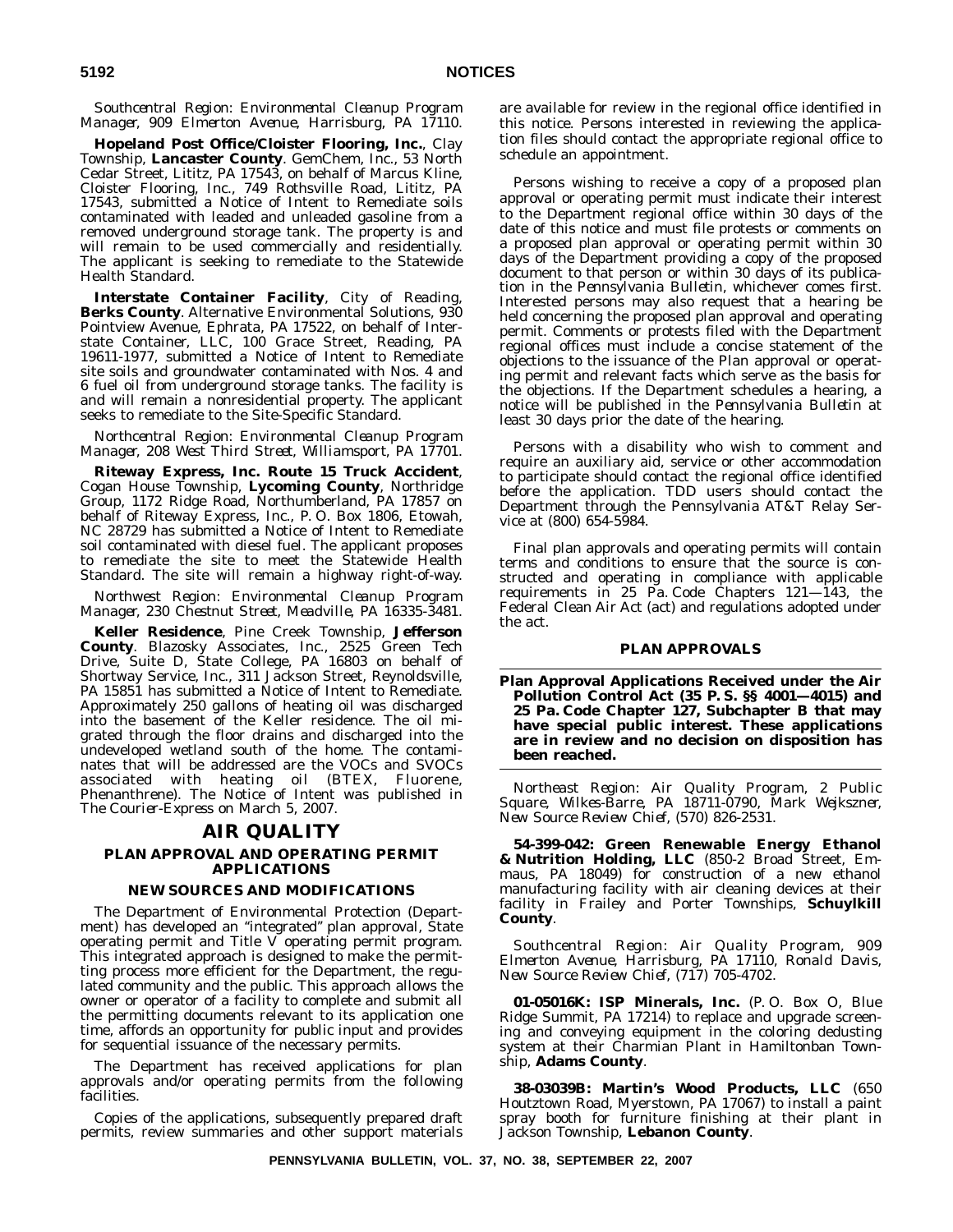**Intent to Issue Plan Approvals and Intent to Issue or Amend Operating Permits under the Air Pollution Control Act (35 P. S. §§ 4001—4015) and 25 Pa. Code Chapter 127, Subchapter B. These actions may include the administrative amendments of an associated operating permit.**

*Northeast Region: Air Quality Program, 2 Public Square, Wilkes-Barre, PA 18711-0790, Mark Wejkszner, New Source Review Chief, (570) 826-2531.*

**54-316-006: JELD-WEN, Inc.** (1162 Keystone Boulevard, Pottsville, PA 17901) for construction of a new door manufacturing facility and associated air cleaning devices (baghouses/cyclone/truck bin) at their facility in Cass Township, **Schuylkill County**. The door manufacturing facility is a non-Title V facility. The plan approval will include emissions restrictions, monitoring, work practices, reporting and recordkeeping requirements designed to keep the sources operating within all applicable air quality requirements.

*Northwest Region: Air Quality Program, 230 Chestnut Street, Meadville, PA 16335-3481, George Monasky, New Source Review Chief, (814) 332-6940.*

**25-0066F: Accuride Erie, LP** (1015 East 12th Street, Erie, PA 16503) for construction of a new heat treat line at their aluminum truck wheel forging plant in Erie, **Erie County**.

In accordance with 25 Pa. Code §§ 127.44(d) and 127.424(d), the Department of Environmental Protection (Department) intends to issue a plan approval to construct a new Heat Treat Line at their Aluminum truck wheel forging plant in Erie, Erie County. This plan approval will restrict the emissions of NOx, to 6.0 tpy and CO emissions to 9.0 tpy. The source will also produce trivial amounts of VOC, PM, PM10 and SOx from the burners. The emissions are based on a 12-month rolling total. The facility will be required to inspect the burners on a monthly basis and tune the burners on an annual basis. The permittee will be required to monitor the quantity of natural gas consumed by the burners. The plan approval will also include additional monitoring, reporting and recordkeeping conditions and other requirements to ensure the source is operated in compliance with the Department's regulations contained in 25 Pa. Code Chapters 121—143 and the requirements of the Federal Clean Air Act. This plan approval will, in accordance with 25 Pa. Code § 127.450, be incorporated into a State-only Operating Permit through an administrative amendment at a later date. Issuance of the plan approval is recommended with the appropriate conditions in the plan approval.

**37-317A: Ellwood Mill Products** (712 Moravia Street, New Castle, PA 16101) for construction of a forge shop consisting of 12 natural gas-fired forge furnaces with a combined heat input of 207 mmBtu/hr and for the construction of a solvent parts washer in New Castle City, **Lawrence County**. This is a State-only facility. The public notice is required for sources required to obtain a Plan Approval in accordance with 25 Pa. Code § 127.44. This plan approval will, in accordance with 25 Pa. Code § 127.450, be incorporated into the State-only operating permit through an administrative amendment at a later date. The source shall comply with the following conditions, which will satisfy the requirements of 25 Pa. Code § 127.12b (pertaining to plan approval terms and conditions) and will demonstrate Best Available Technology for the source:

• The facility NOx emissions shall not exceed 99 tpy based on a consecutive 12-month period.

• The facility shall maintain the following records to show compliance with the facility NOx emission limitation:

• Daily natural gas usage for each furnace

• Monthly NOx emissions for each furnace

• NOx emission factor for each furnace

• The Forge Shop shall comply with the following:

• Subject to 25 Pa. Code §§ 123.13 and 123.21 for PM and Sulfur Emissions.

• The permittee shall maintain a record of all preventative maintenance inspections of the control device. These records shall, at a minimum, contain the dates of the inspections, any problems or defects, the actions taken to correct the problem or defects, and any routine maintenance performed.

• The permittee shall maintain a record of the following from the operational inspections:

• Operational checks were performed

• The permittee shall perform a daily operational inspection of the source when it is operating.

• The permittee shall perform an annual adjustment or tune-up on the combustion process with rated heat input greater than 10 mmBtu/hr. This adjustment shall include, at a minimum, the following:

• Inspection, adjustment, cleaning or replacement of fuel-burning equipment, including the burners and moving parts necessary for proper operation as specified by the manufacturer.

• Inspection of the flame pattern or characteristics and adjustments necessary to minimize total emissions of NOx, and to the extent practicable minimize emissions of CO.

• Inspection of the air-to-fuel ratio control system and adjustments necessary to ensure proper calibration and operation as specified by the manufacturer.

• Records of each adjustment conducted, the records shall contain, at a minimum, the following:

1. The date of the tuning procedure.

2. The name of the service company and technicians.

- 3. The final operating rate or load.
- 4. The final CO and NOx emission rates.
- 5. The final excess oxygen rate.

• The source shall be maintained and operated in accordance with the manufacturer's specifications and in accordance with good air pollution control practices.

• The permittee shall perform portable analyzer testing to determine NOx and CO emission rates.

• The Solvent Parts Washer (Source 103) shall comply with the following:

• Subject to 25 Pa. Code § 129.63 for Degreasing Operations.

**37-290D: Ferrotech Corp.** (526 South Jefferson Street, New Castle, PA 16101) to install a new Torit Model DF-04 102,000 ACFM fabric filter to be used in conjunction with their existing JPC Model 100 fabric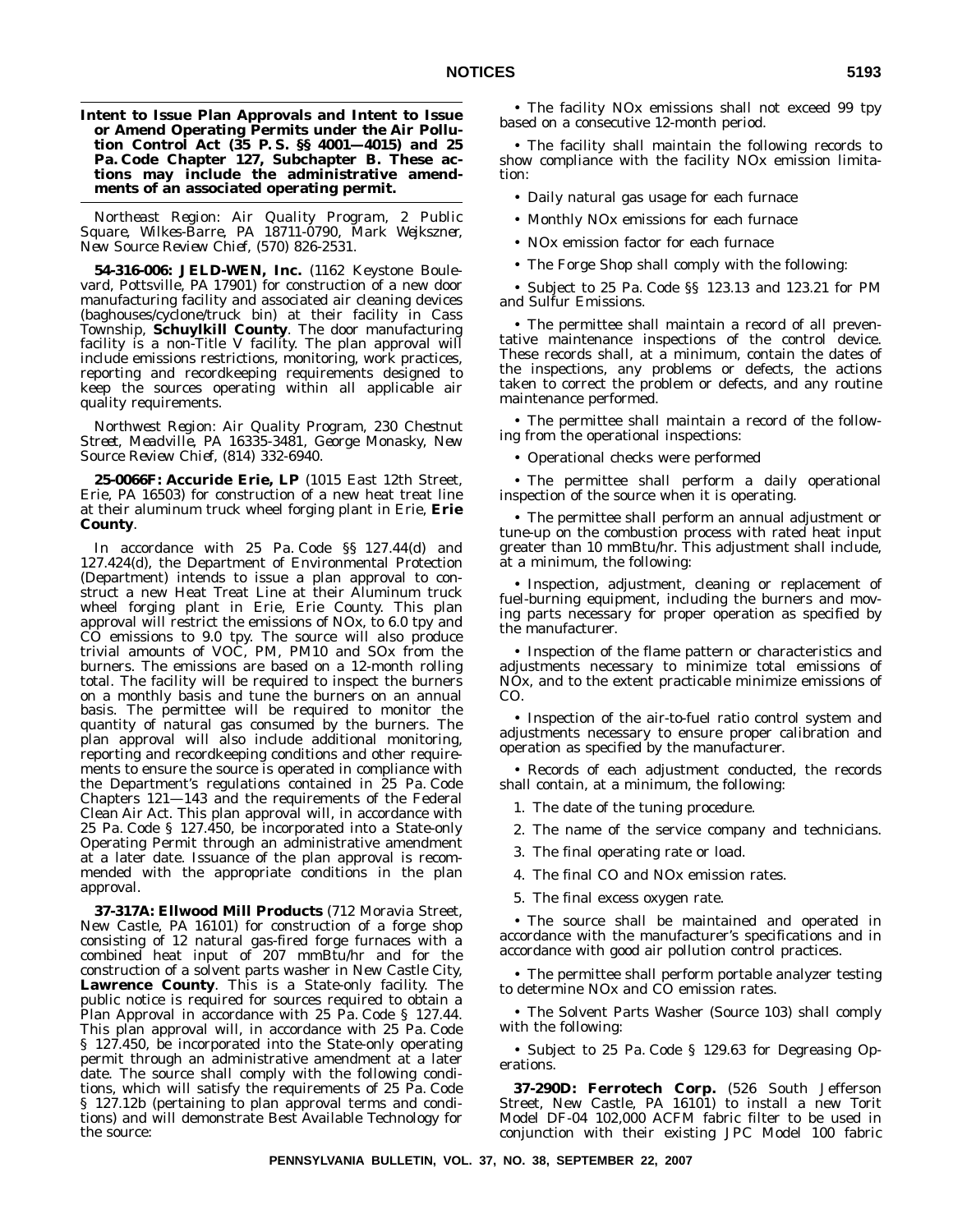filter for controlling particulate matter emissions associated with their torch cutting operation in the City of New Castle, **Lawrence County**.

Under 25 Pa. Code §§ 127.44(a) and 127.424, the Department of Environmental Protection (Department) intends to issue a Plan Approval, No. 37-290D, for their plant in the City of New Castle, Lawrence County. This plan approval will authorize the applicant to install a new Torit Model DF-04 102,000 ACFM fabric filter to be used in conjunction with their existing JPC Model 100 fabric filter for controlling PM emissions associated with their torch cutting operation, as described in the applicant's application of July 31, 2007, with addendum dated August 8, 2007. The Plan Approval will subsequently be incorporated into the company's State-only Operating Permit through an administrative amendment in accordance with 25 Pa. Code § 127.450.

Based on the information provided by the applicant and Department's own analysis, natural gas usage will be limited to 55,300 cubic feet per year, and PM will be controlled and limited to 1.61 tpy. SOx are being controlled through the usage of pipeline quality natural gas. The facility will be required to monitor and keep record of natural gas usage through the torch and pressure drop across the fabric filter.

Copies of the application, the Department's analysis, and other documents used in the evaluation are available for public inspection between 8 a.m. and 4 p.m. weekdays at the address shown. To make an appointment, contact Records Management at (814) 332-6340, for an appointment.

Anyone wishing to provide the Department with additional information they believe should be considered may submit the information to the address shown. Comments must be received, by the Department, within 30 days of the last day of publication. Written comments should include the following:

1. Name, address and telephone number of the person submitting comments.

2. Identification of the proposed Plan Approval; No. 37-290D.

3. Concise statement regarding the relevancy of the information or any objections to issuance of the Plan Approval.

A public hearing may be held, if the Department, in its discretion, decides that such a hearing is warranted on the comments received during the public comment period. Persons submitting comments or requesting a hearing will be notified of the decision to hold a hearing by publication in a local newspaper of general circulation or the *Pennsylvania Bulletin* or by telephone, when the Department determines telephone notification is sufficient. Written comments or requests for a public hearing should be directed to John Guth, Regional Air Quality Manager, Department of Environmental Protection, Northwest Regional Office, 230 Chestnut Street, Meadville, PA 16335, (814) 332-6940.

### **OPERATING PERMITS**

#### **Intent to Issue Title V Operating Permits under the Air Pollution Control Act (35 P. S. §§ 4001—4015) and 25 Pa. Code Chapter 127, Subchapter G.**

*Northwest Region: Air Quality Program, 230 Chestnut Street, Meadville, PA 16335-3481, Matthew Williams, Facilities Permitting Chief, (814)-332-6940.*

**25-00326: Foamex LP—Corry Plant** (466 Shady Avenue, Corry, PA 16407) for a Title V Operating Permit Re-issuance to operate a Flexible Polyurethane Foam Manufacturing Facility, in Corry Borough, **Erie County**.

#### **Intent to Issue Operating Permits under the Air Pollution Control Act (35 P. S. §§ 4001—4015) and 25 Pa. Code Chapter 127, Subchapter F.**

*Southeast Region: Air Quality Program, 2 East Main Street, Norristown, PA 19428, Edward Jurdones Brown, Facilities Permitting Chief, (484) 250-5920.*

**15-00073: United States Veterans Administration Medical Center** (1400 Blackhorse Hill Road, Coatesville, PA 19320) for a renewal of a State-only, Synthetic Minor Operating Permit in Caln Township, **Chester County**. The facility operates boilers and generators having the potential to emit greater than 25 tpy of NOx. Monitoring, recordkeeping and reporting requirements have been added to the permit to address applicable limitations.

**23-00073: Alan McIlvain Co.** (501 Market Street, Marcus Hook, PA 19061) for renewal of State-only (Natural Minor) Operating Permit No. 23-00073 originally issued on July 1, 2002 for operation of a waste wood and No. 2 fuel oil-fired boiler, various woodworking machinery and a cold parts cleaner, along with their associated air pollution control devices, in Marcus Hook Borough, **Delaware County**. The main pollutant emitted from the facility is PM. The maximum potential emissions of PM from the facility figure to be approximately 74 tpy. The renewed SOOP will include monitoring, recordkeeping, reporting and work practice requirements designed to keep the facility operating within all applicable air quality requirements.

*Southcentral Region: Air Quality Program, 909 Elmerton Avenue, Harrisburg, PA 17110, Ronald Davis, New Source Review Chief, (717) 705-4702.*

**22-03036: Alfa Laval Thermal, Inc.** (300 Chestnut Street, Lykens, PA 17048) for operation of a fabricated metal products plant in Lykens Borough, **Dauphin County**. This is a renewal of the facility's State-only operating permit issued in 2002.

**36-05123: Corixa Corp.—d/b/a GlaxoSmithKline Biologicals** (325 North Bridge Street, Marietta, PA 17547-0304) for operation of boilers and emergency generators at their biological manufacturing facility in East Donegal Township, **Lancaster County**. This is a renewal of the previously issued State-only operating permit.

**36-05151: Superior Finishing, LLC** (78 West Main Street, Reinholds, PA 17569) for operation of two wood furniture surface coating booths at their facility in West Cocalico Township, Lancaster County. This is a non-Title V (State-only) facility. The permit will limit emissions to less than  $100$  tpy of  $CO$ ,  $SOx$ , NOx and PM10. The permit will limit VOC and combined HAP emissions from the two coating booths to 13 tons and 3.7 tpy, respectively. The operating permit shall contain testing, monitoring, recordkeeping and reporting requirements, emission restrictions and work practice standards designed to keep the facility operating within all applicable air quality requirements.

**38-03038: Brentwood Industries, Inc.** (2101 Lehman Street, Lebanon, PA 17046-2757) for operation of extrusion lines controlled by carbon adsorption units in West Lebanon Township, **Lebanon County**. The annual emissions of the VOC and PM from the operation are less than 3 and 1 ton respectively. The natural minor operat-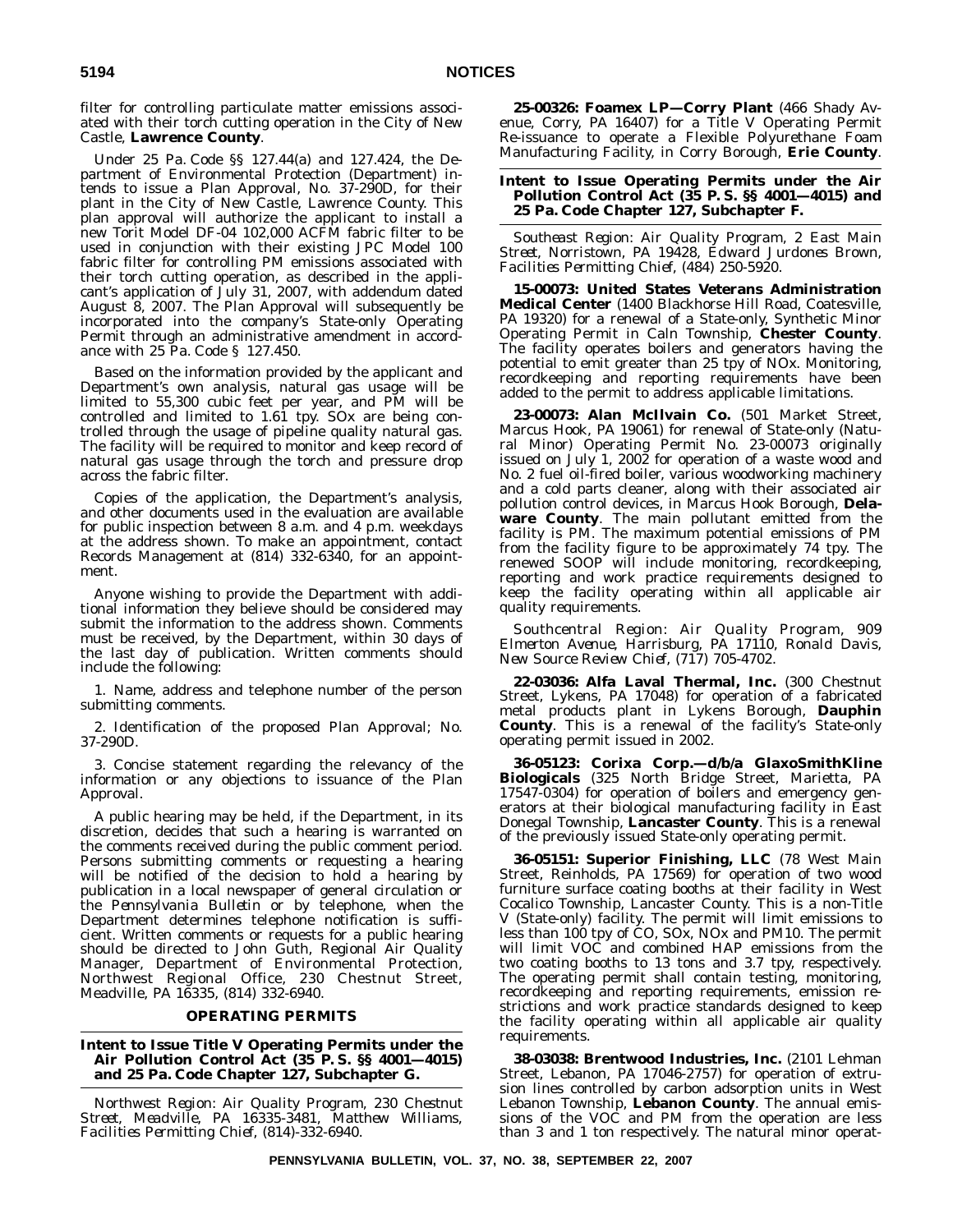ing permit will contain recordkeeping and operating restrictions designed to keep the facility operating within all applicable air quality requirements.

**67-03103: Gerhardt USA** (400 East Locust Street, Dallastown, PA 17313) for operation of a chrome plating facility in Dallastown Borough, **York County**. This is a renewal of the facility's State-only operating permit issued in 2002.

*Northcentral Region: Air Quality Program, 208 West Third Street, Williamsport, PA 17701, David Aldenderfer, Program Manager, (570) 327-3637.*

**49-00058: Central Builders Supply Co.** (P. O. Box 152, Sunbury, PA 17801) for operation of a sand and gravel processing facility in West Chillisquaque Township, **Northumberland County**. The facility incorporates a wet sand and gravel processing plant, a solvent parts washer, two small diesel fuel-fired generators (15 horsepower and 25 horsepower) and a 1,000 gallon diesel fuel storage tank.

The NOx, CO, SOx, VOC and HAPs emissions from the facility are not expected to exceed 5.43, 1.17, .36, .48 and .09 tpy, respectively. The PM and PM10 emission rates are unknown but are believed by the Department of Environmental Protection (Department) to be well below the level which would make the facility a major (Title V) facility.

The Department proposes to incorporate into the operating permit to be issued conditions requiring compliance with all applicable regulatory requirements pertaining to air contamination sources and the emission of air contaminants as well as conditions previously contained in Operating Permit 49-310-007, issued on October 1, 2002.

The conditions previously contained in Operating Permit 49-310-007 include:

1. A condition allowing any of the equipment incorporated in the wet sand and gravel processing plant to be replaced without obtaining Department plan approval provided that the replacement equipment is of equal or smaller size and equivalent design and function.

2. A condition requiring an operable water truck equipped with a pressurized water spray mechanism to be kept onsite and used, as needed, to prevent and control the emission of fugitive dust from plant roadways, stockpiles, truck loading activities, and the like.

3. A condition requiring at least 250 feet of the main facility entrance/exit road to be paved.

4. A condition prohibiting fuel-fired generators, engines or engines/generator sets from being used to operate any of the equipment incorporated in the wet sand and gravel processing plant.

The Department additionally proposes to incorporate several new conditions into the operating permit to be issued, including:

5. A condition requiring that the Department be notified prior to the replacement of any equipment incorporated in the wet sand and gravel processing plant.

6. A condition prohibiting the use in the solvent parts washer of halogenated solvents or solvents to which a volatile HAP has intentionally been added.

7. A condition requiring records to be maintained of the amount of solvent added to the solvent parts washer each month.

*Northwest Region: Air Quality Program, 230 Chestnut Street, Meadville, PA 16335-3481, Matthew Williams, New Source Review Chief, (814) 332-6940.*

**25-00924: Erie Forge & Steel, Inc.** (1341 West 16th Street, Erie, PA 16512-1522) for issuance of a Natural Minor Permit to operate an iron and steel forging manufacturing facility in City of Erie, **Erie County**. The facility's significant sources include six heat treat furnaces. Previously, the facility was major for Title V due to its' potential to emit of NOx and CO. At present, the facility is natural minor because the emission level of pollutants is below Title V threshold limit after removal of several sources.

**62-00151: CB&I Water Fabrication Facility** (1420 Lexington Avenue, Warren, PA 16365-2850) to issue a Synthetic Minor Operating Permit to the Facility. The Facility conducts fabrication of steel plate work. This facility was previously a Title V Facility but will take elective emission restrictions and elective recordkeeping requirements for VOCs and HAPs. The permittee shall maintain the emission of VOC not more than 39.9 tpy based on a 12-month rolling total, maintain the emissions of each individual HAP not more than 9.9 tpy based on a 12-month rolling total, and maintain the emissions of total HAPs from the Facility not more than 24.9 tpy based on a 12-month rolling total. The Operating Permit requires recordkeeping of the monthly VOC and HAP records. The remaining sources at the facility (heaters, fabrication, abrasive blasting, degreasing and facility road emissions) must comply with particulate and SOx emissions from 25 Pa. Code Chapter 123. The permittee shall burn only natural gas in the combustion units. The permittee is required to operate and maintain the sources in accordance with manufacturer's specifications and in accordance with good air pollution control practices. The facility must also comply with fugitive, fugitive particulate, malodor and visible emissions requirements from 25 Pa. Code § 123. Deviations of these requirements must be recorded and the permittee must report the deviations to the Department within 7 days with the corrective actions taken.

**10-00345: Allegheny Mineral Corp.** (102 Van Dyke Road, Harrisville, PA 16038-2524) for issuance of a Natural Minor Operating Permit to operate a limestone processing facility in Marion Township, **Butler County**. The facility's primary emission sources include a primary crushing station, a scalping screen station, a secondary crushing station, a tertiary crusher station, a dry dust screen station, a wash screen station, storage piles, paved roadways, unpaved roadways and truck loading.

# **COAL AND NONCOAL MINING ACTIVITY APPLICATIONS**

Applications under the Surface Mining Conservation and Reclamation Act (52 P. S. §§ 1396.1—1396.19a); the Noncoal Surface Mining Conservation and Reclamation Act (52 P. S. §§ 3301—3326); The Clean Streams Law (35 P. S. §§ 691.1—691.1001); the Coal Refuse Disposal Control Act (52 P. S. §§ 30.51—30.66); and The Bituminous Mine Subsidence and Land Conservation Act (52 P. S. §§ 1406.1—1406.21). Mining activity permits issued in response to applications will also address the applicable permitting requirements of the following statutes: the Air Pollution Control Act (35 P. S. §§ 4001—4015); the Dam Safety and Encroachments Act (32 P. S. §§ 693.1— 693.27); and the Solid Waste Management Act (35 P. S. §§ 6018.101—6018.1003).

The following permit applications to conduct mining activities have been received by the Department of Envi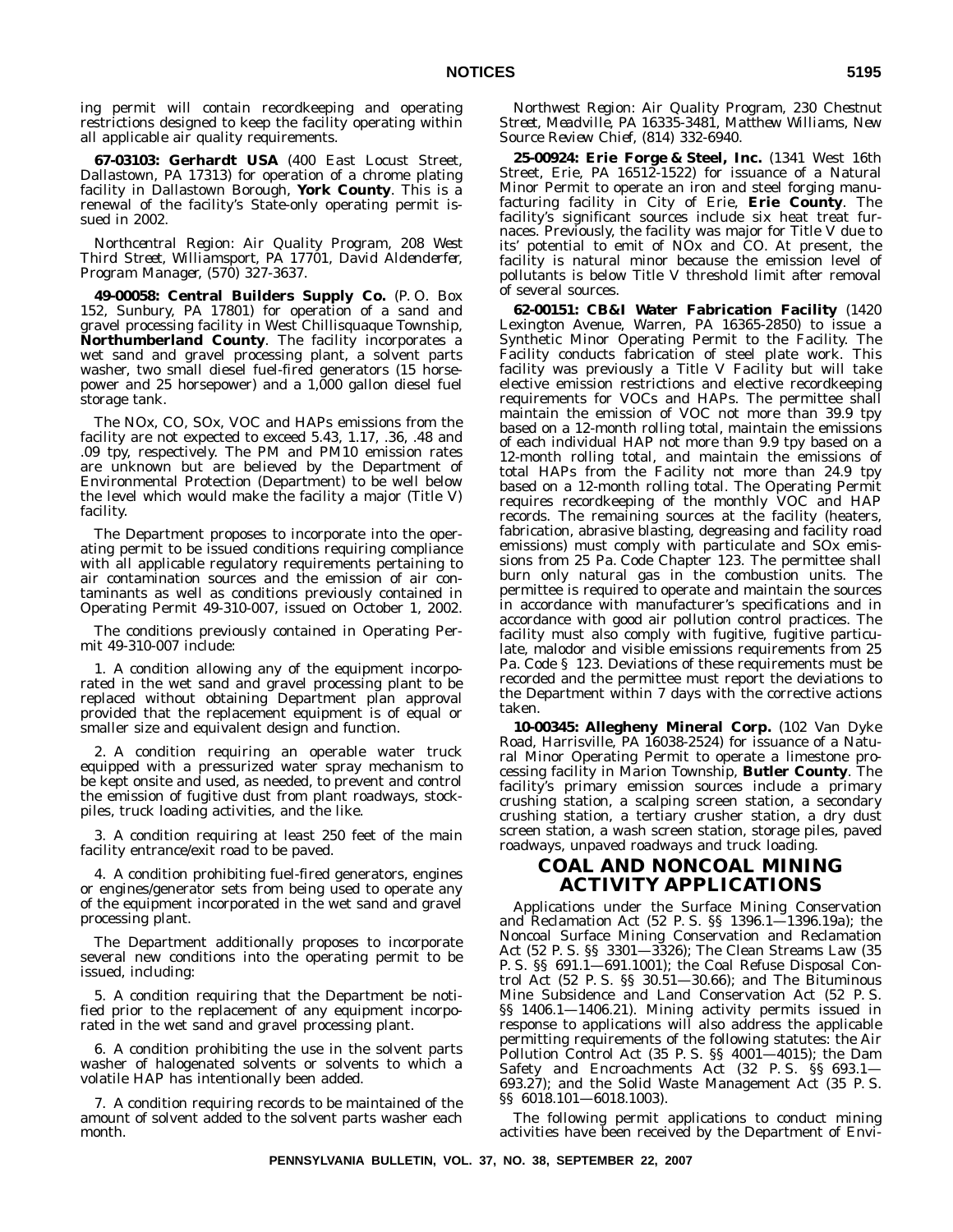ronmental Protection (Department). A copy of an application is available for inspection at the district mining office indicated before an application. Where a 401 Water Quality Certification is needed for any aspect of a particular proposed mining activity, the submittal of the permit application will serve as the request for certification.

Written comments, objections or requests for informal conferences on applications may be submitted by any person or any officer or head of any Federal, State or local government agency or authority to the Department at the district mining office indicated before an application within 30 days of this publication, or within 30 days after the last publication of the applicant's newspaper advertisement, as provided by 25 Pa. Code §§ 77.121— 77.123 and 86.31—86.34.

Where any of the mining activities listed will have discharges of wastewater to streams, the Department will incorporate NPDES permits into the mining activity permits issued in response to these applications. NPDES permits will contain, at a minimum, technology-based effluent limitations as identified in this notice for the respective coal and noncoal applications. In addition, more restrictive effluent limitations, restrictions on discharge volume or restrictions on the extent of mining which may occur will be incorporated into a mining

activity permit, when necessary, for compliance with water quality standards (in accordance with 25 Pa. Code Chapters 93 and 95). Persons or agencies who have requested review of NPDES permit requirements for a particular mining activity within the previously mentioned public comment period will be provided with a 30-day period to review and submit comments on the requirements.

Written comments or objections should contain the name, address and telephone number of the person submitting comments or objections; the application number; and a statement of sufficient detail to inform the Department on the basis of comment or objection and relevant facts upon which it is based. Requests for an informal conference must contain the name, address and telephone number of requestor; the application number; a brief summary of the issues to be raised by the requestor at the conference; and a statement whether the requestor wishes to have the conference conducted in the locality of the proposed mining activities.

#### *Coal Applications Received*

*Effluent Limits—*The following coal mining applications that include an NPDES permit application will be subject to, at a minimum, the following technology-based effluent limitations for discharges of wastewater to streams:

| Parameter                        | $30$ -Day<br>Average | Daily<br>Maximum   | Instantaneous<br><i>Maximum</i> |
|----------------------------------|----------------------|--------------------|---------------------------------|
| Iron (total)                     | $3.0 \text{ mg}/l$   | $6.0 \text{ mg}/l$ | $7.0 \text{ mg}/l$              |
| Manganese (total)                | $2.0 \text{ mg}/l$   | $4.0 \text{ mg}/l$ | $5.0 \text{ mg}/l$              |
| Suspended solids                 | $35 \text{ mg/l}$    | $70 \text{ mg}/l$  | $90 \text{ mg}/l$               |
| $pH^*$                           |                      |                    | greater than 6.0; less than 9.0 |
| Alkalinity greater than acidity* |                      |                    |                                 |

\*The parameter is applicable at all times.

A settleable solids instantaneous maximum limit of 0.5 ml/l applied to: (1) surface runoff (resulting from a precipitation event of less than or equal to a 10-year 24-hour event) from active mining areas; active areas disturbed by coal refuse disposal activities; and mined areas backfilled and revegetated; and (2) drainage (resulting from a precipitation event of less than or equal to a 1-year 24-hour event) from coal refuse disposal piles.

*California District Office: 25 Technology Drive, Coal Center, PA 15423, (724) 769-1100.*

**Permit Number 11071701 and NPDES Permit No. NA, Department of Environmental Protection**, Bureau Abandoned Mine Reclamation, Cambria District Mining Office, 286 Industrial Park Road Ebensburg, PA 15931, to operate the Lancashire Treatment Plant in Barr Township, **Cambria County** a new treatment plant and related NPDES permit for post-mining water treatment and for sludge disposal into Lancashire 15 Mine Complex. Surface Acres Proposed 10.0. Receiving stream: West Branch Susquehanna River, classified for the following use: WWF. Application received March 5, 2007.

**Permit Number 32021301 and NPDES Permit No. PA0235458, TJS Mining, Inc.**, 2340 Smith Road, Shelocta, PA 15774, to renew the permit for the Rossmoyne No. 1 Deep Mine in South Mahoning Township, **Indiana County** and related NPDES permit. No additional discharges. Application received August 14, 2007.

*Cambria District Mining Office: 286 Industrial Park Road, Ebensburg, PA 15931, (814) 472-1900.*

**56070109 and NPDES No. PA0262480. Marquise Mining Corporation**, 3889 Menoher Boulevard, Johnstown, PA 15905, commencement, operation and restoration of a bituminous surface-auger and blasting mine in Shade Township, **Somerset County**, affecting 238.1 acres. Receiving streams: Dixie Run and Fallen Timber Run classified for the following use: CWF. There are no potable water supply intakes within 10 miles downstream. This application includes a request for a variance to conduct mining activities within 100 feet of Fallen Timber Road beginning at a point 1,700 feet southeast of the intersection of Fallen Timber Road and SR 403 then continuing southeast along the north side of the road a distance of approximately 4,200 feet. Application received August 31, 2007.

**32010109 and NPDES No. PA0249025. Amerikohl Mining, Inc.**, 202 Sunset Drive, Butler, PA 16001, permit renewal for the continued operation and restoration of a bituminous surface refuse reprocessing mine in Rayne, Washington and White Townships, **Indiana County**, affecting 28.5 acres. Receiving streams: McKee Run classified for the following uses: CWF. There are no potable water supply intakes within 10 miles downstream. Application received September 4, 2007.

*Knox District Mining Office: P. O. Box 669, 310 Best Avenue, Knox, PA 16232-0669, (814) 797-1191.*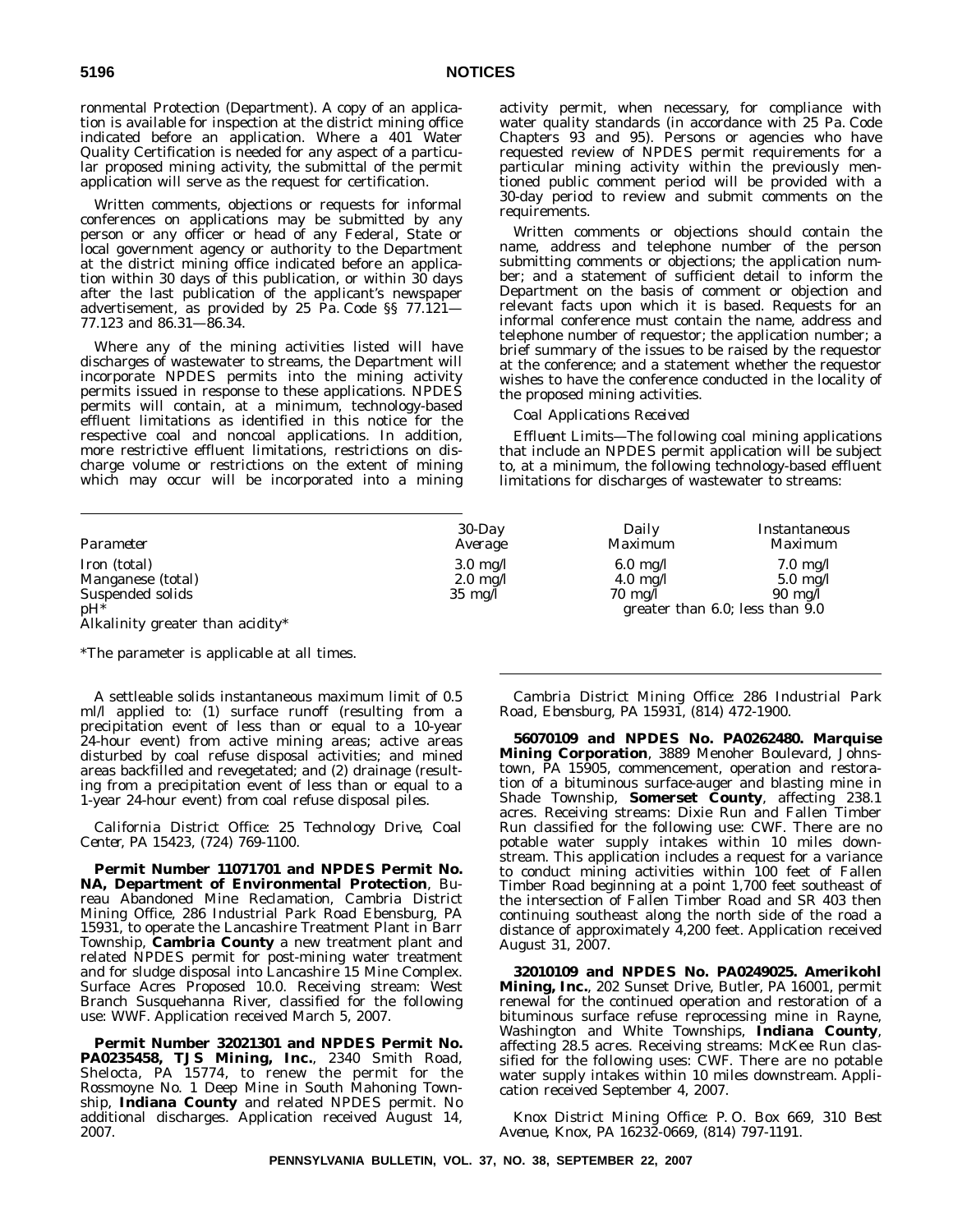**33030106 and NPDES Permit No. PA0242373. Falls Creek Energy Co., Inc.**, 568 Silvis Hollow Road, Kittanning, PA 16201. Renewal of an existing bituminous surface strip and auger operation in Porter Township, **Jefferson County** affecting 163.5 acres. Receiving streams: Pine Run, classified for the following use: CWF. There are no potable surface water supply intakes within 10 miles downstream. Application received July 10, 2007.

**33960109 and NPDES Permit No. PA0227331. TDK Coal Sales, Inc.**, P. O. Box 259, Brockway, PA 15824. Renewal of an existing bituminous surface strip and auger operation in Union Township, **Jefferson County** affecting 157.4 acres. Receiving streams: UNT to Little Mill Creek, classified for the following use: CWF. There are no potable surface water supply intakes within 10 miles downstream. Application for reclamation only. Application received August 29, 2007.

**24970103 and NPDES Permit No. PA0227510. Energy Resources, Inc.**, P. O. Box 259, Brockway, PA 15824. Renewal of an existing bituminous surface strip and auger operation in Fox and Horton Townships, **Elk County** affecting 312.0 acres. Receiving streams: UNT to Benninger Creek and Benninger Creek; a UNT to Boderocco Run and Boderocco Run, classified for the following use: CWF. There are no potable surface water supply intakes within 10 miles downstream. Application for reclamation only. Application received August 31, 2007.

*Pottsville District Mining Office: 5 West Laurel Boulevard, Pottsville, PA 17901, (570) 621-3118.*

**54070201. Whitey Wash Enterprises**, P. O. Box 47, Ashland, PA 17921, commencement, operation and restoration of an anthracite coal refuse reprocessing operation in Reilly Township, **Schuylkill County** affecting 56.2 acres, receiving stream: Muddy Branch, classified for the following use: CWF. Application received August 28, 2007.

**49970203R2. Mid-Valley Coal Sales, Inc.**, 1380 Tioga Street, Coal Township, PA 17866, renewal of an existing anthracite coal refuse reprocessing operation in Coal Township, **Northumberland County** affecting 533.0 acres, receiving stream: none. Application received August 30, 2007.

# *Noncoal Applications Received*

*Effluent Limits*—The following noncoal mining applications that include an NPDES permit application will be subject to, at a minimum, the following technology-based effluent limitations for discharges of wastewater to streams:

| Parameter                                                     | $30$ -day         | Daily             | Instantaneous     |
|---------------------------------------------------------------|-------------------|-------------------|-------------------|
|                                                               | Average           | Maximum           | Maximum           |
| Suspended solids<br>Alkalinity exceeding acidity <sup>1</sup> | $35 \text{ mg/l}$ | $70 \text{ mg}/l$ | $90 \text{ mg/l}$ |

 ${\rm pH}^1$  greater than 6.0; less than 9.0 <sup>1</sup> The parameter is applicable at all times.

A settleable solids instantaneous maximum limit of 0.5 ml/l applied to surface runoff resulting from a precipitation event of less than or equal to a 10-year 24-hour event. If coal will be extracted incidental to the extraction of noncoal minerals, at a minimum, the technology-based effluent limitations identified under coal applications will apply to discharges of wastewater to streams.

*Knox District Mining Office: P. O. Box 669, 310 Best Avenue, Knox, PA 16232-0669, (814) 797-1191.*

**37070301 and NPDES Permit No. PA0258407. Terra Resources, LLC**, 267 Gilmore Road, Enon Valley, PA 16120. Commencement, operation and restoration of a limestone operation in Slippery Rock Township, Lawrence County affecting 74.0 acres. Receiving streams: UNT to Slippery Rock Creek (unclassified) and Slippery Rock Creek, classified for the following: CWF. There are no potable surface water supply intakes within 10 miles downstream. Application received August 27, 2007.

#### *Pottsville District Mining Office: 5 West Laurel Boulevard, Pottsville, PA 17901, (570) 621-3118.*

**67070302 and NPDES Permit No. PA0224626. Glen-Gery Corporation**, P. O. Box 7001, Wyomissing, PA 19610, commencement, operation and restoration of a quarry operation and NPDES Permit for discharge of treated mine drainage in Conewago Township, **York County** affecting 98.9, receiving streams: UNT to Conewago Creek and Conewago Creek, classified for the following use: WWF. Application received August 29, 2007.

**8274SM1C and NPDES Permit No. PA0595705. ICM of Pennsylvania, Inc.**, 638 Lancaster Avenue,

Malvern, PA 19355, renewal of NPDES Permit for discharge of treated mine drainage from a quarry operation in Manheim and Upper Leacock Townships, **Lancaster County**, receiving stream: Conestoga River, classified for the following use: WWF. Application received August 29, 2007.

**8275SM2A3C5 and NPDES Permit No. PA0045381. Martin Limestone, Inc.**, P. O. Box 550, Blue Ball, PA 17506, renewal of NPDES Permit for discharge of treated mine drainage from a quarry operation in Earl and Ephrata Townships, **Lancaster County**, receiving streams: Conestoga Creek and UNT of Conestoga Creek, classified for the following use: WWF. Application received August 31, 2007.

**7775SM8C4 and NPDES Permit No. PA0595748. Dyer Quarry, Inc.**, (P. O. Box 188, Birdsboro, PA 19508), renewal of NPDES Permit for discharge of treated mine drainage from a quarry operation in Robeson Township, **Berks County**, receiving streams: Indian Corn and Seidel Creeks, classified for the following uses: CWF and WWF. Application received September 4, 2007.

**7775SM9A2C8. and NPDES Permit No. PA0595659. Glen-Gery Corporation**, P. O. Box 7001, Wyomissing, PA 19610, renewal of NPDES Permit for discharge of treated mine drainage from a quarry operation in Perry Township, **Berks County**, receiving stream: UNT to Schuylkill River, classified for the following use: WWF. Application received September 4, 2007.

# **FEDERAL WATER POLLUTION CONTROL ACT, SECTION 401**

The following permit applications, requests for Environmental Assessment approval and requests for 401 Water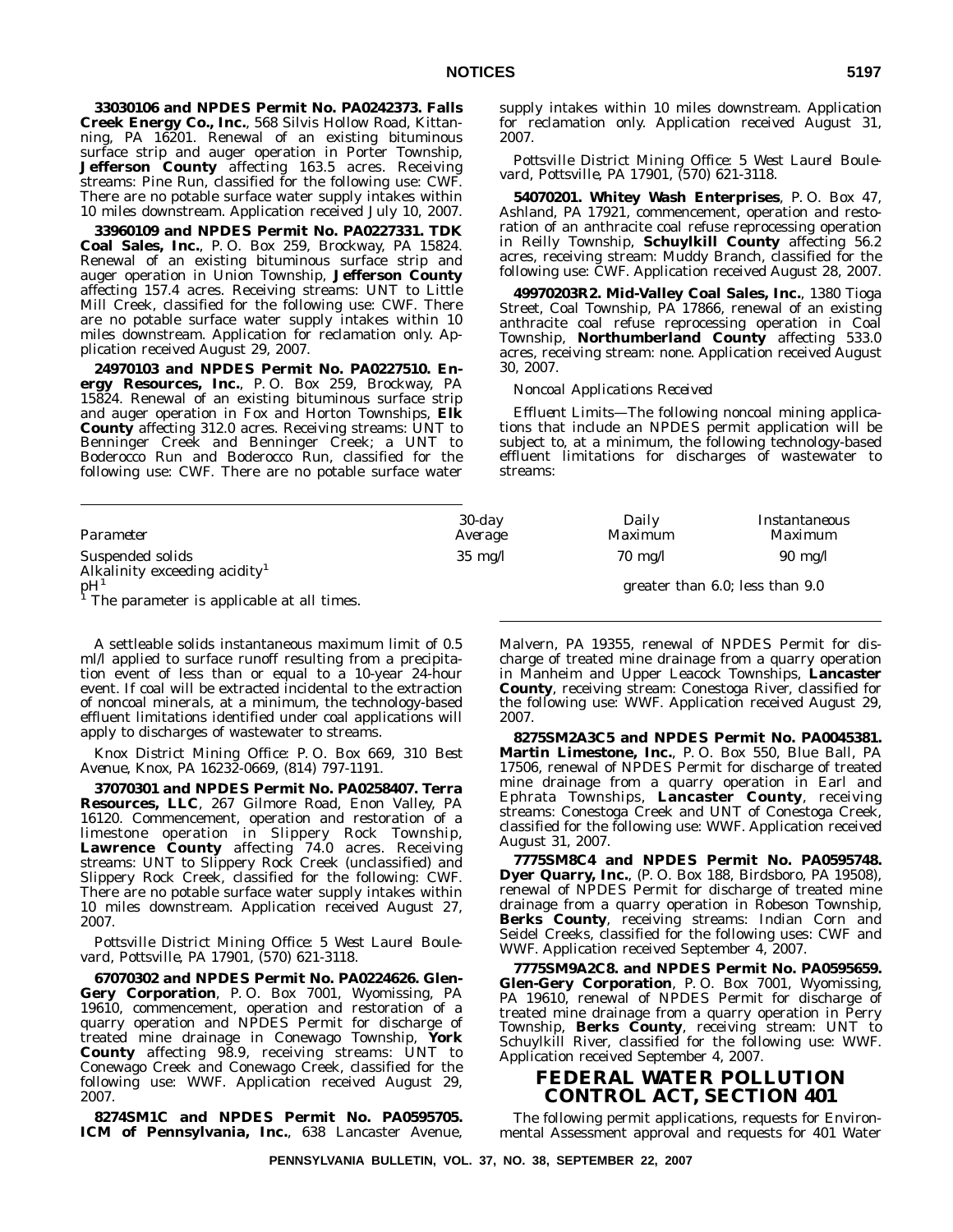Quality Certification have been received by the Department of Environmental Protection (Department). Section 401 of the Federal Water Pollution Control Act (FWPCA) (33 U.S.C.A. § 1341) requires the State to certify that the involved projects will not violate the applicable provisions of sections 301—303, 306 and 307 of the FWPCA (33 U.S.C.A. §§ 1311—1313, 1316 and 1317) as well as relevant State requirements. Persons objecting to approval of a request for certification under section 401 of the FWPCA or to the issuance of a Dam Permit, Water Obstruction and Encroachment Permit or the approval of an Environmental Assessment must submit comments, suggestions or objections within 30 days of the date of this notice, as well as questions, to the regional office noted before the application. Comments should contain the name, address and telephone number of the person commenting, identification of the certification request to which the comments or objections are addressed and a concise statement of comments, objections or suggestions including the relevant facts upon which they are based.

The Department may conduct a fact-finding hearing or an informal conference in response to comments if deemed necessary. Individuals will be notified, in writing, of the time and place of a scheduled hearing or conference concerning the certification request to which the comment, objection or suggestion relates. Maps, drawings and other data pertinent to the certification request are available for inspection between 8 a.m. and 4 p.m. on each working day at the regional office noted before the application.

Persons with a disability who wish to attend a hearing and require an auxiliary aid, service or other accommodation to participate in the proceedings should contact the specified program. TDD users should contact the Department through the Pennsylvania AT&T Relay Service at (800) 654-5984.

**Applications received under the Dam Safety and Encroachments Act (32 P. S. §§ 693.1—693.27) and section 302 of the Flood Plain Management Act (32 P. S. § 679.302) and requests for certification under section 401(a) of the Federal Water Pollution Control Act (33 U.S.C.A. § 1341(a)).**

#### **WATER OBSTRUCTIONS AND ENCROACHMENTS**

*Southeast Region: Water Management Program Manager, 2 East Main Street, Norristown, PA 19401.*

**E09-918. Department of Transportation, District 6-0**, 7000 Geerdes Boulevard, King of Prussia, PA 19406, Milford Township, **Bucks County**, ACOE Philadelphia District.

To perform the following water obstruction and encroachment activities associated with the widening of a section of Old Bethlehem Pike (SR 4063) related to Brookfield Village, a proposed residential development:

1. To encroach upon 0.108 acre of wetland (PEM) for roadway drainage and a stormwater management facility.

2. To construct and maintain a 52-foot long, 24-inch by 38-inch RCP culvert along a UNT to Unami Creek (HQ-TSF).

The applicant proposes to provide a minimum of 0.1 acre of replacement wetland. This project is located approximately at the beginning of the intersection of Brick Tavern Road and Old Bethlehem Pike (Milford Square, PA USGS Quadrangle N: 15.1 inches; W: 1.5 inches).

*Northeast Region: Watershed Management Program Manager, 2 Public Square, Wilkes-Barre, PA 18711-0790, (570) 826-2511.*

**E52-208. PPL Holtwood, LLC c/o PPL Generation, LLC**, P. O. Box 122, Hawley, PA 18428, in Palmyra Township, **Pike County**, United States Army Corps of Engineers, Philadelphia District.

To place and maintain fill, supported by a concrete block retaining wall, in 0.04 acre of Lake Wallenpaupack (HQ-CWF) for the purpose of constructing handicappedaccessible parking and fishing access. The project is located at Ironwood Point at the end of Burns Hill Road approximately 0.6 mile northeast of its intersection with SR 0507 (Newfoundland, PA Quadrangle N: 22.0 inches; W: 3.8 inches).

**E45-513. Mark and Flora Chotkowski**, 47-34 188th Street, Flushing, NY 11358, in Tobyhanna Township, **Monroe County**, United States Army Corps of Engineers, Philadelphia District.

To construct and maintain a driveway crossing of a tributary to Tunkhannock Creek (HQ-CWF) and adjacent wetlands consisting of twin 60-inch diameter pipes depressed 12-inches below stream bed elevation, and to construct and maintain a house and associated fill in the floodway of the tributary. The project is located on Loft 37, Unit 1, Section 12 of the Lake Naomi Subdivision (Pocono Pines, PA Quadrangle N: 20.5 inches; W: 8.8 inches).

**E64-272. PPL Holtwood, LLC c/o PPL Generation, LLC**, P. O. Box 122, Hawley, PA 18428, in Paupack Township, **Wayne County**, United States Army Corps of Engineers, Philadelphia District.

To construct and maintain a handicap-accessible 11-foot by 25-foot floating fishing platform in Lake Wallenpaupack connected to a concrete abutment at the shoreline by means of a 4.5-foot wide by 48-foot long gangway. The project is located in Mangan Cove approximately 0.4 mile southeast of the intersection of SR 0590 and the Owego Turnpike (Hawley, PA Quadrangle N: 15.7 inches; W: 9.1 inches).

**E54-329. Borough of Schuylkill Haven**, 12 West Main Street, Schuylkill Haven, PA 17972, in Schuylkill Haven Borough, **Schuylkill County**, United States Army Corps of Engineers, Philadelphia District.

To remove two gravel bars having a total surface area of approximately 0.6 acre and lengths of 280 feet and 330 feet from the Schuylkill River (CWF). The depth of excavation is limited to 6 inches above the ordinary high water mark. The project is generally located along the east side of the channel between St. Charles and West Union Streets (Friedensburg, PA Quadrangle N: 22.6 inches; W: 6.9 inches).

**E40-672. Aqua Pennsylvania, Inc.**, 700 West Sproul Road, Springfield, PA 19064, in Kingston Township, **Luzerne County**, United States Army Corps of Engineers, Baltimore District.

To construct and maintain two utility line stream crossings as follows: 1) an 8-inch diameter pipe under a culvert carrying a tributary to Toby Creek (TSF); and 2) a 12-inch diameter pipe under a tributary to Toby Creek and under 250 LF of PSS wetlands. The stream crossings will be installed using directional drilling techniques and are associated with a water transmission main project that will serve the proposed Saddle Ridge planned residential development. The project is generally located west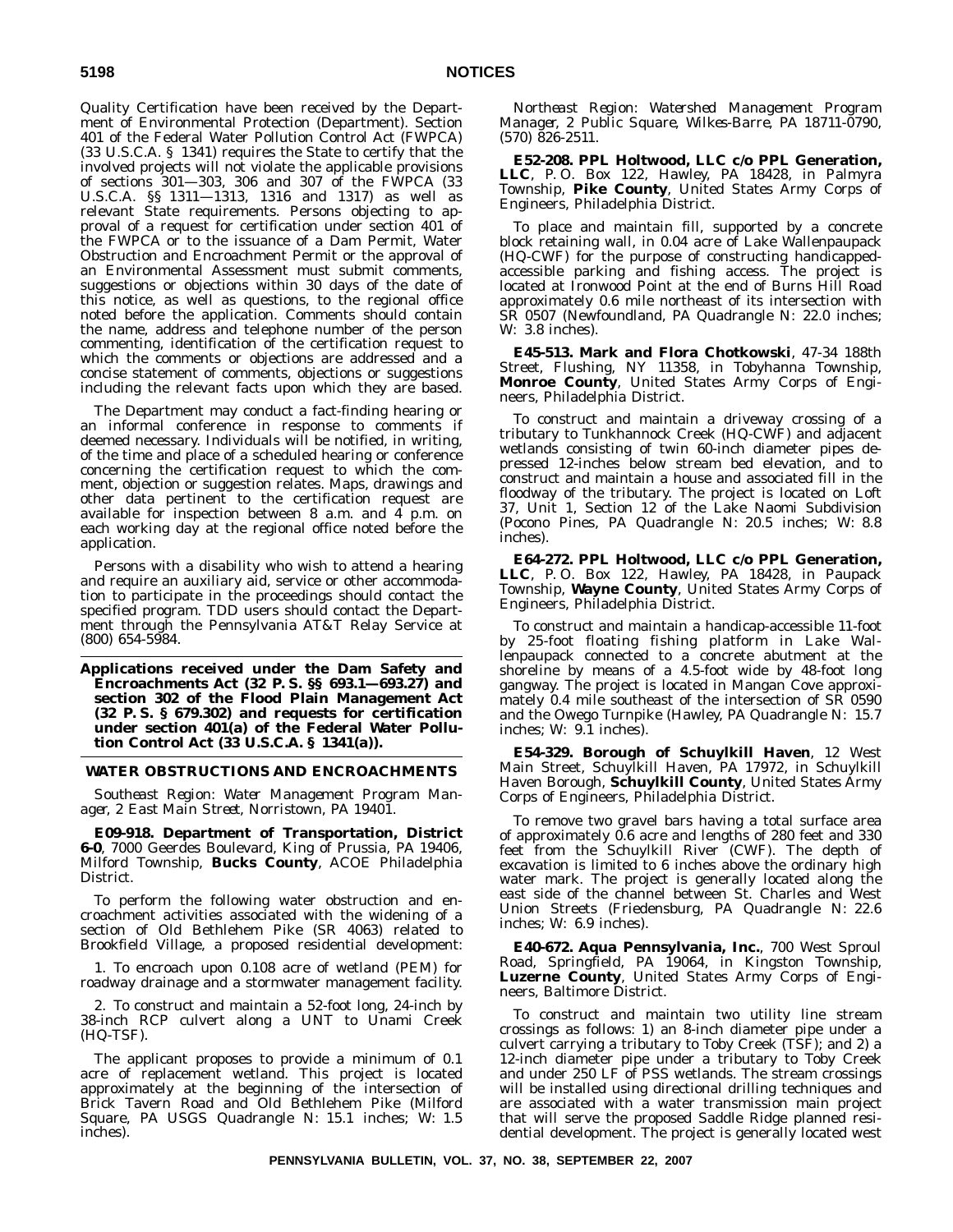of the intersection of Howell Road and Manor Drive (Kingston, PA Quadrangle N: 15.5 inches; W: 6.9 inches).

*Southcentral Region: Watershed Management Program Manager, 909 Elmerton Avenue, Harrisburg, PA 17110, (717) 705-4707.*

**E31-212: Joseph H. and Phyllis Shearer, and R. Scott and Karen Shearer**, 17 Arentzen Boulevard, Suite 206, Charleroi, PA 15022, Franklin Township, **Huntingdon County**, ACOE Baltimore District.

To remove the existing vacation home and then construct and maintain a 58-foot wide by 60-foot long home within the 100-year floodway and along the left bank of Spruce Creek (HQ-CWF). The project is located in Franklinville Village (Franklinville, PA Quadrangle N: 3.4 inches; W: 12.75 inches, Latitude: 40° 38′ 37″; Longitude: 78° 05′ 31″) in Franklin Township, Huntingdon County.

*Northcentral Region: Water Management Program Manager, 208 West Third Street, Williamsport, PA 17701, (570) 327-3636.*

**E41-580. Wilfred Associates**, P. O. box 308, Montoursville, PA 17754. Expansion of Fairfield Honda car dealership in Muncy Township, **Lycoming County**, Baltimore USACE District (Muncy, PA Quadrangle N: 20.46 inches; W: 8.50 inches).

As part of the business expansion, the permit applicant proposes to permanently impact 0.94 acre of palustrine emergent (PEM) wetlands. To meet the wetland replacement requirement, the applicant proposes to construct 0.94 acre of PEM wetlands in the vicinity of the impacted wetlands. The site is located in the Carpenters Run watershed, State Water Plan Subbasin 10D, approximately 0.6 mile east of the Lycoming Mall near exit 15 on Interstate 180.

*Southwest Region: Watershed Management Program Manager, 400 Waterfront Drive, Pittsburgh, PA 15222- 4745.*

**E26-229-A1. Matt Canestrale Contracting, Inc.**, P. O. Box 243, Belle Vernon, PA 15012. To construct and maintain a barge dock in Luzerne Township, **Fayette County**, Pittsburgh ACOE District (California, PA Quadrangle N: 2.1 inches; W: 14.2 inches, Latitude: 40° 0 45.5"; Longitude:  $79^{\circ}$  58' 52.2"). The applicant proposes to construct and maintain a barge dock 175 feet long by 26 feet wide by placing a standard barge with an identical barge atop located at the downstream of the existing facilities in Monongahela River (WWF), right bank, Mile Post 62.65.

*Northwest Region: Watershed Management Program Manager, 230 Chestnut Street, Meadville, PA 16335-3481.*

**E10-436, Dale A. Hall, H & M Truck and Auto**, 108 Harmony Road, Prospect, PA 16052. H & M Truck and Auto Repair Shop, in Franklin Township, **Butler County**, and ACOE Pittsburgh District (Prospect, PA Quadrangle N: 40° 54' 10"; W: 80° 00' 05").

To construct and maintain a 40-foot-long corrugated steel open bottom arch having a span of 15 feet and a rise of 4.6 feet in Mulligan Run and associated grading approximately 160 feet within the right assumed floodway of Mulligan Run for H & M Truck and Auto repair shop building and driveway access south of the intersection of West Old Route 422 (T-441) and Rieger Road.

**E10-439, Weaver Master Builders, Inc.**, P. O. Box 449, Mars, PA 16046. Villages at Camp Trees, in Adams Township, **Butler County** and Pine Township, **Allegheny County**, ACOE Pittsburgh District (Mars, PA Quadrangle N: 40° 40′ 28.3″; W: 80° 00′ 38.6″).

To conduct the following activities associated with construction of The Villages at Camp Trees residential development involving an approximately 120-acre parcel on Camp Trees Road approximately 0.7 mile west of Mars-Valencia Road:

1. To construct and maintain a 164.4-foot-long, 36-inch diameter stream enclosure (Crossing No. 1) on a tributary to Breakneck Creek having a drainage area less than 100 acres.

2. To construct and maintain a 150-foot-long, 15-inchdiameter stream enclosure (Crossing No. 2) on a tributary to Breakneck Creek having a drainage area less than 100 acres.

3. To construct and maintain a 115.7-foot-long, 8-footdiameter concrete pipe stream enclosure (Crossing No. 3) in a tributary to Breakneck Creek and impacting a total of 0.1 acre of adjoining wetland immediately downstream of the existing Camp Trees Dam (DEP File No. D10-122).

4. To construct and maintain a 111-foot-long, 36-inchdiameter stream enclosure (Crossing No. 4) in a tributary to Breakneck Creek having a drainage area less than 100 acres.

5. To construct and maintain an 87.72-foot-long, 96 inch-diameter culvert (Crossing No. 5) in a tributary to Breakneck Creek upstream of the impoundment area of Camp Trees Dam (DEP File No. D10-122).

6. To construct and maintain driveway culverts (Crossings Nos. 6 and 7) in tributary to Breakneck Creek having a drainage area less than 100 acres for access residential building lots 376 and 372.

7. To construct and maintain a driveway culvert (Crossing No. 8) in a tributary to Breakneck Creek having a drainage area less than 100 acres for access to residential building lot 240.

Project proposes creation of a total of 0.2 acre of replacement wetland onsite.

**E25-712, Michael J. Bray**, 8223 Mill Street, Girard, PA 16417-9301. Michael Bray Bridge, in Washington Township, **Erie County**, ACOE Pittsburgh District (Cambridge Springs, PA Quadrangle N: New Bethlehem, PA Quadrangle N: 41° 00' 08"; W: 79° 20' 10").

The applicant proposes to construct a private residence including a 2,400-foot-long driveway approximately 1.5 miles NE of the intersection of Krietz Road and SR 1027 involving to construct and maintain: 1) a bridge over Little Conneauttee Creek having a clear span of approximately 35 feet and an underclearance of approximately 10 feet; 2) a 16-foot-long, 3-foot-diameter culvert pipe crossing a UNT to Little Conneauttee Creek; 3) five driveway wetland crossings having lengths of 118 feet, 490 feet, 15 feet, 20 feet and 580 feet respectively; and 4) 0.26 acre of mitigation wetland onsite. Little Conneauttee Creek and the tributary are perennial streams classified as CWF.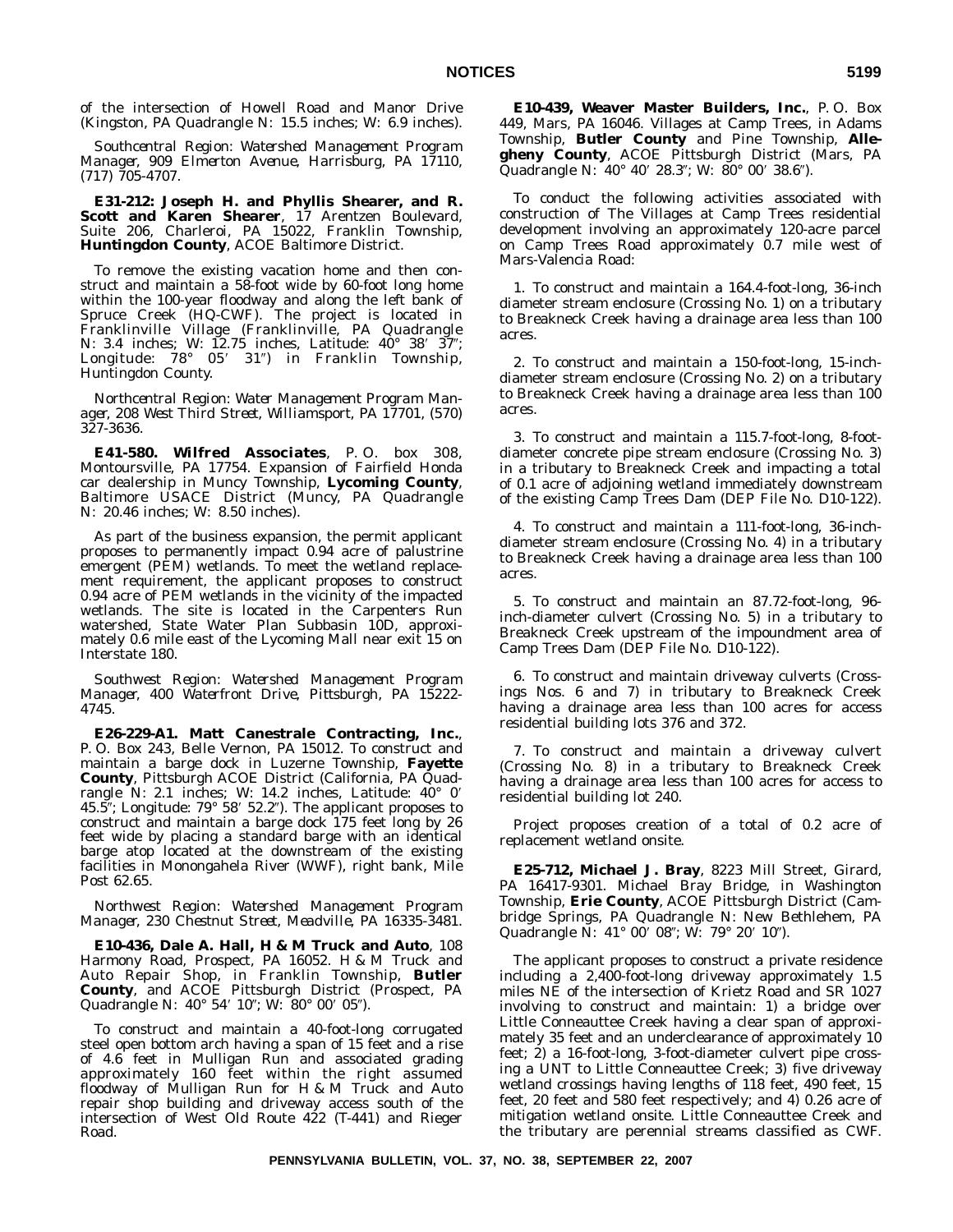The project proposes to directly impact approximately 60 feet of stream and 0.26 acre of wetland.

**E33-228, Department of Transportation, Engineering District 10-0**, 2550 Oakland Avenue, P. O. Box 429, Indiana, PA 15701-0429. SR 0028 Sec 510 Game School Road 3R, in Warsaw Township, **Jefferson County**, ACOE Pittsburgh District (Hazen and Falls Creek, PA Quadrangle N: 41° 14′ 10"; W: 78° 53′ 45").

To place and maintain fill in 0.29 acre of PEM wetlands and to remove/replace and maintain five culverts having a combined existing length of 286 feet and a combined proposed length of 400' in UNTs to Mill Creek (CWF) as a part of a 3R roadway project located on SR 0028 Section 510.

The applicant is required to provide 0.29 acre of wetland banking as compensation for this project.

# **ACTIONS**

# **THE CLEAN STREAMS LAW AND THE FEDERAL CLEAN WATER ACT FINAL ACTIONS TAKEN FOR NATIONAL POLLUTION DISCHARGE ELIMINATION SYSTEM (NPDES) PERMITS AND WATER QUALITY MANAGEMENT (WQM) PERMITS**

The Department of Environmental Protection (Department) has taken the following actions on previously received applications for new, amended and renewed NPDES and WQM permits, applications for permit waivers and Notices of Intent (NOI) for coverage under general permits. This notice is provided in accordance with 25 Pa. Code Chapters 91 and 92 and 40 CFR Part 122, implementing provisions of The Clean Streams Law (35 P. S. §§ 691.1—691.1001) and the Federal Clean Water Act.

| Location           | <b>Permit Authority</b> | Application Type or Category                                   |
|--------------------|-------------------------|----------------------------------------------------------------|
| <b>Section I</b>   | <b>NPDES</b>            | Renewals                                                       |
| <b>Section II</b>  | <b>NPDES</b>            | New or amendment                                               |
| <b>Section III</b> | WOM                     | Industrial, sewage or animal wastes; discharges to groundwater |
| <b>Section IV</b>  | <b>NPDES</b>            | MS4 individual permit                                          |
| <b>Section V</b>   | <b>NPDES</b>            | MS4 permit waiver                                              |
| <b>Section VI</b>  | <b>NPDES</b>            | Individual permit stormwater construction                      |
| <b>Section VII</b> | <b>NPDES</b>            | NOI for coverage under NPDES general permits                   |

Sections I—VI contain actions related to industrial, animal or sewage wastes discharges, discharges to groundwater and discharges associated with municipal separate storm sewer systems (MS4), stormwater associated with construction activities and concentrated animal feeding operations (CAFOs). Section VII contains notices for parties who have submitted NOIs for coverage under general NPDES permits. The approval for coverage under general NPDES permits is subject to applicable effluent limitations, monitoring, reporting requirements and other conditions set forth in each general permit. The approval of coverage for land application of sewage sludge or residential septage under applicable general permit is subject to pollutant limitations, pathogen and vector attraction reduction requirements, operational standards, general requirements, management practices and other conditions set forth in the respective permit. Permits and related documents, effluent limitations, permitting requirements and other information are on file and may be inspected and arrangements made for copying at the contact office noted before the action.

Persons aggrieved by an action may appeal, under section 4 of the Environmental Hearing Board Act (35 P. S. § 7514) and 2 Pa.C.S. §§ 501—508 and 701—704 (relating to the Administrative Agency Law), to the Environmental Hearing Board, Second Floor, Rachel Carson State Office Building, 400 Market Street, P. O. Box 8457, Harrisburg, PA 17105-8457, (717) 787-3483. TDD users should contact the Environmental Hearing Board (Board) through the Pennsylvania Relay Service, (800) 654-5984. Appeals must be filed with the Board within 30 days of publication of this notice in the Pennsylvania Bulletin, unless the appropriate statute provides a different time period. Copies of the appeal form and the Board's rules of practice and procedure may be obtained from the Board. The appeal form and the Board's rules of practice and procedure are also available in Braille or on audiotape from the Secretary of the Board at (717) 787-3483. This paragraph does not, in and of itself, create any right of appeal beyond that permitted by applicable statutes and decision law.

For individuals who wish to challenge an action, appeals must reach the Board within 30 days. A lawyer is not needed to file an appeal with the Board.

Important legal rights are at stake, however, so individuals should show this notice to a lawyer at once. Persons who cannot afford a lawyer may qualify for free pro bono representation. Call the Secretary to the Board at (717) 787-3483 for more information.

## **I. NPDES Renewal Permit Actions**

*Northeast Region: Water Management Program Manager, 2 Public Square, Wilkes-Barre, PA 18711-0790.*

| NPDES No.                                   | <i>Facility Name &amp;</i>                                             | County &                             | Stream Name               | EPA Waived |
|---------------------------------------------|------------------------------------------------------------------------|--------------------------------------|---------------------------|------------|
| (Tvpe)                                      | Address                                                                | Municipality                         | (Watershed #)             | $Y/N$ ?    |
| PA0034070<br><b>Minor Sewage</b><br>Renewal | <b>Glencrest Realty</b><br>6000 Glencrest Road<br>Slatington, PA 18080 | Washington Township<br>Lehigh County | UNT to Coplay Creek<br>2C |            |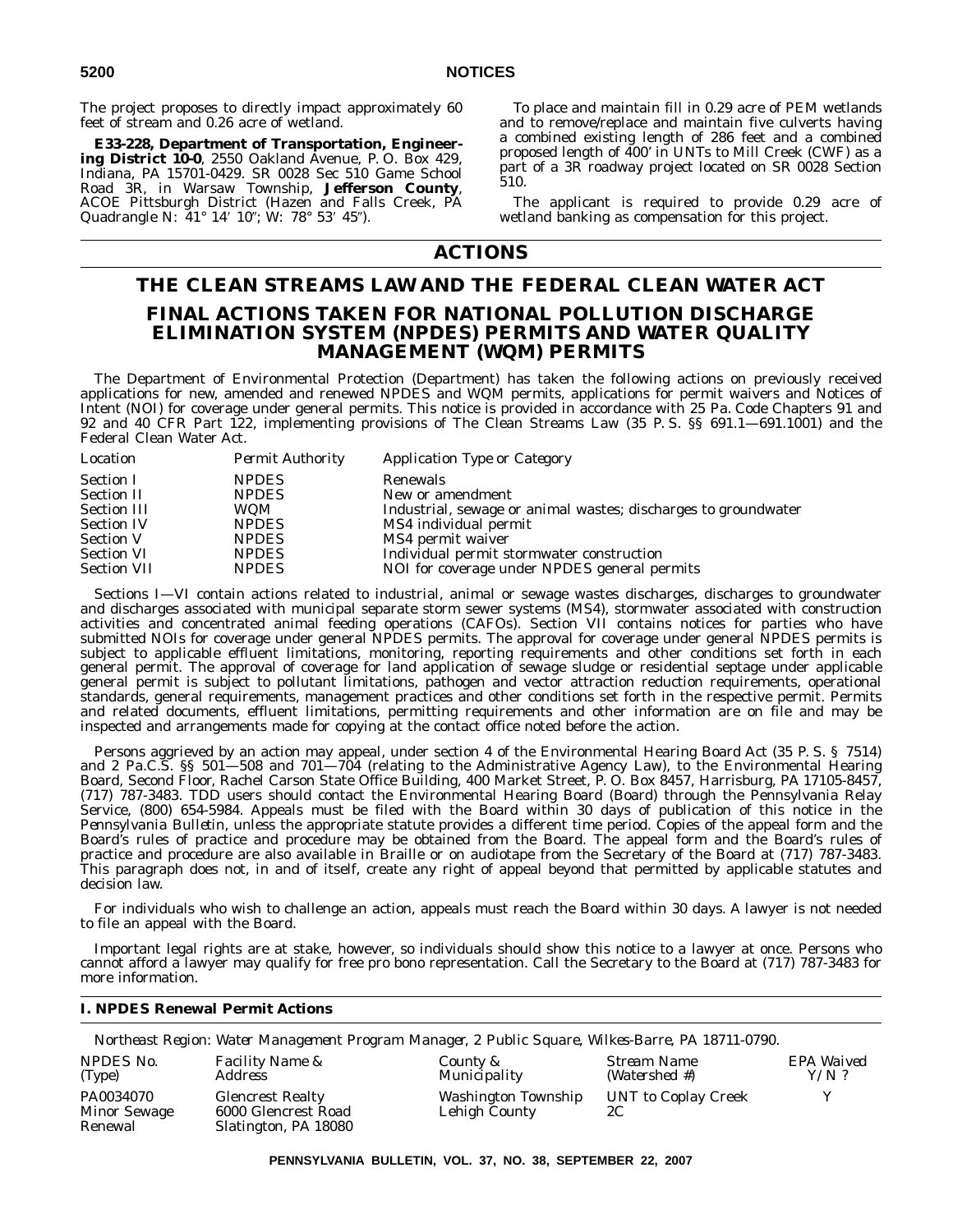| <b>NPDES No.</b><br>(Type)             | Facility Name &<br>Address                                                                                                                         | County &<br>Municipality                                        | <b>Stream Name</b><br>(Watershed #)       | EPA Waived<br>$Y/N$ ? |
|----------------------------------------|----------------------------------------------------------------------------------------------------------------------------------------------------|-----------------------------------------------------------------|-------------------------------------------|-----------------------|
| PA0062847<br>(Small Flow<br>Treatment) | H.A. Berkheimer, Inc./<br>Creditech, Inc.<br>1883 Jory Road<br>Pen Argyl, PA 18072                                                                 | Plainfield Township<br><b>Northampton County</b>                | <b>Waltz Creek</b><br>1F                  | Y                     |
| PA0060704                              | Pleasant Valley Manor, Inc.<br>4227 Manor Drive<br>Stroudsburg, PA 18360                                                                           | <b>Monroe County</b><br><b>Hamilton Township</b>                | <b>McMichaels Creek</b><br>01E            | Y                     |
| PA0062499                              | Southern Lehigh School District Lower Milford<br><b>Lower Milford</b><br><b>Elementary School</b><br>7350 Elementary Road<br>Coopersburg, PA 18036 | Township<br><b>Lehigh County</b>                                | <b>Hosensack Creek</b><br>Watershed<br>3Ε | Y                     |
| PA0020206                              | <b>Bath Borough Authority</b><br>160 Mill Street<br>P. O. Box 87<br>Bath, PA 18014                                                                 | <b>Northampton County</b><br><b>Bath Borough</b>                | <b>Monocacy Creek</b><br>2C               | Y                     |
| PA0061875<br>(Minor Sewage)            | <b>Foster Township</b><br>(Hickory Hills)<br>1000 Wyoming Avenue<br>P.O. Box 465<br>Freeland, PA 18224                                             | <b>Foster Township</b><br><b>Luzerne County</b>                 | Pond Creek<br>02A                         | Y                     |
|                                        | Southwest Region: Water Management Program Manager, 400 Waterfront Drive, Pittsburgh, PA 15222-4745.                                               |                                                                 |                                           |                       |
| NPDES No.<br>(Type)                    | Facility Name &<br><i>Address</i>                                                                                                                  | County &<br>Municipality                                        | <b>Stream Name</b><br>(Watershed #)       | EPA Waived<br>Y/N     |
| PA0000558<br><b>Industrial Waste</b>   | Hertz Gateway Center, LP<br><b>Two Gateway Center</b><br><b>603 Stanwix Street</b><br>Suite 400<br>Pittsburgh, PA 15222-1402                       | <b>Allegheny County</b><br>City of Pittsburgh                   | <b>Allegheny River</b>                    | Y                     |
| PA0090824<br>Sewage                    | New Plan of Laurel Mall, Inc.<br>c/o New Plan Excel Realty Trust Dunbar Township<br>420 Lexington Avenue<br>New York, NY 10170                     | <b>Fayette County</b>                                           | <b>UNT</b> of Gist Run                    | Y                     |
| PA0092037<br>Sewage                    | Roy Teague<br>5404 Pleasant Unity Road<br>Latrobe, PA 15650                                                                                        | <b>Westmoreland County</b><br><b>Unity Township</b>             | Little Crabtree Creek                     | Y                     |
| PA0096067<br>Sewage                    | Mount Pleasant Area School<br><b>District</b><br>271 State Street<br>Mount Pleasant, PA 15666                                                      | <b>Westmoreland County</b><br><b>Mount Pleasant</b><br>Township | <b>Sewickley Creek</b>                    | Y                     |
| PA0217565                              | John and Lynae Williams<br>2212 Anthony Run Road<br>Indiana, PA 15701                                                                              | <b>Indiana County</b><br><b>Armstrong Township</b>              | Anthony Run                               | Y                     |
| PA0217603<br>Sewage                    | <b>Cumberland Coal Resources, LP</b><br>P.O. Box 1020<br>158 Portal Road<br>Waynesburg, PA 15370                                                   | <b>Greene County</b><br><b>Whiteley Township</b>                | <b>UNT</b> to Patterson Run               | Y                     |
| PA0219177<br>Sewage                    | Dana Mining Company of PA,<br>Inc.<br>P.O. Box 1170<br>Morgantown, WV 26507                                                                        | <b>Greene County</b><br><b>Dunkard Township</b>                 | <b>UNT</b> of Dunkard Creek               | Y                     |

*Northwest Region: Water Management Program Manager, 230 Chestnut Street, Meadville, PA 16335-3481.*

| NPDES No. | <i>Facility Name &amp;</i>                                      | County &                                       | Stream Name                   | EPA Waived |
|-----------|-----------------------------------------------------------------|------------------------------------------------|-------------------------------|------------|
| (Tvpe)    | Address                                                         | Municipality                                   | (Watershed #)                 | $Y/N$ ?    |
| PA0238759 | Nancy Jane Oseterling<br>454 Keck Road<br>Butler, PA 16002-1098 | <b>Summit Township</b><br><b>Butler County</b> | UNT to Bonnie Brook<br>$20-C$ |            |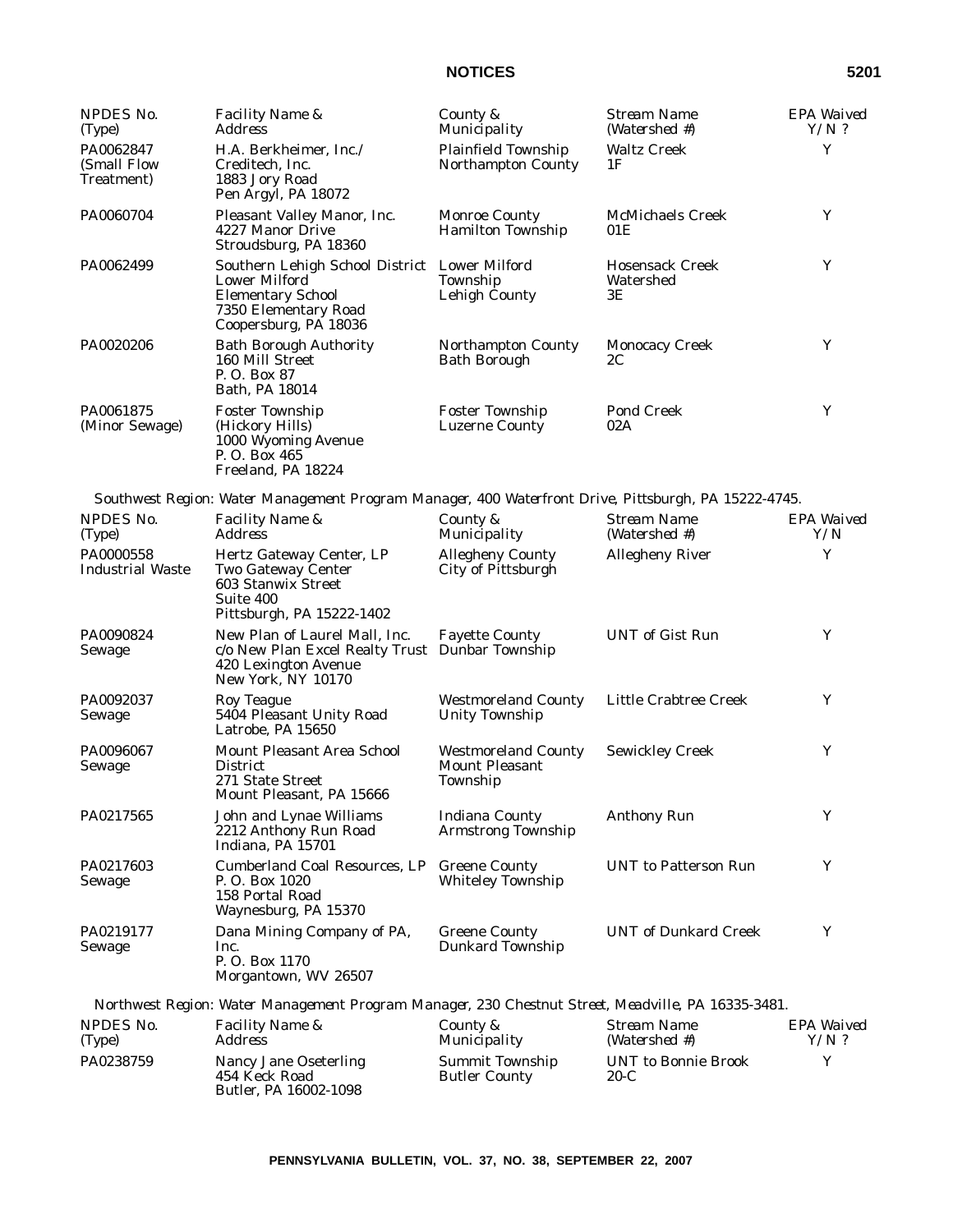| NPDES No. | <b>Facility Name &amp;</b>                                                                            | County &                                      | Stream Name                      | EPA Waived |
|-----------|-------------------------------------------------------------------------------------------------------|-----------------------------------------------|----------------------------------|------------|
| (Type)    | Address                                                                                               | Municipality                                  | (Watershed #)                    | $Y/N$ ?    |
| PA0103381 | Merisol Antioxidants, LLC<br>292 SR 8<br>Oil City, PA 16301                                           | <b>Cornplanter Township</b><br>Venango County | Oil Creek<br>16-E                | v          |
| PA0025291 | <b>Southwest Warren County</b><br><b>Municipal Authority</b><br>174 Main Street<br>Tidioute, PA 16351 | Tidioute Borough<br><b>Warren County</b>      | <b>Allegheny River</b><br>$16-F$ |            |

## **II. New or Expanded Facility Permits, Renewal of Major Permits and EPA Nonwaived Permit Actions**

*Northcentral Region: Water Management Program Manager, 208 West Third Street, Williamsport, PA 17701.*

**PA0229164**, Nonmunicipal NPDES, SIC 4952, **Judith A. Taylor**, 168 Hastings Road, Bellefonte, PA 16823. The proposed facility will be located in Union Township, **Centre County**.

Description of Proposed Activity: The applicant has applied for an NPDES permit to authorize the discharge from the proposed small flow treatment facility to serve the Taylor residence. The SFTF will consist of a septic tank, an effluent filter, a peat biofilter and an erosion chlorinator.

The receiving stream, a UNT to Dewitt Run, is in the State Water Plan Watershed 9C and is classified for: CWF. The nearest downstream public water supply intake, for the Pennsylvania-American Water Company in Milton, PA, is 89 river miles below the point of discharge.

The proposed effluent limits for Outfall 001 are based on a design flow of 0.0004 mgd.

|                                |                    | Mass $(lb/day)$                               | Concentration $(mg/l)$ |                          |
|--------------------------------|--------------------|-----------------------------------------------|------------------------|--------------------------|
| Parameter                      | Average<br>Monthly | Maximum<br>Daily                              | Average<br>Monthly     | Instantaneous<br>Maximum |
| pH<br>Fecal Coliforms          |                    | 6.0 to 9.0 Standard Units at all times        |                        |                          |
| $(5-1 \text{ to } 9-30)$       |                    | 200 colonies per 100 ml as Geometric Mean     |                        |                          |
| $(10-1 \text{ to } 4-30)$      |                    | (2,000 colonies per 100 ml as Geometric Mean) |                        |                          |
| BOD <sub>5</sub>               |                    |                                               | 25                     | 50                       |
| TSS                            |                    |                                               | 30                     | 60                       |
| <b>Total Residual Chlorine</b> |                    |                                               |                        | Monitor                  |

*Southwest Region: Water Management Program Manager, 400 Waterfront Drive, Pittsburgh, PA 15222-4745.*

**NPDES Permit No. PA0253391**, Industrial Waste, **Danser's Auto Repair & Salvage**, 1655 Route 130, Greensburg, PA 15601. This proposed facility is located in Unity Township, **Westmoreland County**.

Description of Proposed Action/Activity: Permit issuance for discharge of stormwater from industrial activity.

## **III. WQM Industrial Waste and Sewerage Actions under The Clean Streams Law (35 P. S. §§ 691.1—691.1001)**

*Southcentral Region: Water Management Program Manager, 909 Elmerton Avenue, Harrisburg, PA 17110, (717) 705-4707.*

**WQM Permit No. WQG0244070**1, Sewage, **Granville Township**, 100 Helen Street, Lewistown, PA 17044. This proposed facility is located in Granville Township, **Dauphin County**.

Description of Proposed Action/Activity: Construction/Operation of Pumping Station No. 3 to serve the First Quality industrial land development.

*Northcentral Region: Water Management Program Manager, 208 West Third Street, Williamsport, PA 17701.*

**WQM Permit No. 1407405**, Sewerage, SIC 4952, **Judith A. Taylor**, 168 Hastings Road, Bellefonte, PA 16823. This proposed facility will be located in Union Township, **Centre County**.

Description of Proposed Action/Activity: Permit issued authorizing the design, construction and operation of a residential small flow treatment facility, consisting of a septic tank, effluent filter, effluent pump, peat biofilter and an erosion chlorinator. Discharge will be to Dewitt Run, a CWF.

**WQM Permit No. 1407202**, Industrial Waste, **Madisonburg Water Works**, Route 445 North, Maddisonburg, PA 16852. This proposed facility is located in Miles Township, **Centre County**.

Description of Proposed Action/Activity: Permit issuance for a 15 gpm pump station and a 722 square foot infiltration bed for treatment of backwash water from a membrane filter plant.

*Southwest Region: Water Management Program Manager, 400 Waterfront Drive, Pittsburgh, PA 15222-4745.*

**WQM Permit No. 0405403**, Sewerage, **Michael P. Baycura**, 131 Cardinal Drive, New Brighton, PA 15066. This proposed facility is located in Daugherty Township, **Beaver County**.

Description of Proposed Action/Activity: Permit issuance for the construction and operation of small flow sewage treatment facility to serve two homes.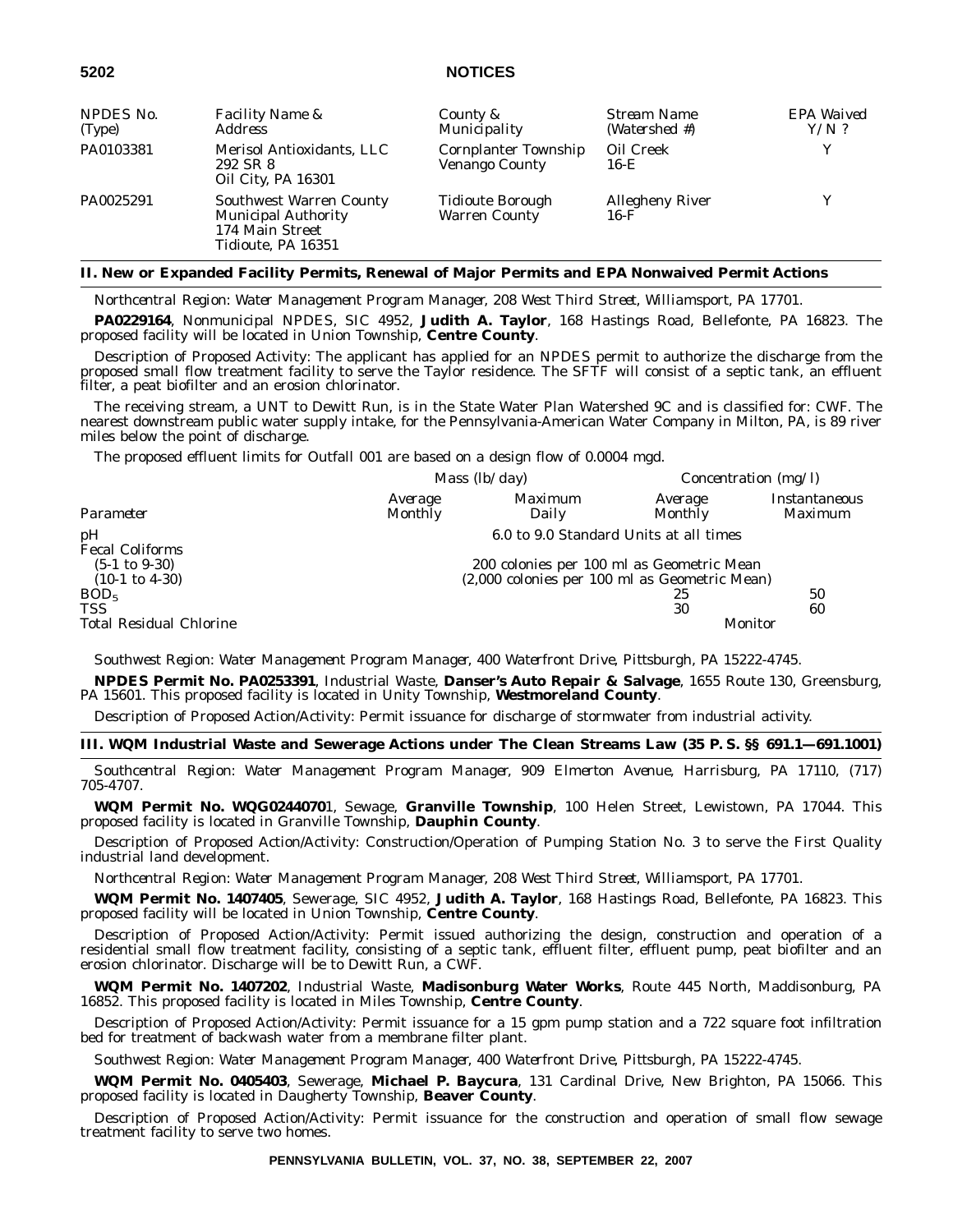**WQM Permit No. 3274407-A3**, Sewerage, **EME Homer City Generation, LP**, 1750 Power Plant Road, Homer City, PA 15748. This existing facility is located in Center Township, **Indiana County**.

Description of Proposed Action/Activity: Permit issuance for the modification to the chlorination and dechlorination facilities at the Units 1 and 2 and Unit 3 STP.

*Northwest Region: Water Management Program Manager, 230 Chestnut Street, Meadville, PA 16335-3481.*

**WQM Permit No. WQG018564**, Sewerage, **David F. Hutner**, 112 Lone Pine Way, Slippery Rock, PA 16057. This proposed facility is located in Slippery Rock Township, **Butler County**.

Description of Proposed Action/Activity: A single residence Sewage Treatment Plant.

**WQM Permit No. 4307401**, Sewage, **Jefferson Township**, 7407 Lamor Road, Mercer, PA 16137. This proposed facility is located in Jefferson Township, **Mercer County**.

Description of Proposed Action/Activity: This project is for the installation of 24,325 LF pressure main, pressure service sewers, 4,825 LF gravity sewers, manholes, 132 grinder pumps and incidental work to serve the establishments in a portion of Jefferson Township and to be conveyed to the Hermitage Municipal Authority sewage treatment facility.

#### **IV. NPDES Stormwater Discharges from MS4 Permit Actions**

#### **V. NPDES Waiver Stormwater Discharges from MS4 Actions**

#### **VI. NPDES Discharges of Stormwater Associated with Construction Activities Individual Permit Actions**

|                            | Southeast Region: Water Management Program Manager, 2 East Main Street, Norristown, PA 19401.         |              |                                     |                                                      |
|----------------------------|-------------------------------------------------------------------------------------------------------|--------------|-------------------------------------|------------------------------------------------------|
| <b>NPDES</b><br>Permit No. | Applicant Name &<br><b>Address</b>                                                                    | County       | Municipality                        | Receiving<br>Water/Use                               |
| PAI010906020               | Heritage Building Group, Inc.<br>2500 York Road<br>Jamison, PA 18929                                  | <b>Bucks</b> | <b>Warrington Township</b>          | <b>Neshaminy Creek</b><br><b>WWF</b>                 |
| PAI014607002               | <b>Summit Realty Advisors, LLC</b><br>621 Delaware Street<br>New Castle, DE 19720                     | Montgomery   | Ambler Borough                      | Wissahickon Creek<br><b>TSF</b>                      |
| PAI011504026               | <b>TR Moser Builders</b><br>1171 Lancaster Avenue<br>Suite 201<br>Berwyn, PA 19312                    | Chester      | <b>East Fallowfield</b><br>Township | <b>UNT Brandywine Creek</b><br>EV                    |
| PAI011506072               | <b>Phillips Road Associates</b><br>202 Phillips Road<br><b>Exton, PA 19341</b>                        | Chester      | Uwchlan Township                    | <b>Pine Creek</b><br>HQ-TSF                          |
| PAI011507016               | Gary C. Wills<br>517 Larkins Bridge Drive<br>Downingtown, PA 19335                                    | Chester      | <b>East Nantmeal</b><br>Township    | <b>Beaver Run</b><br>EV                              |
| PAI011507017               | Rotelle Development Co.<br>219 Niantic Road<br>Barto, PA 19504                                        | Chester      | <b>Wallace Township</b>             | <b>Indian Run</b><br>HQ-CWF                          |
| PAI011507029               | <b>Brian Forcine</b><br>2443 Yellow Springs Road<br>Malvern. PA 19355                                 | Chester      | <b>Charlestown Township</b>         | <b>Pickering Creek</b><br>HQ-TSF                     |
| PAI011507033               | <b>Joseph Chambers</b><br>369 Icedale Road<br>Honey Brook, PA 19344                                   | Chester      | <b>Honey Brook Township</b>         | West Branch<br><b>Brandywine Creek</b><br>HQ-TŠF, MF |
|                            | Northeast Region: Watershed Management Program Manager, 2 Public Square, Wilkes-Barre, PA 18711-0790. |              |                                     |                                                      |
| <b>NPDES</b><br>Permit No. | Applicant Name &<br><b>Address</b>                                                                    | County       | Municipality                        | Receiving<br>Water/Use                               |
| PAI024507003               | Pocono Community Church, Inc. Monroe<br>4 Fork Street<br><b>Suite 2080</b><br>Mount Pocono, PA 18344  |              | Coolbaugh Township                  | Red Run<br><b>HQ-CWF</b>                             |
| PAI023906029               | William Weber<br>5563 Acorn Drive<br>Emmaus, PA 18049                                                 | Lehigh       | <b>Upper Milford</b><br>Township    | <b>Leibert Creek</b><br><b>HQ-CWF</b>                |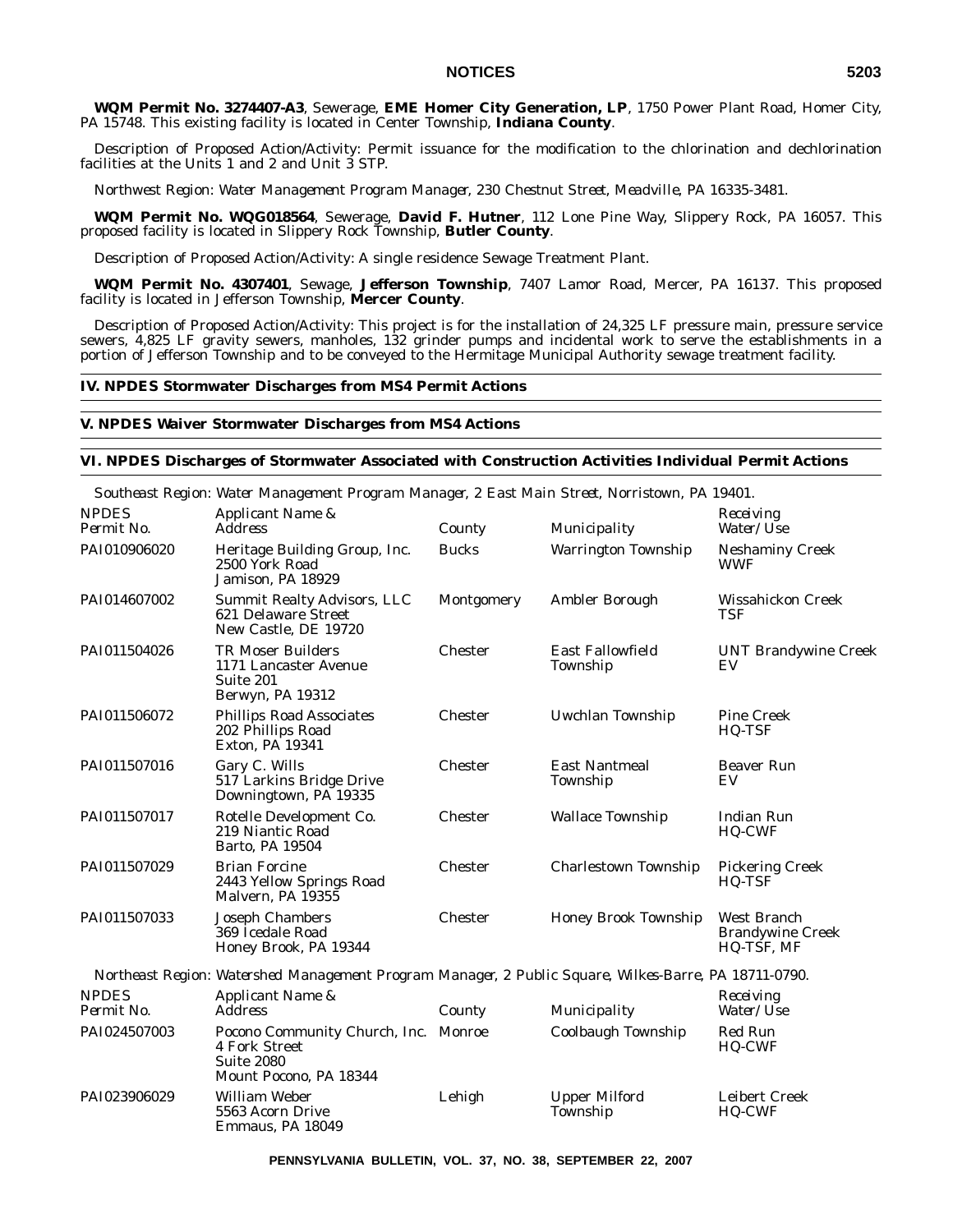| <b>NPDES</b><br>Permit No. | Applicant Name &<br><i>Address</i>                                                                            | County     | Municipality                     | Receiving<br>Water/Use                                             |
|----------------------------|---------------------------------------------------------------------------------------------------------------|------------|----------------------------------|--------------------------------------------------------------------|
| PAI024006006               | <b>MJB</b> of Bayshore<br>HC <sub>1</sub><br><b>Box 22</b><br>White Haven, PA 18611                           | Luzerne    | White Haven Borough              | Linesville Creek<br>HQ-CWF                                         |
| 705-4707.                  | Southcentral Region: Water Management Program Manager, 909 Elmerton Avenue, Harrisburg, PA 17110, (717)       |            |                                  |                                                                    |
| <b>NPDES</b><br>Permit No. | Applicant Name &<br><b>Address</b>                                                                            | County     | Municipality                     | Receiving<br>Water/Use                                             |
| PAI032106011               | John Clinton<br><b>Shippensburg University</b><br>Foundation<br>1871 Old Main Drive<br>Shippensburg, PA 17257 | Cumberland | Shippensburg Township            | Burd Run, tributary to<br><b>Middle Spring Creek</b><br><b>CWF</b> |
| PAI032207001               | Claude H. Weiss<br>160 Florence Drive<br>Harrisburg, PA 17112                                                 | Dauphin    | <b>Middle Paxton</b><br>Township | <b>Clark Creek</b><br>HQ-CWF                                       |
|                            | Northcentral Region: Water Management Program Manager, 208 West Third Street, Williamsport, PA 17701.         |            |                                  |                                                                    |
|                            | Centre County Conservation District: 414 Holmes Avenue, Suite 4, Bellefonte, PA 16823, (814) 355-6817.        |            |                                  |                                                                    |
| <b>NPDES</b>               | Applicant Name &                                                                                              |            |                                  | Receiving                                                          |

| . <i>.</i><br>Permit No. | <i>i ipprivame i rame</i> a<br>Address                                                                                                   | County | Municipality    | 1000011115<br><i>Water/Use</i> |
|--------------------------|------------------------------------------------------------------------------------------------------------------------------------------|--------|-----------------|--------------------------------|
| PAI041406016             | Jim Vance<br><b>Phase III Approval Traditions of America</b><br>Liberty Hill<br>5000 Ritter Road<br>Suite 202<br>Mechanicsburg, PA 17055 | Centre | Harris Township | <b>Spring Creek</b><br>HQ-CWF  |

# **VII. Approvals to Use NPDES and/or Other General Permits**

The EPA Region III Administrator has waived the right to review or object to this permit action under the waiver provision 40 CFR 123.23(d).

# **List of NPDES and/or Other General Permit Types**

| PAG-1       | General Permit for Discharges From Stripper Oil Well Facilities                                                                                                                 |
|-------------|---------------------------------------------------------------------------------------------------------------------------------------------------------------------------------|
| $PAG-2$     | General Permit for Discharges of Stormwater Associated With Construction Activities (PAR)                                                                                       |
| $PAG-3$     | General Permit for Discharges of Stormwater From Industrial Activities                                                                                                          |
| $PAG-4$     | General Permit for Discharges From Small Flow Treatment Facilities                                                                                                              |
| $PAG-5$     | General Permit for Discharges From Gasoline Contaminated Ground Water Remediation Systems                                                                                       |
| $PAG-6$     | General Permit for Wet Weather Overflow Discharges From Combined Sewer Systems (CSO)                                                                                            |
| $PAG-7$     | General Permit for Beneficial Use of Exceptional Quality Sewage Sludge by Land Application                                                                                      |
| $PAG-8$     | General Permit for Beneficial Use of Nonexceptional Quality Sewage Sludge by Land Application to<br>Agricultural Land, Forest, a Public Contact Site or a Land Reclamation Site |
| PAG-8 (SSN) | Site Suitability Notice for Land Application Under Approved PAG-8 General Permit Coverage                                                                                       |
| PAG-9       | General Permit for Beneficial Use of Residential Septage by Land Application to Agricultural Land,<br>Forest, or a Land Reclamation Site                                        |
| PAG-9 (SSN) | Site Suitability Notice for Land Application Under Approved PAG-9 General Permit Coverage                                                                                       |
| $PAG-10$    | General Permit for Discharge Resulting from Hydrostatic Testing of Tanks and Pipelines                                                                                          |
| $PAG-11$    | (To Be Announced)                                                                                                                                                               |
| $PAG-12$    | Concentrated Animal Feeding Operations (CAFOs)                                                                                                                                  |
| $PAG-13$    | Stormwater Discharges from Municipal Separate Storm Sewer Systems (MS4)                                                                                                         |
|             |                                                                                                                                                                                 |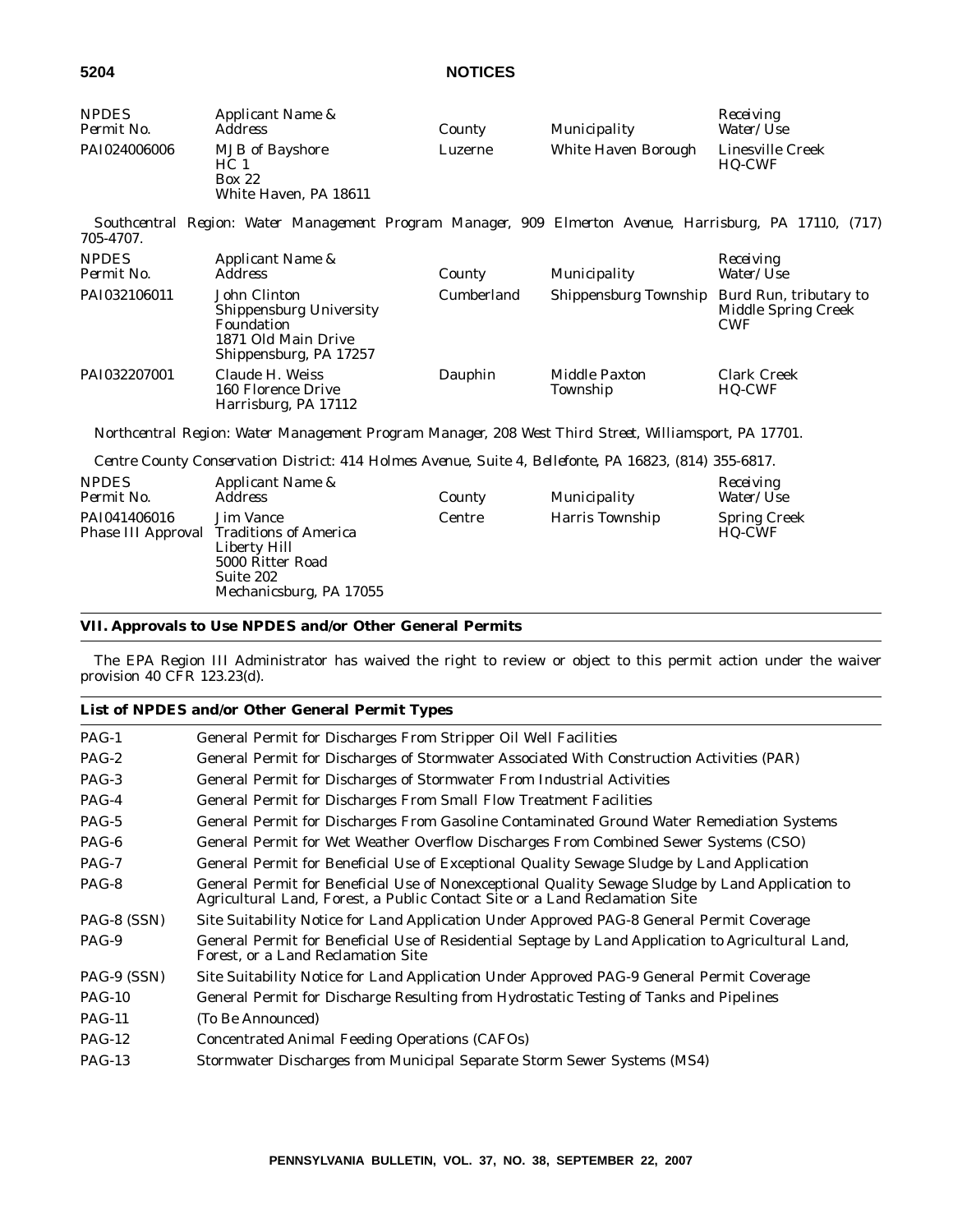| General Permit Type-PAG-02                                |                |                                                                                                                    |                                                      |                                                                                                                      |
|-----------------------------------------------------------|----------------|--------------------------------------------------------------------------------------------------------------------|------------------------------------------------------|----------------------------------------------------------------------------------------------------------------------|
| <b>Facility Location &amp;</b><br>Municipality            | Permit No.     | Applicant Name &<br><i>Address</i>                                                                                 | Receiving<br>Water/Use                               | Contact Office &<br>Phone No.                                                                                        |
| <b>Richland Township</b><br><b>Bucks County</b>           | PAG20009061261 | WB Homes, Inc.<br>404 Sumneytown Pike<br>Suite 200<br>North Wales, PA 19454                                        | <b>UNT Tohickon Creek</b><br>TSF                     | Southeast Regional Office<br>2 East Main Street<br>Norristown, PA 19401<br>$(484)$ 250-5900                          |
| West Rockhill<br>Township<br><b>Bucks County</b>          | PAG2000903101R | First Venture Group,<br><b>LLC</b><br>5296 Moyer Road<br>Pipersville, PA 18947                                     | <b>UNT East Branch</b><br>Perkiomen Creek<br>TSF     | Southeast Regional Office<br>2 East Main Street<br>Norristown, PA 19401<br>(484) 250-5900                            |
| <b>Upper Makefield</b><br>Township<br><b>Bucks County</b> | PAG2000905046  | <b>Gerard DiPippo</b><br>148 Van Sant Road<br>New Hope, PA 18938                                                   | <b>Pidcock Creek</b><br><b>WWF</b>                   | Southeast Regional Office<br>2 East Main Street<br>Norristown, PA 19401<br>$(484)$ 250-5900                          |
| Bensalem Township PAG2000906132<br><b>Bucks County</b>    |                | 4800 Street Road, LLC<br>4800 Street Road<br>Trevose, PA 19053                                                     | Delaware River<br>WWF, MF                            | Southeast Regional Office<br>2 East Main Street<br>Norristown, PA 19401<br>$(484)$ 250-5900                          |
| Warminster<br>Township<br><b>Bucks County</b>             | PAG2000904084  | <b>County Line Storage</b><br>12121 Townsand<br><b>Boulevard</b><br>Philadelphia                                   | <b>Tributary Pennypack</b><br>Creek<br>WWF, MF       | Southeast Regional Office<br>2 East Main Street<br>Norristown, PA 19401<br>$(484)$ 250-5900                          |
| Warwick Township<br><b>Bucks County</b>                   | PAG2000907058  | Warwick Meadows III,<br><b>LLC</b><br>1840 County Line Road<br><b>Building 5</b><br>Huntingdon Valley, PA<br>19006 | Delaware River/<br><b>Neshaminy Creek</b><br>WWF, MF | Southeast Regional Office<br>2 East Main Street<br>Norristown, PA 19401<br>$(484)$ 250-5900                          |
| Bensalem Township PAG2000907070<br><b>Bucks County</b>    |                | <b>Emmes Asset</b><br>Management Co., LLC<br>420 Lexington Avenue<br>New York, NJ 10170                            | <b>Poquessing Creek</b><br><b>WWF</b>                | Southeast Regional Office<br>2 East Main Street<br>Norristown, PA 19401<br>$(484)$ 250-5900                          |
| <b>Bedminster</b><br>Township<br><b>Bucks County</b>      | PAG2000906008  | John Bejan<br>P.O. Box 306<br>Bedminster, PA 18910                                                                 | <b>CWF</b>                                           | Tributary Tohickon Creek Southeast Regional Office<br>2 East Main Street<br>Norristown, PA 19401<br>$(484)$ 250-5900 |
| Bedminster<br>Township<br><b>Bucks County</b>             | PAG2000907068  | Stephen Kazmierczak<br>6 Marian Circle<br>Chalfont, PA 18914                                                       | Deep Run Creek<br><b>CWF</b>                         | Southeast Regional Office<br>2 East Main Street<br>Norristown, PA 19401<br>$(484)$ 250-5900                          |
| Plumstead<br>Township<br><b>Bucks County</b>              | PAR10D623R     | Pamela Gundach<br>23 Morgan Hill Drive<br>Doylestown, PA 18901                                                     | Pine Run<br><b>WWF</b>                               | Southeast Regional Office<br>2 East Main Street<br>Norristown, PA 19401<br>$(484)$ 250-5900                          |
| Doylestown<br>Township<br><b>Bucks County</b>             | PAG2000907066  | <b>John and Suzanne</b><br>Fillman<br>1290 Pebble Hill Road<br>Doylestown, PA 18901                                | <b>Neshaminy Creek</b><br><b>WWF</b>                 | Southeast Regional Office<br>2 East Main Street<br>Norristown, PA 19401<br>$(484)$ 250-5900                          |
| Warrington<br>Township<br><b>Bucks County</b>             | PAG2000907029  | Archdiocese of<br>Philadelphia<br>111 South 38th Street<br>Philadelphia, PA<br>19104-3179                          | <b>Neshaminy Creek</b><br>TSF, MF                    | Southeast Regional Office<br>2 East Main Street<br>Norristown, PA 19401<br>$(484)$ 250-5900                          |
| Warrington<br>Township<br><b>Bucks County</b>             | PAG20009031171 | <b>Valley Square Associates</b><br>232 North 22nd Street<br>Philadelphia, PA 19102                                 | Little Neshaminy Creek<br>WWF, MF                    | Southeast Regional Office<br>2 East Main Street<br>Norristown, PA 19401<br>$(484)$ 250-5900                          |
| Wrightstown<br>Township<br><b>Bucks County</b>            | PAG2000906170  | <b>Barley Homes</b><br>48 Barley Road<br>Ivyland, PA 18974                                                         | UNT Mill Creek<br><b>WWF</b>                         | Southeast Regional Office<br>2 East Main Street<br>Norristown, PA 19401<br>$(484)$ 250-5900                          |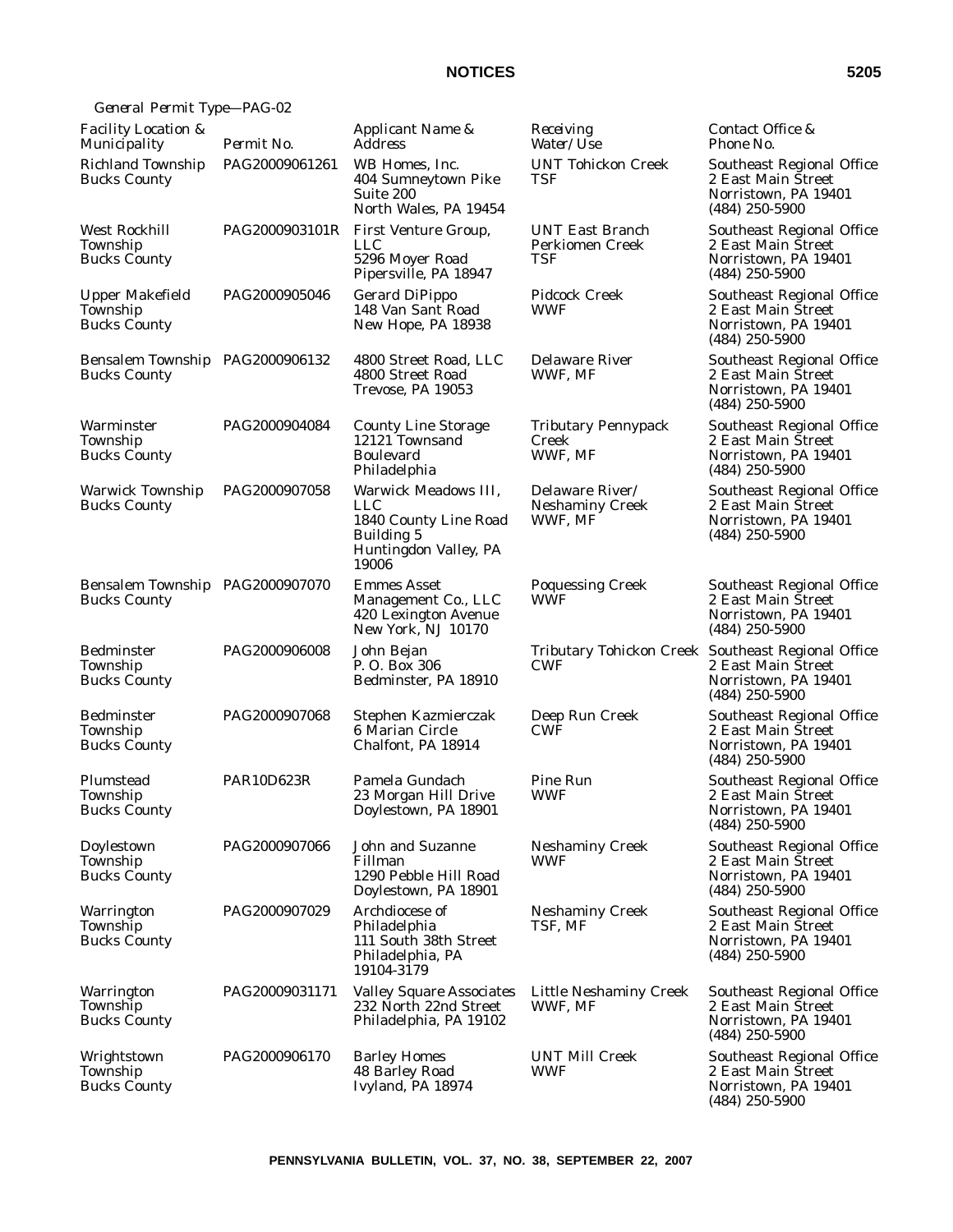| <b>Facility Location &amp;</b><br>Municipality                | Permit No.    | Applicant Name &<br>Address                                                                                                  | Receiving<br><i>Water/Use</i>                                      | Contact Office &<br>Phone No.                                                               |
|---------------------------------------------------------------|---------------|------------------------------------------------------------------------------------------------------------------------------|--------------------------------------------------------------------|---------------------------------------------------------------------------------------------|
| West Goshen<br>Township<br><b>Chester County</b>              | PAR10G256RA1  | Goshen Lusciri<br>Development<br>211 Carter Drive<br>West Chester, PA 19382                                                  | <b>Goose Creek</b><br>WWF                                          | Southeast Regional Office<br>2 East Main Street<br>Norristown, PA 19401<br>$(484)$ 250-5900 |
| <b>Easttown Township</b><br><b>Chester County</b>             | PAG2001507043 | <b>Theodore Babiry</b><br>P. O. Box 805<br>Devon, PA 19333                                                                   | Darby Creek<br>TSF, MF                                             | Southeast Regional Office<br>2 East Main Street<br>Norristown, PA 19401<br>$(484)$ 250-5900 |
| Penn Township<br><b>Chester County</b>                        | PAG2001507030 | Reliable Septic &<br>Water Certification, LLC<br>Harrison Builders, LLC<br>501 McKinney<br>Farm Lane<br>West Grove, PA 19390 | <b>Tributary West Branch</b><br><b>White Clay Creek</b><br>TSF, MF | Southeast Regional Office<br>2 East Main Street<br>Norristown, PA 19401<br>$(484)$ 250-5900 |
| Plymouth Township PAG2004607075<br><b>Montgomery County</b>   |               | S. Paone, Inc.<br>1120 North Bethlehem<br>Pike<br>P.O. Box 280<br>Spring House, PA 19477                                     | <b>Plymouth Creek</b><br>WWF                                       | Southeast Regional Office<br>2 East Main Street<br>Norristown, PA 19401<br>$(484)$ 250-5900 |
| Whitpain Township<br><b>Montgomery County</b>                 | PAG2004607110 | Aetna, Inc.<br>151 Farmington Avenue<br>Hartford, CT 06165                                                                   | <b>Stoney Creek</b><br>TSF                                         | Southeast Regional Office<br>2 East Main Street<br>Norristown, PA 19401<br>$(484)$ 250-5900 |
| Skippack Township<br><b>Montgomery County</b>                 | PAG2004607015 | Americo Moscariello<br>24 Donny Brook Way<br>Collegeville, PA 19426                                                          | <b>Skippack Creek</b><br>TSF                                       | Southeast Regional Office<br>2 East Main Street<br>Norristown, PA 19401<br>$(484)$ 250-5900 |
| Towamencin<br>Township<br><b>Montgomery County</b>            | PAG2004607119 | <b>Towamencin Township</b><br>1090 Troxel Road<br>P.O. Box 303<br>Kulpsville, PA 19443                                       | West Branch<br><b>Towamencin Creek</b><br>TSF                      | Southeast Regional Office<br>2 East Main Street<br>Norristown, PA 19401<br>$(484)$ 250-5900 |
| Norristown Borough PAG2004607020<br><b>Montgomery County</b>  |               | <b>Borough of Norristown</b><br>235 East Airy Street<br>Norristown, PA 19401                                                 | <b>Stony Creek</b><br>TSF                                          | Southeast Regional Office<br>2 East Main Street<br>Norristown, PA 19401<br>$(484)$ 250-5900 |
| Lansdale Borough<br><b>Montgomery County</b>                  | PAG2004607090 | Lansdale Holding Group<br>Assoc., LP<br>P.O. Box 2696<br>Bala Cynwyd, PA 19004                                               | <b>Towamencin Creek</b><br>TSF                                     | Southeast Regional Office<br>2 East Main Street<br>Norristown, PA 19401<br>$(484)$ 250-5900 |
| Plymouth Township PAG2004606188<br><b>Montgomery County</b>   |               | <b>Brierdale Builders</b><br>8107 Ridge Avenue<br>Philadelphia, PA 19128                                                     | <b>Plymouth Creek</b><br>WWF                                       | Southeast Regional Office<br>2 East Main Street<br>Norristown, PA 19401<br>$(484)$ 250-5900 |
| Douglas Township<br><b>Montgomery County</b>                  | PAG2004607012 | <b>Henry Schellenberger</b><br>890 Sweinhaft Road<br>Gilbertsville, PA 19525                                                 | <b>Swamp Creek</b><br>TSF, MF                                      | Southeast Regional Office<br>2 East Main Street<br>Norristown, PA 19401<br>$(484)$ 250-5900 |
| <b>Upper Moreland</b><br>Township<br><b>Montgomery County</b> | PAG2004606144 | Sabia Development<br>Corporation<br>1828 Roberts Avenue<br>Abington, PA 19001                                                | <b>Pennypack Creek</b><br>TSF                                      | Southeast Regional Office<br>2 East Main Street<br>Norristown, PA 19401<br>$(484)$ 250-5900 |
| Plymouth Township PAG2004607115<br>Montgomery County          |               | Department of<br>Transportation<br>7000 Geerdes Boulevard<br>King of Prussia, PA<br>19406                                    | Schuylkill River<br>WWF, MF                                        | Southeast Regional Office<br>2 East Main Street<br>Norristown, PA 19401<br>$(484)$ 250-5900 |
| Limerick Township<br><b>Montgomery County</b>                 | PAG2004606204 | John Gerling<br>123 Debaran Lane<br>Rosemont, PA 19010                                                                       | <b>Brook Evans Creek</b><br>WWF                                    | Southeast Regional Office<br>2 East Main Street<br>Norristown, PA 19401<br>$(484)$ 250-5900 |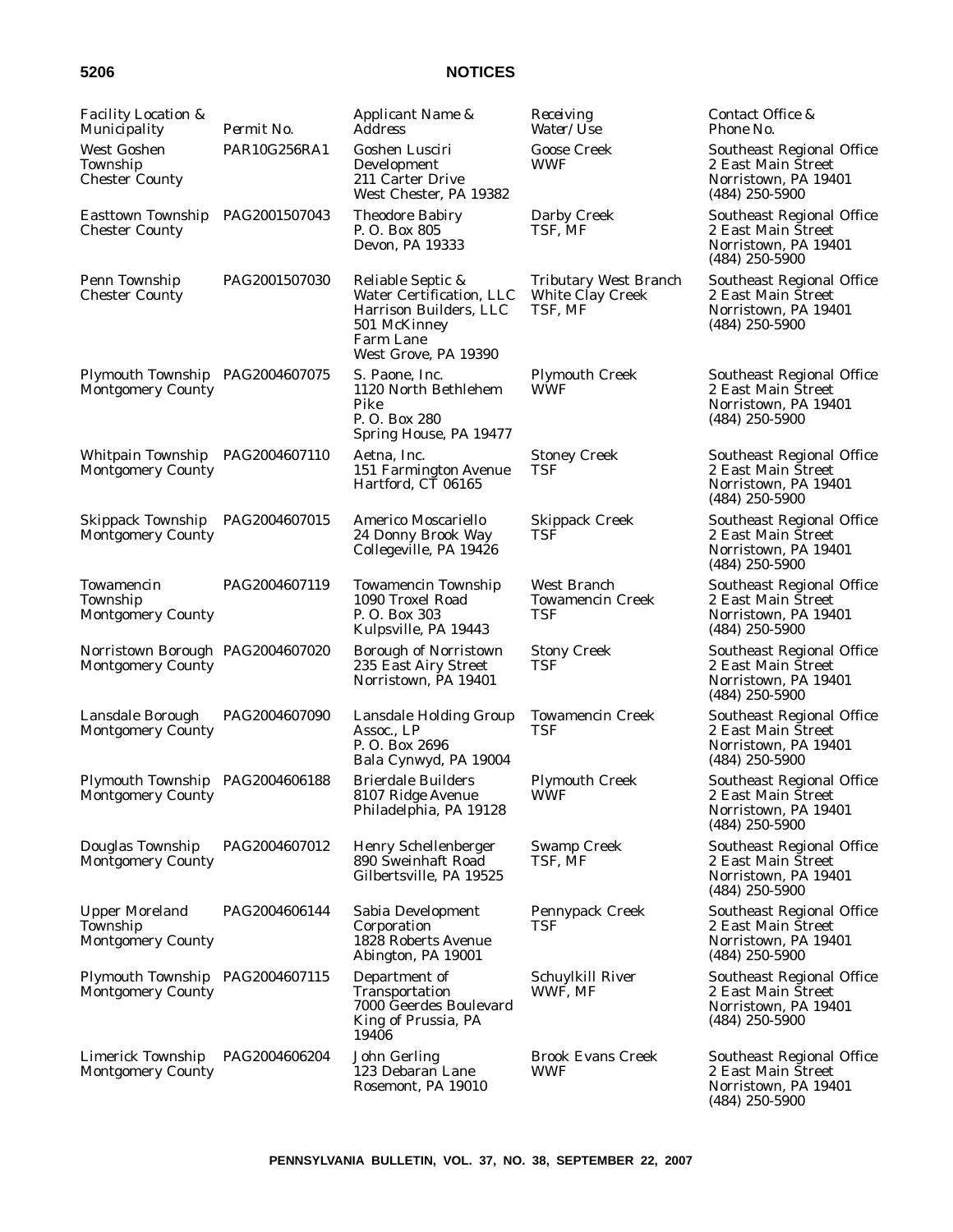| <b>Facility Location &amp;</b><br>Municipality               | Permit No.    | Applicant Name &<br><b>Address</b>                                                                                            | Receiving<br>Water/Use                                        | Contact Office &<br>Phone No.                                                               |
|--------------------------------------------------------------|---------------|-------------------------------------------------------------------------------------------------------------------------------|---------------------------------------------------------------|---------------------------------------------------------------------------------------------|
| <b>Upper Dublin</b><br>Township<br><b>Montgomery County</b>  | PAG2004607132 | <b>Upper Dublin Township</b><br>801 Loch Alsh Avenue<br>Fort Washington, PA<br>19034                                          | <b>Honey Run Tributary</b><br>TSF                             | Southeast Regional Office<br>2 East Main Street<br>Norristown, PA 19401<br>$(484)$ 250-5900 |
| <b>Lower Merion</b><br>Township<br><b>Montgomery County</b>  | PAG2004607114 | SL Gladwynne<br>Acquisitions, LLC<br>4 Red Maple Drive<br>Lafayette Hill, PA 19444                                            | Schuylkill River<br>CWF                                       | Southeast Regional Office<br>2 East Main Street<br>Norristown, PA 19401<br>$(484)$ 250-5900 |
| <b>East Norriton</b><br>Township<br><b>Montgomery County</b> | PAG2004607089 | <b>Montgomery County</b><br>Department of Parks and<br>Recreation<br>P.O. Box 311<br>1430 DeKalb Pike<br>Norristown, PA 19401 | <b>West Branch Stony</b><br>Creek<br>TSF                      | Southeast Regional Office<br>2 East Main Street<br>Norristown, PA 19401<br>$(484)$ 250-5900 |
| Franconia Township PAG2004607096<br><b>Montgomery County</b> |               | <b>US Stone Company</b><br>P.O. Box 377<br>Lafayette Hill, PA 19444                                                           | <b>Skippack Creek</b><br>TSF                                  | Southeast Regional Office<br>2 East Main Street<br>Norristown, PA 19401<br>$(484)$ 250-5900 |
| City of Philadelphia PAG2015106059<br>Philadelphia<br>County |               | <b>Please Touch Museum</b><br>210 North 21st Street<br>Philadelphia, PA 19103                                                 | Schuylkill River<br>WWF                                       | Southeast Regional Office<br>2 East Main Street<br>Norristown, PA 19401<br>$(484)$ 250-5900 |
| City of Philadelphia PAG2015106076<br>Philadelphia<br>County |               | Fox Chase Cancer Center Burholme Creek<br>7701 Burholme Avenue<br>Philadelphia, PA<br>19111-2497                              | WWF                                                           | Southeast Regional Office<br>2 East Main Street<br>Norristown, PA 19401<br>$(484)$ 250-5900 |
| City of Philadelphia PAG2015107029<br>Philadelphia<br>County |               | Switzenbaum &<br>Associates, Inc.<br>200 South Broad Street<br>6th Floor<br>Philadelphia, PA 19102                            | Schuylkill River<br><b>CWF</b>                                | Southeast Regional Office<br>2 East Main Street<br>Norristown, PA 19401<br>$(484)$ 250-5900 |
| City of Philadelphia PAG2015107030<br>Philadelphia<br>County |               | <b>Cintas Corporation</b><br>27 Whitney Drive<br>Milford, OH 45150-9784                                                       | Tidal Schuylkill A<br><b>CWF</b>                              | Southeast Regional Office<br>2 East Main Street<br>Norristown, PA 19401<br>$(484)$ 250-5900 |
| Dickson City<br><b>Borough</b><br>Lackawanna<br>County       | PAG2003507020 | Daniel Siniawa &<br>Assoc., LTD<br>851 Commerce Boulevard CWF<br>Suite 207<br>Dickson City, PA 18519                          | Tributary to Lackawanna Lackawanna Co.<br>River               | Cons. Dist.<br>$(570)$ 281-9495                                                             |
| <b>South Abington</b><br>Township<br>Lackawanna<br>County    | PAG2003507013 | Richard Florey, Jr.<br>1170 Winola Road<br>Clarks Summit, PA<br>18411                                                         | South Branch of<br><b>Tunkhannock Creek</b><br>CWF            | Lackawanna Co.<br>Cons. Dist.<br>$(570)$ 281-9495                                           |
| Mahoning Township PAG2001307004<br><b>Carbon County</b>      |               | Lowe's Home Center, Inc. Mahoning Creek<br>P. O. Box 1111<br>North Wilkesboro, NC<br>28656                                    | <b>CWF</b>                                                    | Carbon Co.<br>Cons. Dist.<br>$(610)$ 377-4894                                               |
| <b>Upper Mt. Bethel</b><br>Township<br>Northampton<br>County | PAG2004807021 | Aman Verma<br>Penn Jersey Gas Station<br>232 Blue Valley Drive<br>Bangor, PA 18013                                            | <b>Tributary to Brushy</b><br><b>Meadow Creek</b><br>TSF, MF  | Northampton Co.<br>Cons. Dist.<br>$(610)$ 746-1971                                          |
| Moore Township<br>Northampton<br>County                      | PAG2004807020 | <b>MJL Realty Company,</b><br>Inc.<br>Attn: Mark J. Leuthe<br>988 Lawrence Way<br>Allentown, PA 18104                         | Hokendauqua Creek<br><b>CWF</b><br>Lehigh River<br><b>CWF</b> | Northampton Co.<br>Cons. Dist.<br>$(610)$ 746-1971                                          |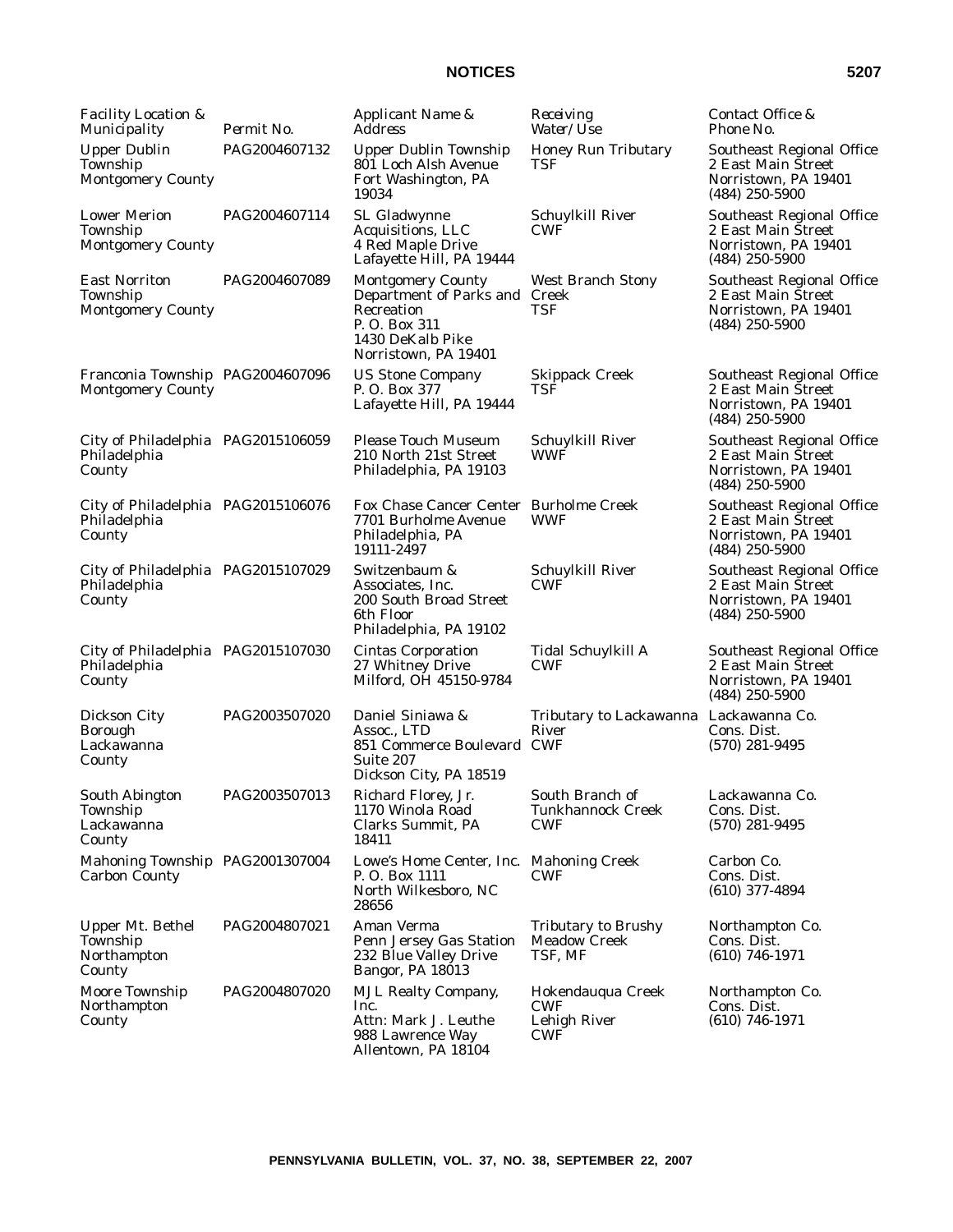| Facility Location &<br>Municipality               | Permit No.    | Applicant Name &<br><b>Address</b>                                                                                      | Receiving<br>Water/Use                    | Contact Office &<br>Phone No.                                                                                                                              |
|---------------------------------------------------|---------------|-------------------------------------------------------------------------------------------------------------------------|-------------------------------------------|------------------------------------------------------------------------------------------------------------------------------------------------------------|
| Laflin Borough<br><b>Luzerne County</b>           | PAG2004007022 | Department of<br>Transportation<br>Dist. 4-0<br><b>Attn: Robert Doble</b><br>55 Keystone Ind. Park<br>Dunmore, PA 18512 | Susquehanna River<br>WWF                  | Luzerne Co.<br>Cons. Dist.<br>$(570)$ 674-7991                                                                                                             |
| Whitehall Township PAG2003907007<br>Lehigh County |               | Coplay-Whitehall Sewer Jordan Creek<br>Authority<br>Attn: David Harleman<br>3213 Macarthur Road<br>Whitehall, PA 18052  | TSF-MF                                    | Lehigh Co.<br>Cons. Dist.<br>$(610)$ 391-9583                                                                                                              |
| Dallas Township<br>Luzerne County                 | PAG2004007018 | John Risboskin<br>College Misericordia<br>301 Lake Street<br>Dallas, PA 18612                                           | <b>Toby Creek</b><br><b>CWF</b>           | Luzerne Co.<br>Cons. Dist.<br>$(570)$ 674-7991                                                                                                             |
| Frankstown<br>Township<br>Blair County            | PAG2000707011 | Bryce Saylor & Sons<br>4235 Sixth Avenue<br>Altoona, PA 16602                                                           | <b>Frankstown Branch</b><br>WWF           | <b>Blair County</b><br><b>Conservation District</b><br>1407 Blair Street<br>Hollidaysburg, PA 16648<br>$(814)$ 696-0877                                    |
| North Woodbury<br>Township<br>Blair County        | PAG2000707012 | Village at Morrison's<br>Cove<br>429 South Market Street<br>Martinsburg, PA 16662                                       | <b>Plum Creek</b><br><b>CWF</b>           | <b>Blair County</b><br><b>Conservation District</b><br>1407 Blair Street<br>Hollidaysburg, PA 16648<br>$(814)$ 696-0877                                    |
| <b>Taylor Township</b><br><b>Blair County</b>     | PAG2000707013 | New Enterprise Stone &<br>Lime Co.<br>P. O. Box 77<br>New Enterprise, PA<br>16664                                       | <b>Plum Creek</b><br><b>CWF</b>           | <b>Blair County</b><br><b>Conservation District</b><br>1407 Blair Street<br>Hollidaysburg, PA 16648<br>$(814)$ 696-0877                                    |
| Greenfield<br>Township<br><b>Blair County</b>     | PAG2000707016 | ABCD Corp.<br>3900 Industrial Park<br>Drive<br>Altoona, PA 16602                                                        |                                           | <b>Blair County</b><br><b>Conservation District</b><br>1407 Blair Street<br>Hollidaysburg, PA 16648<br>$(814)$ 696-0877                                    |
| Freedom Township<br><b>Blair County</b>           | PAG2000707015 | Zane Helsel<br>255 Puzzeltown Road<br>Duncansville, PA 16635                                                            | Poplar Run<br><b>CWF</b>                  | <b>Blair County</b><br><b>Conservation District</b><br>1407 Blair Street<br>Hollidaysburg, PA 16648<br>$(814)$ 696-0877                                    |
| Bern Township<br><b>Berks County</b>              | PAR10C442R    | Harry J. O'Neil<br>West Ridge Bern, LP<br>1420 Clarion Street<br>Reading, PA 19601                                      | <b>UNT</b> to Tulpehocken<br>Creek<br>WWF | <b>Berks County</b><br><b>Conservation District</b><br>1238 County Welfare<br>Road<br>Suite 200<br>Leesport, PA 19533-9710<br>$(610)$ 372-4657<br>Ext. 201 |
| Windsor Township<br><b>York County</b>            | PAG2006706123 | Jennifer Gunnet<br><b>Windsor Township</b><br>1480 Windsor Road<br>Red Lion, PA 17356                                   | <b>UNT</b> to Fishing Creek<br><b>TSF</b> | <b>York County Conservation</b><br><b>District</b><br>118 Pleasant Acres Road<br>York, PA 17402<br>$(717)$ 840-7430                                        |
| City of York<br>York County                       | PAG2006706068 | City of York<br>1 Marketway West<br>York, PA 17401                                                                      | Willis Run<br><b>WWF</b>                  | <b>York County Conservation</b><br><b>District</b><br>118 Pleasant Acres Road<br>York, PA 17402                                                            |

(717) 840-7430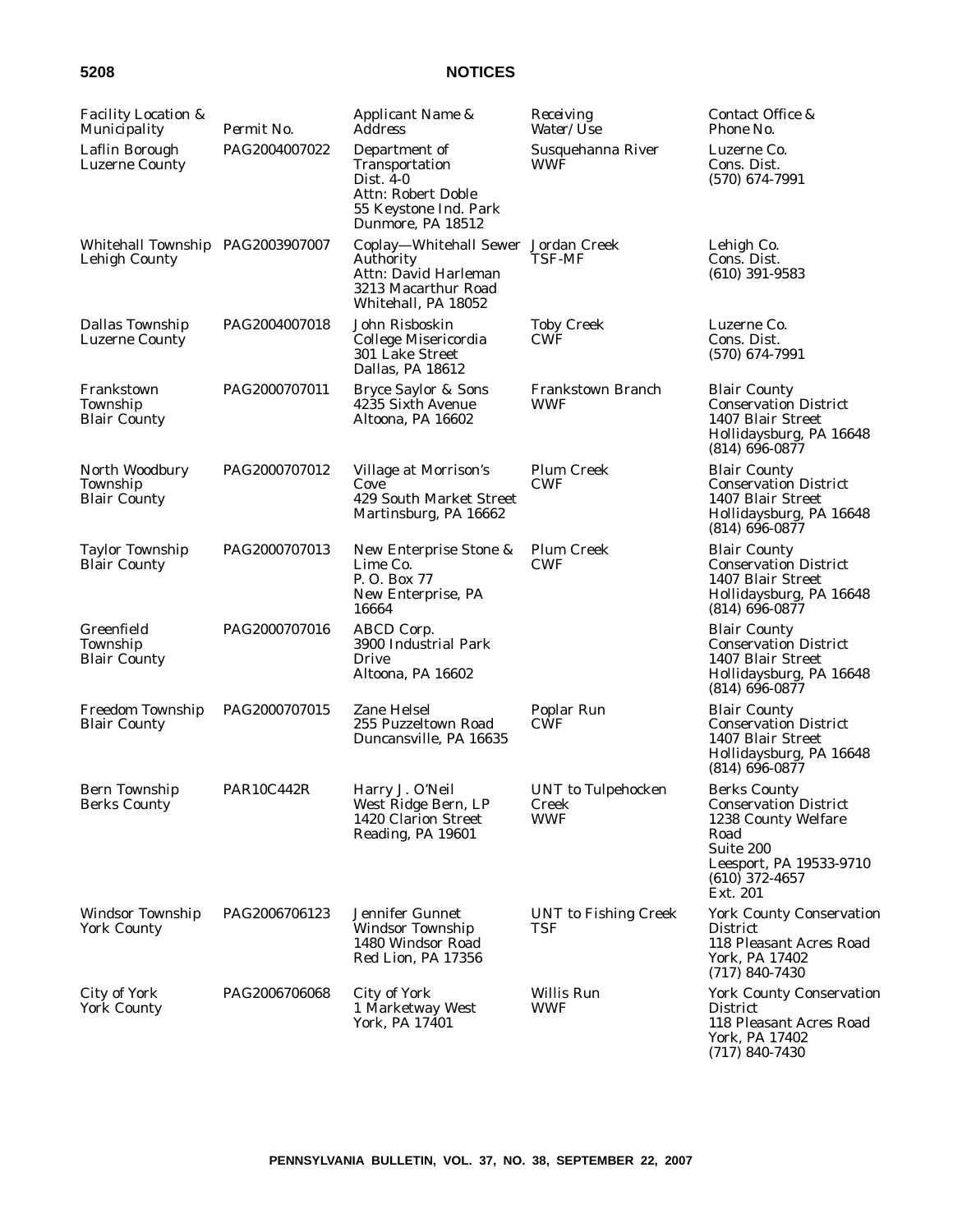| <b>Facility Location &amp;</b><br>Municipality           | Permit No.     | Applicant Name &<br>Address                                                                                 | Receiving<br>Water/Use                            | Contact Office &<br>Phone No.                                                                                                                  |
|----------------------------------------------------------|----------------|-------------------------------------------------------------------------------------------------------------|---------------------------------------------------|------------------------------------------------------------------------------------------------------------------------------------------------|
| Springettsbury<br>Township<br><b>York County</b>         | PAG2006707049  | <b>York Container Company</b><br>138 Mt. Zion Road<br>York, PA 17402                                        | Mill Creek<br>WWF                                 | <b>York County Conservation</b><br><b>District</b><br>118 Pleasant Acres Road<br>York. PA 17402<br>$(717) 840 - 7430$                          |
| Smithfield<br>Township<br><b>Huntingdon County</b>       | PAG2003107003  | Dale Pears<br>3307 Trindle Road<br>Camp Hill, PA 17011                                                      | <b>Crooked Creek</b><br>WWF                       | <b>Huntingdon County</b><br><b>Conservation District</b><br>10605 Raystown Road<br>Suite A<br>Huntingdon, PA<br>16652-9603<br>$(814)$ 627-1627 |
| Penn Township<br><b>York County</b>                      | PAG2006707010  | <b>Tim Rutter</b><br><b>CHR</b> Corporation<br>2295 Susquehanna Trail<br>Suite C<br>York, PA 17404          | Oil Creek<br>WWF                                  | <b>York County Conservation</b><br><b>District</b><br>118 Pleasant Acres Road<br>York, PA 17402<br>$(717) 840 - 7430$                          |
| Dover Township<br><b>York County</b>                     | PAG2006706008  | Francis McNaughton<br>Faire Wynd Assoc.<br>4400 Deer Path Road<br>Harrisburg, PA 17110                      | <b>UNT</b> to Fox Run<br>TSF                      | <b>York County Conservation</b><br><b>District</b><br>118 Pleasant Acres Road<br>York, PA 17402<br>$(717) 840 - 7430$                          |
| <b>City of Altoona</b><br><b>Blair County</b>            | PAG2000707010  | <b>Morris Management</b><br>MMFRE, LLC<br>210 East Plank Road<br>Altoona, PA 16602                          | <b>Brush Run</b><br>WWF                           | <b>Blair County</b><br><b>Conservation District</b><br>1407 Blair Street<br>Hollidaysburg, PA 16648<br>$(814) 696 - 0877$                      |
| <b>East Manchester</b><br>Township<br><b>York County</b> | PAG20067030201 | Asbury Pines, LLC<br>952 Log Cabin Road<br>Leola, PA 17540                                                  | Codorus Creek-Oil<br><b>Creek to Mouth</b><br>WWF | <b>York County Conservation</b><br><b>District</b><br>118 Pleasant Acres Road<br>York, PA 17402<br>$(717) 840 - 7430$                          |
| York Township<br><b>York County</b>                      | PAG2006707028  | <b>Jeffrey Henry</b><br>JHTP Holdings, LP<br>955 Summit Circle South<br>York, PA 17403                      | <b>Mill Creek</b><br><b>WWF</b>                   | <b>York County Conservation</b><br><b>District</b><br>118 Pleasant Acres Road<br>York, PA 17402<br>$(717) 840 - 7430$                          |
| <b>Centre County</b><br><b>Harris Township</b>           | PAG2001407009  | <b>Brad Karch</b><br>KBB & H Partnership<br>Aikens Master Plan<br>P. O. Box 4000<br>State College, PA 16801 | <b>UNT</b> to Spring Creek<br><b>CWF</b>          | <b>Centre County</b><br><b>Conservation District</b><br>414 Holmes Avenue<br>Suite 4<br>Bellefonte, PA 16823<br>$(814)$ 355-6817               |
| Columbia County<br>Town of Bloomsburg                    | PAG2001907001  | Carol Mas<br>Town of Bloomsburg<br>301 East Second Street<br>Bloomsburg, PA 17815                           | Susquehanna River<br>WWF                          | Columbia County<br><b>Conservation District</b><br>702 Sawmill Road<br>Suite 204<br>Bloomsburg, PA 17815<br>$(570)$ 784-1310, Ext. 102         |
| <b>Lycoming County</b><br><b>Muncy Township</b>          | PAG2004107012  | <b>William Manos</b><br>P.O. Box 308<br>Montoursville, PA 17754                                             | <b>Carpenters Run</b><br>WWF                      | <b>Lycoming County</b><br><b>Conservation District</b><br>542 County Farm Road<br>Suite 202<br>Montoursville, PA 17754<br>$(570)$ 433-3003     |
| <b>Potter County</b><br>Genesee Township                 | PAG2005307002  | <b>Verizon Wireless</b><br>175 Calkins Road<br>Rochester, NY 14623                                          | <b>Genesee River</b><br><b>CWF</b>                | <b>Potter County</b><br><b>Conservation District</b><br>107 Market Street<br>Coudersport, PA 16915<br>$(814)$ 274-8411, Ext. 4                 |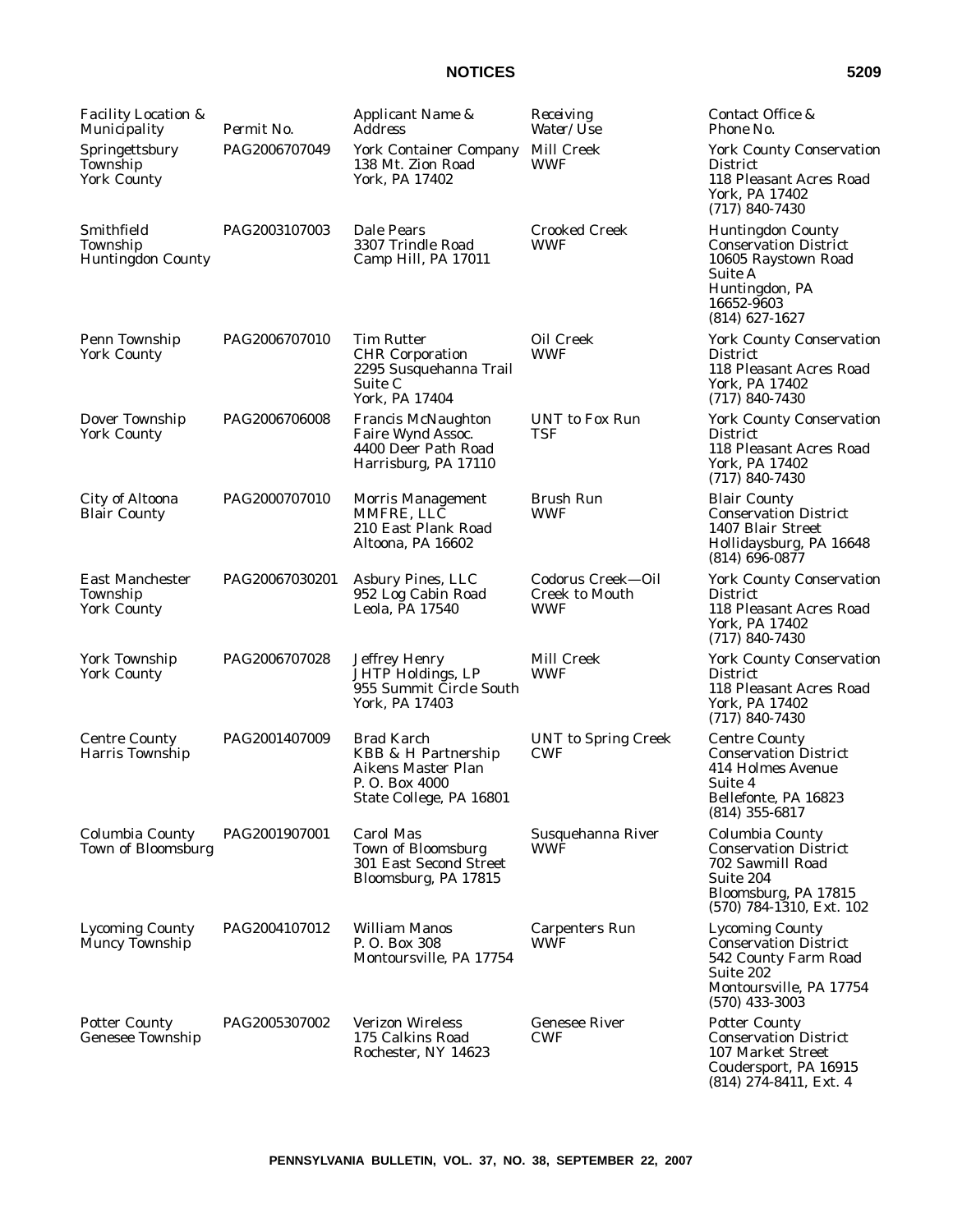| <b>Facility Location &amp;</b><br>Municipality         | Permit No.    | Applicant Name &<br><i>Address</i>                                                                                                          | Receiving<br><i>Water/Use</i>                      | Contact Office &<br>Phone No.                                                                                                                              |
|--------------------------------------------------------|---------------|---------------------------------------------------------------------------------------------------------------------------------------------|----------------------------------------------------|------------------------------------------------------------------------------------------------------------------------------------------------------------|
| Cambria County<br>Northern Cambria<br><b>Borough</b>   | PAG2001107009 | <b>Brian Soyka</b><br>Sheetz, Inc.<br>5700 Sixth Avenue<br>Altoona, PA 16602                                                                | <b>Walnut Run</b><br><b>CWF</b>                    | Cambria County CD<br>$(814)$ 472-2120                                                                                                                      |
| General Permit Type-PAG-3                              |               |                                                                                                                                             |                                                    |                                                                                                                                                            |
| <i>Facility Location &amp;</i><br>Municipality         | Permit No.    | Applicant Name &<br><b>Address</b>                                                                                                          | Receiving<br>Water/Use                             | Contact Office &<br>Phone No.                                                                                                                              |
| <b>Lancaster County</b><br><b>Fulton Township</b>      | PAR703513     | Jeffrey G. Sweigert<br>McMinn's Asphalt<br>Co., Inc.<br>P.O. Box 4688<br>Lancaster, PA<br>17604-4688                                        | Octoraro Creek<br><b>WWF</b>                       | DEP-SCRO<br>909 Elmerton Avenue<br>Harrisburg, PA 17110<br>$(717)$ 705-4707                                                                                |
| <b>Lancaster County</b><br>Manheim Township            | PAR703511     | Jeffrey G. Sweigert<br><b>McMinn's Asphalt</b><br>Co., Inc.<br>P. O. Box 4688<br>Lancaster, PA<br>17604-4688                                | UNT to Little<br>Conestoga Creek<br>WWF            | DEP-SCRO<br>909 Elmerton Avenue<br>Harrisburg, PA 17110<br>$(717)$ 705-4707                                                                                |
| <b>Lancaster County</b><br>East Hempfield<br>Township  | PAR703514     | Jeffrey G. Sweigert<br>McMinn's Asphalt<br>Co., Inc.<br>P.O. Box 4688<br>Lancaster, PA<br>17604-4688                                        | <b>UNT</b> to Little<br>Conestoga Creek<br>TSF     | DEP-SCRO<br>909 Elmerton Avenue<br>Harrisburg, PA 17110<br>$(717)$ 705-4707                                                                                |
| <b>Lancaster County</b>                                | PAR703512     | Jeffrey G. Sweigert<br>McMinn's Asphalt<br>Co., Inc.<br>P.O. Box 4688<br>Lancaster, PA<br>17604-4688                                        | Londonland Road<br><b>CWF</b>                      | DEP-SCRO<br>909 Elmerton Avenue<br>Harrisburg, PA 17110<br>$(717)$ 705-4707                                                                                |
| Juniata County<br>Fermanagh<br>Township                | PAR123563     | Valley Proteins, Inc.<br>P. O. Box 3588<br>Winchester, VA 22604                                                                             | <b>UNT</b> to Lost Creek<br>TSF                    | DEP-SCRO<br>909 Elmerton Avenue<br>Harrisburg, PA 17110<br>$(717)$ 705-4707                                                                                |
| <b>Lancaster County</b>                                | PAR203601     | Alumax Mill Products,<br>Inc.<br>1480 Manheim Pike<br>Box 3167<br>Lancaster, PA 17601                                                       | <b>UNT Little</b><br>Conestoga Creek<br><b>WWF</b> | DEP-SCRO<br>909 Elmerton Avenue<br>Harrisburg, PA 17110<br>$(717)$ 705-4707                                                                                |
| Youngwood Borough PAR236119<br>Westmoreland<br>County  |               | <b>Firestone Building</b><br><b>Products Company</b><br>Building 102<br>Avenue A<br><b>Buncher Commerce Park</b><br>Youngwood, PA 15697     | Jacks Run                                          | Southwest Regional Office<br><b>Water Management</b><br>Program Manager<br>400 Waterfront Drive<br>Pittsburgh, PA<br>15222-4745<br>$(412)$ 442-4000        |
| North Huntingdon<br>Township<br>Westmoreland<br>County | PAR506107     | Waste Management of<br>Pennsylvania, Inc.<br>310 Leger Road<br>North Huntingdon<br><b>Hauling Division</b><br>North Huntingdon, PA<br>15642 | <b>UNT</b> to Brush Creek                          | Southwest Regional Office<br>Water Management<br>Program Manager<br>400 Waterfront Drive<br>Pittsburgh, PA<br>15222-4745<br>$(412)$ 442-4000               |
| Clearfield Township PAR606186<br>Cambria County        |               | Warefield Auto Wreckers UNT to Burgoon Run<br>21 Warefield Lane<br>Patton, PA 16668                                                         |                                                    | <b>Southwest Regional Office</b><br><b>Water Management</b><br>Program Manager<br>400 Waterfront Drive<br>Pittsburgh, PA<br>15222-4745<br>$(412)$ 442-4000 |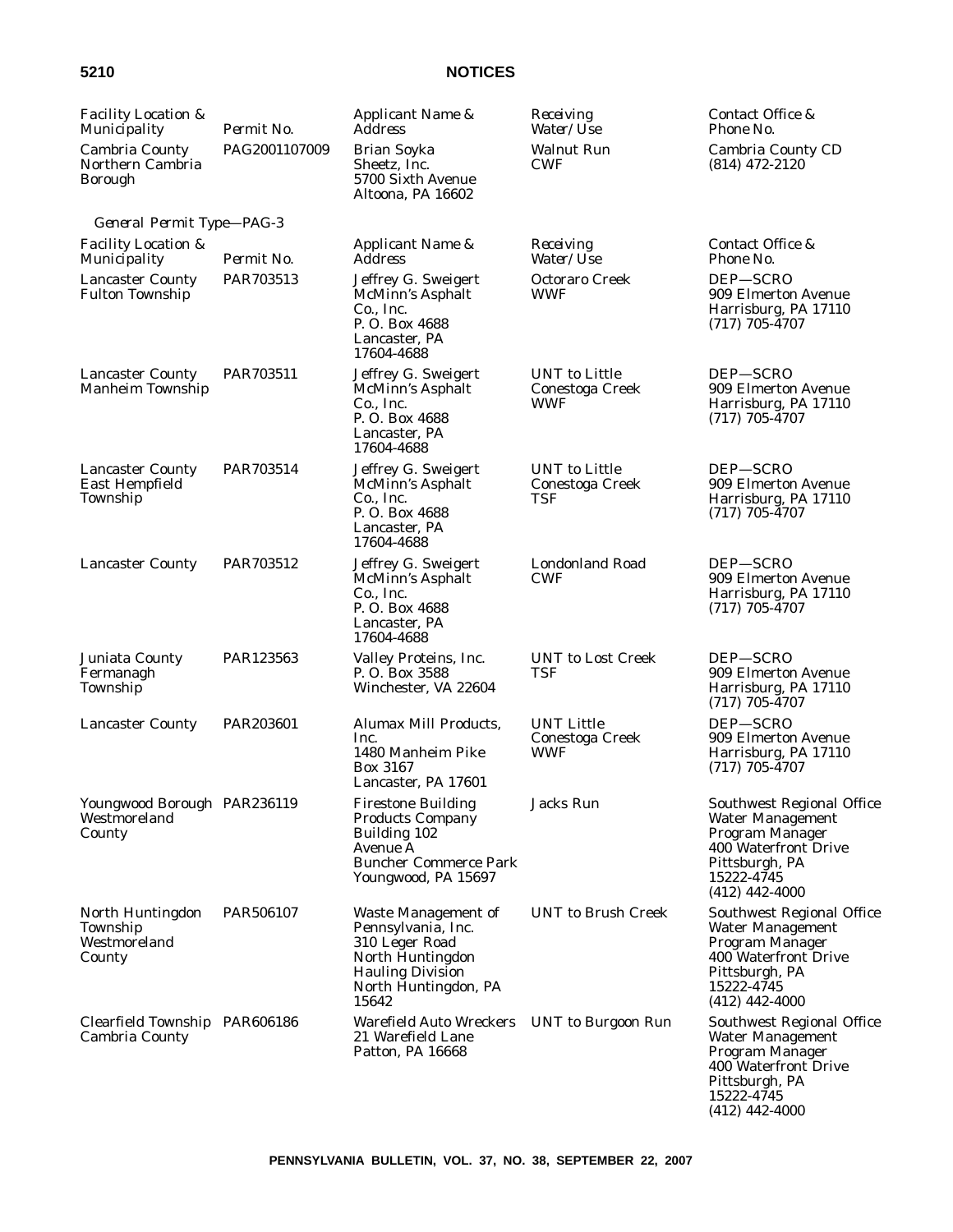| <b>Facility Location &amp;</b><br>Municipality                           | Permit No. | Applicant Name &<br>Address                                                                                                                                                                                            | Receiving<br>Water/Use                         | Contact Office &<br>Phone No.                                                                              |
|--------------------------------------------------------------------------|------------|------------------------------------------------------------------------------------------------------------------------------------------------------------------------------------------------------------------------|------------------------------------------------|------------------------------------------------------------------------------------------------------------|
| <b>South Pymatuning</b><br>Township<br>Mercer County                     | PAR128304  | <b>Dean Dairy Products</b><br>Company<br><b>Dean Dairy Products</b><br>1858 Oneida Lane<br>Sharpsville, PA 16150                                                                                                       | <b>UNT</b> to McCullough Run                   | DEP-NWRO<br><b>Water Management</b><br>230 Chestnut Street<br>Meadville, PA 16335-3481<br>$(814)$ 332-6942 |
| Annin Township<br><b>McKean County</b>                                   | PAR708307  | Glenn O. Hawbaker, Inc.<br>711 East College Avenue<br>Bellefonte, PA 16823                                                                                                                                             | <b>Allegheny River</b>                         | DEP-NWRO<br>Water Management<br>230 Chestnut Street<br>Meadville, PA 16335-3481<br>$(814)$ 332-6942        |
| Grove City Borough PAR808306<br><b>Mercer County</b>                     |            | <b>General Electric</b><br><b>Company Transportation</b><br><b>General Electric</b><br><b>Transportation Systems</b><br><b>Grove City</b><br>1503 West Main Street<br><b>Extension</b><br>Grove City, PA<br>16127-2513 | <b>Wolf Creek</b><br><b>WWF</b>                | DEP-NWRO<br>Water Management<br>230 Chestnut Street<br>Meadville, PA 16335-3481<br>$(814)$ 332-6942        |
| General Permit Type-PAG-4                                                |            |                                                                                                                                                                                                                        |                                                |                                                                                                            |
| <b>Facility Location &amp;</b><br>Municipality                           | Permit No. | Applicant Name &<br><b>Address</b>                                                                                                                                                                                     | Receiving<br>Water/Use                         | Contact Office &<br>Phone No.                                                                              |
| <b>Cumberland County PAG043866</b><br><b>Upper Frankford</b><br>Township |            | <b>Richard and Carrie</b><br>Roush<br>125 Frytown Road<br>Carlisle, PA 17015                                                                                                                                           | <b>UNT Conodoguinet</b><br>Creek<br><b>WWF</b> | DEP-SCRO<br>909 Elmerton Avenue<br>Harrisburg, PA 17110<br>$(717)$ 705-4707                                |
| <b>Slippery Rock</b><br>Township<br><b>Butler County</b>                 | PAG049363  | David F. Hunter<br>112 Lone Pine Way<br>Slippery Rock, PA 16057                                                                                                                                                        | <b>Slippery Rock</b><br>$20-C$                 | DEP-NWRO<br><b>Water Management</b><br>230 Chestnut Street<br>Meadville, PA 16335-3481<br>$(814)$ 332-6942 |
| Greene Township<br><b>Mercer County</b>                                  | PAG048879  | Deborah L. Smith<br>198 North Good Hope<br>Road<br>Jamestown, PA 16134                                                                                                                                                 | UNT to the Shenango<br>River<br>$20-A$         | DEP-NWRO<br>Water Management<br>230 Chestnut Street<br>Meadville, PA 16335-3481<br>$(814)$ 332-6942        |
| General Permit Type-PAG-8                                                |            |                                                                                                                                                                                                                        |                                                |                                                                                                            |
| <b>Facility Location &amp;</b><br>County/Municipality Permit No.         |            | Applicant Name &<br>Address                                                                                                                                                                                            | Site Name &<br>Location                        | Contact Office &<br>Phone No.                                                                              |
| West Cocalico and<br><b>Ephrata Townships</b><br><b>Lancaster County</b> | PAG083565  | Ephrata Borough<br>Authority<br>405 South Reading Road                                                                                                                                                                 | <b>Reuben Weaver Farm</b>                      | DEP-SCRO<br>909 Elmerton Avenue<br>Harrisburg, PA<br>17110-8200<br>$(717)$ 705-4707                        |
| General Permit Type-PAG-8 (SSN)                                          |            |                                                                                                                                                                                                                        |                                                |                                                                                                            |
| <b>Facility Location &amp;</b><br>County/Municipality Permit No.         |            | Applicant Name &<br>Address                                                                                                                                                                                            | Site Name &<br>Location                        | Contact Office &<br>Phone No.                                                                              |
| Young Township<br><b>Indiana County</b>                                  |            | <b>Synagro</b><br>3239 Route 981<br>New Alexandria, PA<br>15670                                                                                                                                                        | <b>Henry Farm</b>                              | Southwest Regional Office<br>Water Management<br>Program Manager<br>400 Waterfront Drive<br>Pittsburgh, PA |

**PENNSYLVANIA BULLETIN, VOL. 37, NO. 38, SEPTEMBER 22, 2007**

15222-4745 (412) 442-4000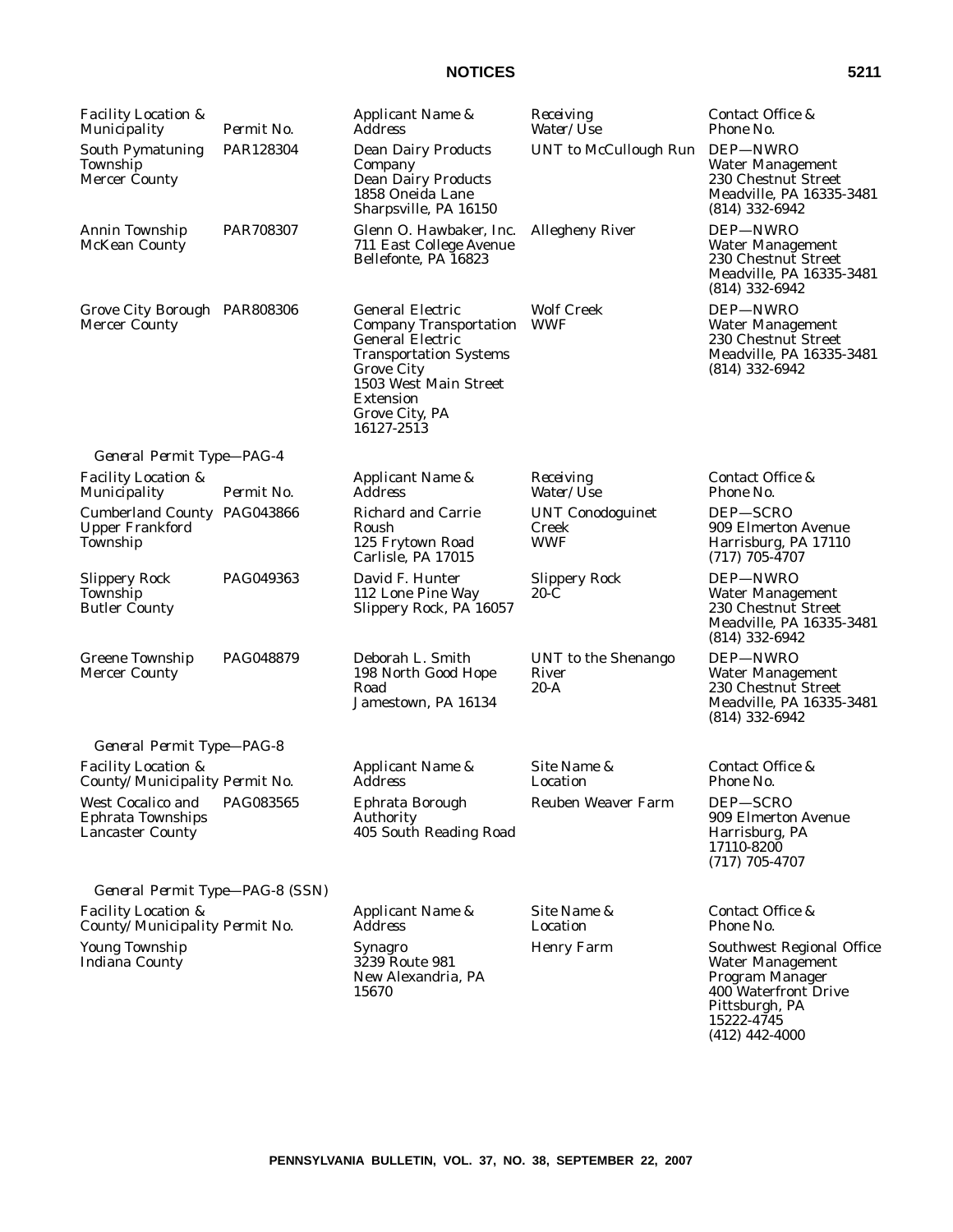# **PUBLIC WATER SUPPLY (PWS) PERMITS**

The Department of Environmental Protection has taken the following actions on applications received under the Pennsylvania Safe Drinking Water Act (35 P. S. §§ 721.1—721.17) for the construction, substantial modification or operation of a public water system.

Persons aggrieved by an action may appeal, under section 4 of the Environmental Hearing Board Act (35 P. S. § 7514) and 2 Pa.C.S. §§ 501—508 and 701—704 (relating to the Administrative Agency Law), to the Environmental Hearing Board, Second Floor, Rachel Carson State Office Building, 400 Market Street, P. O. Box 8457, Harrisburg, PA 17105-8457, (717) 787-3483. TDD users should contact the Environmental Hearing Board (Board) through the Pennsylvania Relay Service, (800) 654-5984. Appeals must be filed with the Board within 30 days of publication of this notice in the *Pennsylvania Bulletin*, unless the appropriate statute provides a different time period. Copies of the appeal form and the Board's rules of practice and procedure may be obtained from the Board. The appeal form and the Board's rules of practice and procedure are also available in Braille or on audiotape from the Secretary of the Board at (717) 787-3483. This paragraph does not, in and of itself, create any right of appeal beyond that permitted by applicable statutes and decision law.

For individuals who wish to challenge an action, appeals must reach the Board within 30 days. A lawyer is not needed to file an appeal with the Board.

Important legal rights are at stake, however, so individuals should show this notice to a lawyer at once. Persons who cannot afford a lawyer may qualify for free pro bono representation. Call the Secretary to the Board at (717) 787-3483 for more information.

#### **SAFE DRINKING WATER**

**Actions taken under the Pennsylvania Safe Drinking Water Act**

**Permit No. 3107503 MA, Minor Amendment**, Public Water Supply.

| Applicant                             | <b>Grier School</b>                                                                                    |
|---------------------------------------|--------------------------------------------------------------------------------------------------------|
| Municipality                          | Warriors Mark Township                                                                                 |
| County                                | <b>Huntingdon</b>                                                                                      |
| <b>Type of Facility</b>               | Installation of a geomenbrane<br>liner to an existing finished<br>water reservoir.                     |
| <b>Consulting Engineer</b>            | Daniel J. Carbaugh, P. E.<br>Keller Engineers, Inc.<br>420 Allegheny Street<br>Hollidaysburg, PA 16648 |
| <b>Permit to Construct</b><br>Issued: | August 31, 2007                                                                                        |
| Water Supply.                         | Permit No. 3807506 MA, Minor Amendment, Public                                                         |
| Applicant                             | <b>Myerstown Water Authority</b>                                                                       |
| Municipality                          | Jackson Township                                                                                       |
| County                                | Lebanon                                                                                                |

Type of Facility Construction of a new 1 mg

finished water storage tank.

| <b>Consulting Engineer</b>            | Eric D. McCracken, P. E.<br><b>Great Valley Consultants</b><br><b>75 Commerce Drive</b><br>Wyomisisng, PA 19610 |
|---------------------------------------|-----------------------------------------------------------------------------------------------------------------|
| <b>Permit to Construct</b><br>Issued: | <b>August 27, 2007</b>                                                                                          |

**Operations Permit** issued to **United Water Pennsylvania, 7220015**, Susquahanna Township, **Dauphin County** on September 7, 2007, for the operation of facilities approved under Construction Permit No. 2204509.

**Operations Permit** issued to **Pennsylvania American Water Company, 3060088**, Exeter Township, **Berks County** on September 5, 2007, for the operation of facilities approved under Construction Permit No. 0606504.

**Operations Permit** issued to **United Water Pennsylvania, 7220015**, Susquahanna Township, **Dauphin County** on August 31, 2007, for the operation of facilities approved under Construction Permit No. 2207503.

**Operations Permit** issued to **Pennsylvania American Water Co., 7220017**, South Hanover Township, **Dauphin County** on August 31, 2007, for the operation of facilities approved under Construction Permit No. 2207512.

*Northcentral Region: Water Supply Management Program Manager, 208 West Third Street, Williamsport, PA 17701.*

**Permit No. 0807502—Construction**, Public Water Supply.

| Applicant                                              | <b>Mobile Acres Mobile Home</b><br>Park                                                                                                                             |  |  |
|--------------------------------------------------------|---------------------------------------------------------------------------------------------------------------------------------------------------------------------|--|--|
| Township or Borough                                    | Ridgebury Township                                                                                                                                                  |  |  |
| County                                                 | <b>Bradford</b>                                                                                                                                                     |  |  |
| Responsible Official                                   | Eugene Trent<br>Mobile Acres Mobile Home Park<br>P. O. Box 246<br>Wellsburg, NY 14894                                                                               |  |  |
| <b>Type of Facility</b>                                | <b>Public Water</b><br>Supply-Construction                                                                                                                          |  |  |
| <b>Consulting Engineer</b>                             | Gregory Cummings, P. E.<br>Larson Design Group<br>34 Denison Parkway West<br>Corning, NY 14830                                                                      |  |  |
| <b>Permit Application</b><br>Date                      | September 6, 2007                                                                                                                                                   |  |  |
| Description of Action                                  | Replacement of Well Nos. 1 and<br>2 pumps, installation of two<br>5,000 gallon finished water<br>storage tanks and construction of<br>a cartridge filtration plant. |  |  |
| <b>Parmit No. 1406504 Congration</b> Public Water Sup- |                                                                                                                                                                     |  |  |

|                     | <b>Permit No. 1406504-Operation</b> , Public Water Sup-           |
|---------------------|-------------------------------------------------------------------|
| ply.                |                                                                   |
| Applicant           | <b>Trotter Farm Planned</b><br><b>Community Association, Inc.</b> |
| Township or Borough | <b>Half Moon Township</b>                                         |
| County              | <b>Centre</b>                                                     |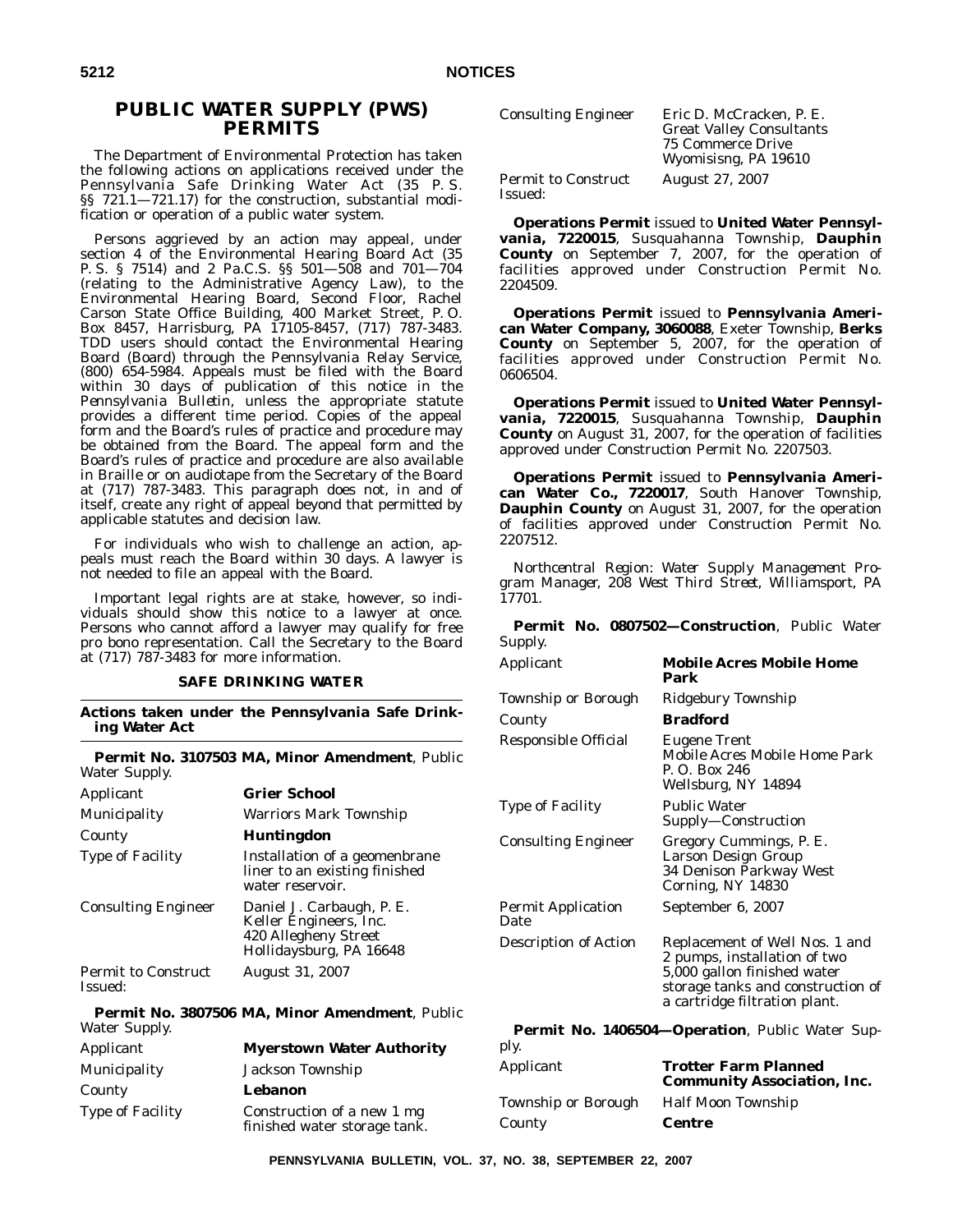| Responsible Official              | Rodney Frasier, President<br>Trotter Farm Planned<br>Community Association, Inc.<br>2121 Old Gatesburg Road<br>State College, PA 16803 |
|-----------------------------------|----------------------------------------------------------------------------------------------------------------------------------------|
| <b>Type of Facility</b>           | Public Water Supply—Operation                                                                                                          |
| <b>Consulting Engineer</b>        | N/A                                                                                                                                    |
| <b>Permit Application</b><br>Date | September 6, 2007                                                                                                                      |
| <b>Description of Action</b>      | <b>Operation of the Trotter Farm</b><br>water system.                                                                                  |

#### **SEWAGE FACILITIES ACT PLAN APPROVAL**

#### **Plan Approvals Granted under section 5 of the Pennsylvania Sewage Facilities Act (35 P. S. § 750.5)**

*Southcentral Region: Water Management Program Manager, 909 Elmerton Avenue, Harrisburg, PA 17110, (717) 705-4707.*

*Plan Location*:

| Borough or<br>Township | <b>Borough or Township</b><br><i>Address</i> | County              |
|------------------------|----------------------------------------------|---------------------|
| District<br>Township   | 202 Weil Road<br>Boyertown, PA 19512         | <b>Berks County</b> |

*Plan Description:* The approved plan of the Fredericksville Farms II subdivision (Department of Environmental Protection (Department) Code number A3- 06929-062-2) provides for a 2 lot residential subdivision to generate a total of 800 gallons of sewage per day each to be served by onlot septic systems. The proposed development is located on Huffs Church Road, District Township, Berks County. The Department's review of the sewage facilities update revision has not identified any significant environmental impacts resulting from this proposal. Any required NPDES Permits or WQM Permits must be obtained in the name of the municipality or authority as appropriate.

# **LAND RECYCLING AND ENVIRONMENTAL REMEDIATION**

**UNDER ACT 2, 1995**

### **PREAMBLE 2**

#### **The following plans and reports were submitted under the Land Recycling and Environmental Remediation Standards Act (35 P. S. §§ 6026.101— 6026.908).**

Provisions of Chapter 3 of the Land Recycling and Environmental Remediation Standards Act (act) require the Department of Environmental Protection (Department) to publish in the *Pennsylvania Bulletin* a notice of submission of plans and reports. A final report is submitted to document cleanup of a release of a regulated substance at a site to one of the act's remediation standards. A final report provides a description of the site investigation to characterize the nature and extent of contaminants in environmental media, the basis for selecting the environmental media of concern, documentation supporting the selection of residential or nonresidential exposure factors, a description of the remediation performed and summaries of sampling analytical results which demonstrate that remediation has attained the cleanup standard selected. Submission of plans and reports, other than the final report, shall also be published

in the *Pennsylvania Bulletin*. These include the remedial investigation report, risk assessment report and cleanup plan for a Site-Specific Standard remediation. A remedial investigation report includes conclusions from the site investigation, concentration of regulated substances in environmental media; benefits of refuse of the property and, in some circumstances, a fate and transport analysis. If required, a risk assessment report describes potential adverse effects caused by the presence of regulated substances. If required, a cleanup plan evaluates the abilities of potential remedies to achieve remedy requirements.

For further information concerning plans or reports, contact the Environmental Cleanup Program manager in the Department regional office after which the notice of receipt of plans or reports appears. If information concerning plans or reports is required in an alternative form, contact the Community Relations Coordinator at the appropriate regional office. TDD users may telephone the Department through the AT&T Relay Service at (800) 654-5984.

The Department has received the following plans and reports:

*Southcentral Region: Environmental Cleanup Program Manager, 909 Elmerton Avenue, Harrisburg, PA 17110.*

**Robert Shenton Residence**, Manor Township, **Lancaster County**. GemChem, Inc., 53 North Cedar Street, Lititz, PA 17543, on behalf of Robert Shenton, 612 Millersville Road, Lancaster, PA 17603-6026, submitted a Final Report concerning remediation of site soils contaminated with unleaded gasoline released during an automobile accident. The report is intended to document remediation of the site to the Residential Statewide Health Standard.

**Chambersburg Mall—Parcel A-20**, Greene Township, **Franklin County**. Mountain Research, LLC, 825 25th Street, Altoona, PA 16601, on behalf of Pennsylvania Real Estate Investment Trust, 200 South Broad Street, Philadelphia, PA 19120, submitted a Final Report concerning remediation of site groundwater contaminated with leaded and unleaded gasoline from an offsite gas station. The report is intended to document remediation of the site to the Statewide Health and Background Standards.

**Woodland Retirement Center**, Cromwell Township, **Huntingdon County**. Alliance Environmental Services, Inc., 1820 Linglestown Road, Harrisburg, PA 17110, on behalf of Presbyterian Homes in the Presbytery of Huntingdon, 1217 Slate Hill Road, Camp Hill, PA 17011, submitted a Remedial Investigation Report and Cleanup Plan concerning remediation of site soils, groundwater and surface water contaminated with No. 2 fuel oil from a removed underground storage tank. The report is intended to document remediation of the site to the Site-Specific Standard.

#### *Northcentral Region: Environmental Cleanup Program Manager, 208 West Third Street, Williamsport, PA 17701.*

**Riteway Express Inc. Rt. 15 Truck Accident**, Cogan House Township, **Lycoming County**, Northridge Group, 1172 Ridge Road, Northumberland, PA 17857 on behalf of Riteway Express Inc., P. O. Box 1806, Etowah, NC 28729 has submitted a Final Report concerning remediation of site soil contaminated with diesel fuel. The report was submitted within 90 days of the release and is intended to document remediation of the site to meet the Statewide Health Standard.

*Northwest Region: Environmental Cleanup Program Manager, 230 Chestnut Street, Meadville, PA 16335-3481.*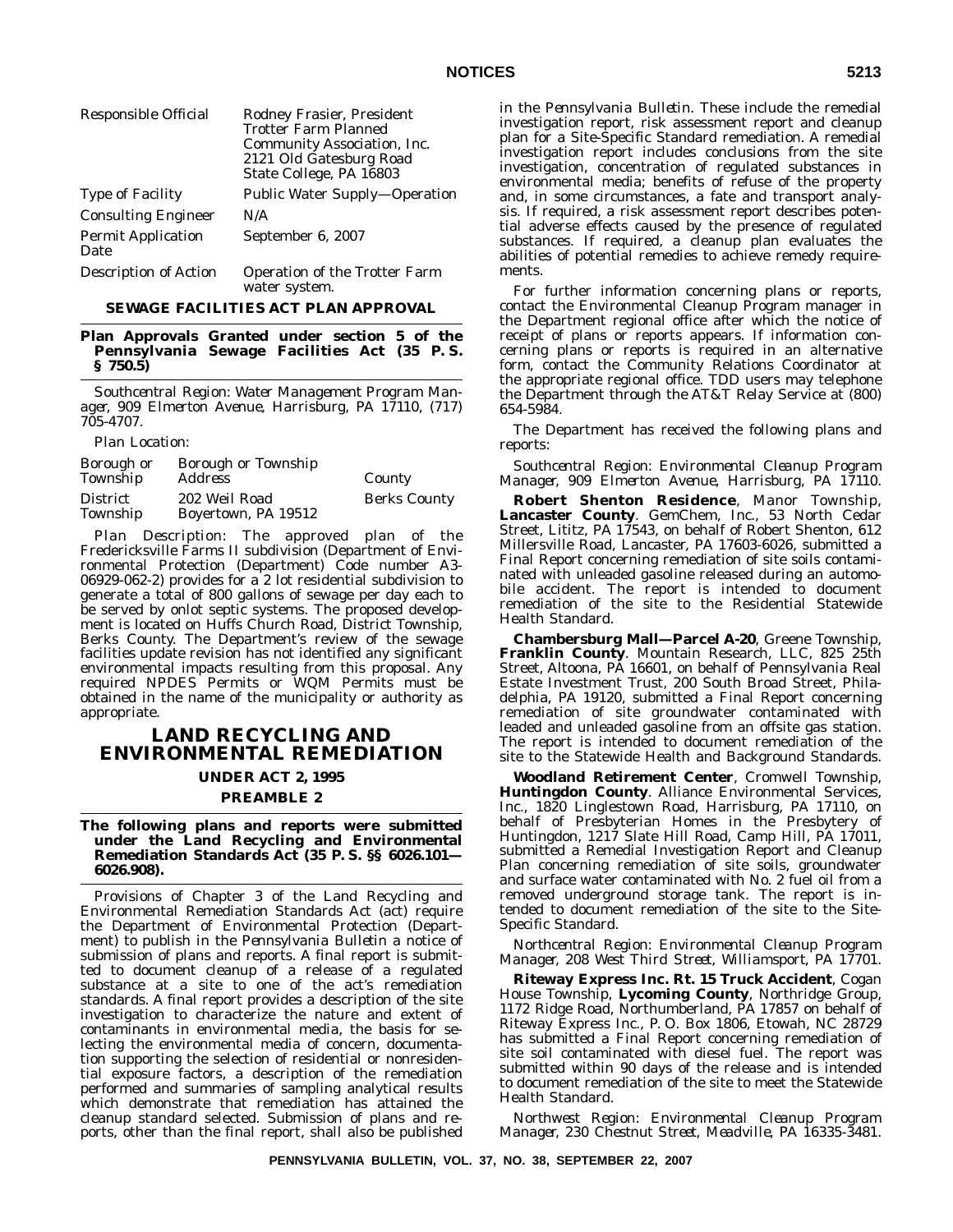**Crossett Spill Site Allegheny Forest**, Corydon Township, **McKean County**. Environmental Remediation & Recovery, Inc., 5719 Route 6N, Edinboro, PA 16412 on behalf of Crossett, Inc., P. O. Box 946, Warren, PA 16365 has submitted a Final Report concerning remediation of site soils contaminated with 1,3,4-trimethylbenzene (1,2,4-trimethylbenzene) and site groundwater contaminated with 1,3,4-trimethylbenzene (1,2,4-trimethylbenzene). The report is intended to document remediation of the site to meet the Statewide Health Standard.

# **LAND RECYCLING AND ENVIRONMENTAL REMEDIATION**

#### **UNDER ACT 2, 1995**

#### **PREAMBLE 3**

#### **The Department has taken action on the following plans and reports under the Land Recycling and Environmental Remediation Standards Act (35 P. S. §§ 6026.101—6026.908).**

Provisions of 25 Pa. Code § 250.8, administration of the Land Recycling and Environmental Remediation Standards Act (act), require the Department of Environmental Protection (Department) to publish in the *Pennsylvania Bulletin* a notice of final actions on plans and reports. A final report is submitted to document cleanup of a release of a regulated substance at a site to one of the remediation standards of the act. A final report provides a description of the site investigation to characterize the nature and extent of contaminants in environmental media, the basis of selecting the environmental media of concern, documentation supporting the selection of residential or nonresidential exposure factors, a description of the remediation performed and summaries of sampling methodology and analytical results which demonstrate that the remediation has attained the cleanup standard selected. Plans and reports required by provisions of the act for compliance with selection of remediation to a Site-Specific Standard, in addition to a final report, include a remedial investigation report, risk assessment report and cleanup plan. A remedial investigation report includes conclusions from the site investigation, concentration of regulated substances in environmental media, benefits of refuse of the property and, in some circumstances, a fate and transport analysis. If required, a risk assessment report describes potential adverse effects caused by the presence of regulated substances. If required, a cleanup plan evaluates the abilities of potential remedies to achieve remedy requirements. A work plan for conducting a baseline remedial investigation is required by provisions of the act for compliance with selection of a special industrial area remediation. The baseline remedial investigation, based on the work plan, is compiled into the baseline environmental report to establish a reference point to show existing contamination, describe proposed remediation to be done and include a description of existing or potential public benefits of the use or reuse of the property. The Department may approve or disapprove plans and reports submitted. This notice provides the Department's decision and, if relevant, the basis for disapproval.

For further information concerning the plans and reports, contact the Environmental Cleanup Program manager in the Department regional office before which the notice of the plan or report appears. If information concerning a final report is required in an alternative form, contact the Community Relations Coordinator at the appropriate regional office. TDD users may telephone the Department through the AT&T Relay Service at (800) 654-5984.

The Department has received the following plans and reports:

*Southcentral Region: Environmental Cleanup Program Manager, 909 Elmerton Avenue, Harrisburg, PA 17110.*

**Central Pennsylvania Transportation, Inc.**, City of Lancaster, **Lancaster County**. GemChem, Inc., 53 North Cedar Street, Lititz, PA 17543, on behalf of Central Pennsylvania Transportation, Inc., 425 Steel Way, Lancaster, PA 17601 and WeeBee Audio, 1305A Manheim Pike, Lancaster, PA 17601-3123, submitted a Final Report concerning the remediation of site soils contaminated with diesel fuel and used motor oil from a truck fire. The Final Report demonstrated attainment of the Residential Statewide Health Standard and was approved by the Department of Environmental Protection on September 5, 2007.

**Culbertson Agway Crop Center**, Greene Township, **Franklin County**. Groundwater Sciences Corporation, 2601 Market Place Street, Suite 310, Harrisburg, PA 17110, on behalf of Agway Liquidating Trust, LLC, 5790 Widewaters Parkway, DeWitt, NY 13214, submitted a combined Remedial Investigation and Final Report concerning the remediation of site soils and groundwater contaminated from the manufacturing and distribution of herbicides, pesticides and fertilizers. The Final Report demonstrated attainment of the Residential Statewide Health and Site-Specific Standard and was approved by the Department of Environmental Protection on September 6, 2007.

*Northcentral Region: Environmental Cleanup Program Manager, 208 West Third Street, Williamsport, PA 17701.*

**Former Rockwell Plant No. 1**, City of Dubois, **Clearfield County**. ARCADIS BBL, 500 North Gulph Road, Suite 401, King of Prussia, PA 19406 on behalf of Rockwell Automation, 1201 South Second Street, Milwaukee, WI 53204 has submitted a combined Remedial Investigation/Final Report concerning remediation of site soil contaminated with arsenic, iron, lead, polychlorinated biphenyls (aroclors) (PCBS) trichloroethylene (TCE) and groundwater contaminated with dichloroethylene, cis-1,2, trichloroethylene (TCE) and vinyl chloride. The combined Remedial Investigation/Final Report demonstrated attainment of the Background, Statewide Health and Site-Specific Standards and was approved by the Department of Environmental Protection on September 10, 2007.

**Tampell/Wegmans**, City of Williamsport, **Lycoming County**. Groundwater Sciences Corporation, 2601 Market Place Street, Suite 310, Harrisburg, PA 17110-9307 on behalf of Wegmans Foods Markets, Inc., 1500 Brooks Avenue, Rochester, NY 14692-6844 has submitted a combined Remedial Investigation /Final Report concerning remediation of site soil contaminated with chlorinated solvents, fuel oil No. 2, other organics and PAHs and groundwater contaminated with chlorinated solvents, fuel oil No. 2, inorganics, other organics and PAHs. The combined Remedial Investigation/Final Report demonstrated attainment of Site-Specific Standard for groundwater and Residential Statewide Health Standard for soil and was approved by the Department of Environmental Protection on September 7, 2007

**Rich Oil Co., Inc. Front Street Gasoline Spill Site**, Northumberland Borough, **Northumberland County**, URS Corp., 4507 North Front Street, Suite 200, Harrisburg, PA 17110 on behalf of Rich Oil Company, Inc., 1072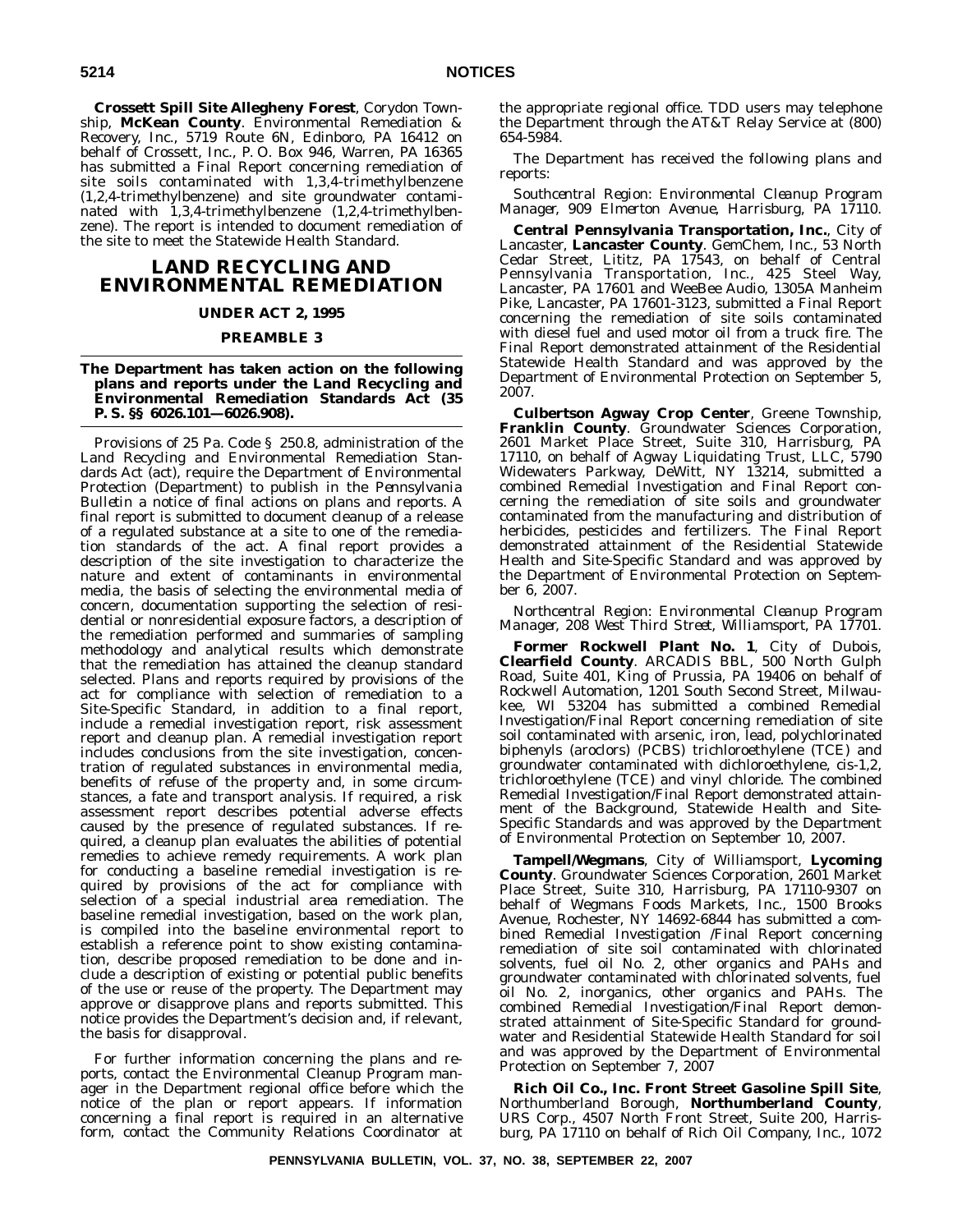Point Township Drive, Northumberland, PA 17857 has submitted a Final Report concerning remediation of the site groundwater and soil contaminated with unleaded gasoline. The Final Report demonstrated attainment of the Statewide Health Standard and was approved by the Department of Environmental Protection on September 4, 2007.

#### **OPERATE WASTE PROCESSING OR DISPOSAL AREA OR SITE**

**Permits Modification under the Solid Waste Management Act (35 P. S. §§ 6018.101—6018.1003), the Municipal Waste Planning, Recycling and Waste Reduction Act (53 P. S. §§ 4000.101—4000.1904) and Regulations to Operate Solid Waste Processing or Disposal Area or Site.**

*Southeast Region: Regional Solid Waste Manager, 2 East Main Street, Norristown, PA 19401.*

**Permit No. 100708. Cloud Disposal, Inc.**, 461 South Street, Oxford, PA 19363, Lower Oxford Township, **Chester County**. This application is for a change in the post closure land use of Cloud Landfill located at 320 Reedville Road in Lower Oxford Township, Chester County. The permit was modified by the Southeast Regional Office on September 4, 2007.

**Permits issued under the Solid Waste Management Act (35 P. S. §§ 6018.101—6018.1003), the Municipal Waste Planning, Recycling and Waste Reduction Act (53 P. S. §§ 4000.101—4000.1904) and Regulations to Operate Solid Waste Processing or Disposal Area or Site.**

*Southwest Region: Regional Solid Waste Manager, 400 Waterfront Drive, Pittsburgh, PA 15222-4745.*

**Permit ID No. 301238. Allegheny Recovery Corporation**, One Library Place, Box 2, Duquesne, PA 15110. ARC Transfer/Processing Facility, South Linden Street, Duquesne, PA 15110. Permit renewal for a residual waste transfer/processing facility in the City of Duquesne, **Allegheny County**, was issued in the Regional Office on September 4, 2007.

**Permit ID No. 301294. Petromax, Ltd.**, 301 Prestley Avenue, Carnegie, PA 15106. Operation of a residual waste processing facility located in Collier Township, **Allegheny County**. Permit renewal was issued in the Regional Office on September 11, 2007.

# **AIR QUALITY**

**General Plan Approval and Operating Permit Usage Authorized under the Air Pollution Control Act (35 P. S. §§ 4001—4015) and 25 Pa. Code Chapter 127 to construct, modify, reactivate or operate air contamination sources and associated air cleaning devices.**

*Southeast Region: Air Quality Program, 2 East Main Street, Norristown, PA 19401, Thomas McGinley, New Source Review Chief, (484) 250-5920.*

**09-310-075GP: J.D.M. Materials Co., Inc.** (851 County Line Road, Huntington Valley, PA 19006) On September 7, 2007, to operate a portable nonmetallic mineral in Langhorne Borough, **Bucks County**.

*Northeast Region: Air Quality Program, 2 Public Square, Wilkes-Barre, PA 18711-0790, Mark Wejkszner, New Source Review Chief, (570) 826-2531.*

**54-310-044GP3: Green Energy Services, Inc.** (P. O. Box 226, Shenandoah, PA 17976-0226) on September 6, 2007, to construct and operate a Portable Crushing Operation with watersprays at their site in Union Township, **Schuylkill County**.

**54-329-003GP9: Green Energy Services, Inc.** (P. O. Box 226, Shenandoah, PA 17976-0226) on September 6, 2007, to construct and operate a diesel—No. 2 oil internal combustion engine at their site in Union Township, **Schuylkill County**.

**39-310-036GP3: Haines & Kibblehouse** (P. O. Box 196, 2052 Lucon Road, Skippack, PA 19474) on September 5, 2007, to construct and operate a Portable Crushing Operation with watersprays at their site at the Turnpike Site in Lower Macungie Township, **Lehigh County**.

**39-329-007GP9: Haines & Kibblehouse** (P. O. Box 196, 2052 Lucon Road, Skippack, PA 19474) on September 5, 2007, to install and operate a Diesel I/C Engine at their site at the Turnpike Site in Lower Macungie Township, **Lehigh County**.

*Southcentral Region: Air Quality Program, 909 Elmerton Avenue, Harrisburg, PA 17110, Ronald Davis, New Source Review Chief, (717) 705-4702.*

**GP2-06-05068B: Scranton-Altoona Terminals Corp.** (P. O. Box 2621, Harrisburg, PA 17105-2621) on August 30, 2007, for Storage Tanks for Volatile Organic Liquids under GP2 in Spring Township, **Berks County**.

*Northcentral Region: Air Quality Program, 208 West Third Street, Williamsport, PA 17701, David Aldenderfer, Program Manager, (570) 327-3637.*

**GP5-17-21: Power Gas Marketing & Transmission, Inc.** (33 North Wickliffe Circle, Youngstown, OH 44515) on August 6, 2007, to operate a 150 brake horsepower natural gas-fired reciprocating internal combustion compressor engine and associated catalytic converter under the General Plan Approval and/or General Operating Permit for Natural Gas, Coal Bed Methane or Gob Gas Production Or Recovery Facilities (BAQ—GPA/GP-5) at the Grampian Compressor Site in Penn Township, **Clearfield County**. This is a renewal.

**GP5-17-22: Power Gas Marketing & Transmission, Inc.** (33 North Wickliffe Circle, Youngstown, OH 44515) on August 6, 2007, to operate a 194 brake horsepower natural gas-fired reciprocating internal combustion compressor engine and associated catalytic converter under the General Plan Approval and/or General Operating Permit for Natural Gas, Coal Bed Methane Or Gob Gas Production Or Recovery Facilities (BAQ—GPA/GP-5) at the Lumber City Compressor Site in Ferguson Township, **Clearfield County**. This is a renewal.

**GP3-57-05: Haines & Kibblehouse, Inc.** (2052 Lucon Road, Skippack, PA 19474) on August 27, 2007, to construct and operate a portable nonmetallic mineral processing plant and associated water spray dust suppression system under the General Plan Approval and/or General Operating Permit for Portable Nonmetallic Mineral Processing Plants (BAQ—PGPA/GP-3) at the Dushore Materials Site in Cherry Township, **Sullivan County**.

**GP9-57-01: Haines & Kibblehouse, Inc.** (2052 Lucon Road, Skippack, PA 19474) on August 27, 2007, approval to construct and operate three diesel engines under the General Plan Approval and/or General Operating Permit for Diesel or No. 2 Fuel-fired Internal Combustion Engines (BAQ—GPA/GP-9) was denied because the applicant provided information in their application which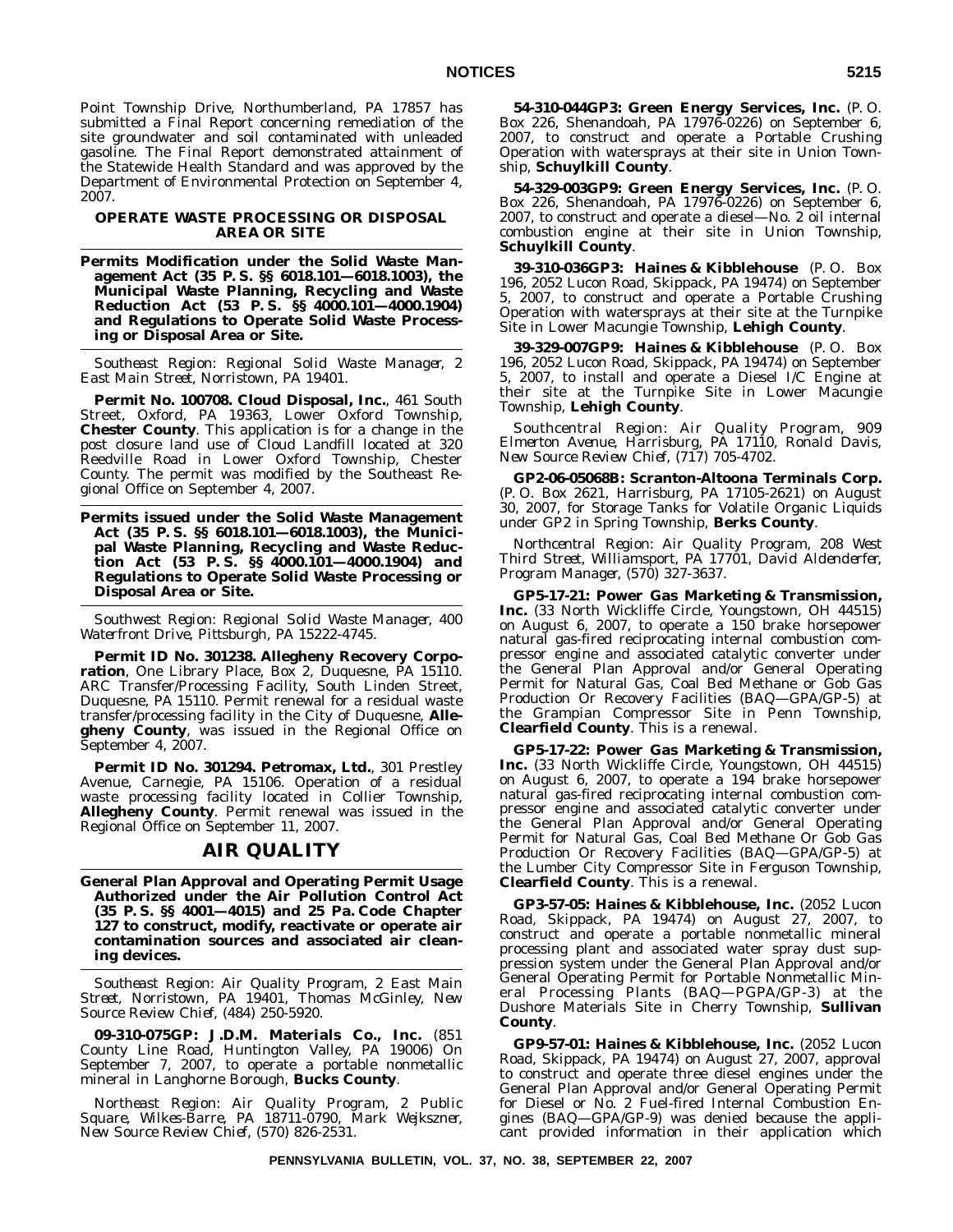indicated that one of the engines would not comply with the applicable CO emission limit at the Dushore Materials Site in Cherry Township, **Sullivan County**.

*Southwest Region: Air Quality Program, 400 Waterfront Drive, Pittsburgh, PA 15222-4745, William Charlton, New Source Review Chief, (412) 442-4174.*

**GP3-30-00168: Fayette Coal & Coke, Inc.** (2611 Memorial Boulevard, Connellsville, PA 15425) on September 6, 2007, general permit (GP-3) is effective to allow construction and operation of one Metso/Nordberg Crusher, Model No. LT-105, rated at 300 tph, controlled by water sprays at their Hilltop Large Noncoal Site in Dunkard Township, **Greene County**.

**GP9-30-00168: Fayette Coal & Coke, Inc.** (2611 Memorial Boulevard, Connellsville, PA 15425) on September 6, 2007, general permit (GP-9) is effective to allow construction and operation of one 300 bhp Caterpillar Diesel Engine, Model No. C9 at the Hilltop Large Noncoal Site in Dunkard Township, **Greene County**.

**GP5-30-00167. Great Lakes Energy Partners, LLC** (380 Southpointes Boulevard, Suite 300, Canonsburg, PA 15317) on September 6, 2007, permit (GP-5) is effective for installation and operation of one 384 bhp Ajax natural gas-fired Compressor Engine, Model No. DPC-2802 LE and one 75,000 Btu Natco Dehydrator, Model No. TEJAS, with Flame Arrestor control, at the Garards Fort Compressor Station in Greene Township, **Greene County**.

**GP14-30-00164: Tennant Wilbur Vault** (P. O. Box 7, Blairsville, PA 15717) on August 30, 2007, to operate a crematory in Morris Township, **Greene County**.

*Northwest Region: Air Quality Program, 230 Chestnut Street, Meadville, PA 16335-3481, George Monasky, New Source Review Chief, (814) 332-6940.*

**GP-42-004: American Refining** (77 North Kendall Avenue, Bradford, PA 16701) on August 31, 2007, for two storage tanks (Tank ID No. 621) in Bradford City, **McKean County**.

**Plan Approvals Issued under the Air Pollution Control Act (35 P. S. §§ 4001—4015) and regulations in 25 Pa. Code Chapter 127, Subchapter B relating to construction, modification and reactivation of air contamination sources and associated air cleaning devices.**

*Southeast Region: Air Quality Program, 2 East Main Street, Norristown, PA 19401, Thomas McGinley, New Source Review Chief, (484) 250-5920.*

**15-0078E: Centocor, Inc.** (90 Great Valley Parkway, Malvern, PA 19355) on September 7, 2007, to operate an emergency electric generator in East Whiteland Township, **Chester County**.

*Southcentral Region: Air Quality Program, 909 Elmerton Avenue, Harrisburg, PA 17110, Ronald Davis, New Source Review Chief, (717) 705-4702.*

**06-03117E: Custom Processing Services, Inc.** (2 Birchmont Drive, Reading, PA 19606-3266) on August 30, 2007, to construct an additional material grinding mill controlled by a fabric filter and final filter in Exeter Township, **Berks County**.

**RACT-67-02014A: The York Group, Inc.** (1880 Blackbridge Road, York, PA 17402-9703) on September 10, 2007, to operate their wood casket manufacturing facility in Manchester Township, **York County**.

**67-05046E: BAE Systems Land & Armaments, LP** (P. O. Box 15512, York, PA 17405-1512) on September 4, 2007, to install four washing booths at their Ground Systems Division in West Manchester Township, **York County**.

**67-05046F: BAE Systems Land & Armaments, LP** (P. O. Box 15512, York, PA 17405-1512) on September 4, 2007, to install a surface coating line, a vehicle wash booth and metal processing equipment controlled by three fabric filters at their plant in West Manchester Township, **York County**.

*Northcentral Region: Air Quality Program, 208 West Third Street, Williamsport, PA 17701, David Aldenderfer, Program Manager, (570) 327-3637.*

**08-00002B: E.I. duPont de Nemours & Co., Inc.** (Patterson Boulevard, Towanda, PA 18848) on August 14, 2007, to construct a 15 million Btu per hour natural gas-fired thermal fluid heater in North Towanda Township, **Bradford County**.

*Southwest Region: Air Quality Program, 400 Waterfront Drive, Pittsburgh, PA 15222-4745, William Charlton, New Source Review Chief, (412) 442-4174.*

**04-00044: Horsehead Corp.** (300 Frankfort Road Monaca, PA 15061) on September 4, 2007, a plan approval for the modification of existing "A" Cadmium Column to a Swing Column, adding two blow boxes and two product fabric filters at their Horsehead Corporation facility in Potter Township, **Beaver County**.

*Northwest Region: Air Quality Program, 230 Chestnut Street, Meadville, PA 16335-3481, George Monasky, New Source Review Chief, (814) 332-6940.*

**43-349A: Valley Can, Inc.** (1264 Fredonia Road, Hadley, PA 16130) on August 22, 2007, for a surface paint coating system in Perry Township, **Mercer County**.

**Plan Approval Revisions Issued including Extensions, Minor Modifications and Transfers of Ownership under the Air Pollution Control Act (35 P. S. §§ 4001—4015) and 25 Pa. Code §§ 127.13, 127.13a and 127.32.**

*Southeast Region: Air Quality Program, 2 East Main Street, Norristown, PA 19401, Thomas McGinley, New Source Review Chief, (484) 250-5920.*

**09-0187: Fairless Iron & Metal** (P. O. Box 5575, Trenton, NJ 08638) on September 4, 2007, to operate a metal shredding equipment in Falls Township, **Bucks County**.

*Northeast Region: Air Quality Program, 2 Public Square, Wilkes-Barre, PA 18711-0790, Mark Wejkszner, New Source Review Chief, (570) 826-2531.*

**48-310-066: Brandenburg Industrial Service Co.** (2217 Spillman Drive, Bethlehem, PA 18015) on September 5, 2007, to construct a concrete crushing operation and associated air cleaning device (water spray suppression system) in Bethlehem, **Northampton County**.

*Southcentral Region: Air Quality Program, 909 Elmerton Avenue, Harrisburg, PA 17110, Ronald Davis, New Source Review Chief, (717) 705-4702.*

**36-03137A: Martin Limestone, Inc.** (P. O. Box 550, Blue Ball, PA 17506) on September 4, 2007, to add a new primary crushing plant circuit at the Burkholder plant in Earl Township, **Lancaster County**. This plan approval was extended.

**67-05007B: Adhesives Research, Inc.** (P. O. Box 100, Glen Rock, PA 17327) on August 30, 2007, to install two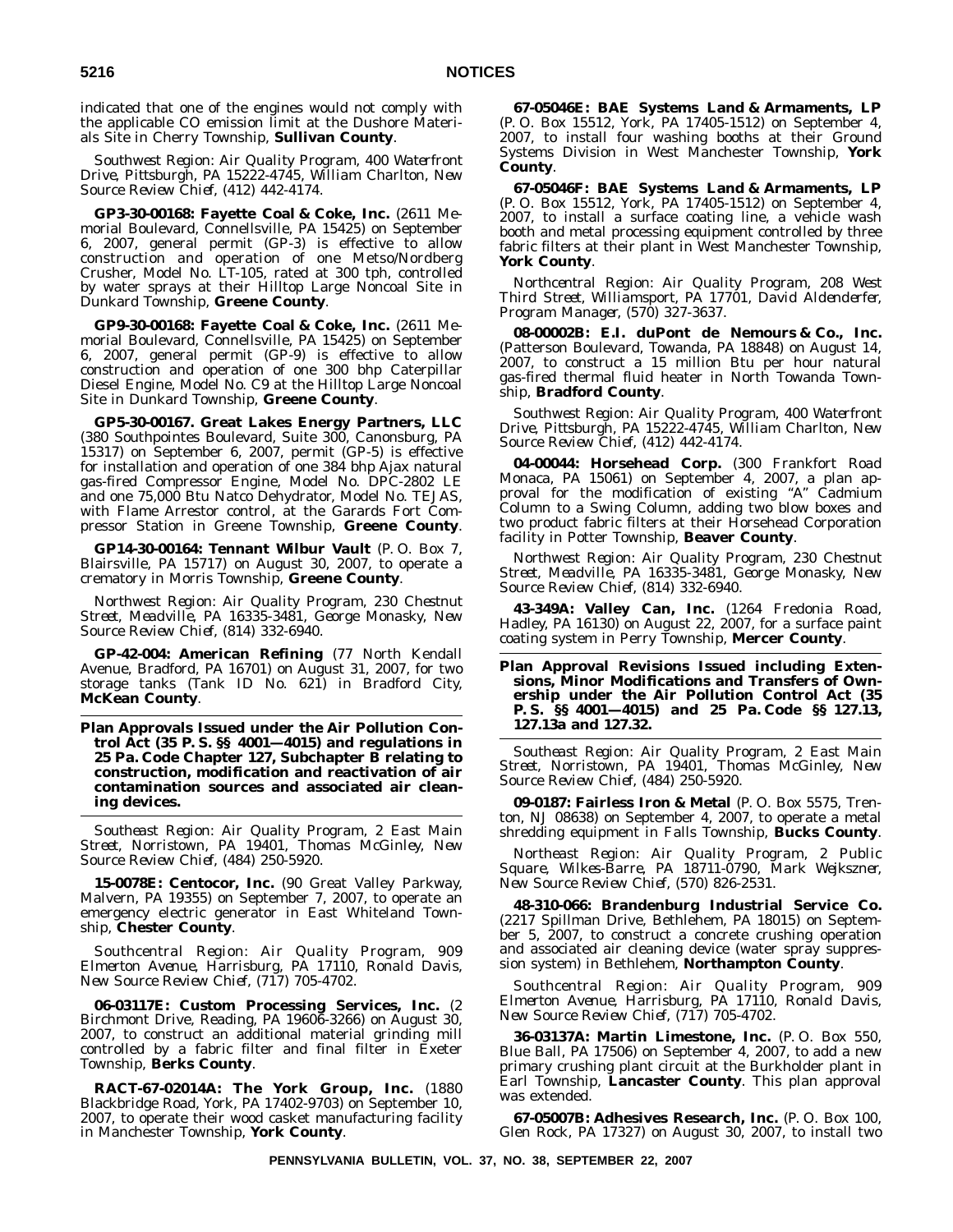new coating sources to be controlled together with an existing source by a new regenerative thermal oxidizer at their coating facility in Springfield Township, **York County**. This plan approval was extended.

*Northcentral Region: Air Quality Program, 208 West Third Street, Williamsport, PA 17701, David Aldenderfer, Program Manager, (570) 327-3637.*

**19-00023A: Impress USA, Inc.** (936 Barracuda Street, Terminal Island, CA 90731) on September 4, 2007, to authorize an increase in the allowable annual lubricant usage on two can coating lines, from 200 gallons in any 12-consecutive month period to 500 gallons in any 12 consecutive month period, as well as a corresponding increase in the VOC emission limits for the two lines, in South Centre Township, **Columbia County**.

**41-320-002: Webb Communications** (One Maynard Street, Williamsport, PA 17701) on September 5, 2007, to operate six heatset web offset lithographic printing presses and associated air cleaning device (a regenerative thermal oxidizer) on a temporary basis until January 3, 2008, in the City of Williamsport, **Lycoming County**. The plan approval has been extended.

*Southwest Region: Air Quality Program, 400 Waterfront Drive, Pittsburgh, PA 15222-4745, William Charlton, New Source Review Chief, (412) 442-4174.*

**30-00148A: Dana Mining Co. of PA, Inc.** (P. O. Box 1170, Morgantown, WV 26507) on September 9, 2007, to meet the requirements of the modified plan approval and apply for a State-only Operating Permit for the coal screening plant in Dunkard Township, **Greene County**. This plan approval was extended.

#### **Title V Operating Permits Issued under the Air Pollution Control Act (35 P. S. §§ 4001—4015) and 25 Pa. Code Chapter 127, Subchapter G.**

*Northwest Region: Air Quality Program, 230 Chestnut Street, Meadville, PA 16335-3481, Matthew Williams, Facilities Permitting Chief, (814) 332-6940.*

**10-00027: Penreco** (138 Petrolia Street, Karns City, PA 16041) on August 31, 2007, to issue an administrative amendment to the Title V Operating Permit to incorporate the plan approval conditions from plan approval 10-027E for a new gas/oil fire boiler (Source 040) at their facility in Karns City Borough, **Butler County**.

**25-00025: GE Transportation Systems Erie** (2901 East Lake Road, Erie, PA 16531) on August 31, 2007, to issue an administrative amendment to the Title V Operating Permit to incorporate the plan approval conditions from plan approvals 25-025H, 25-025I, 25-025J and 25- 025K at their facility in Lawrence Park Township, **Erie County**.

**37-00264: Ellwood Quality Steels Co.** (700 Moravia Street, New Castle, PA 16101) on September 4, 2007, to re-issue the Title V Operating Permit to operate the facility's air contamination sources consisting of: four natural gas-fired boilers, several miscellaneous natural gas-fired heaters, electric arc furnace, six natural gasfired anneal furnaces, two natural gas-fired ladle preheaters, natural gas-fired EAF preheater, scrap torching, scrap handling, vacuum degasser, teeming and gas cutter. The facility manufactures steel ingots and is a Title V facility based on the potential to emit NOx located in the City of New Castle, **Lawrence County**.

**62-00017: United Refining Co.** (P. O. Box 780, Warren, PA 16365) on August 20, 2007, for renewal of their Title V Operating Permit in the City of Warren, **Warren**

**County**. The facility's major emission points include boilers, process heaters, compressors, storage tanks, fugitive emissions subject to State and Federal Standards, loading racks and waste water separators, for the production of gasoline and oils. The sources emit major levels of CO, NOx, SOx, VOCs and PM10. The renewed Title V operating permit will contain sufficient monitoring, recordkeeping, reporting and work practice standards to keep the facility operating within all applicable air quality requirements.

**Operating Permits for Non-Title V Facilities Issued under the Air Pollution Control Act (35 P. S. §§ 4001—4015) and 25 Pa. Code Chapter 127, Subchapter F.**

*Southcentral Region: Air Quality Program, 909 Elmerton Avenue, Harrisburg, PA 17110, Ronald Davis, New Source Review Chief, (717) 705-4702.*

**06-05001: Adelphi Kitchens, Inc.** (300 East Penn Street, Robesonia, PA 19551) on September 5, 2007, to operate their wood kitchen cabinet manufacturing facility in Heidelberg Township, **Berks County**. This is a renewal of the State-only operating permit.

**34-03002: Tammy Kay Realty, Inc.** (HC 63, Box 75D, Mifflintown, PA 17059-9032) on September 4, 2007, to operate a wood fired boiler in Fermanagh Township, **Juniata County**. This is a renewal of the State-only operating permit.

**67-03027: PVC Container Corp.—AIROPAC Division** (1 Devco Drive, Manchester, PA 17345) on August 31, 2007, to operate the plastic blow molding operation in East Manchester Township, **York County**. This is a renewal of the State-only operating permit.

*Northcentral Region: Air Quality Program, 208 West Third Street, Williamsport, PA 17701, David Aldenderfer, Program Manager, (570) 327-3637.*

**08-00027: Oak Hill Veneer, Inc.** (Route 14 North, Troy, PA 16947) on July 31, 2007, to operate a hardwood veneer manufacturing facility in Troy Township, **Bradford County**.

*Northwest Region: Air Quality Program, 230 Chestnut Street, Meadville, PA 16335-3481, Matthew Williams, Facilities Permitting Chief, (814) 332-6940.*

**10-00038: Winfield Lime and Stone Co.** (1295 Winfield Road, Cabot, PA 16023) on September 6, 2007, to re-issue the Natural Minor Operating Permit to operate the facility's air contamination sources consisting of primary and secondary crushers, screening process and transfer/drop points for the production limestone in Winfield Township, **Butler County**.

**61-00012: OMG, America Inc.** (Two Mile Run Road, Franklin, PA 16323) on September 5, 2007, to re-issue a synthetic minor permit to operate an industrial organic chemicals manufacturing facility in Sugarcreek Borough, **Venango County**. The Synthetic Minor Operating Permit will limit the emission of VOC to 49.9 tpy emissions of any single HAPs to 9.9 tpy and emissions from all HAPs to 24.9 tpy. Appropriate requirements to assure compliance with those limitations have been included in the permit.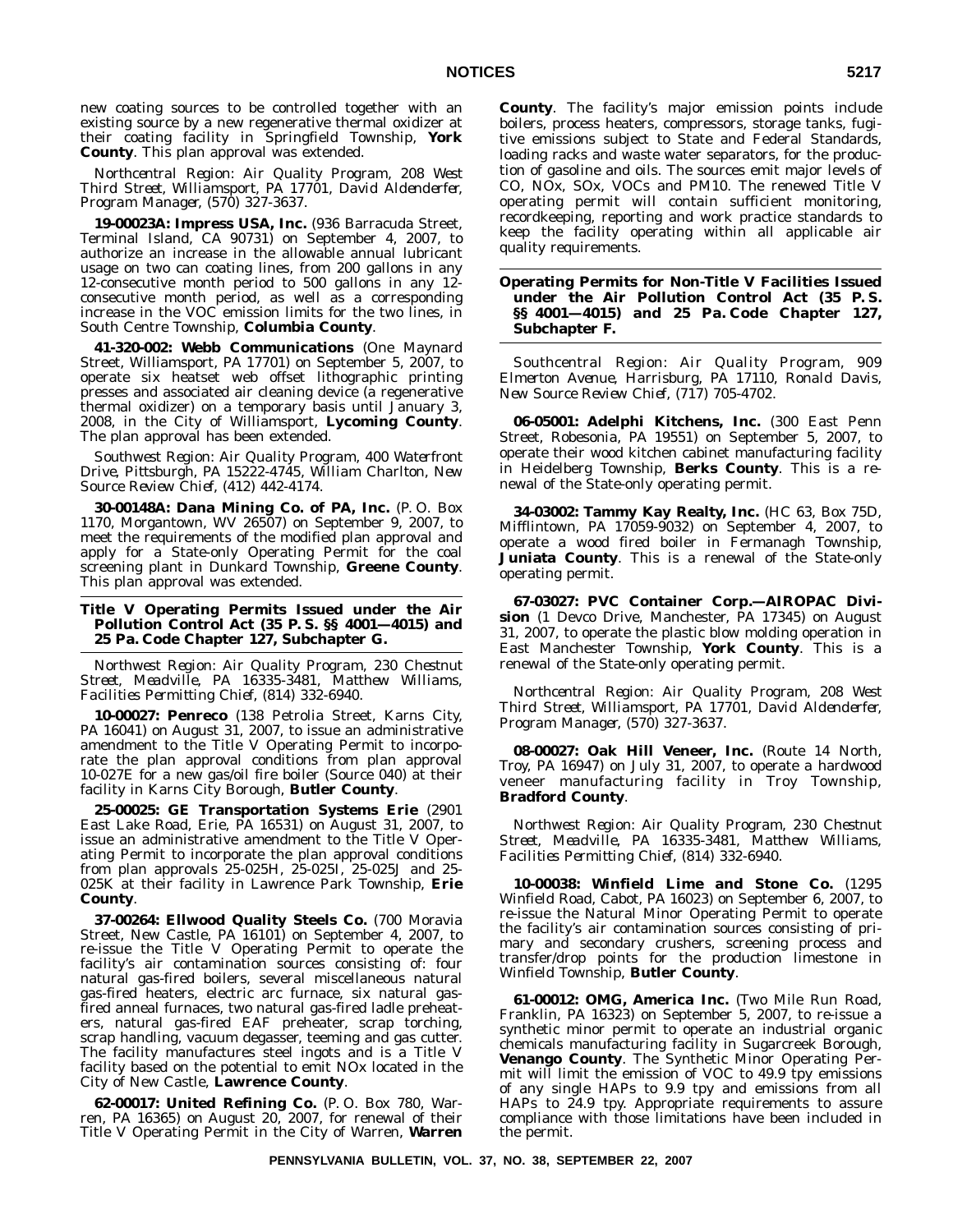**Operating Permit Revisions Issued including Administrative Amendments, Minor Modifications or Transfers of Ownership under the Air Pollution Control Act (35 P. S. §§ 4001—4015) and 25 Pa. Code §§ 127.412, 127.450, 127.462 and 127.464.**

*Southcentral Region: Air Quality Program, 909 Elmerton Avenue, Harrisburg, PA 17110, Ronald Davis, New Source Review Chief, (717) 705-4702.*

**21-05021: Arnold Fuel Oil, Inc.** (P. O. Box 2621, Harrisburg, PA 17105-2621) on September 4, 2007, to operate a petroleum product storage and loading facility at their Mechanicsburg North Terminal in Silver Spring Township, **Cumberland County**. This operating permit was administratively amended to incorporate plan approval 21-05021E. This is revision No. 2.

# **ACTIONS ON COAL AND NONCOAL MINING ACTIVITY APPLICATIONS**

**Actions on applications under the Surface Mining Conservation and Reclamation Act (52 P. S. §§ 1396.1—1396.19a); the Noncoal Surface Mining Conservation and Reclamation Act (52 P. S. §§ 3301—3326); The Clean Streams Law (35 P. S. §§ 691.1—691.1001); the Coal Refuse Disposal Control Act (52 P. S. §§ 30.51—30.66); and The Bituminous Mine Subsidence and Land Conservation Act (52 P. S. §§ 1406.1—1406.21). The final action on each application also constitutes action on the request for 401 Water Quality Certification and the NPDES permit application. Mining activity permits issued in response to the applications will also address the application permitting requirements of the following statutes: the Air Quality Control Act (35 P. S. §§ 4001—4015); the Dam Safety and Encroachments Act (32 P. S. §§ 693.1—693.27); and the Solid Waste Management Act (35 P. S. §§ 6018.101—6018.1003).**

*Coal Permits Actions*

*California District Office: 25 Technology Drive, Coal Center, PA 15423, (724) 769-1100.*

**Permit Number 30841316 and NPDES Permit No. PA0213535, Consol Pennsylvania Coal Company**, P. O. Box J, 1525 Pleasant Grove Road, Claysville, PA 15323, to revise the permit for the Bailey Mine and Prep Plant in Richhill Township, **Greene County** to install the 18C pipeline and borehole. Surface Acres Proposed 10.1. No additional discharges. Application received March 21, 2007. Permit issued September 5, 2007.

*Cambria District Mining Office: 286 Industrial Park Road, Ebensburg, PA 15931, (814) 472-1900.*

**32020102 and NPDES No. PA0249173. Big Mack Leasing Company, Inc.**, 568 Silvis Hollow Road, Kittanning, PA 16201, permit renewal of reclamation only of a bituminous surface-auger mine in Young Township, **Indiana County**, affecting 46.0 acres. Receiving streams: Neal and Reeds Runs classified for the following use: TSF. There are no potable water supply intakes within 10 miles downstream. Application received July 9, 2007. Permit issued September 6, 2007.

*Greensburg District Mining Office: Armbrust Professional Center, 8205 Route 819, Greensburg, PA 15601, (724) 925-5500.*

**26870107 and NPDES Permit No. PA0589802. David L. Patterson, Jr.**, 12 Short Cut Road, Smithfield, PA 15478. Renewal permit for continued operation and reclamation of a bituminous surface mine, located in Nicholson Township, **Fayette County**, affecting 100.2 acres. Receiving streams: UNTs to Jacobs Creek. Permit renewal issued August 31, 2007.

*Moshannon District Mining Office: 186 Enterprise Drive, Philipsburg, PA 16866, (814) 342-8200.*

**17010106 and NPDES No. PA0243086. AMFIRE Mining Co., LLC**, One Energy Place, Latrobe, PA 15650, permit renewal for the continued operation and restoration of a bituminous surface mine in Woodward Township, **Clearfield County**, affecting 286.7 acres. Receiving streams: UNT to Morgan Run, UNT to North Branch of Upper Morgan Run and a UNT to Goss Run, classified for the following use: CWF. There are no potable water supply intakes within 10 miles downstream. Application received April 19, 2007. Permit issued August 30, 2007.

**17970109 and NPDES No. PA0220647. M. B. Energy, Inc.**, 175 McKnight Road, Blairsville, PA 15717- 7960, permit renewal for reclamation only of a bituminous surface mine in Chest Township, **Clearfield County**, affecting 283.3 acres. Receiving streams: UNTs of Chest Creek to Chest Creek to the West Branch of the Susquehanna River. There are no potable water supply intakes within 10 miles downstream. Application received August 9, 2007. Permit issued August 30, 2007.

**14040101 and NPDES No. PA0243833. River Hill Coal Company, Inc.**, P. O. Box 141, Kylertown, PA 16847, commencement, operation and restoration of a bituminous surface-auger mine in Rush Township, **Centre County**, affecting 547.3 acres. Receiving streams: UNT to Trout Run, Moshannon Creek, classified for the following use: CWF. There are no potable water supply intakes within 10 miles downstream. Application received August 13, 2004. Permit issued August 30, 2007.

*Pottsville District Mining Office: 5 West Laurel Boulevard, Pottsville, PA 17901, (570) 621-3118.*

**49920201R3. White Pine Coal Co., Inc.**, P. O. Box 119, Ashland, PA 17921, renewal for reclamation only of an anthracite coal refuse reprocessing operation in West Cameron, Little Mahanoy and Jackson Townships, **Northumberland County** affecting 1,830 acres, receiving stream: none. Application received February 20, 2007. Renewal issued September 7, 2007.

*Noncoal Permits Actions*

*Moshannon District Mining Office: 186 Enterprise Drive, Philipsburg, PA 16866, (814) 342-8200.*

**53010805. Harriet Winseck**, 65 West Carley Hill Road, Roulette, PA 16746, noncoal mining operation in Clara Township, **Potter County**. Restoration of 1.0 acre completed. Application received March 30, 2007. Final bond release August 31, 2007.

*Pottsville District Mining Office: 5 West Laurel Boulevard, Pottsville, PA 17901, (570) 621-3118.*

**4873SM6C6 and NPDES Permit No. PA0009695. O-N Minerals PenRoc Co., LP**, P. O. Box 1967, York, PA 17407, renewal of NPDES Permit for discharge of treated mine drainage from a quarry operation in West Manchester Township, **York County**, receiving stream: Codorus Creek. Application received July 11, 2007. Renewal issued September 7, 2007.

**4873SM1AC10 and NPDES Permit No. PA0020451. LWF Refractories Company**, P. O. Box 1189, York, PA 17405, renewal of NPDES Permit for discharge of treated mine drainage from a quarry operation in West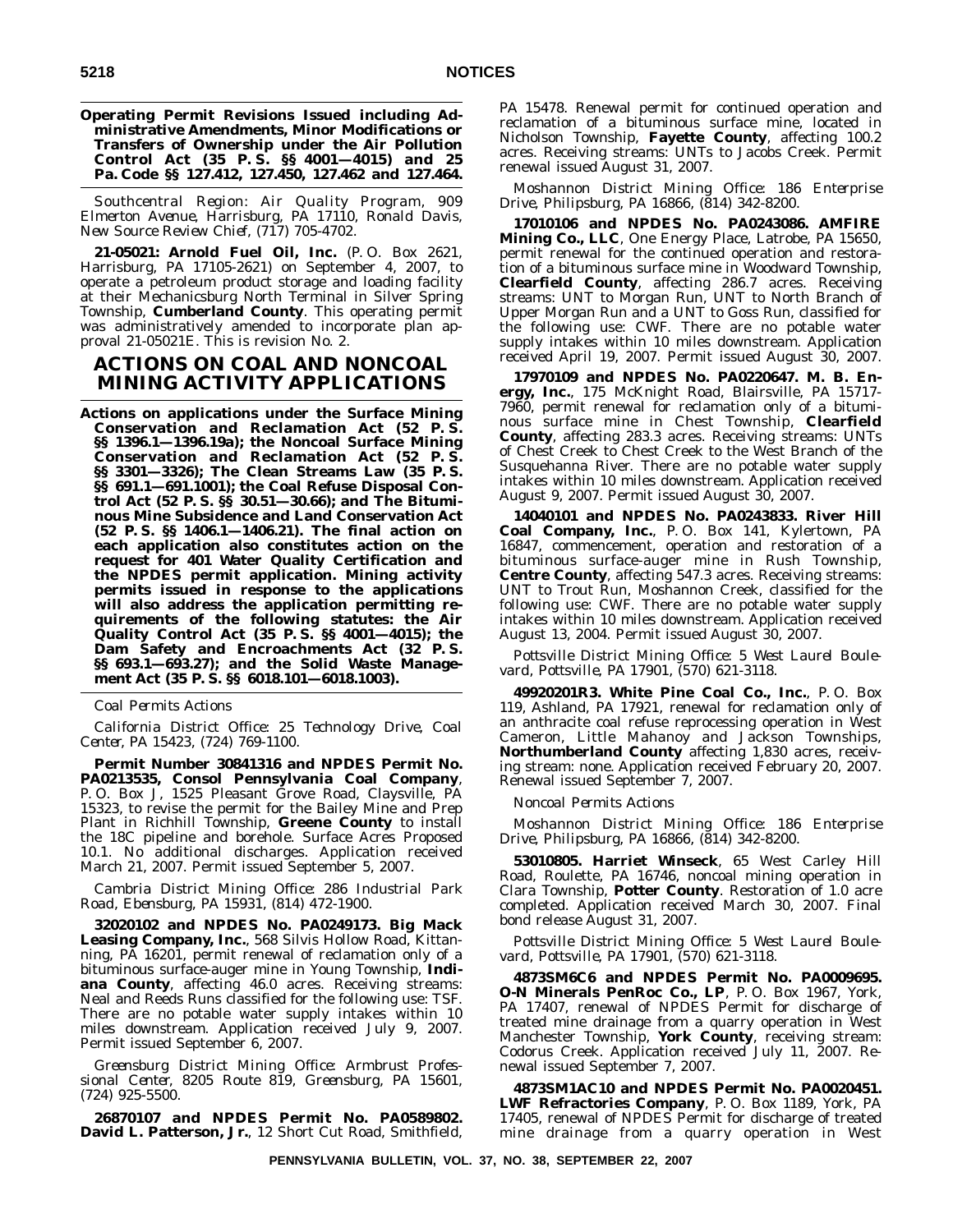Manchester Township, **York County**, receiving streams: UNT to Codorus Creek and Honey Run. Application received July 24, 2007. Renewal issued September 7, 2007.

#### **ACTIONS ON BLASTING ACTIVITY APPLICATIONS**

**Actions on applications under the Explosives Acts of 1937 and 1957 (43 P. S. §§ 151—161); and 25 Pa. Code § 211.124 (relating to blasting activity permits). Blasting activity performed as part of a coal or noncoal mining activity will be regulated by the mining permit for that coal or noncoal mining activity.**

#### *Blasting Permits Actions*

*Cambria District Mining Office: 286 Industrial Park Road, Ebensburg, PA 15931, (814) 472-1900.*

**21074161. John W. Gleim, Jr., Inc.**, 625 Hamilton Street, Carlisle, PA 17013-1925, blasting activity permit issued for residential development in Southampton and Shippensburg Townships, **Cumberland County**. Blasting activity permit end date is August 15, 2008. Permit issued August 31, 2007.

*Pottsville District Mining Office: 5 West Laurel Boulevard, Pottsville, PA 17901, (570) 621-3118.*

**06074124. Dyno Nobel, Inc.**, 1320 Galiffa Drive, Donora, PA 15033, construction blasting for Glen-Gery Brick slope restoration in Perry Township, **Berks County** with an expiration date of August 30, 2008. Permit issued September 4, 2007.

**36074191. Gerlach's Drilling & Blasting**, 172 Bender Mill Road, Lancaster, PA 17603, construction blasting for Hospice of Lancaster County in Rapho Township, **Lancaster County** with an expiration date of September 1, 2008. Permit issued September 4, 2007.

**36074192. Warren's Excavating & Drilling, Inc.**, P. O. Box 1022, Honey Brook, PA 19344, construction blasting for a single dwelling in Manheim Township, Lancaster County with an expiration date of August 30, 2008. Permit issued September 4, 2007.

**39074124. American Rock Mechanics, Inc.**, 7531 Chestnut Street, Zionsville, PA 18092, construction blasting for Whitehall Farms in Whitehall Township, **Lehigh County** with an expiration date of December 31, 2008. Permit issued September 4, 2007.

**39074125. Brubacher Excavating, Inc.**, P. O. Box 528, Bowmansville, PA 17507, construction blasting for Highgate Development in Upper Macungie Township, **Lehigh County** with an expiration date of September 30, 2008. Permit issued September 4, 2007.

**45074151. Explosive Services, Inc.**, 7 Pine Street, Bethany, PA 18431, construction blasting for a single dwelling on Circle H Road in Price Township, **Monroe County** with an expiration date of August 29, 2008. Permit issued September 4, 2007.

**06074125. Keystone Blasting Service**, 381 Reifsnyder Road, Lititz, PA 17543, construction blasting for Mountain Meadows Development in Tulpehocken Township, **Berks County** with an expiration date of December 30, 2008. Permit issued September 5, 2007.

**13074105. Hayduk Enterprises, Inc.**, 257 Riverside Drive, Factoryville, PA 18419, construction blasting for a home in Summit Hill Borough, **Carbon County** with an expiration date December 31, 2007. Permit issued September 7, 2007.

# **FEDERAL WATER POLLUTION CONTROL ACT SECTION 401**

The Department of Environmental Protection (Department) has taken the following actions on previously received permit applications, requests for Environmental Assessment approval and requests for Water Quality Certification under section 401 of the Federal Water Pollution Control Act (FWPCA) (33 U.S.C.A. § 1341).

Except as otherwise noted, the Department has granted 401 Water Quality Certification certifying that the construction and operation described will comply with the applicable provisions of sections 301—303, 306 and 307 of the FWPCA (33 U.S.C.A. §§ 1311—1313, 1316 and 1317) and that the construction will not violate applicable Federal and State water quality standards.

Persons aggrieved by an action may appeal, under section 4 of the Environmental Hearing Board Act (35 P. S. § 7514) and 2 Pa.C.S. §§ 501—508 and 701—704 (relating to the Administrative Agency Law), to the Environmental Hearing Board, Second Floor, Rachel Carson State Office Building, 400 Market Street, P. O. Box 8457, Harrisburg, PA 17105-8457, (717) 787-3483. TDD users should contact the Environmental Hearing Board (Board) through the Pennsylvania Relay Service, (800) 654-5984. Appeals must be filed with the Board within 30 days of publication of this notice in the *Pennsylvania Bulletin*, unless the appropriate statute provides a different time period. Copies of the appeal form and the Board's rules of practice and procedure may be obtained from the Board. The appeal form and the Board's rules of practice and procedure are also available in Braille or on audiotape from the Secretary of the Board at (717) 787-3483. This paragraph does not, in and of itself, create any right of appeal beyond that permitted by applicable statutes and decision law.

For individuals who wish to challenge an action, appeals must reach the Board within 30 days. A lawyer is not needed to file an appeal with the Board.

Important legal rights are at stake, however, so individuals should show this notice to a lawyer at once. Persons who cannot afford a lawyer may qualify for free pro bono representation. Call the Secretary to the Board at (717) 787-3483 for more information.

**Actions on applications for the following activities filed under the Dam Safety and Encroachments Act (32 P. S. §§ 693.1—693.27), section 302 of the Flood Plain Management Act (32 P. S. § 679.302) and The Clean Streams Law (35 §§ 691.1—691.702) and Notice of Final Action for Certification under section 401 of the FWPCA (33 U.S.C.A. § 1341).**

*Permits, Environmental Assessments and 401 Water Quality Certifications Issued*

# **WATER OBSTRUCTIONS AND ENCROACHMENTS**

*Northeast Regional Office, Watershed Management Program Manager, 2 Public Square, Wilkes-Barre, PA 18711- 0790, (570) 826-2511.*

**E35-397. North Pocono School District**, 701 Church Street, Moscow, PA 18444. Moscow Borough, **Lackawanna County**, United States Army Corps of Engineers Baltimore District.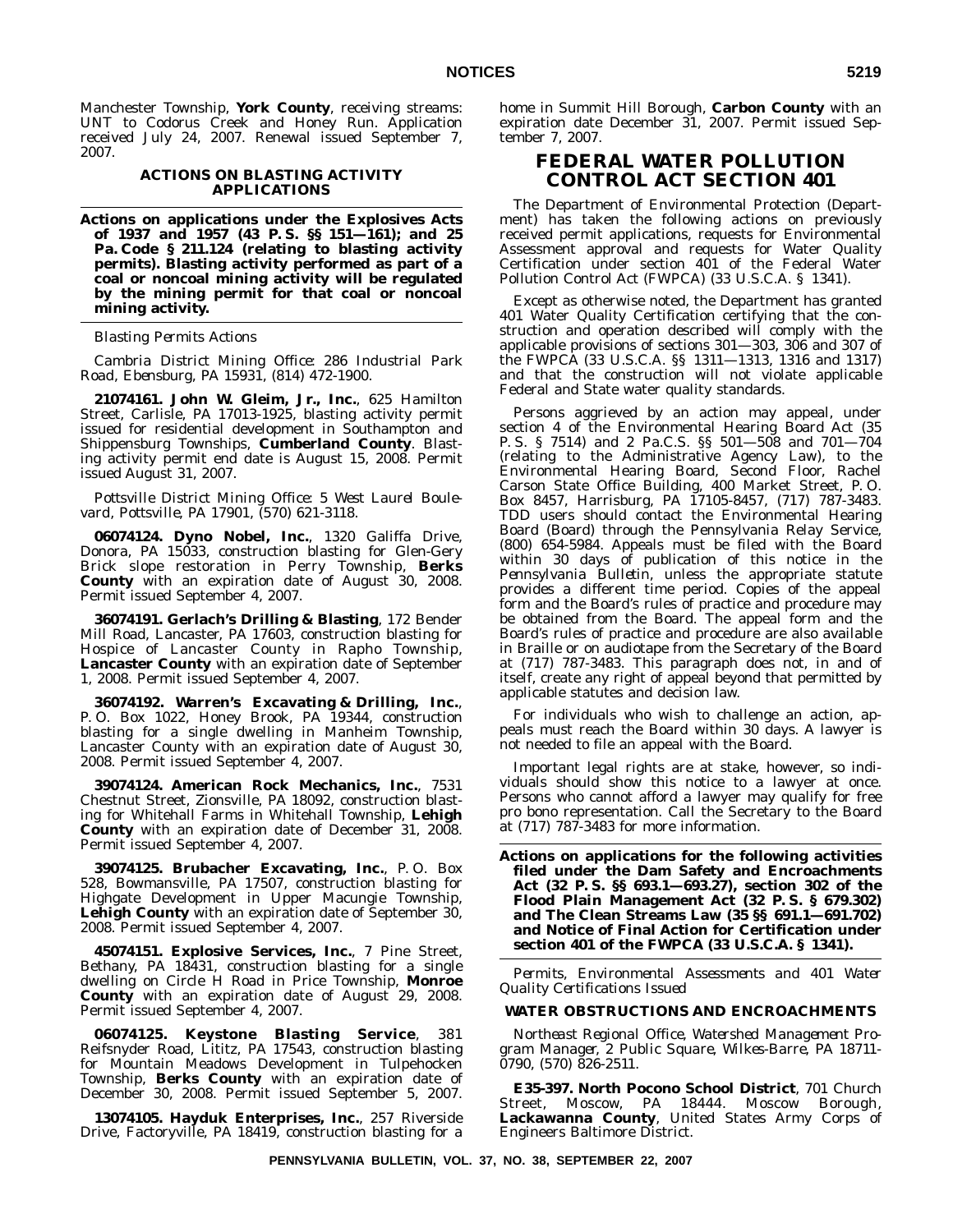To place and maintain fill in a deminimis area of EV wetlands equal to 0.03 acre within the Van Brunt Creek Watershed (CWF) for the purpose of improving safety and improving access to the existing athletic fields at North Pocono Elementary School. North Pocono Elementary School is located on the south side of Route 690 approximately 1-mile east of Interstate 380 (Moscow, PA Quadrangle N: 16.0 inches; W: 5.0 inches).

**E40-671. Hanover LP c/o Verus Partners**, 9450 West Bryn Mawr Avenue, Suite 150, Rosemont, IL 60018, Hanover Township, **Luzerne County**, United States Army Corps of Engineers Baltimore District.

To remove the existing temporary 66-inch diameter C.M.P. culvert and to construct and maintain a road crossing consisting of a 9'-4" by 6'-3" aluminized steel arch culvert depressed 12 inches below existing streambed elevations in Sugar Notch Creek CWF for access to a proposed parking lot that will service an adjacent warehouse facility. The project is located approximately 400 feet southwest of the intersection of South Main Street and Rose Lane (Wilkes-Barre West, PA Quadrangle N: 8.7 inches; W: 11.8 inches) in Hanover Township, Luzerne County. Subbasin: 5B

*Southcentral Region: Water Management Program Manager, 909 Elmerton Avenue, Harrisburg, PA 17110, (717) 705-4707.*

**E22-518: Kenneth Gall, Hershey Trust Company**, 100 East Mansion Road, Hershey, PA 17033-1359, Derry Township, **Dauphin County**, ACOE Baltimore District.

To construct and maintain a pedestrian foot bridge over a UNT to Spring Creek (WWF). The project is located northeast of the intersection of Fishburn Road (SR 743) and Cocoa Avenue (Hershey, PA Quadrangle N: 3.4"; W: 3.2", Latitude 40° 16′ 4"; Longitude 76° 38′ 52″) in Derry Township, **Dauphin County**.

**E01-263: Philip Smith**, 699 Lingg Road, New Oxford, PA 17350, Oxford Township, **Adams County**, ACOE Baltimore District

To expand an existing off-stream pond through excavation resulting in an additional storage capacity of 14,700 cubic feet associated with a UNT to the South Branch Conewago Creek (WWF) at a point just west of Lingg Road (McSherrystown, PA Quadrangle N: 17.9 inches; W: 7.2 inches, Latitude: 39° 50′ 55″; Longitude: 77° 3′ 5″) in Oxford Township, **Adams County**. There are no wetland impacts associated with this project.

**E36-817: Quail Creek LP**, 1794 Oregon Pike, Lancaster, PA 17601, Rapho Township, **Lancaster County**, ACOE Baltimore District.

To develop a 29-lot subdivision west of Pinch Road (Manheim, PA Quadrangle: 40° 13' 26" N; 76° 27' 08" W, 17.96 inches North; 10.78 inches West) in Rapho Township, Lancaster County involving: (1) removing an existing 36-inch SLCPP and installing and maintaining a 40-foot long 60-inch SLCPP in a UNT to Chickies Creek (WWF); (2) removing two existing 18-inch RCPs and installing and maintaining a 43-foot long 36-inch SLCPP in a UNT to Chickies Creek (WWF); (3) permanently filling two wetland areas: (a) 0.14 acre of PEM to construct a larger wetland; and (b) 0.05 acre of PEM to construct Woodland Drive, (3) temporarily affecting two wetland areas for utility line crossings: (a) 0.01 acre of PEM for a sanitary sewer crossing and (b) 0.03 of PEM for the discharge pipe from the proposed sewage treatment facility; (4) constructing and maintaining a stormwater outfall to an existing lake on a UNT to

Chickies Creek (WWF); (5) constructing and maintaining a dry hydrant in an existing lake on a UNT to Chickies Creek (WWF) resulting in  $0.02$  acre of temporary openwater impacts; (6) constructing and maintaining a waste water treatment plant effluent outfall to a UNT to Chickies Creek (WWF); and (7) constructing 0.50 acre of PEM wetlands as compensation for wetland impacts. The project proposes to directly affect 83 feet of stream and 0.19 acre of wetlands and temporarily affect 0.04 acre of wetlands and 0.02 acre of open water. Wetland creation of 0.50 acre is proposed to compensate for wetland impacts.

**E22-516: S & A Custom Built Homes, Inc.**, Keith Sunderman, 2121 Old Gatesburg Road, Suite 200, State College, PA 16803, Lower Paxton Township, **Dauphin County**, ACOE Baltimore District.

To construct and maintain a 99-foot long 8-inch ductile iron sanitary sewer pipe crossing temporarily impacting 0.004 acre PEM wetland and 0.003 acre stream of a UNT to Beaver Creek (WWF). The project is located on the north side of Union Deposit Road, approximately 150 feet west of its intersection with Page Road Extended (Harrisburg East, PA Quadrangle, N: 7.1 inches; W: 5.7 inches, Latitude 40° 17' 7"; Longitude: 76° 47' 32") in Lower Paxton Township, Dauphin County.

*Northcentral Region: Water Management Program Manager, 208 West Third Street, Williamsport, PA 17701, (570) 327-3636.*

**E60-184. Dale L. Miller**, 225 Highfields Lane, Lewisburg, PA 17937. Pedestrian Bridge, in Hartley Township, **Union County**, ACOE Baltimore District (Lewisburg, PA Quadrangle N: 1.7 inches; W: 3.9 inches).

To construct, operate and maintain a 38-foot clear span pedestrian wood and steel beam bridge with a 7.0-foot underclearance, concrete wing wall abutments built out of the 30 foot stream channel and the associated clean fill earthen ramps for private recreational crossing of Turtle Creek, located 1,085 feet upstream of the Stein Lane bridge. This permit was issued under 25 Pa. Code § 105.13(e) ''Small Projects.'' This permit also includes 401 Water Quality Certification.

*Southwest Region: Watershed Management Program Manager, 400 Waterfront Drive, Pittsburgh, PA 15222- 4745.*

**E26-343. Department of Transportation, District 12**, 825 North Gallatin Avenue Extension, Uniontown, PA 15401. To construct a bridge in Point Marion Borough, Fayette County and Dunkard Township, **Greene County**, Pittsburgh ACOE District (Morgantown, PA Quadrangle: N: 20.75 inches; W: 4.0 inches, Latitude: 39° 44′ 22″; Longitude: 79° 54′ 12″) and between Point Marion Borough, Fayette County to the east and Dunkard Township, Greene County to the west. To remove the existing SR 88, two lane, approximately 40 ft. wide, five span, steel truss bridge having a total length of approximately 740 ft. and having a 100-year flood event minimum clearance of 15.9 ft.; and to construct and maintain 68 ft. upstream and to the south a four span which includes a 414 ft. channel span, two lane and sidewalk, steel truss, 43.4 ft. total width replacement bridge having a total length of 746.1 ft. and having 100-year flood event minimum clearance of 15.9 ft. over the Monongahela River (WWF). In addition, construct and maintain for construction of the replacement bridge a temporary causeway and pier; and construct and maintain associated replacement stormwater outfalls to the Monongahela River (WWF). The bridge improvement and relocation project is located approximately 1,400 ft. upstream of the confluence with the Cheat River.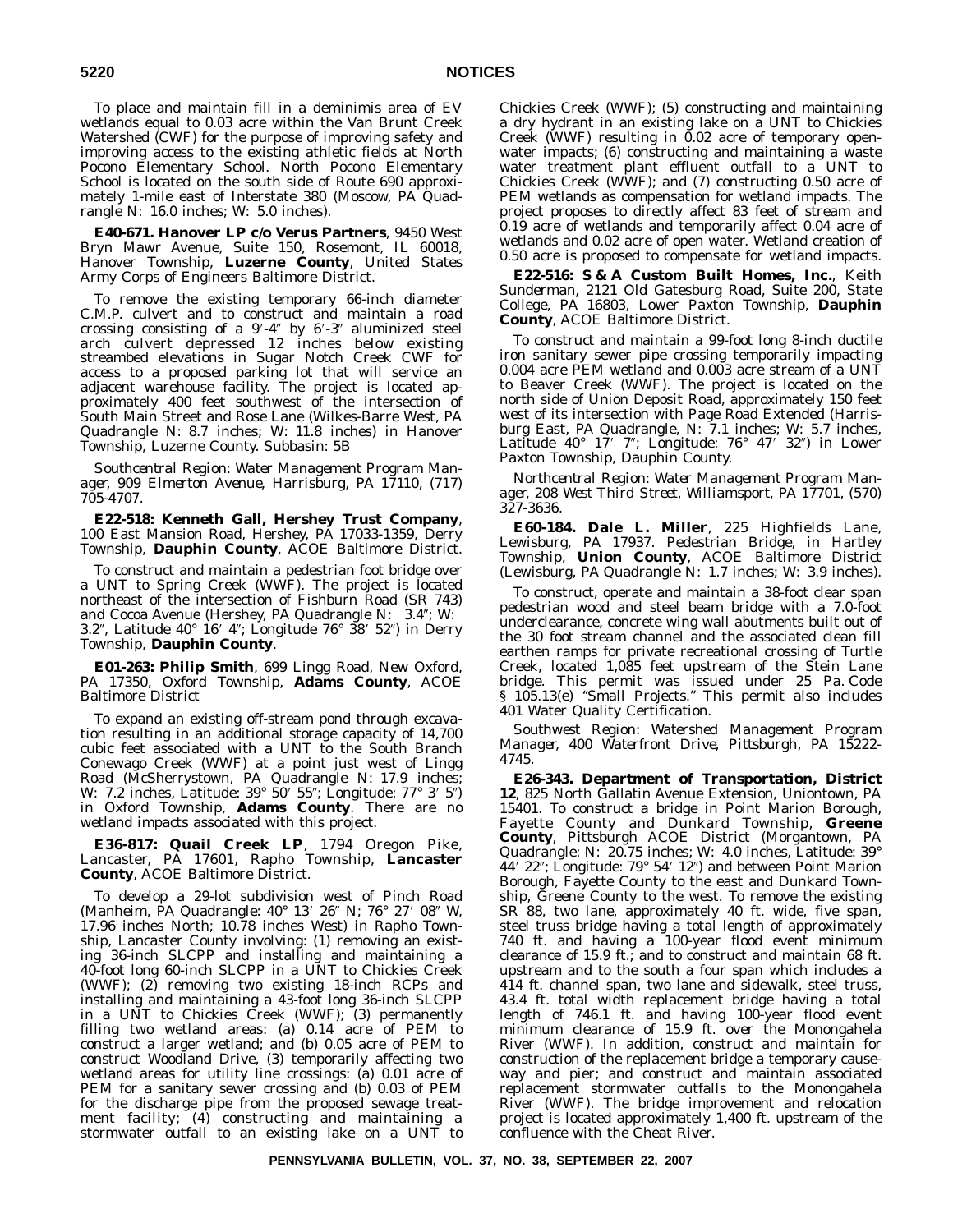*Northwest Region: Watershed Management Program Manager, 230 Chestnut Street, Meadville, PA 16335-3481.*

**E10-428, William Weaver, President, BelleVue Park Partners, LP**, P. O. Box 449, Mars, PA 16046. BelleVue Park Residential Development, in Cranberry Township, **Butler County**, ACOE Pittsburgh District (Baden and Mars, PA Quadrangles N:  $40^{\circ}$   $42'$  1.5"; W: 80° 07′ 30″).

To conduct activities associated with the construction of BelleVue Park, a 293-unit residential development on a 121-acre site, north of Rochester Road and east of Powell Road:

1. To fill 1.55 acres of six wetlands (PEM/PSS) for the construction of roads, buildings and stormwater facilities.

2. To conduct grading along approximately 700 feet within 50 feet of the right side of the channel of a tributary to Brush Creek (Tributary 1) having a drainage area less than 100 acres for residential lot development.

3. To construct and maintain a 145-foot long, 60-inch diameter corrugated plastic pipe stream enclosure (Culvert 1) in a tributary to Brush Creek (Tributary 3) having a drainage area less than 100 acres for the construction of a roadway. Total length of stream impact is 183 feet.

4. To construct and maintain a 65-foot long, 30-inch by 48-inch concrete box culvert (Culvert 2) in a tributary to Brush Creek (Tributary 4) having a drainage area of less than 100 acres for the construction of a roadway. Total length of stream impact is 125 feet.

5. To construct and maintain an 80-foot long, 42-inch diameter corrugated plastic pipe culvert in a tributary to Brush Creek (Tributary 4) having a drainage area of less than 100 acres for the construction of a road and retail center. Total length of stream impact is 140 feet.

6. To impact a 64-foot long reach in the headwaters of a tributary to Brush Creek (Tributary 3) having a drainage area less than 100 acres for installation of a 15-inch diameter storm sewer outfall and fill.

7. To fill approximately 330 feet of a tributary to Brush Creek (Tributary 5) having a drainage area less than 100 acres for the construction of a retail facility.

8. To construct and maintain various utility line crossings of tributaries to Brush Creek and 0.09 acre temporary wetland impact.

This project includes the following measures and/or activities as onsite mitigation for the project impacts:

1. Construction of a total of 2.18 acres of replacement wetland in two areas adjacent to existing wetland (Wetland 6).

2. Establish Conservation Easement along approximately 7,800 linear feet of the undisturbed corridors of tributaries to Brush Creek and approximately 22.5 acres of the undisturbed wetlands in the project area.

3. Remove a portion of the existing Andrew Drive to re-establish and restore pre-existing drainage patterns in the adjacent wetland and stream.

#### **ENVIRONMENTAL ASSESSMENTS**

*Southcentral Region: Water Management Program Manager, 909 Elmerton Avenue, Harrisburg, PA 17110.*

**EA22-015. Mark X. DiSanto, Triple Crown Corporation**, 7700 Derry Street Project, 5351 Jaycee Avenue, Harrisburg, PA 17112, Swatara Township, **Dauphin County**, ACOE Baltimore District.

To: (1) restore 560 linear feet of a UNT to Beaver Creek (WWF) by removing an in-stream sediment basin by grading a channel through the impoundment and native plantings established in the floodway; and (2) construct and maintain two 18-inch and one 15-inch outfall structures with R-5 riprap rock aprons in the same UNT to Beaver Creek. The project is located approximately 360 feet west of Milroy Road in Swatara Township, Dauphin County (Harrisburg East, PA Quadrangle N: 40° 16′ 2.2"; W:  $76^{\circ}$  45' 5.46" W).

[Pa.B. Doc. No. 07-1758. Filed for public inspection September 21, 2007, 9:00 a.m.]

#### **Bid Opportunity**

**AMD 32(2447)103.1, Abandoned Mine Reclamation Project, Tanoma South, Rayne Township, Indiana County.** The principal items of work and approximate quantities include 60 linear feet of overburden drilling and casing, 345 linear feet of air rotary drilling for 10-inch steel well casing, 345 linear feet of furnishing and installing 10-inch steel well casing and 180 linear feet of pond baffles. This project issues on September 21, 2007, and bids will be opened on October 25, 2007, at 2 p.m. Bid documents cost \$10 per set and will not be mailed until payment has been received. This project is financed by the Federal Government under the authority given it by Pub. L. No. 95-87 dated August 3, 1977, the Surface Mining Control Act of 1977 (52 P. S. §§ 1396.1— 1396.19a), and is subject to that law, and to the Federal grant for this project. Contact the Construction Contracts Section at (717) 787-7820 or joelmiller@state.pa.us for more information on this bid.

# KATHLEEN A. MCGINTY,

*Secretary*

[Pa.B. Doc. No. 07-1759. Filed for public inspection September 21, 2007, 9:00 a.m.]

## **State Water Plan; Statewide Water Resources Committee; Critical Water Planning Area Subcommittee Meeting**

The Critical Water Planning Area Subcommittee of the Act 220 State Water Plan Statewide Committee has scheduled a meeting to discuss various technical issues impacting the development of the State Water Plan. The meeting will be held September 25, 2007, at 10 a.m., Department of Environmental Protection, Rachel Carson State Office Building, 10th Floor Conference Room, 400 Market Street, Harrisburg, PA 17101.

Questions concerning this meeting should be directed to Susan Weaver, Division of Water Use Planning, P.O. Box 8555, Harrisburg, PA 17105-8555, (717) 783-8055, suweaver@state.pa.us.

Persons with a disability who require accommodations to attend the meeting should contact the Department of Environmental Protection (Department) at (717) 783-6118 or through the Pennsylvania AT&T Relay Services at (800) 654-5984 (TDD) to discuss how the Department may accommodate their needs.

> KATHLEEN A. MCGINTY, *Secretary*

[Pa.B. Doc. No. 07-1760. Filed for public inspection September 21, 2007, 9:00 a.m.]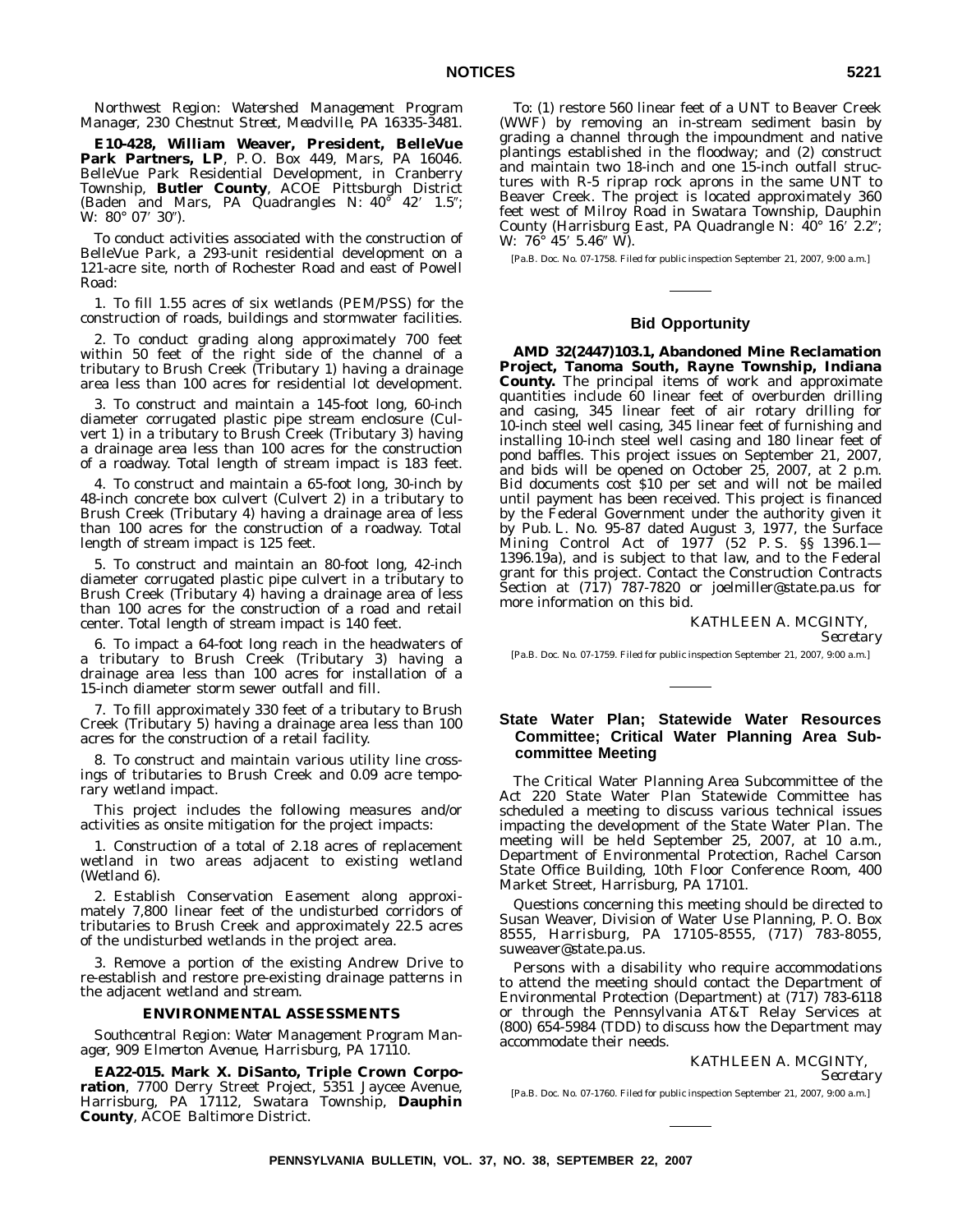# **DEPARTMENT OF HEALTH**

## **Cervical Cancer Task Force Meeting**

The Cervical Cancer Task Force will hold a public meeting on October 11, 2007, from 10 a.m. to 12 p.m. in the Bid Room 5N-1, Fifth Floor, Keystone Building, Capitol Complex, 400 North Street, Harrisburg, PA 17120.

For additional information contact Barbara Caboot, Public Health Program Administrator, Breast and Cervical Cancer Section, Division of Cancer Prevention and Control, Department of Health, Room 1011, Health and Welfare Building, Harrisburg, PA, (717) 346-3981.

Persons with a disability who wish to attend the meeting and require an auxiliary aid, service or other accommodation to do so should contact Barbara Caboot, Public Health Program Administrator at (717) 346-3981 or for speech and/or hearing impaired persons V/TT (717) 783-6514 or the Pennsylvania AT&T Relay Services at (800) 654-5984.

This meeting is subject to cancellation without notice. CALVIN B. JOHNSON, M. D., M.P.H., *Secretary*

[Pa.B. Doc. No. 07-1761. Filed for public inspection September 21, 2007, 9:00 a.m.]

## **Long-Term Care Nursing Facilities; Requests for Exception**

The following long-term care nursing facilities are seeking an exception to 28 Pa. Code § 205.6(a) (relating to function of building).

Arbutus Park Manor 207 Ottawa Street Johnstown, PA 15904 FAC ID 012002

Jefferson Manor Health Center 417 Route 28 Brookville, PA 15825 FAC ID 100802

The following long-term care nursing facility is seeking an exception to 28 Pa. Code § 205.68(c) (relating to special electrical requirements for new construction).

Pennsylvania Soldiers' & Sailors' Home P. O. Box 6239 East Third Street Erie, PA 16512

These requests are on file with the Department of Health (Department). Persons may receive a copy of a request for exception by requesting a copy from the Division of Nursing Care Facilities, Room 526, Health and Welfare Building, Harrisburg, PA 17120, (717) 787- 1816, fax (717) 772-2163, ra-paexcept@state.pa.us.

Those persons who wish to comment on an exception request may do so by sending a letter by mail, e-mail or facsimile to the Division and address listed previously.

Comments received by the Department within 15 days after the date of publication of this notice will be reviewed by the Department before it decides whether to approve or disapprove the request for exception.

Persons with a disability who wish to obtain a copy of the request and/or provide comments to the Department and require an auxiliary aid, service or other accommodation to do so should contact V/TT (717) 783-6514 for speech and/or hearing impaired persons or the Pennsylvania AT&T Relay Service at (800) 654-5984 (TT).

CALVIN B. JOHNSON, M. D., M.P.H.,

*Secretary*

[Pa.B. Doc. No. 07-1762. Filed for public inspection September 21, 2007, 9:00 a.m.]

## **Time Frame for Managed Care Plans to Acknowledge Receipt of an Appeal Request**

Under 28 Pa. Code § 9.603 (relating to technical advisories), the Department of Health (Department), Bureau of Managed Care, is issuing a technical advisory interpretation of 28 Pa. Code  $\S$ § 9.703(c)(1)(i) and (2)(i) and  $9.705(c)(1)(i)$  and  $(2)(i)$  (relating to the internal complaint process; and internal grievance process) relating to the time frame in which a managed care plans must issue an acknowledgement of complaint or of a grievance letter to an enrollee filing a complaint or grievance.

Copies of the technical advisories may be obtained by contacting JoAnn Cheeseman, Director, Division of Quality Review, Bureau of Managed Care, Department of Health, Room 912, Health and Welfare Building, 7th and Forster Streets, Harrisburg, PA 17120, (717) 787-5193.

Persons with a disability who require an alternative format of this notice (for example, large print, audiotape, Braille) should contact JoAnn Cheeseman at the previously listed address and telephone number or for speech and/or hearing impaired persons at V/TT (717) 783-6154 or the Pennsylvania AT&T Relay Service at (800) 654- 5984 (TT).

> CALVIN B. JOHNSON, M. D., M.P.H., *Secretary*

[Pa.B. Doc. No. 07-1763. Filed for public inspection September 21, 2007, 9:00 a.m.]

## **Tobacco Use Prevention and Cessation Advisory Committee; Public Hearing and Meeting**

The Tobacco Use Prevention and Cessation Advisory Committee (Committee) of the Department of Health (Department) will hold a public hearing and a public meeting on October 9, 2007. The public hearing and public meeting will be held in Hearing Room No. 1 of the Keystone Building, Seventh and Forster Streets, Harrisburg, PA.

The public hearing will be held from 10 a.m. to 12 p.m. Comments must be submitted in writing no later than 2:30 p.m. on September 28, 2007, to the Department of Health, Bureau of Chronic Diseases and Injury Prevention, Division of Tobacco Prevention and Control, Room 1006 Health and Welfare Building, Seventh and Forster Streets, Harrisburg, PA 17120 or by fax at (717) 214- 6690. Written comments must be limited to no more than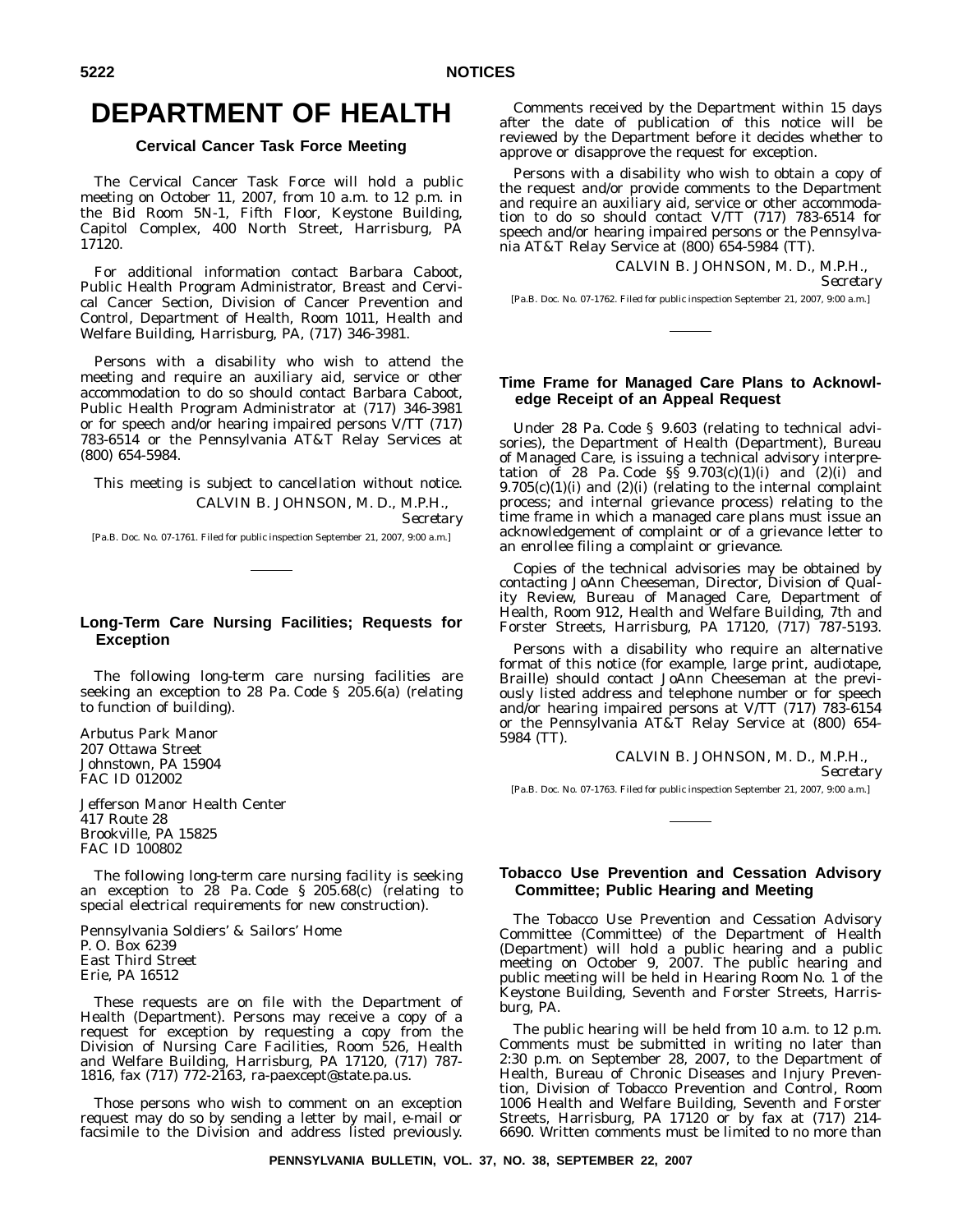three typewritten pages. Persons wishing to present written statements orally at the public hearing must contact Brenda Reichert at (717) 783-6600 no later than 2:30 p.m. on September 28, 2007, to make a reservation for testifying at the hearing. Oral testimony will be limited to 5 minutes. Persons will be scheduled on a first come, first served basis, as time permits.

The public meeting of the Tobacco Use Prevention and Cessation Advisory Committee will be held from 1 p.m. to 3:30 p.m. The purpose of the meeting is to discuss the tobacco use prevention and cessation priorities for the State Fiscal Year 2008—2009.

This meeting is open to the public. No reservations are required to attend the public meeting.

For additional information contact Judy Ochs, Director, Division of Tobacco Prevention and Control or Brenda Reichert, Administrative Assistant, Division of Tobacco Prevention and Control, 1006 Health and Welfare Building, Seventh and Forster Streets, Harrisburg, PA 17120, (717) 783-6600.

Persons with a disability and desire to attend the meeting and require an auxiliary aid, service or other accommodation to do so should contact Judy Ochs or Brenda Reichert at (717) 783-6600 or V/TT (717) 783-6514 for speech and/or hearing impaired persons or the Pennsylvania AT&T Relay Services at (800) 654-5984 (TT).

This hearing and meeting is subject to cancellation without notice.

CALVIN B. JOHNSON, M. D., M.P.H.,

*Secretary*

[Pa.B. Doc. No. 07-1764. Filed for public inspection September 21, 2007, 9:00 a.m.]

# **Traumatic Brain Injury Advisory Board Meeting**

The Traumatic Brain Injury Advisory Board, established under the Federal Traumatic Brain Injury Act of 1996 (42 U.S.C.A. § 300d-52), will hold a public meeting on Thursday, October 4, 2007, from 10 a.m. to 3 p.m., in the Richards Hall, Recital Room, Dixon University Center located at 2986 North Second Street, Harrisburg, PA 17110.

For additional information, or if a person with a disability desires to attend the meeting and require an auxiliary aid, service or other accommodation to do so contact Jean Prater, Administrative Assistant, Division of Child and Adult Health Services at (717) 772-2762 or for speech and/or hearing impaired persons V/TT (717) 783- 6514 or the Pennsylvania AT&T Relay Services at (800) 654-5984.

### This meeting is subject to cancellation without notice. CALVIN B. JOHNSON, M. D., M.P.H., *Secretary*

[Pa.B. Doc. No. 07-1765. Filed for public inspection September 21, 2007, 9:00 a.m.]

# **DEPARTMENT OF REVENUE**

## **Pennsylvania The Price is Right<sup>®</sup> Instant Lottery Game**

Under the State Lottery Law (72 P. S. §§ 3761-101— 3761-314) and 61 Pa. Code § 819.203 (relating to notice of instant game rules), the Secretary of Revenue hereby provides public notice of the rules for the following instant lottery game:

1. *Name*: The name of the game is Pennsylvania The Price is Right<sup>®</sup>.

2. *Price*: The price of a Pennsylvania The Price is Right<sup>®</sup> instant lottery game ticket is  $$5.$ 

3. *Play Symbols*: Each Pennsylvania The Price is Right® instant lottery game ticket will contain four play<br>areas known as "Punch A Bunch™," "Plinko®," "Spin the Wheel<sup>TM</sup>" and "Showcase Showdown<sup>TM</sup>" respectively. Each game has a different game play method and is played separately.

(a) The play area for "Punch A Bunch<sup>TM</sup>" will contain a ''YOUR PUNCHBOARD NUMBERS'' area and a ''LUCKY NUMBER'' area. The play symbols and their captions located in the "YOUR PUNCHBOARD NUMBERS" area and in the ''LUCKY NUMBER'' area are: 1 (ONE), 2 (TWO), 3 (THREE), 4 (FOUR), 5 (FIVE), 6 (SIX), 7 (SEVEN), 8 (EIGHT), 9 (NINE), 10 (TEN), 11 (ELEVN), 12 (TWLV), 13 (THRTN), 14 (FORTN), 15 (FIFTN), 16 (SIXTN), 17 (SVNTN), 18 (EGHTN), 19 (NINTN), 20 (TWENT), 21 (TWYONE), 22 (TWYTWO), 23 (TWYTHR), 24 (TWYFOR), 25 (TWYFIV), 26 (TWYSIX), 27 (TWYSVN), 28 (TWYEGT), 29 (TWYNIN) and 30 (THIRTY).

(b) The play symbol located in the play area for "Plinko<sup>®</sup>" is a Chip symbol, which appears as a circle bisected by a vertical arrow pointing down.

(c) The play symbol located in the play area for "Spin the Wheel<sup>TM</sup>" is a black Arrow (ARROW) symbol pointing to the right.

(d) The play area for "Showcase Showdown<sup>TM</sup>" will consist of a ''Showcase 1'' area and a ''Showcase 2'' area. Each "Showcase" will contain a "YOUR BID" area, an "ACTUAL PRICE" area, and a "prize" area. Each "Showcase'' is played separately. The play symbols and their captions located in the ''YOUR BID'' area and the ''AC-TUAL PRICE'' area are: 0 (0), 1 (1), 2 (2), 3 (3), 4 (4), 5 (5), 6 (6), 7 (7), 8 (8), 9 (9) and a , (,).

#### 4. *Prize Symbols*:

(a) The prize symbols and their captions located in the play area for "Punch A Bunch<sup>TM</sup>" and in the play area for "Showcase Showdown<sup>TM</sup>" are:  $$5\cdot^{00}$  (FIV DOL),  $$10\cdot^{00}$ (TEN DOL), \$20\$ (TWENTY), \$25\$ (TWY FIV), \$40\$ (FORTY), \$50\$ (FIFTY), \$100 (ONE HUN), \$500 (FIV HUN), \$1,000 (ONE THO), \$5,000 (FIV THO), \$50,000 (FTY THO), \$100,000 (ONEHUNTHO) and a TRIP (TRIP).

(b) The prize symbols and their captions located in the nine "prize" spaces in the play area for "Plinko®" are printed in a vertical manner and are: \$0\$ (ZERO DOL), \$5\$ (FIV DOL), \$10\$ (TEN DOL), \$20\$ (TWENTY), \$25\$ (TWY FIV), \$40\$ (FORTY), \$50\$ (FIFTY), \$100 (ONE HUN), \$500 (FIV HUN), \$1,000 (ONE THO), \$5,000 (FIV THO), \$50,000 (FTY THO), \$100,000 (ONEHUNTHO) and a TRIP (TRIP).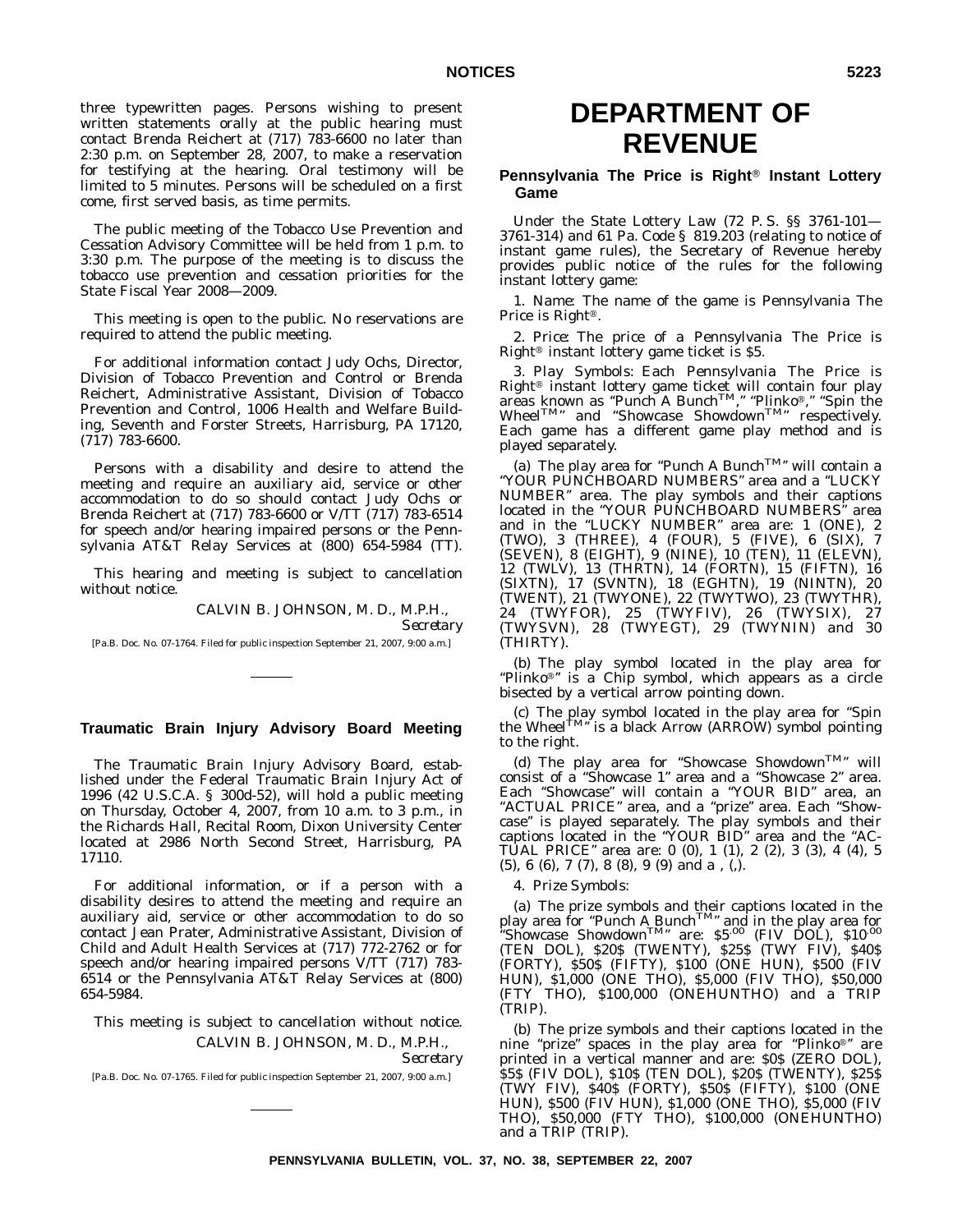(c) The prize symbols and their captions located in the seven "PRIZE" boxes for "Spin the Wheel<sup>TM</sup>" are: \$0.00 (ZERO DOL), \$5.00 (FIV DOL), \$10.00 (TEN DOL), \$20\$ (TWENTY), \$25\$ (TWY FIV), \$40\$ (FORTY), \$50\$ (FIFTY), \$100 (ONE HUN), \$500 (FIV HUN), \$1,000 (ONE THO) and \$5,000 (FIV THO).

5. *Prizes*: The prizes that can be won in "Punch A Bunch<sup>TM</sup>," "Plinko<sup>®</sup>" and "Showcase Showdown<sup>TM</sup>" are: \$5, \$10, \$20, \$25, \$40, \$50, \$100, \$500, \$1,000, \$5,000, \$50,000, \$100,000, and a trip to The Price is Right<sup>®</sup> game show. The prizes that can be won in "Spin the Wheel<sup>TM</sup>" are: \$5, \$10, \$20, \$25, \$40, \$50, \$100, \$500, \$1,000 and \$5,000. The player can win up to 7 times on a ticket.

6. *Approximate Number of Tickets Printed For the Game*: Approximately 6,000,000 tickets will be printed for Pennsylvania The Price is Right® instant lottery game.

7. *Determination of Prize Winners*:

(a) Determination of prize winners for Punch A  $Bunch^{TM}$  are:

(1) Holders of tickets upon which either of the ''YOUR PUNCHBOARD NUMBERS'' play symbols matches the ''LUCKY NUMBER'' play symbol and a prize symbol of \$100,000 (ONEHUNTHO) appears under the matching ''YOUR PUNCHBOARD NUMBERS'' play symbol, on a single ticket, shall be entitled to a prize of \$100,000.

(2) Holders of tickets upon which either of the ''YOUR PUNCHBOARD NUMBERS'' play symbols matches the ''LUCKY NUMBER'' play symbol and a prize symbol of \$50,000 (FTY THO) appears under the matching ''YOUR PUNCHBOARD NUMBERS'' play symbol, on a single ticket, shall be entitled to a prize of \$50,000.

(3) Holders of tickets upon which either of the ''YOUR PUNCHBOARD NUMBERS'' play symbols matches the ''LUCKY NUMBER'' play symbol and a prize symbol of TRIP (TRIP) appears under the matching ''YOUR PUNCHBOARD NUMBERS'' play symbol, on a single ticket, shall be entitled to a Pennsylvania The Price is Right® Trip Prize Package.

(4) Holders of tickets upon which either of the ''YOUR PUNCHBOARD NUMBERS'' play symbols matches the ''LUCKY NUMBER'' play symbol and a prize symbol of \$5,000 (FIV THO) appears under the matching ''YOUR PUNCHBOARD NUMBERS'' play symbol, on a single ticket, shall be entitled to a prize of \$5,000.

(5) Holders of tickets upon which either of the ''YOUR PUNCHBOARD NUMBERS'' play symbols matches the ''LUCKY NUMBER'' play symbol and a prize symbol of \$1,000 (ONE THO) appears under the matching ''YOUR PUNCHBOARD NUMBERS" play symbol, on a single ticket, shall be entitled to a prize of \$1,000.

(6) Holders of tickets upon which either of the ''YOUR PUNCHBOARD NUMBERS'' play symbols matches the ''LUCKY NUMBER'' play symbol and a prize symbol of \$500 (FIV HUN) appears under the matching ''YOUR PUNCHBOARD NUMBERS'' play symbol, on a single ticket, shall be entitled to a prize of \$500.

(7) Holders of tickets upon which either of the ''YOUR PUNCHBOARD NUMBERS'' play symbols matches the ''LUCKY NUMBER'' play symbol and a prize symbol of \$100 (ONE HUN) appears under the matching ''YOUR PUNCHBOARD NUMBERS" play symbol, on a single ticket, shall be entitled to a prize of \$100.

(8) Holders of tickets upon which either of the ''YOUR PUNCHBOARD NUMBERS'' play symbols matches the

''LUCKY NUMBER'' play symbol and a prize symbol of \$50\$ (FIFTY) appears under the matching ''YOUR PUNCHBOARD NUMBERS'' play symbol, on a single ticket, shall be entitled to a prize of \$50.

(9) Holders of tickets upon which either of the ''YOUR PUNCHBOARD NUMBERS'' play symbols matches the ''LUCKY NUMBER'' play symbol and a prize symbol of \$40\$ (FORTY) appears under the matching ''YOUR PUNCHBOARD NUMBERS" play symbol, on a single ticket, shall be entitled to a prize of \$40.

(10) Holders of tickets upon which either of the ''YOUR PUNCHBOARD NUMBERS'' play symbols matches the ''LUCKY NUMBER'' play symbol and a prize symbol of \$25\$ (TWY FIV) appears under the matching ''YOUR PUNCHBOARD NUMBERS" play symbol, on a single ticket, shall be entitled to a prize of \$25.

(11) Holders of tickets upon which either of the ''YOUR PUNCHBOARD NUMBERS'' play symbols matches the ''LUCKY NUMBER'' play symbol and a prize symbol of \$20\$ (TWENTY) appears under the matching ''YOUR PUNCHBOARD NUMBERS" play symbol, on a single ticket, shall be entitled to a prize of \$20.

(12) Holders of tickets upon which either of the ''YOUR PUNCHBOARD NUMBERS'' play symbols matches the ''LUCKY NUMBER'' play symbol and a prize symbol of \$10.00 (TEN DOL) appears under the matching ''YOUR PUNCHBOARD NUMBERS" play symbol, on a single ticket, shall be entitled to a prize of \$10.

(13) Holders of tickets upon which either of the ''YOUR PUNCHBOARD NUMBERS'' play symbols matches the ''LUCKY NUMBER'' play symbol and a prize symbol of \$5.00 (FIV DOL) appears under the matching ''YOUR PUNCHBOARD NUMBERS'' play symbol, on a single ticket, shall be entitled to a prize of \$5.

(b) Determination of prize winners for Plinko<sup>®</sup> are:

(1) Holders of tickets with a Chip play symbol, and a prize symbol of \$100,000 (ONEHUNTHO) appearing in the ''prize'' space directly below that Chip play symbol, on a single ticket, shall be entitled to a prize of \$100,000.

(2) Holders of tickets with a Chip play symbol, and a prize symbol of \$50,000 (FTY THO) appearing in the 'prize" space directly below that Chip play symbol, on a single ticket, shall be entitled to a prize of \$50,000.

(3) Holders of tickets with a Chip play symbol, and a prize symbol of TRIP (TRIP) appearing in the "prize" space directly below that Chip play symbol, on a single ticket, shall be entitled to a Pennsylvania The Price is Right<sup>®</sup> Trip Prize Package.

(4) Holders of tickets with a Chip play symbol, and a prize symbol of \$5,000 (FIV THO) appearing in the 'prize" space directly below that Chip play symbol, on a single ticket, shall be entitled to a prize of \$5,000.

(5) Holders of tickets with a Chip play symbol, and a prize symbol of \$1,000 (ONE THO) appearing in the 'prize" space directly below that Chip play symbol, on a single ticket, shall be entitled to a prize of \$1,000.

(6) Holders of tickets with a Chip play symbol, and a prize symbol of \$500 (FIV HUN) appearing in the ''prize'' space directly below that Chip play symbol, on a single ticket, shall be entitled to a prize of \$500.

(7) Holders of tickets with a Chip play symbol, and a prize symbol of \$100 (ONE HUN) appearing in the "prize" space directly below that Chip play symbol, on a single ticket, shall be entitled to a prize of \$100.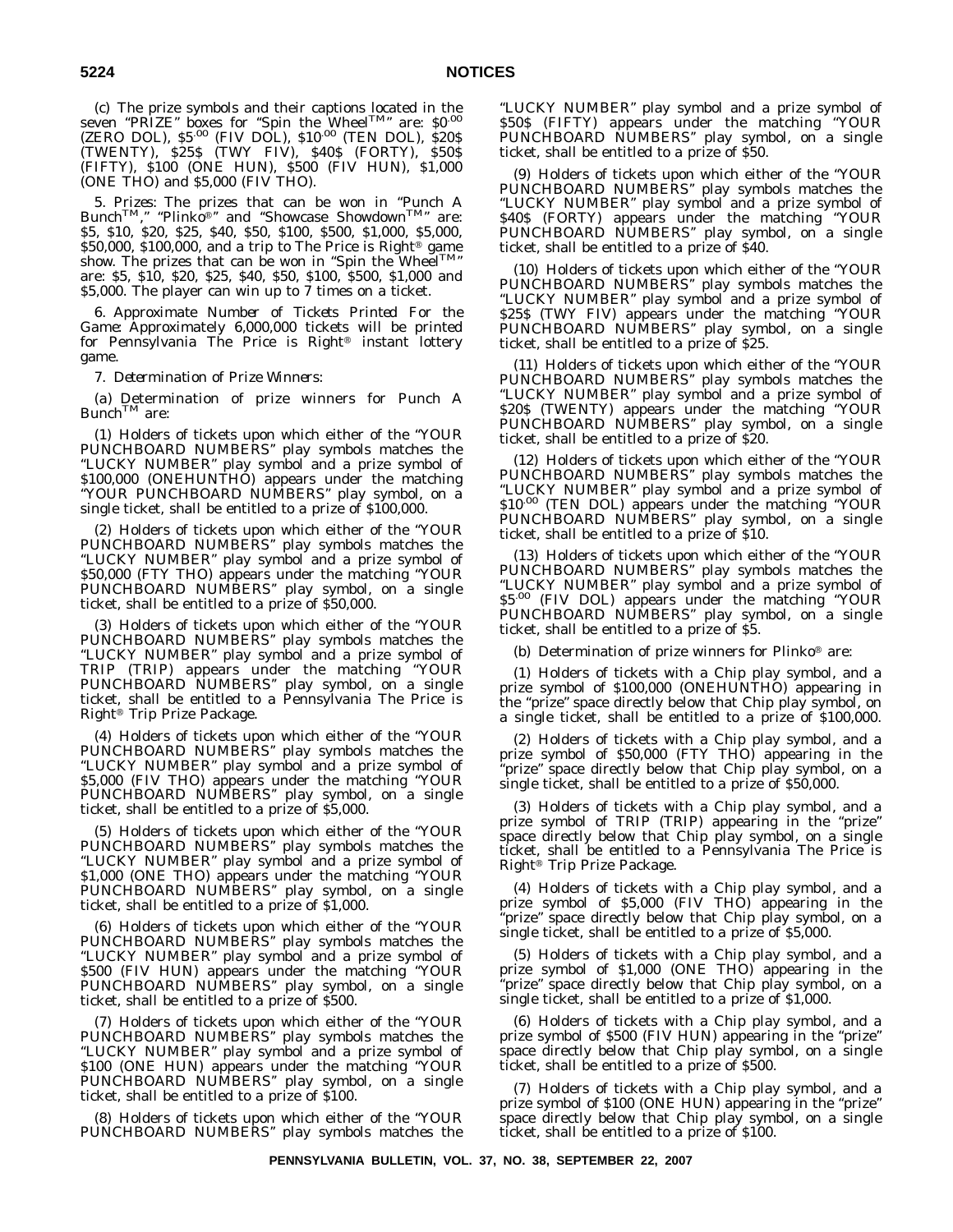(8) Holders of tickets with a Chip play symbol, and a prize symbol of \$50 (FIFTY) appearing in the ''prize'' space directly below that Chip play symbol, on a single ticket, shall be entitled to a prize of \$50.

(9) Holders of tickets with a Chip play symbol, and a prize symbol of \$40\$ (FORTY) appearing in the "prize" space directly below that Chip play symbol, on a single ticket, shall be entitled to a prize of \$40.

(10) Holders of tickets with a Chip play symbol, and a prize symbol of \$25\$ (TWY FIV) appearing in the ''prize'' space directly below that Chip play symbol, on a single ticket, shall be entitled to a prize of \$25.

(11) Holders of tickets with a Chip play symbol, and a prize symbol of \$20\$ (TWENTY) appearing in the ''prize'' space directly below that Chip play symbol, on a single ticket, shall be entitled to a prize of \$20.

(12) Holders of tickets with a Chip play symbol, and a prize symbol of \$10\$ (TEN DOL) appearing in the "prize" space directly below that Chip play symbol, on a single ticket, shall be entitled to a prize of \$10.

(13) Holders of tickets with a Chip play symbol, and a prize symbol of \$5\$ (FIV DOL) appearing in the ''prize'' space directly below that Chip play symbol, on a single ticket, shall be entitled to a prize of \$5.

(c) Determination of prize winners for Spin the Wheel $^{\text{TM}}$  are:

(1) Holders of tickets upon which a prize symbol of \$5,000 (FIV THO) appears in the ''PRIZE'' box directly to the right of the black Arrow (ARROW) play symbol, on a single ticket, shall be entitled to a prize of \$5,000.

(2) Holders of tickets upon which a prize symbol of \$1,000 (ONE THO) appears in the "PRIZE" box directly to the right of the black Arrow (ARROW) play symbol, on a single ticket, shall be entitled to a prize of \$1,000.

(3) Holders of tickets upon which a prize symbol of \$500 (FIV HUN) appears in the "PRIZE" box directly to the right of the black Arrow (ARROW) play symbol, on a single ticket, shall be entitled to a prize of \$500.

(4) Holders of tickets upon which a prize symbol of \$100 (ONE HUN) appears in the "PRIZE" box directly to the right of the black Arrow (ARROW) play symbol, on a single ticket, shall be entitled to a prize of \$100.

(5) Holders of tickets upon which a prize symbol of \$50\$ (FIFTY) appears in the ''PRIZE'' box directly to the right of the black Arrow (ARROW) play symbol, on a single ticket, shall be entitled to a prize of \$50.

(6) Holders of tickets upon which a prize symbol of \$40\$ (FORTY) appears in the "PRIZE" box directly to the right of the black Arrow (ARROW) play symbol, on a single ticket, shall be entitled to a prize of \$40.

(7) Holders of tickets upon which a prize symbol of \$25\$ (TWY FIV) appears in the "PRIZE" box directly to the right of the black Arrow (ARROW) play symbol, on a single ticket, shall be entitled to a prize of \$25.

(8) Holders of tickets upon which a prize symbol of \$20\$ (TWENTY) appears in the "PRIZE" box directly to the right of the black Arrow (ARROW) play symbol, on a single ticket, shall be entitled to a prize of \$20.

(9) Holders of tickets upon which a prize symbol of \$10.00 (TEN DOL) appears in the "PRIZE" box directly to the right of the black Arrow (ARROW) play symbol, on a single ticket, shall be entitled to a prize of \$10.

(10) Holders of tickets upon which a prize symbol of \$5.00 (FIV DOL) appears in the ''PRIZE'' box directly to the right of the black Arrow (ARROW) play symbol, on a single ticket, shall be entitled to a prize of \$5.

(d) Determination of prize winners for Showcase<br>Showdown<sup>TM</sup> are:

(1) Holders of tickets upon which the six ''YOUR BID'' play symbols match the six ''ACTUAL PRICE'' play symbols in the exact same order, and a prize symbol of \$100,000 (ONEHUNTHO) appears under the matching ''ACTUAL PRICE'' play symbols, in the same showcase, on a single ticket, shall be entitled to a prize of \$100,000.

(2) Holders of tickets upon which the six ''YOUR BID'' play symbols match the six "ACTUAL PRICE" play symbols in the exact same order, and a prize symbol of \$50,000 (FIFTY THO) appears under the matching ''AC-TUAL PRICE'' play symbols, in the same showcase, on a single ticket, shall be entitled to a prize of \$50,000.

(3) Holders of tickets upon which the six ''YOUR BID'' play symbols match the six ''ACTUAL PRICE'' play symbols in the exact same order, and a prize symbol of TRIP (TRIP) appears under the matching ''ACTUAL PRICE'' play symbols, in the same showcase, on a single ticket, shall be entitled to a prize of a Pennsylvania The Price is Right<sup>®</sup> Trip Prize Package.

(4) Holders of tickets upon which the six ''YOUR BID'' play symbols match the six "ACTUAL PRICE" play symbols in the exact same order, and a prize symbol of \$5,000 (FIV THO) appears under the matching ''ACTUAL PRICE" play symbols, in the same showcase, on a single ticket, shall be entitled to a prize of \$5,000.

(5) Holders of tickets upon which the six ''YOUR BID'' play symbols match the six ''ACTUAL PRICE'' play symbols in the exact same order, and a prize symbol of \$1,000 (ONE THO) appears under the matching "AC-TUAL PRICE'' play symbols, in the same showcase, on a single ticket, shall be entitled to a prize of \$1,000.

(6) Holders of tickets upon which the six ''YOUR BID'' play symbols match the six ''ACTUAL PRICE'' play symbols in the exact same order, and a prize symbol of \$500 (FIV HUN) appears under the matching ''ACTUAL PRICE" play symbols, in the same showcase, on a single ticket, shall be entitled to a prize of \$500.

(7) Holders of tickets upon which the six ''YOUR BID'' play symbols match the six "ACTUAL PRICE" play symbols in the exact same order, and a prize symbol of \$100 (ONE HUN) appears under the matching ''ACTUAL PRICE" play symbols, in the same showcase, on a single ticket, shall be entitled to a prize of \$100.

(8) Holders of tickets upon which the six ''YOUR BID'' play symbols match the six "ACTUAL PRICE" play symbols in the exact same order, and a prize symbol of \$50\$ (FIFTY) appears under the matching ''ACTUAL PRICE" play symbols, in the same showcase, on a single ticket, shall be entitled to a prize of \$50.

(9) Holders of tickets upon which the six ''YOUR BID'' play symbols match the six ''ACTUAL PRICE'' play symbols in the exact same order, and a prize symbol of \$40\$ (FORTY) appears under the matching ''ACTUAL PRICE" play symbols, in the same showcase, on a single ticket, shall be entitled to a prize of \$40.

(10) Holders of tickets upon which the six ''YOUR BID'' play symbols match the six ''ACTUAL PRICE'' play symbols in the exact same order, and a prize symbol of \$25\$ (TWY FIV) appears under the matching ''ACTUAL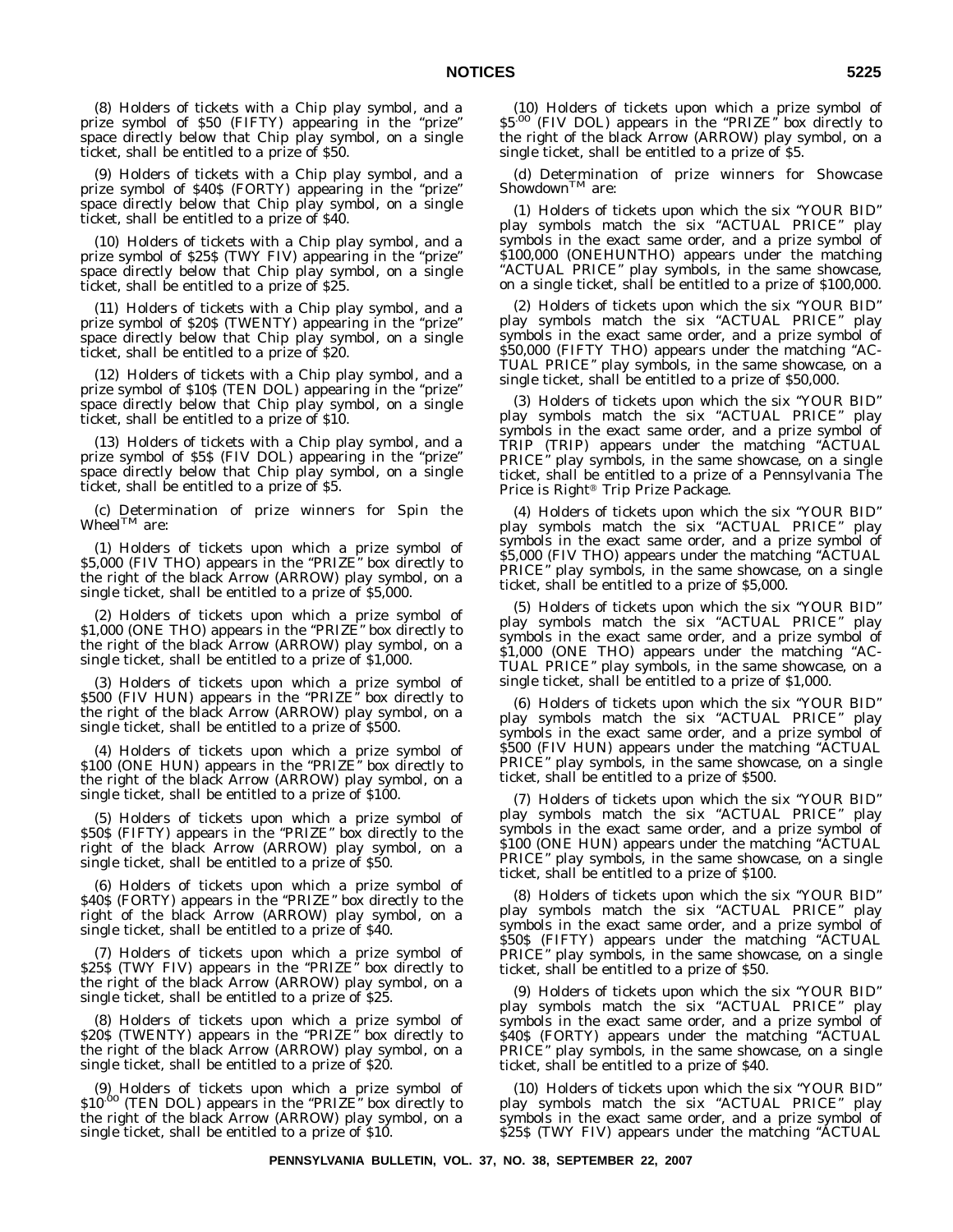PRICE'' play symbols, in the same showcase, on a single ticket, shall be entitled to a prize of \$25.

(11) Holders of tickets upon which the six ''YOUR BID'' play symbols match the six ''ACTUAL PRICE'' play symbols in the exact same order, and a prize symbol of \$20\$ (TWENTY) appears under the matching ''ACTUAL PRICE" play symbols, in the same showcase, on a single ticket, shall be entitled to a prize of \$20.

(12) Holders of tickets upon which the six ''YOUR BID'' play symbols match the six ''ACTUAL PRICE'' play symbols in the exact same order, and a prize symbol of  $$10^{.00}$  (TEN DOL) appears under the matching "ACTUAL

PRICE'' play symbols, in the same showcase, on a single ticket, shall be entitled to a prize of \$10.

(13) Holders of tickets upon which the six ''YOUR BID'' play symbols match the six "ACTUAL PRICE" play symbols in the exact same order, and a prize symbol of \$5.<sup>00</sup> (FIV DOL) appears under the matching "ACTUAL PRICE" play symbols, in the same showcase, on a single ticket, shall be entitled to a prize of \$5.

8. *Number and Description of Prizes and Approximate Odds*: The following table sets forth the approximate number of winners, amounts of prizes and approximate odds of winning:

| Punch A<br>$Bunch^{TM}$ | Plinko®         | Spin the<br>$\hat{W}$ hee $\hat{I^{TM}}$ | Showcase<br>$Show down^{TM}$    | Win:                    | Approximate<br>Odds Are 1 In: | Approximate No.<br>of Winners Per<br>6,000,000 Tickets |
|-------------------------|-----------------|------------------------------------------|---------------------------------|-------------------------|-------------------------------|--------------------------------------------------------|
| \$5                     |                 |                                          |                                 | \$5                     | 30                            | 200,000                                                |
|                         | \$5             |                                          |                                 | \$5                     | 30                            | 200,000                                                |
|                         |                 | $\$5$                                    |                                 | $\overline{\textbf{S}}$ | 60                            | 100,000                                                |
|                         |                 |                                          | \$5                             | \$5                     | 30                            | 200,000                                                |
| \$10                    |                 |                                          |                                 | \$10                    | 120                           | 50,000                                                 |
|                         | \$10            |                                          |                                 | \$10                    | 120                           | 50,000                                                 |
|                         |                 | \$10                                     |                                 | \$10                    | 120                           | 50,000                                                 |
|                         |                 |                                          | \$10                            | \$10                    | 150                           | 40,000                                                 |
| $$5 \times 2$$          |                 |                                          |                                 | \$10                    | 150                           | 40,000                                                 |
|                         | $$5 \times 2$   |                                          |                                 | \$10                    | 150                           | 40,000                                                 |
|                         |                 |                                          | $$5 \times 2$$                  | \$10                    | 150                           | 40,000                                                 |
|                         |                 | \$5                                      | \$5                             | <b>\$10</b>             | 150                           | 40,000                                                 |
| \$20                    |                 |                                          |                                 | \$20                    | 600                           | 10,000                                                 |
|                         | \$20            |                                          |                                 | \$20                    | 600                           | 10,000                                                 |
|                         |                 | \$20                                     |                                 | \$20                    | 600                           | 10,000                                                 |
|                         |                 |                                          | \$20                            | \$20                    | 600                           | 10,000                                                 |
| $$10 \times 2$          |                 |                                          |                                 | \$20                    | 600                           | 10,000                                                 |
|                         | $$10 \times 2$  |                                          |                                 | \$20                    | 600                           | 10,000                                                 |
|                         |                 |                                          | $$10 \times 2$                  | \$20                    | 600                           | 10,000                                                 |
| \$10                    |                 | \$10                                     |                                 | \$20                    | 600                           | 10,000                                                 |
|                         | \$10            | \$10                                     |                                 | \$20                    | 600                           | 10,000                                                 |
|                         |                 | \$10                                     | \$10                            | \$20                    | 600                           | 10,000                                                 |
| \$25                    |                 |                                          |                                 | \$25                    | 600                           | 10,000                                                 |
|                         | \$25            |                                          |                                 | \$25                    | 600                           | 10,000                                                 |
|                         |                 | \$25                                     |                                 | \$25                    | 600                           | 10,000                                                 |
|                         |                 |                                          | \$25                            | \$25                    | 600                           | 10,000                                                 |
| $$10 \times 2$          |                 | $\$5$                                    |                                 | \$25                    | 600                           | 10,000                                                 |
|                         | $$10 \times 2$  | \$5                                      |                                 | \$25                    | 600                           | 10,000                                                 |
|                         |                 | $\$5$                                    | $$10 \times 2$                  | \$25                    | 600                           | 10,000                                                 |
| \$5                     | \$5             | \$10                                     | \$5                             | \$25                    | 600                           | 10,000                                                 |
| $$5 \times 2$$          | $\$5 \times 2$  | \$5<br>\$5                               | $\$5 \times 2$<br>$$5 \times 2$ | \$25<br>\$25            | 600<br>600                    | 10,000<br>10,000                                       |
| \$40                    |                 |                                          |                                 | \$40                    | 1,143                         | 5,250                                                  |
|                         | \$40            |                                          |                                 | \$40                    | 1,143                         | 5,250                                                  |
|                         |                 | \$40                                     |                                 | \$40                    | 1,143                         | 5,250                                                  |
|                         |                 |                                          | \$40                            | \$40                    | 1,143                         | 5,250                                                  |
| $$20 \times 2$$         |                 |                                          |                                 | \$40                    | 1,143                         | 5,250                                                  |
|                         | $$20 \times 2$$ |                                          |                                 | \$40                    | 1,143                         | 5,250                                                  |
|                         |                 |                                          | $\$20 \times 2$                 | \$40                    | 1,143                         | 5,250                                                  |
| $$10 \times 2$$         | $$10 \times 2$$ |                                          |                                 | \$40                    | 1,143                         | 5,250                                                  |
|                         | $$10 \times 2$$ |                                          | $$10 \times 2$                  | \$40                    | 1,143                         | 5,250                                                  |
| $$5 \times 2$           | $$5 \times 2$$  | \$10                                     | $$5 \times 2$$                  | \$40                    | 1,143                         | 5,250                                                  |
| \$50                    |                 |                                          |                                 | \$50                    | 1,263                         | 4,750                                                  |
|                         | \$50            |                                          |                                 | \$50                    | 1,263                         | 4,750                                                  |
|                         |                 | \$50                                     |                                 | \$50                    | 1,263                         | 4,750                                                  |
|                         |                 |                                          | <b>\$50</b>                     | \$50                    | 1,263                         | 4,750                                                  |
| $$25 \times 2$$         |                 |                                          |                                 | \$50                    | 1,263                         | 4,750                                                  |
|                         | $$25 \times 2$  |                                          |                                 | \$50                    | 1,263                         | 4,750                                                  |
|                         |                 |                                          | $\$25 \times 2$                 | \$50                    | 1,263                         | 4,750                                                  |
| <b>\$25</b>             |                 | \$25                                     |                                 | \$50                    | 1,263                         | 4,750                                                  |
|                         | \$25            | \$25                                     |                                 | \$50                    | 1,263                         | 4,750                                                  |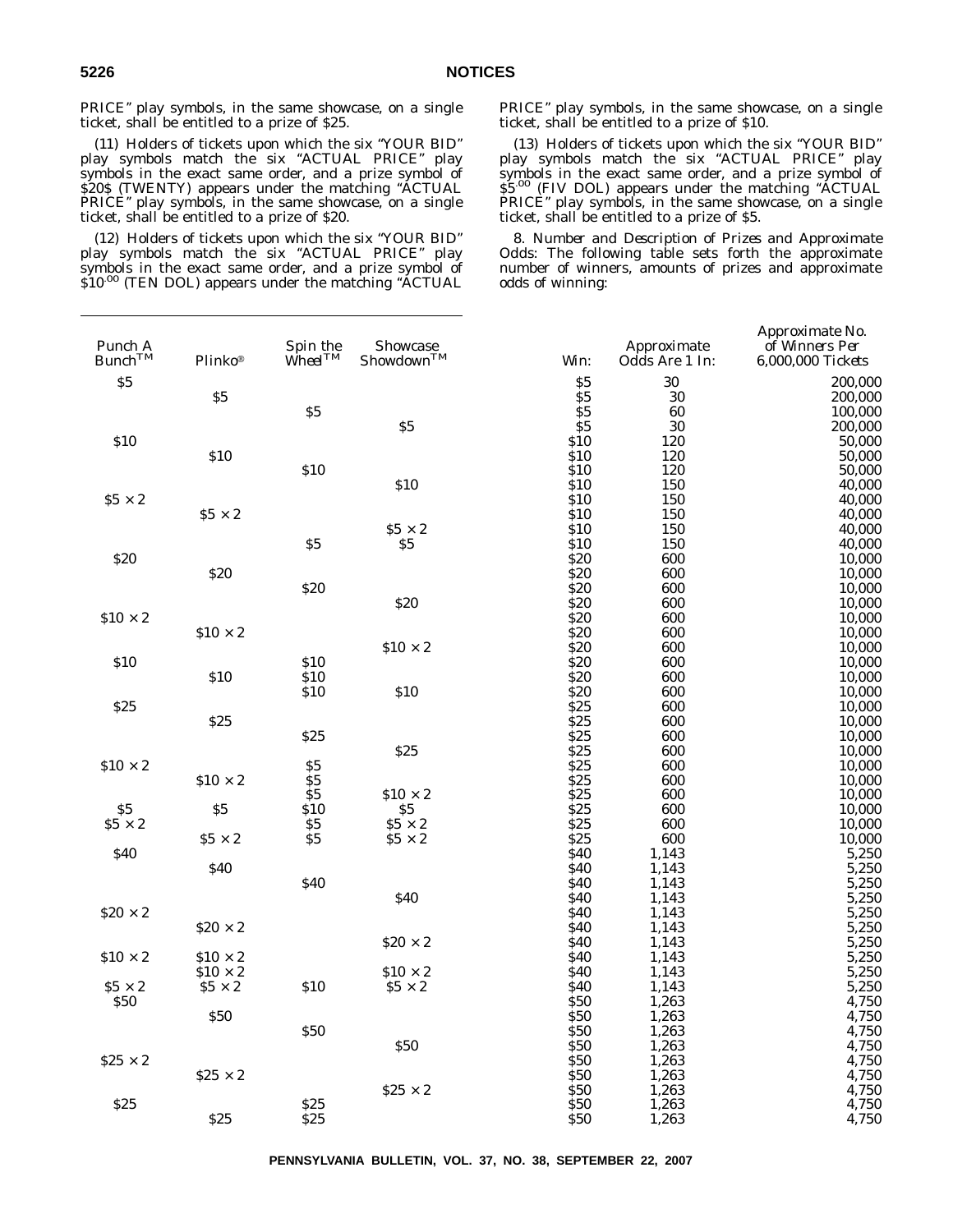| Punch A<br>$Bunch^{TM}$ | Plinko®         | Spin the<br>$\dot{W}$ heel $^{TM}$ | <b>Showcase</b><br>$Show down^{TM}$ | Win:      | Approximate<br>Odds Are 1 In: | Approximate No.<br>of Winners Per<br>6,000,000 Tickets |
|-------------------------|-----------------|------------------------------------|-------------------------------------|-----------|-------------------------------|--------------------------------------------------------|
|                         |                 | \$25                               | \$25                                | \$50      | 1,263                         | 4,750                                                  |
| \$100                   |                 |                                    |                                     | \$100     | 4,800                         | 1,250                                                  |
|                         | \$100           |                                    |                                     | \$100     | 4,800                         | 1,250                                                  |
|                         |                 | \$100                              |                                     | \$100     | 4,800                         | 1,250                                                  |
|                         |                 |                                    | \$100                               | \$100     | 4,800                         | 1,250                                                  |
| $$50 \times 2$$         |                 |                                    |                                     | \$100     | 4,800                         | 1,250                                                  |
|                         | $$50 \times 2$  |                                    |                                     | \$100     | 4,800                         | 1,250                                                  |
|                         |                 |                                    | $$50 \times 2$$                     | \$100     | 4,800                         | 1,250                                                  |
| \$25                    | \$25            | \$25                               | \$25                                | \$100     | 4,800                         | 1,250                                                  |
| $$20 \times 2$$         | $$20 \times 2$$ | \$20                               |                                     | \$100     | 4,800                         | 1,250                                                  |
| \$20                    | $\$20 \times 2$ | \$20                               | \$20                                | \$100     | 4,800                         | 1,250                                                  |
| $$10 \times 2$          | $$10 \times 2$$ | \$40                               | $$10 \times 2$                      | \$100     | 4,800                         | 1,250                                                  |
| $$10 \times 2$$         |                 | \$40                               | \$40                                | \$100     | 4,444                         | 1,350                                                  |
| \$500                   |                 |                                    |                                     | \$500     | 24,000                        | 250                                                    |
|                         | \$500           |                                    |                                     | \$500     | 24,000                        | 250                                                    |
|                         |                 | \$500                              |                                     | \$500     | 24,000                        | 250                                                    |
|                         |                 |                                    | \$500                               | \$500     | 24,000                        | 250                                                    |
| $$100 \times 2$         | \$100           | \$100                              | \$100                               | \$500     | 24,000                        | 250                                                    |
| \$100                   | $$100 \times 2$ | \$100                              | \$100                               | \$500     | 24,000                        | 250                                                    |
| \$100                   | \$100           | \$100                              | $$100 \times 2$                     | \$500     | 24,000                        | 250                                                    |
| $$100 \times 2$         | $$100 \times 2$ |                                    | \$100                               | \$500     | 24,000                        | 250                                                    |
| \$1,000                 |                 |                                    |                                     | \$1,000   | 60,000                        | 100                                                    |
|                         | \$1,000         |                                    |                                     | \$1,000   | 60,000                        | 100                                                    |
|                         |                 | \$1,000                            |                                     | \$1,000   | 120,000                       | 50                                                     |
|                         |                 |                                    | \$1,000                             | \$1,000   | 120,000                       | 50                                                     |
| $$500 \times 2$         |                 |                                    |                                     | \$1,000   | 120,000                       | 50                                                     |
|                         | $$500 \times 2$ |                                    |                                     | \$1,000   | 120,000                       | 50                                                     |
|                         |                 |                                    | $$500 \times 2$                     | \$1,000   | 120,000                       | 50                                                     |
| \$5,000                 |                 |                                    |                                     | \$5,000   | 240,000                       | 25                                                     |
|                         | \$5,000         |                                    |                                     | \$5,000   | 240,000                       | 25                                                     |
|                         |                 | \$5,000                            |                                     | \$5,000   | 240,000                       | 25                                                     |
|                         |                 |                                    | \$5,000                             | \$5,000   | 240,000                       | $\begin{array}{c} 25 \\ 7 \\ 7 \end{array}$            |
| <b>TRIP</b>             |                 |                                    |                                     | *TRIP     | 857,143                       |                                                        |
|                         | <b>TRIP</b>     |                                    |                                     | *TRIP     | 857,143                       |                                                        |
|                         |                 |                                    | <b>TRIP</b>                         | *TRIP     | 1,000,000                     |                                                        |
| \$50,000                |                 |                                    |                                     | \$50,000  | 3,000,000                     |                                                        |
|                         | \$50,000        |                                    |                                     | \$50,000  | 3,000,000                     |                                                        |
|                         |                 |                                    | \$50,000                            | \$50,000  | 3,000,000                     | $62222$<br>$222$                                       |
| \$100,000               |                 |                                    |                                     | \$100,000 | 3,000,000                     |                                                        |
|                         | \$100,000       |                                    |                                     | \$100,000 | 3,000,000                     |                                                        |
|                         |                 |                                    | \$100,000                           | \$100,000 | 3,000,000                     |                                                        |
|                         |                 |                                    |                                     |           |                               |                                                        |

\*TRIP—Trip Prize Package valued at \$18,145 each consisting of one trip for two persons valued at \$11,609; \$2,000 in spending money; and \$4,536 federal withholding credit.

PUNCH A BUNCH<sup>TM</sup>: Match any of YOUR PUNCHBOARD NUMBERS to the LUCKY NUMBER, win prize shown under the matching number.

PLINKO<sup>®</sup>: Scratch the PLINKO board. Win dollar amount below YOUR 2 CHIPS.

SPIN THE WHEEL<sup>TM</sup>: Scratch to reveal WHEEL prize amounts. Win the PRIZE shown to the right of the black arrow. SHOWCASE SHOWDOWN<sup>TM</sup>: When YOUR BID matches the ACTUAL PRICE within the same SHOWCASE, win prize shown for that SHOWCASE.

9. Pennsylvania The Price is Right<sup>®</sup> Trip Package De*scription*:

(a) Each Pennsylvania The Price is Right<sup>®</sup> Trip Package prize will have an approximate value of \$18,145, and includes a \$4,536 federal withholding credit and two thousand dollars (\$2,000) spending money. The Trip Package also includes the following:

(1) Round-trip, first-class airfare for two (2) persons to Los Angeles International Airport. Departure cities include Harrisburg, Pennsylvania, Philadelphia, Pennsylvania, and Pittsburgh, Pennsylvania.

(2) Five (5) days/four (4) nights suite accommodations at the Omni Los Angeles at California Plaza.

(3) Round-trip limo transfers in California from and to airport/hotel and CBS Television City.

(4) Luxury rental car.

(5) Tickets for two (2) to the ''Hollywood Movie Star Experience'' tour; includes Sony Pictures Studio Highlight Tour, Movie Stars' Homes and Inside ''heart of Hollywood'' Walking Tour.

(6) Deluxe dinner for two (2) at World Famous Spago Restaurant.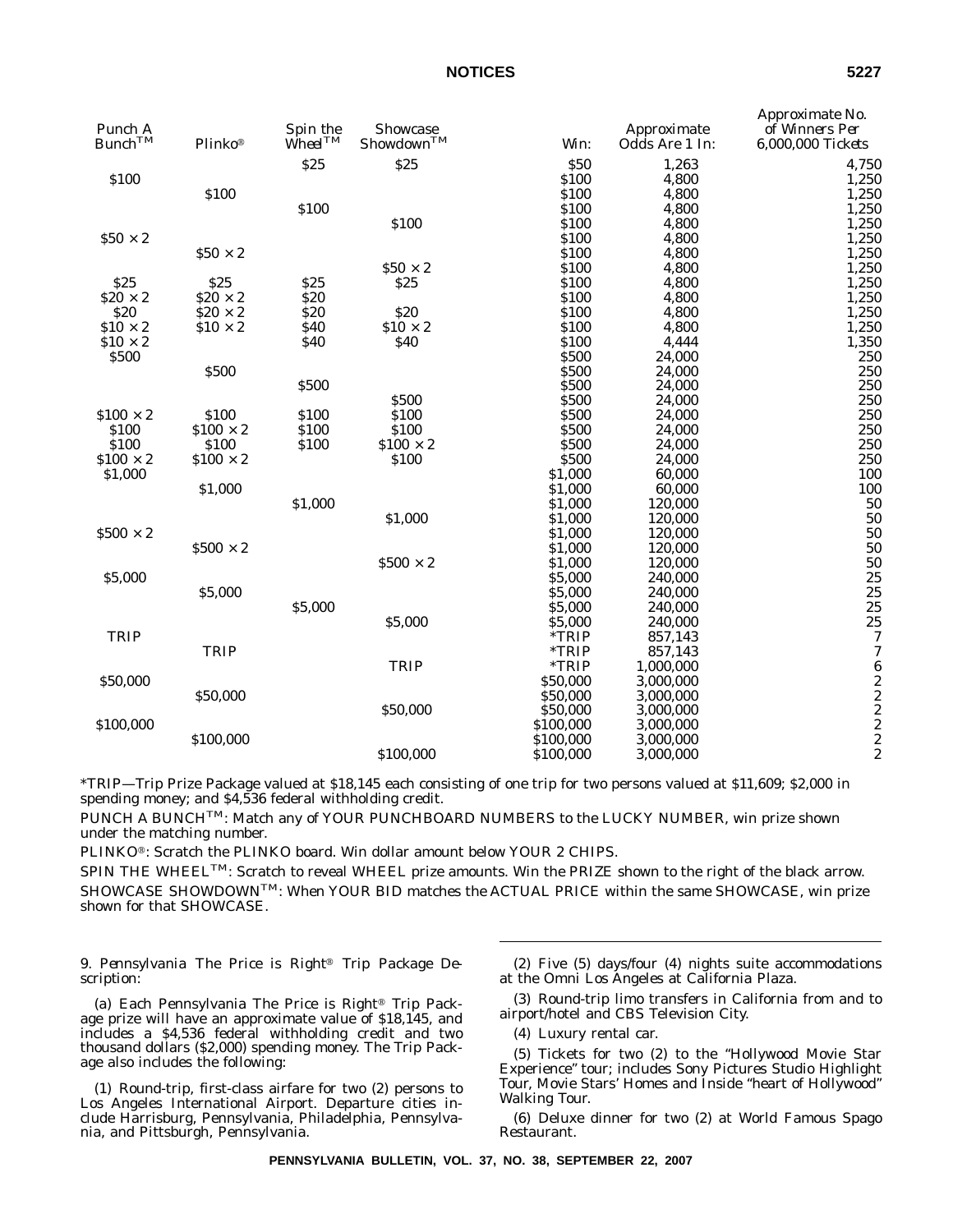(7) Tickets for two (2) to a taping of The Price is Right® game show in CBS Television City with exclusive VIP tour.

(b) The Pennsylvania The Price is Right<sup>®</sup> Showcase Trip Package prize restrictions:

(1) The Pennsylvania The Price is Right<sup>®</sup> Showcase Trip Package prize winner must be at least eighteen (18) years of age.

(2) The Pennsylvania The Price is Right<sup>®</sup> Showcase Trip Package prize is not redeemable for cash and is transferable one time.

(3) Participation as a contestant on The Price is Right<sup>®</sup> show is not included.

(4) The Pennsylvania The Price is Right<sup>®</sup> Showcase Trip Package prize winner will be responsible for the following expenses: applicable travel expenses to and from the departure airport or any airport parking fees; entertainment including alcoholic beverages; fees (i.e., departure fees, excess baggage fees, etc.); additional gratuities; hotel incidentals (i.e., telephone calls, valet services, laundry, gift shop, etc.); additional transportation other than described herein; travel accident, baggage and trip cancellation insurance. The winner will be responsible for any additional costs incurred by the following changes to the trip package: change of travel companion; staying additional nights; adding additional travelers; upgrading transportation; upgrading hotel room; upgrading class of airline; or any other applicable trip details.

(5) If the Pennsylvania The Price is Right<sup>®</sup> Trip Package prize winner cancels the trip, the trip package will be void. There will be no extensions and the winner will not receive any reimbursement for the unused trip package. Airline tickets are non-refundable and all airline rules and restrictions apply. Other restrictions may apply.

(6) Pennsylvania The Price is Right<sup>®</sup> Showcase Trips must be taken by 12/31/2008.

10. *Retailer Incentive Awards*: The Lottery may conduct a separate Retailer Incentive Game for retailers who sell Pennsylvania The Price is Right<sup>®</sup> instant lottery game tickets. The conduct of the game will be governed by 61 Pa. Code § 819.222 (relating to retailer bonuses and incentives).

11. *Unclaimed Prize Money*: For a period of 1 year from the announced close of Pennsylvania The Price is Right<sup>®</sup>, prize money from winning Pennsylvania The Price is Right<sup>®</sup> instant lottery game tickets will be retained by the Secretary for payment to the persons entitled thereto. If no claim is made within 1 year of the announced close of the Pennsylvania The Price is Right<sup>®</sup> instant lottery game, the right of a ticket holder to claim the prize represented by the ticket, if any, will expire and the prize money will be paid into the State Lottery Fund and used for purposes provided for by statute.

12. *Governing Law*: In purchasing a ticket, the customer agrees to comply with and abide by the State Lottery Law (72 P. S. §§ 3761-101—3761-314), 61

Pa. Code Part V (relating to State Lotteries) and the provisions contained in this notice.

13. *Termination of the Game*: The Secretary may announce a termination date, after which no further tickets from this game may be sold. The announcement will be disseminated through media used to advertise or promote Pennsylvania The Price is Right<sup>®</sup> or through normal communications methods.

> THOMAS W. WOLF, *Secretary*

[Pa.B. Doc. No. 07-1766. Filed for public inspection September 21, 2007, 9:00 a.m.]

# **DEPARTMENT OF TRANSPORTATION**

#### **Finding**

#### **Westmoreland County**

Under section 2002(b) of The Administrative Code of 1929 (71 P. S. § 572(b)), the Acting Director of the Bureau of Design makes the following written finding:

The Federal Highway Administration and the Department of Transportation (Department) are planning to replace the St. Vincent High Bridge, which carries Township Road, T-898, over the Norfolk Southern Railroad in Unity Township, Westmoreland County.

Information describing the project, together with the associated environmental analysis, is contained in the Categorical Exclusion Evaluation/Section 2002 Evaluation that was prepared for this project. The Categorical Exclusion Evaluation/Section 2002 Evaluation is located on the Department's CE/EA Expert System.

The St. Vincent High Bridge and the Norfolk Southern Railroad (formerly the Pennsylvania Railroad) are eligible for listing on the National Register of Historic Places. Therefore, they qualify as section 2002/section 4(f) resources. The St. Vincent High Bridge is also a contributing element to the Norfolk Southern (Pennsylvania) Railroad Mainline. Impacts to the St. Vincent High Bridge and the Norfolk Southern Railroad will constitute a use of the section 2002/section 4(f) resources. Based upon studies, there is no prudent and feasible alternative to the proposed action.

The environmental, economic, social and other effects of the proposed project as enumerated in section 2002 of The Administrative Code of 1929 have been considered. It has been concluded that there is no feasible and prudent alternative to the project as designed, and all reasonable steps have been take to minimize such effects.

> BRIAN G. THOMPSON, P. E., *Acting Director, Bureau of Design*

[Pa.B. Doc. No. 07-1767. Filed for public inspection September 21, 2007, 9:00 a.m.]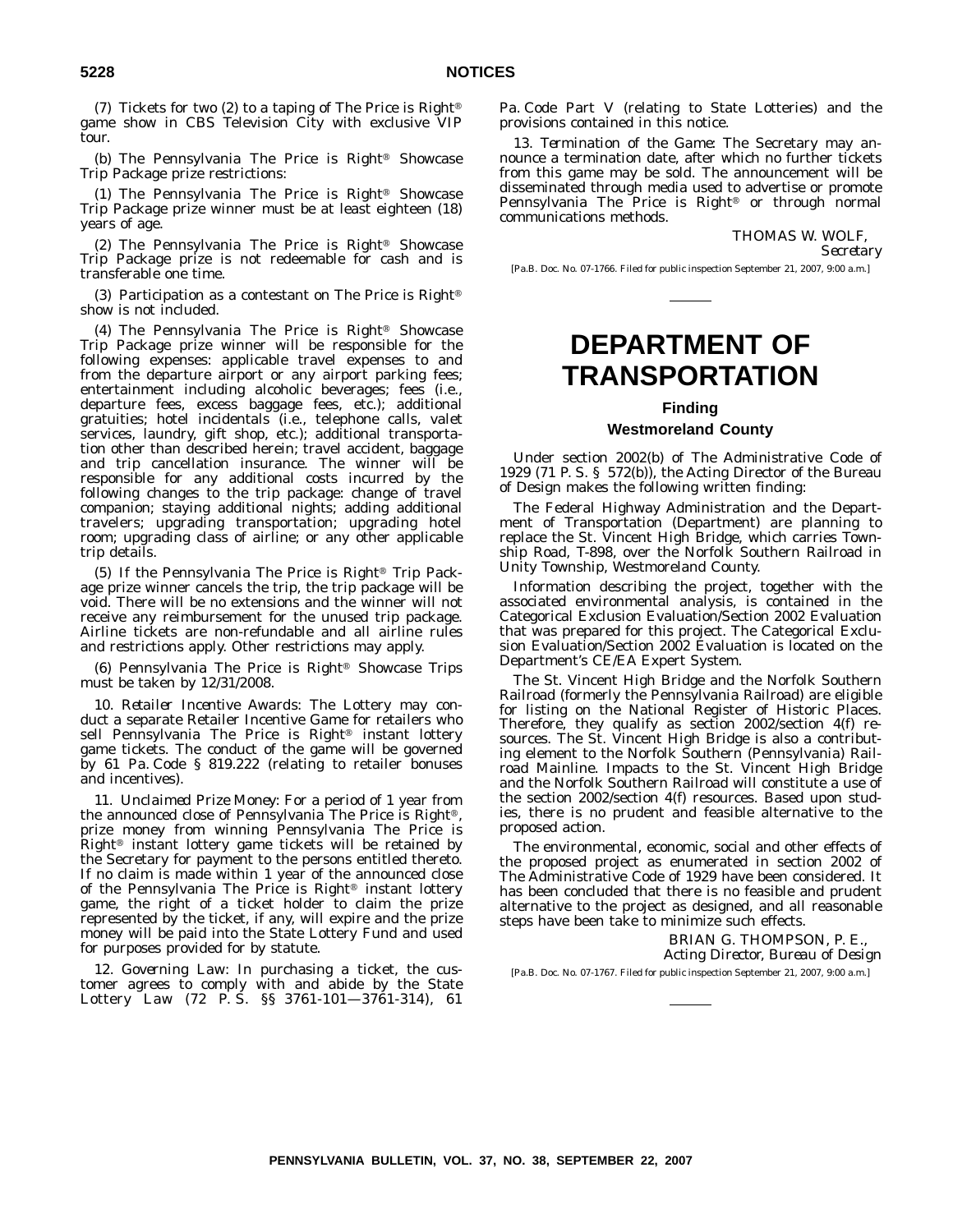# **ENVIRONMENTAL HEARING BOARD**

### **Orion Power Midwest, LP v. DEP; EHB Doc. No. 2007-214-R**

Orion Power Midwest, LP has appealed the issuance by the Department of Environmental Protection of an NPDES permit to Orion Power Midwest, LP for a facility in Springdale Borough, Allegheny County, PA.

A date for the trial on the appeal has not yet been scheduled.

The appeal is filed with the Environmental Hearing Board (Board) at its office on the Second Floor, Rachel Carson State Office Building, 400 Market Street, P. O. Box 8457, Harrisburg, PA 17105-8457 and may be reviewed by any interested party on request during normal business hours. If information concerning this notice is required in an alternative form, contact the Secretary to the Board at (717) 787-3483. TDD users may telephone the Board through the AT&T Pennsylvania Relay Center at (800) 654-5984.

Petitions to intervene in the appeal may be filed with the Board by interested parties under 25 Pa. Code § 1021.81 (relating to intervention). Copies of the Board's rules of practice and procedure are available upon request from the Board.

> THOMAS W. RENWAND, *Acting Chairperson*

[Pa.B. Doc. No. 07-1768. Filed for public inspection September 21, 2007, 9:00 a.m.]

# **INSURANCE DEPARTMENT**

**Application for Approval of a Proposed Merger**

Keystone State Life Insurance Company, a domestic stock life insurance company, has filed an application for approval to merge with Wilton Reassurance Life Company of New York, a New York domiciled stock life insurance company, with Wilton Reassurance Life Company of New York surviving the merger. The filing was made under the requirements set forth under the Insurance Holding Companies Act (40 P. S. §§ 991.1401— 991.1413), 15 Pa.C.S. §§ 1921—1932 (relating to merger, consolidation, share exchanges and sale of assets) and the GAA Amendments Act of 1990 (15 P. S. §§ 21101—21208). Persons wishing to comment on the merger are invited to submit a written statement to the Insurance Department (Department) within 7 days from the date of this issue of the *Pennsylvania Bulletin*. Each written statement must include name, address and telephone number of the interested party, identification of the application to which the statement is addressed and a concise statement with sufficient detail and relevant facts to inform the Department of the exact basis of the statement. Written statements should be directed to Robert Brackbill, Company Licensing Division, Insurance Department, 1345 Strawberry Square, Harrisburg, PA 17120, fax (717) 787-8557, rbrackbi@ins.state.pa.us.

JOEL SCOTT ARIO, *Acting Insurance Commissioner* [Pa.B. Doc. No. 07-1769. Filed for public inspection September 21, 2007, 9:00 a.m.]

#### **Application for Domestic Certificate of Authority**

PennCommonwealth Casualty of America has applied for a Certificate of Authority to operate as a domestic stock casualty insurance company in this Commonwealth. The filing was made under The Insurance Company Law of 1921 (40 P. S. §§ 341—991). Persons wishing to comment on the application are invited to submit a written statement to the Insurance Department (Department) within 30 days from the date of this issue of the *Pennsylvania Bulletin*. Written statement must include name, address and telephone number of the interested party, identification of the application to which the statement is addressed and a concise statement with sufficient detail and relevant facts to inform the Department of the exact basis of the statement. Written statements should be directed to Robert Brackbill, Company Licensing Division, Insurance Department, 1345 Strawberry Square, Harrisburg, PA 17120, fax (717) 787-8557, rbrackbill@state.pa.us.

#### JOEL SCOTT ARIO,

*Acting Insurance Commissioner* [Pa.B. Doc. No. 07-1770. Filed for public inspection September 21, 2007, 9:00 a.m.]

#### **Application for Merger**

An application has been received requesting approval of the merger of ACE Insurance Company of Illinois, a nonadmitted stock insurance company organized under the laws of the State of Illinois, with and into ACE American Insurance Company, a stock casualty insurance company organized under the laws of the Commonwealth. The initial filing was received on September 7, 2007, and was made under the requirements set forth under the Insurance Holding Companies Act (40 P. S. §§ 991.1401— 991.1413), 15 Pa.C.S. §§ 1921—1932 (relating to merger, consolidation, share exchanges and sale of assets) and the GAA Amendments Act of 1990 (15 P. S. §§ 21101—21208). Persons wishing to comment on the grounds of public or private interest in this merger are invited to submit a written statement to the Insurance Department (Department) within 30 days from the date of publication of this notice in the *Pennsylvania Bulletin*. Each written statement must include the name, address and telephone number of the interested party, identification of the application to which the statement is addressed and a concise statement with sufficient detail and relevant facts to inform the Department of the exact basis of the statement. Written statements should be directed to Cressinda Bybee, Company Licensing Division, Insurance Department, 1345 Strawberry Square, Harrisburg, PA 17120, fax (717) 787-8557, cbybee@state.pa.us.

> JOEL SCOTT ARIO, *Acting Insurance Commissioner*

[Pa.B. Doc. No. 07-1771. Filed for public inspection September 21, 2007, 9:00 a.m.]

#### **Application for Merger**

An application has been received requesting approval of the merger of ACE Insurance Company of the Midwest, a nonadmitted stock insurance company organized under the laws of the State of Indiana, with and into ACE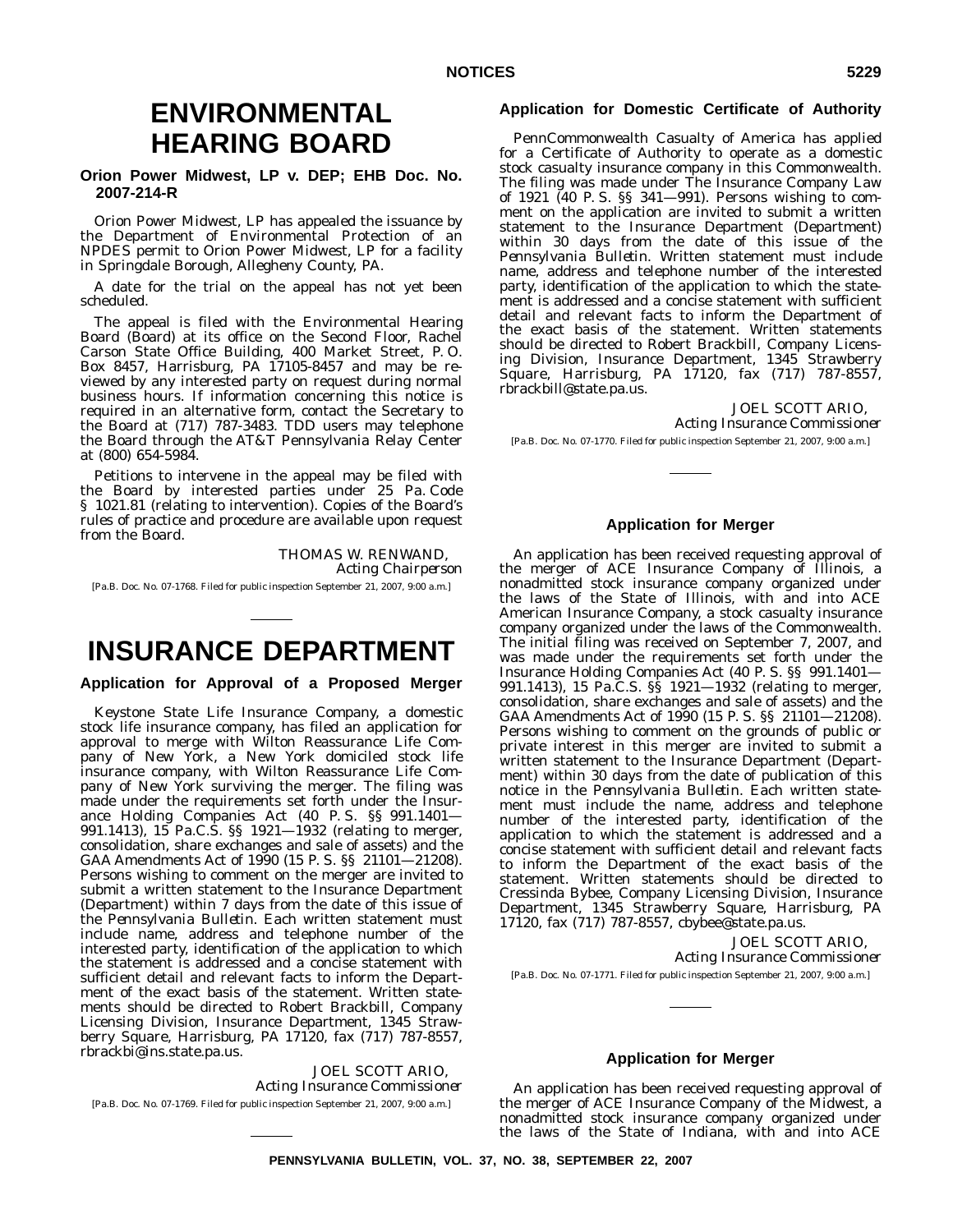American Insurance Company, a stock casualty insurance company organized under the laws of the Commonwealth. The initial filing was received on September 7, 2007, and was made under the requirements set forth under the Insurance Holding Companies Act (40 P. S. §§ 991.1401 —991.1413), 15 Pa.C.S. §§ 1921—1932 (relating to the merger, consolidation, share exchanges and sale of assets) and the GAA Amendments Act of 1990 (15 P. S. §§ 21101—21208). Persons wishing to comment on the grounds of public or private interest in this merger are invited to submit a written statement to the Insurance Department (Department) within 30 days from the date of publication of this notice in the *Pennsylvania Bulletin*. Each written statement must include the name, address and telephone number of the interested party, identification of the application to which the statement is addressed and a concise statement with sufficient detail and relevant facts to inform the Department of the exact basis of the statement. Written statements should be directed to Cressinda Bybee, Company Licensing Division, Insurance Department, 1345 Strawberry Square, Harrisburg, PA 17120, fax (717) 787-8557, cbybee@state.pa.us.

JOEL SCOTT ARIO, *Acting Insurance Commissioner* [Pa.B. Doc. No. 07-1772. Filed for public inspection September 21, 2007, 9:00 a.m.]

## **Bankers Life and Casualty Company; Rate Increase Filing for Several LTC Policy Forms; Rate Filing**

Bankers Life and Casualty Company is requesting approval to increase the premium an aggregate 29.8% for Forms GR-N340, GR-N350, GR-N370 and GR-N380. The company is requesting an aggregate 27.3% increase for Forms GR-N420 and GR-N430. A total of 1,359 policyholders in this Commonwealth will be affected by this rate adjustment.

Unless formal administrative action is taken prior to December 5, 2007, the subject filing may be deemed approved by operation of law.

A copy of the filing is available on the Insurance Department's (Department) website at www.ins. state.pa.us. Under the Quick Links section, click on the link ''Rate Filings Published in the PA Bulletin.''

Copies of the filing are also available for public inspection, by appointment, during normal working hours at the Department's Harrisburg office.

Interested parties are invited to submit written comments, suggestions or objections to James Laverty, Insurance Department, Insurance Product Regulation and Market Enforcement, Room 1311, Strawberry Square, Harrisburg, PA 17120 or jlaverty@state.pa.us within 30 days after publication of this notice in the *Pennsylvania Bulletin*.

JOEL SCOTT ARIO, *Acting Insurance Commissioner* [Pa.B. Doc. No. 07-1773. Filed for public inspection September 21, 2007, 9:00 a.m.]

## **Blue Cross of Northeastern Pennsylvania; Blue Care Nongroup Cooperative; Nongroup Conversion and Direct Enrollment; Rate Filing Correction**

On August 1, 2007, Blue Cross of Northeastern Pennsylvania submitted a filing requesting the Insurance Department's (Department) approval to increase the current monthly rates for the Blue Cross Nongroup Basic Conversion and Direct Enrollment Program by 25%. The projected average number of contracts per month during the January 1, 2008, through December 31, 2008, period is approximately 7,730 subscribers. The 25% increase will produce approximately \$3.91 million of additional revenue.

An increase in revenue of \$2.03 million was previously published at 37 Pa.B. 4600 (August 18, 2007). The amount was based upon reported revenue rather than the actual impact to the 7,730 subscribers.

Unless formal administrative action is taken prior to November 22, 2007, the subject filing may be deemed approved by operation of law.

A copy of the filing is available on the Department's website at www.ins.state.pa.us. Under the Quick Links section, click on the link ''Rate Filings Published in the PA Bulletin.''

Copies of the filing are also available for public inspection, by appointment, during normal working hours at the Department's Harrisburg office.

Interested parties are invited to submit written comments, suggestions or objections to Cherri Sanders-Jones, Insurance Department, Insurance Product Regulation and Market Enforcement, Room 1311, Strawberry Square, Harrisburg, PA 17120 or csandersjo@state.pa.us within 15 days after publication of this notice in the *Pennsylvania Bulletin*.

> JOEL SCOTT ARIO, *Acting Insurance Commissioner*

[Pa.B. Doc. No. 07-1774. Filed for public inspection September 21, 2007, 9:00 a.m.]

## **Conseco Senior Health Insurance Company; 25% Rate Increase Filing for Several LTC Policy Forms; Rate Filing**

Conseco Senior Health Insurance Company is requesting approval to increase the premium 25% on several long-term care policy forms. The company is requesting a 25% increase on the following forms which were originally issued by Transport Life: 10853, 10855, 10773, 10860 and 10921. A total of 189 policyholders in this Commonwealth will be affected by this rate adjustment.

Unless formal administrative action is taken prior to December 5, 2007, the subject filing may be deemed approved by operation of law.

A copy of the filing is available on the Insurance Department's website at www.ins.state.pa.us. Under the Quick Links section, click on the link ''Rate Filings Published in the PA Bulletin.''

Copies of the filing are also available for public inspection, by appointment, during normal working hours at the Insurance Department of Environmental Protection's Harrisburg office.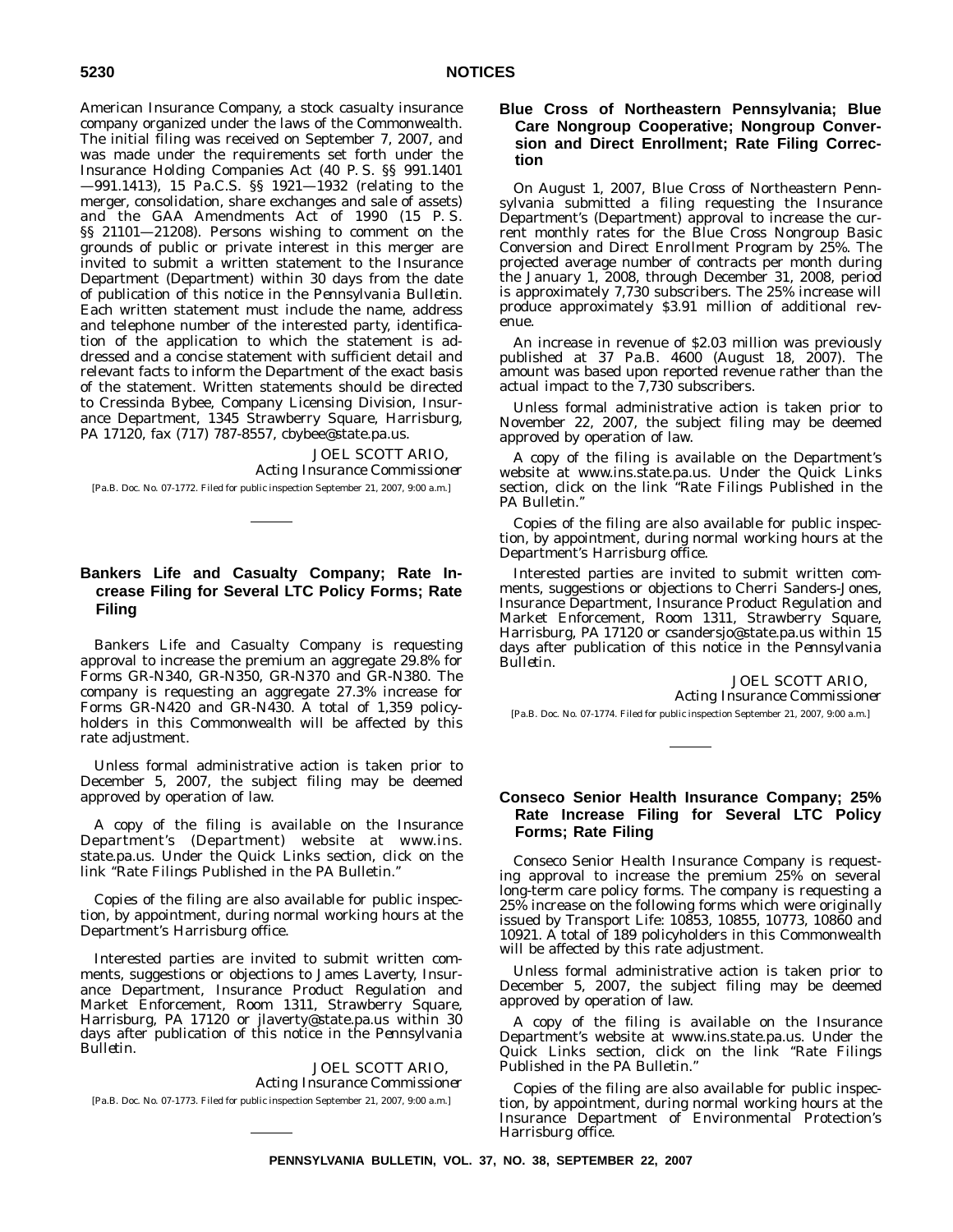Interested parties are invited to submit written comments, suggestions or objections to James Laverty, Insurance Department, Insurance Product Regulation and Market Enforcement, Room 1311, Strawberry Square, Harrisburg, PA 17120, or jlaverty@state.pa.us within 30 days after publication of this notice in the *Pennsylvania Bulletin*.

JOEL SCOTT ARIO, *Acting Insurance Commissioner* [Pa.B. Doc. No. 07-1775. Filed for public inspection September 21, 2007, 9:00 a.m.]

# **MILK MARKETING BOARD**

## **Hearing and Presubmission Schedule for All Milk Marketing Areas; Over-Order Premium**

Under the Milk Marketing Law (31 P. S. §§ 700j-101— 700j-1302), the Milk Marketing Board (Board) will conduct a public hearing for Milk Marketing Areas 1—6 on November 1, 2007, at 10 a.m. in Room 202 of the Agriculture Building, 2301 North Cameron Street, Harrisburg, PA.

The purpose of the hearing is to receive testimony and exhibits concerning the level and duration of the Class I over-order premium to be effective December 1, 2007.

The staff of the Board is deemed to be a party to this hearing, and the attorney representing staff is deemed to have entered his appearance. Other persons who wish to present evidence may be included on the Board's list of parties by: (1) having their attorney file with the Board on or before 4 p.m. on September 28, 2007, a notice of appearance substantially in the form prescribed by 1 Pa. Code § 31.25 (relating to form of notice of appearance); or (2) if unrepresented by counsel, filing with the Board on or before 4 p.m. on September 28, 2007, notification of their desire to be included as a party. Parties may indicate in their notices of appearance if alternate means of service, that is, email or fax, are acceptable. Notices of appearance filed electronically should be directed to deberly@state.pa.us.

The parties shall observe the following requirements for advance filing of witness information and exhibits. The Board may exclude witnesses or exhibits of a party that fails to comply with these requirements. In addition, the parties shall have available in the hearing room at least 20 additional copies made available for the use of nonparties attending the hearing.

1. By 4 p.m. on October 12, 2007, the petitioner shall file with the Board, in person or by mail, one original and eight copies and ensure receipt by all other parties of one copy of:

a. A list of witnesses who will testify for the petitioner, along with a statement of the subjects concerning which each witness will testify. A witness who will be offered as an expert shall be so identified, along with the witness's area or areas of proposed expertise. For expert witnesses there shall also be filed a statement of the substance of the facts and opinions to which the expert is expected to testify and a summary of the grounds for each opinion.

b. Each exhibit to be presented, including testimony to be offered in written form.

2. By 4 p.m. on October 19, 2007, each party shall file and serve as set forth in paragraph 1 information concerning rebuttal witnesses and copies of rebuttal exhibits.

3. By 4 p.m. on October 26, 2007, the petitioner shall file and serve as set forth in paragraph 1 information concerning surrebuttal witnesses and copies of surrebuttal exhibits.

The Board may exclude witnesses or exhibits of a party that fails to comply with the above requirements. In addition, the parties shall have available in the hearing room at least 20 additional copies made available for the use of nonparties attending the hearing.

Parties that wish to offer in evidence documents on file with the Board, public documents or records in other proceedings before the Board, or wish the Board to take official notice of facts, shall comply with, respectively, 1 Pa. Code §§ 35.164, 35.165, 35.167 or 35.173. Whenever these rules require production of a document as an exhibit, copies shall be provided to each Board member and to all other parties; in addition, at least 20 copies shall be available for distribution to nonparties attending the hearing.

Requests by parties for Board staff to provide data pertinent to the hearing shall be made in writing and received in the Board office by 4 p.m. on October 22, 2007.

The filing address for the Board is Milk Marketing Board, Room 110, Agriculture Building, 2301 North Cameron Street, Harrisburg, PA 17110.

KEITH BIERLY,

*Secretary*

[Pa.B. Doc. No. 07-1776. Filed for public inspection September 21, 2007, 9:00 a.m.]

# **OFFICE OF ATTORNEY GENERAL**

#### **Public Meeting**

The meeting of the Lobbying Disclosure Regulation Committee (Committee) established under the act of November 1, 2006 (P. L. 1213, No. 134) (Act 134) effective January 1, 2007, will be held on Thursday, September 27, 2007 at 9 a.m. in Hearing Room 3, North Office Building, Harrisburg, PA.

The purpose of the meeting will be for the Committee to consider regulations under Act 134 and to receive public comments. Visit www.attorneygeneral.gov for more information and to view a copy of the complete agenda.

THOMAS CORBETT,

*Attorney General*

[Pa.B. Doc. No. 07-1777. Filed for public inspection September 21, 2007, 9:00 a.m.]

# **PENNSYLVANIA PUBLIC UTILITY COMMISSION**

### **Natural Gas Service**

**A-120700F2010. Columbia Gas of Pennsylvania, Inc.** Application of Columbia Gas of Pennsylvania, Inc.,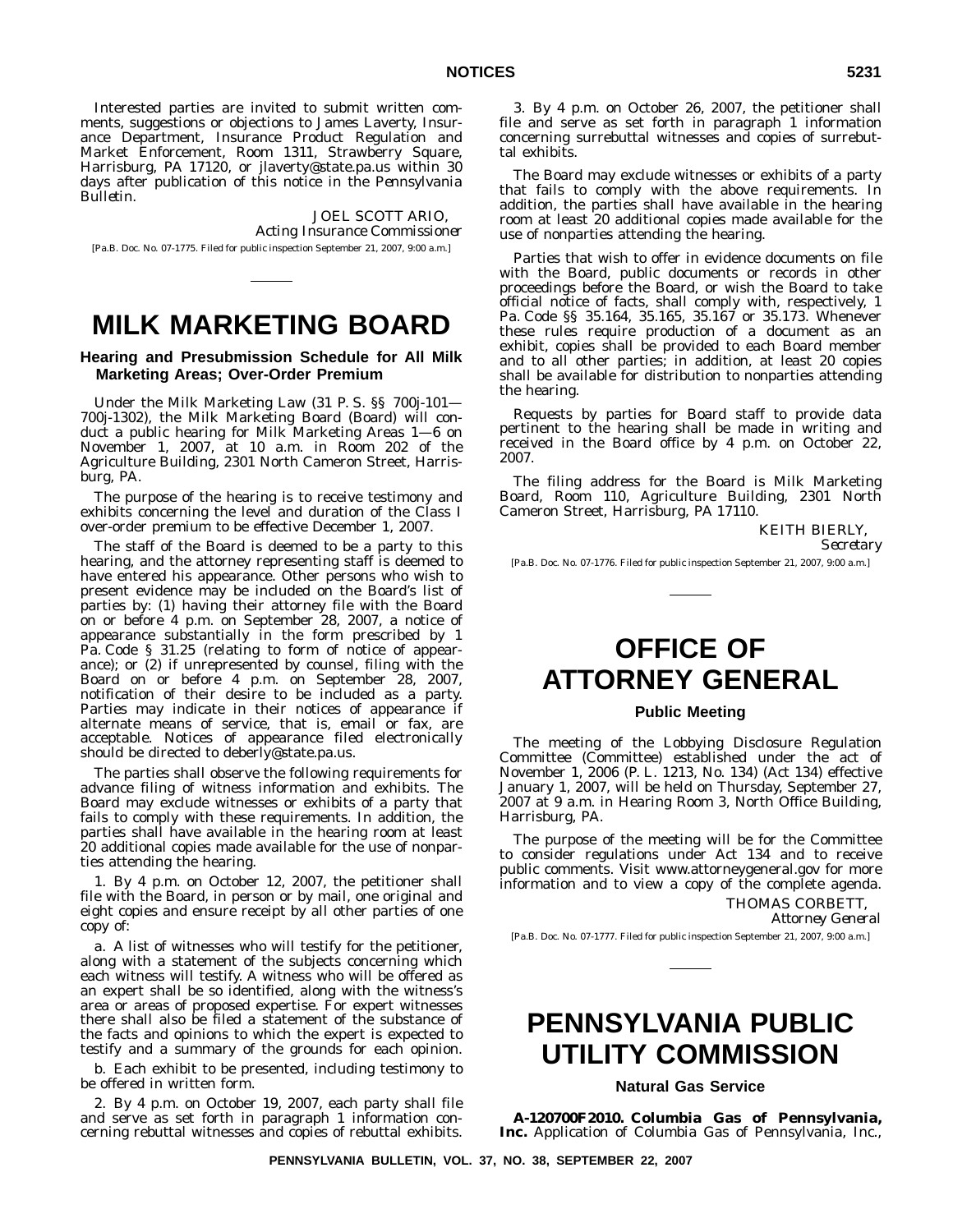for approval of the abandonment of natural gas service to two residential customers and one commercial customer, all located in Wampum, PA.

Formal protests and petitions to intervene must be filed in accordance with 52 Pa. Code (relating to public utilities). Filings must be made with the Secretary of the Pennsylvania Public Utility Commission, P. O. Box 3265, Harrisburg, PA 17105-3265, with a copy served on the applicant, on or before October 8, 2007. The documents filed in support of the application are available for inspection and copying at the Office of the Secretary between 8 a.m. and 4:30 p.m., Monday through Friday, and at the applicant's business address.

*Applicant*: Columbia Gas of Pennsylvania, Inc.

*Through and By Counsel*: Theodore J. Gallagher, Sr. Attorney, Mark R. Kempic, Asst. General Counsel, NiSource Corporate Services Company, Southpointe Industrial Park, 501 Technology Drive, Canonsburg, PA 15317

JAMES J. MCNULTY,

*Secretary*

[Pa.B. Doc. No. 07-1778. Filed for public inspection September 21, 2007, 9:00 a.m.]

## **Natural Gas Service**

**A-121850F2041. National Fuel Gas Distribution Corporation.** Application of National Fuel Gas Distribution Corporation for approval of the abandonment of natural gas services to six natural gas service customers located in Washington Township, Armstrong County, PA.

Formal protests and petitions to intervene must be filed in accordance with 52 Pa. Code (relating to public utilities). Filings must be made with the Secretary of the Pennsylvania Public Utility Commission, P. O. Box 3265, Harrisburg, PA 17105-3265, with a copy served on the applicant, on or before October 8, 2007. The documents filed in support of the application are available for inspection and copying at the Office of the Secretary between 8 a.m. and 4:30 p.m., Monday through Friday, and at the applicant's business address.

*Applicant*: National Fuel Gas Distribution Corporation

*Through and By Counsel*: Lee E. Hartz, Esquire, P. O. Box 2081, Erie, PA 16512

JAMES J. MCNULTY,

*Secretary*

[Pa.B. Doc. No. 07-1779. Filed for public inspection September 21, 2007, 9:00 a.m.]

### **Service of Notice of Motor Carrier Applications**

The following temporary authority and/or permanent authority applications for the right to render service as a common carrier or contract carrier in this Commonwealth have been filed with the Pennsylvania Public Utility Commission. Formal protests and petitions to intervene must be filed in accordance with 52 Pa. Code (relating to

public utilities). A protest shall indicate whether it applies to the temporary authority application, the permanent authority application, or both. Filings must be made with the Secretary, Pennsylvania Public Utility Commission, P. O. Box 3265, Harrisburg, PA 17105-3265, with a copy served on the applicant by October 15, 2007. Documents filed in support of the applications are available for inspection and copying at the Office of the Secretary between 8 a.m. and 4:30 p.m., Monday through Friday, and at the business address of the respective applicant.

#### **Applications of the following for approval to** *begin* **operating as** *common carriers* **for transportation of** *persons* **as described under each application.**

**A-00124080. Lehigh Valley Medical Transportation and Consulting, Inc.** (6080 Stone Post Road, Bath, Northampton County, PA 18014), a corporation of the Commonwealth—persons in paratransit service, from points in the Counties of Berks, Bucks, Lehigh and Northampton, to points in Pennsylvania, and return.

**A-00124081. Premier Limo, Inc.** (40 Maple Avenue, Williamsport, Lycoming County, PA 17701), a corporation of the Commonwealth—persons in limousine service, between points in Pennsylvania; which is to be a transfer of all the rights authorized under the certificate issued at A-00117432 to In Disguise, LLC, subject to the same limitations and conditions. *Attorney*: Anthony J. Grieco, 125 East Third Street, Williamsport, PA 17701.

#### **Application of the following for approval of the** *beginning* **of the exercise of the right and privilege of operating motor vehicles as** *common carriers* **for the transportation of** *persons by transfer of rights* **as described under the application.**

**A-00124069. Arnold Fire-EMS of Arnold, PA** (P. O. Box 3015, 1809 Fifth Avenue, Arnold, Westmoreland County, PA 15068), a corporation of the Commonwealth persons in paratransit between points in the Cities of Arnold, Lower Burrell and New Kensington, all located in Westmoreland County, and from points in said cities, and the County of Allegheny to points in Pennsylvania, and vice versa; subject to the following conditions: (1) That service is limited to the use of vehicles modified to handle wheelchairs, and operated by a licensed ambulance service; (2) That service is limited to equipment operated only by State certified emergency medical technicians or paramedics; (3) That service is limited to the transportation of persons who are nonambulatory, or persons who, due to chronic or acute physical or mental conditions, require pretrip preparations such as assistance in being dressed or lifted or medical monitoring, or the use of medical appliances or equipment, or a medical escort during transit; (4) That no right, power or privilege is granted to provide service under written agreements with the Department of Transportation, the Department of Public Welfare, the Area Agency on Aging, and the Westmoreland County Transit Authority, with the exception of service performed under a verbal request by such agencies and subject to all of the other restrictions set forth herein where transportation by alternative carriers is either impractical or may be detrimental to the patient's health or medical condition; and (5) That service can only be provided if the persons transported requires assistance in entering the person's residence; which is to be a transfer of all the right authorized under the certificate issued at A-00117205 to Arnold Volunteer Ambulance Service, t/d/b/a Arnold Specialty Coach, subject to the same limitations and conditions.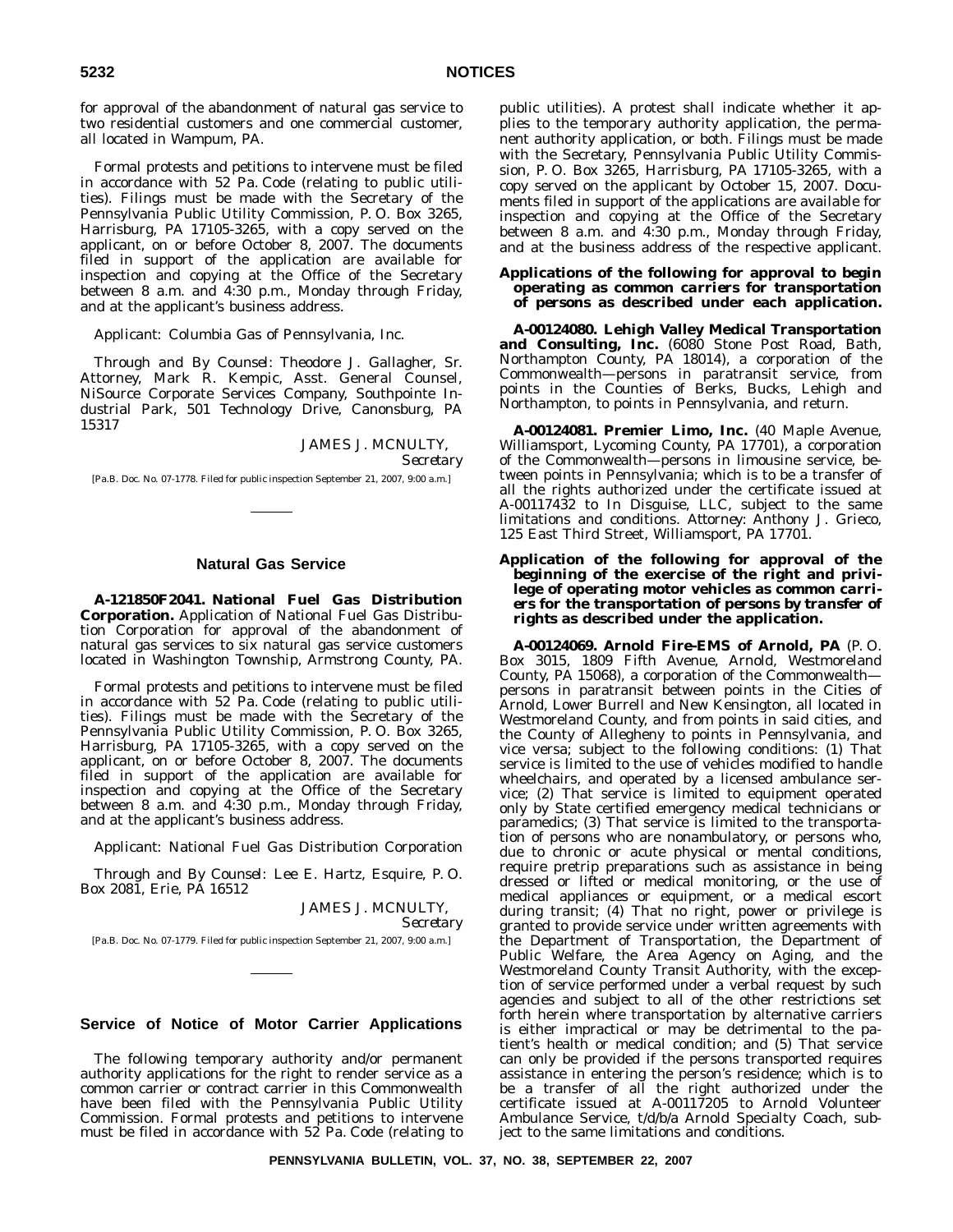*Pennsylvania Public Utility Commission, Bureau of Transportation and Safety v. Sherman Howard; Doc. No. A-00121525C0702*

### COMPLAINT

The Pennsylvania Public Utility Commission (Commission) is a duly constituted agency of the Commonwealth of Pennsylvania empowered to regulate public utilities within the Commonwealth. The Commission has delegated its authority to initiate proceedings which are prosecutory in nature to the Bureau of Transportation and Safety and other Bureaus with enforcement responsibilities. Pursuant to that delegated authority and Section 701 of the Public Utility Code, the Bureau of Transportation and Safety Prosecutory Staff hereby represents as follows:

1. That Sherman Howard, respondent, maintains his principal place of business at P. O. Box 21771, Philadelphia, PA 19146.

2. That respondent was issued a certificate of public convenience by this Commission on October 25, 2005, at Application Docket No. A-00121525.

3. That respondent abandoned or discontinued service without having first filed an application with this Commission for abandonment or discontinuance of service. That on January 19, 2006, respondent filed a request for a voluntary suspension, which was granted until November 29, 2006. The voluntary suspension letter stated that **''If you do not notify the Commission of your intention to resume operations on or before November 29, 2006, a complaint for abandonment of service will be instituted against you.''** Respondent failed to notify this Commission of his intent to resume operations. Additionally, respondent's insurance expired on November 29, 2005. Respondent has not filed evidence of insurance.

4. That respondent, by failing to file an application with this Commission prior to abandoning or discontinuing service, violated 52 Pa. Code §  $3.381(a)(1)(v)$  and 66 Pa.C.S. § 1102(a)(2) and by failing to maintain adequate, efficient and safe service and facilities, violated 66 Pa.C.S. § 1501.

*Wherefore*, the Bureau of Transportation and Safety Prosecutory Staff hereby requests that the Commission revoke respondent's Certificate of Public Convenience at A-00121525.

Respectfully submitted,

Wendy J. Keezel, Chief of Enforcement Motor Carrier Services & Enforcement Division Bureau of Transportation and Safety P. O. Box 3265l Harrisburg, PA 17105-3265

#### VERIFICATION

I, Wendy J. Keezel, Chief of Enforcement for the Motor Carrier Services and Enforcement Division of the Bureau of Transportation and Safety, hereby state that the facts above set forth are true and correct to the best of my knowledge, information and belief and that I expect the Bureau will be able to prove the same at any hearing held in this matter. I understand that the statements herein are made subject to the penalties of 18 Pa.C.S. § 4904 relating to unsworn falsification to authorities.

Date:

Wendy J. Keezel

#### NOTICE

A. You must file an Answer within twenty (20) days of the date of service of this Complaint. The date of service is the mailing date as indicated at the top of the Secretarial Cover Letter for this Complaint and Notice, 52 Pa. Code § 1.56(a). An answer is a written explanation of circumstances wished to be considered in determining the outcome. The Answer shall raise all factual and legal arguments that you wish to claim in your defense and must include the reference number of this complaint. Your Answer must be verified and the original and three (3) copies sent to:

> James J. McNulty, Secretary Pennsylvania Public Utility Commission P. O. Box 3265 Harrisburg, PA 17105-3265

B. If you fail to answer this Complaint within twenty (20) days, the Bureau of Transportation and Safety will request that the Commission issue an Order imposing a penalty. Pursuant to 66 Pa.C.S. § 3301(a), the penalty could include the revocation of your Certificate of Public Convenience, or any other remedy as may be appropriate. Each day you continue to violate any regulation, direction, requirement, determination or order of the Commission is a separate and distinct offense, subject to additional penalties.

C. You may elect not to contest this Complaint by notifying the Commission of your intent to resume operations within thirty (30) days and by causing your insurer to file proper evidence of current insurance in accordance with the Commission's regulations within twenty (20) days of date of service of this Complaint. The proof of insurance must be filed with the:

> Compliance Office, Bureau of Transportation and Safety Pennsylvania Public Utility Commission P. O. Box 3265 Harrisburg, PA 17105-3265

Upon receipt of the evidence of insurance from your insurer, and notification of your intent to resume operations within thirty (30) days, the Complaint shall be closed. *Acord Certificates of Insurance* and *Faxed Form E's* and *Form H's are Unacceptable as Evidence of Insurance.*

D. If you file an Answer which admits or fails to deny the allegations of the Complaint, the Bureau of Transportation and Safety will request that the Commission issue an Order imposing a penalty, which may include the cancellation of your Certificate of Public Convenience. Should the Commission cancel you Certificate of Public Convenience, it may also impose an additional fine of up to \$1,000.

E. If you file an Answer which contests the Complaint, the matter will be assigned to an Administrative Law Judge for hearing and decision. The judge is not bound by the optional fine set forth above.

F. Alternative formats of this material are available, for persons with disabilities, by contacting the Compliance Office at (717) 787-1227.

*Pennsylvania Public Utility Commission v. Buckley Contracting; Doc. No. C-20077845*

Dear Sirs:

On June 13, 2007, the Bureau of Transportation and Safety instituted a complaint against Buckley Contracting, respondent, alleging that respondent transported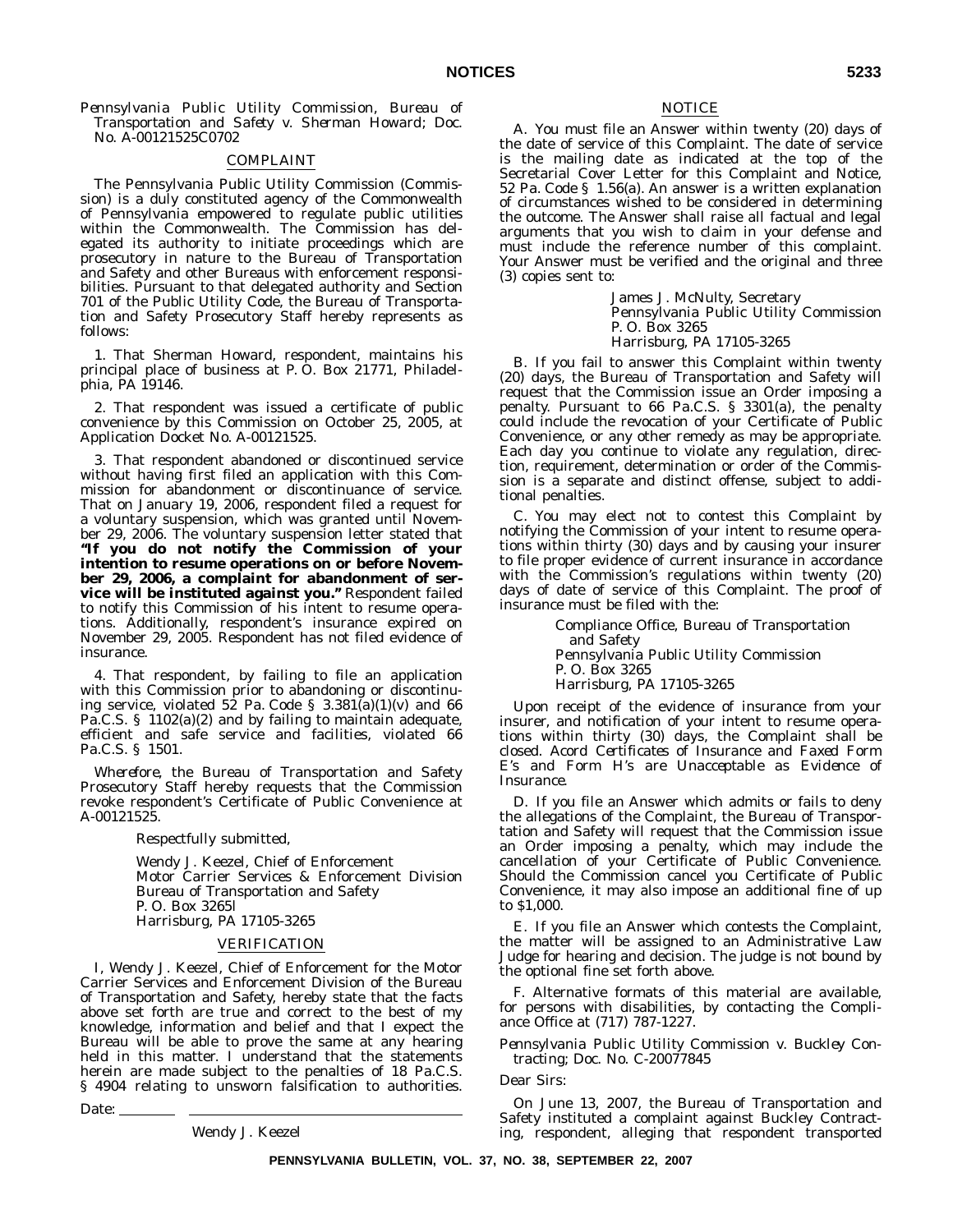property for compensation between points in the Commonwealth of Pennsylvania, without holding a certificate of public convenience issued by this Commission, a violation of 66 Pa.C.S. § 1101.

Respondent was duly notified that, if no answer was filed within twenty (20) days from the date of service of the complaint, that either admitted or failed to deny the allegations of the complaint, the penalty would be imposed.

The complaint and notice were sent by certified mail on June 13, 2007, and returned "unclaimed". On July 11, 2007, the complaint and notice were sent by first class mail; and to date, more than thirty (30) days later; no response has been received.

Therefore, the allegations in the complaint are admitted and the complaint is sustained.

Respondent, within twenty (20) days from the date of the service of this letter, shall pay a fine of one thousand dollars (\$1,000.00) by certified check or money order payable to the Pennsylvania Public Utility Commission at P. O. Box 3265, Harrisburg, PA 17105-3265, as provided in the Public Utility Code, 66 Pa.C.S. §§ 3301 and 3315, shall cease and desist from further violations of the Public Utility Code, 66 Pa.C.S. §§ 101, et seq., and the Regulations of this Commission, 52 Pa. Code §§ 1.1, *et seq*.

> JAMES J. MCNULTY, *Secretary*

[Pa.B. Doc. No. 07-1780. Filed for public inspection September 21, 2007, 9:00 a.m.]

#### **Telecommunications**

**A-310782F7004. IDT America Corporation and Windstream Pennsylvania, Inc.** Joint petition of IDT America Corporation and Windstream Pennsylvania, Inc. for approval of an interconnection agreement under section 252(e) of the Telecommunications Act of 1996.

IDT America Corporation and Windstream Pennsylvania, Inc., by its counsel, filed on September 4, 2007, at the Pennsylvania Public Utility Commission (Commission), a joint petition for approval of an interconnection agreement under sections 251 and 252 of the Telecommunications Act of 1996.

Interested parties may file comments concerning the petition and agreement with the Secretary, Pennsylvania Public Utility Commission, P.O. Box 3265, Harrisburg, PA 17105-3265. Comments are due on or before 10 days after the date of publication of this notice. Copies of the IDT America Corporation and Windstream Pennsylvania, Inc. joint petition are on file with the Commission and are available for public inspection.

The contact person is Cheryl Walker Davis, Director, Office of Special Assistants, (717) 787-1827.

JAMES J. MCNULTY,

*Secretary*

[Pa.B. Doc. No. 07-1781. Filed for public inspection September 21, 2007, 9:00 a.m.]

#### **Wastewater Service**

**A-230118F2000. Glendale Yearound Sewer Company.** Application of Glendale Yearound Sewer Company for approval of the abandonment of its Certificate of Public Convenience as a wastewater utility in this Commonwealth in its certificated service area located within the Townships of White and Chest, Cambria County, PA.

Formal protests and petitions to intervene must be filed in accordance with 52 Pa. Code (relating to public utilities). Filings must be made with the Secretary of the Pennsylvania Public Utility Commission, P. O. Box 3265, Harrisburg, PA 17105-3265, with a copy served on the applicant, on or before October 8, 2007. The documents filed in support of the application are available for inspection and copying at the Office of the Secretary between 8 a.m. and 4:30 p.m., Monday through Friday, and at the applicant's business address.

*Applicant*: Glendale Yearound Sewer Company

*Through and By Counsel*: Charles B. Zwally, Esquire, Mette, Evans and Woodside, 3401 North Front Street, P. O. Box 5950, Harrisburg, PA 17110-0950

JAMES J. MCNULTY,

*Secretary*

[Pa.B. Doc. No. 07-1782. Filed for public inspection September 21, 2007, 9:00 a.m.]

## **Water Service**

**A-211085F2000. Glendale Yearound Water Company.** Application of Glendale Yearound Water Company for approval of the abandonment of its Certificate of Public Convenience as a water utility in this Commonwealth in its certificated service area located within the Townships of White and Chest, Cambria County, PA.

Formal protests and petitions to intervene must be filed in accordance with 52 Pa. Code (relating to public utilities). Filings must be made with the Secretary of the Pennsylvania Public Utility Commission, P. O. Box 3265, Harrisburg, PA 17105-3265, with a copy served on the applicant, on or before October 8, 2007. The documents filed in support of the application are available for inspection and copying at the Office of the Secretary between 8 a.m. and 4:30 p.m., Monday through Friday, and at the applicant's business address.

*Applicant*: Glendale Yearound Water Company

*Through and By Counsel*: Charles B. Zwally, Esquire, Mette, Evans and Woodside, 3401 North Front Street, P. O. Box 5950, Harrisburg, PA 17110-0950

JAMES J. MCNULTY,

*Secretary*

[Pa.B. Doc. No. 07-1783. Filed for public inspection September 21, 2007, 9:00 a.m.]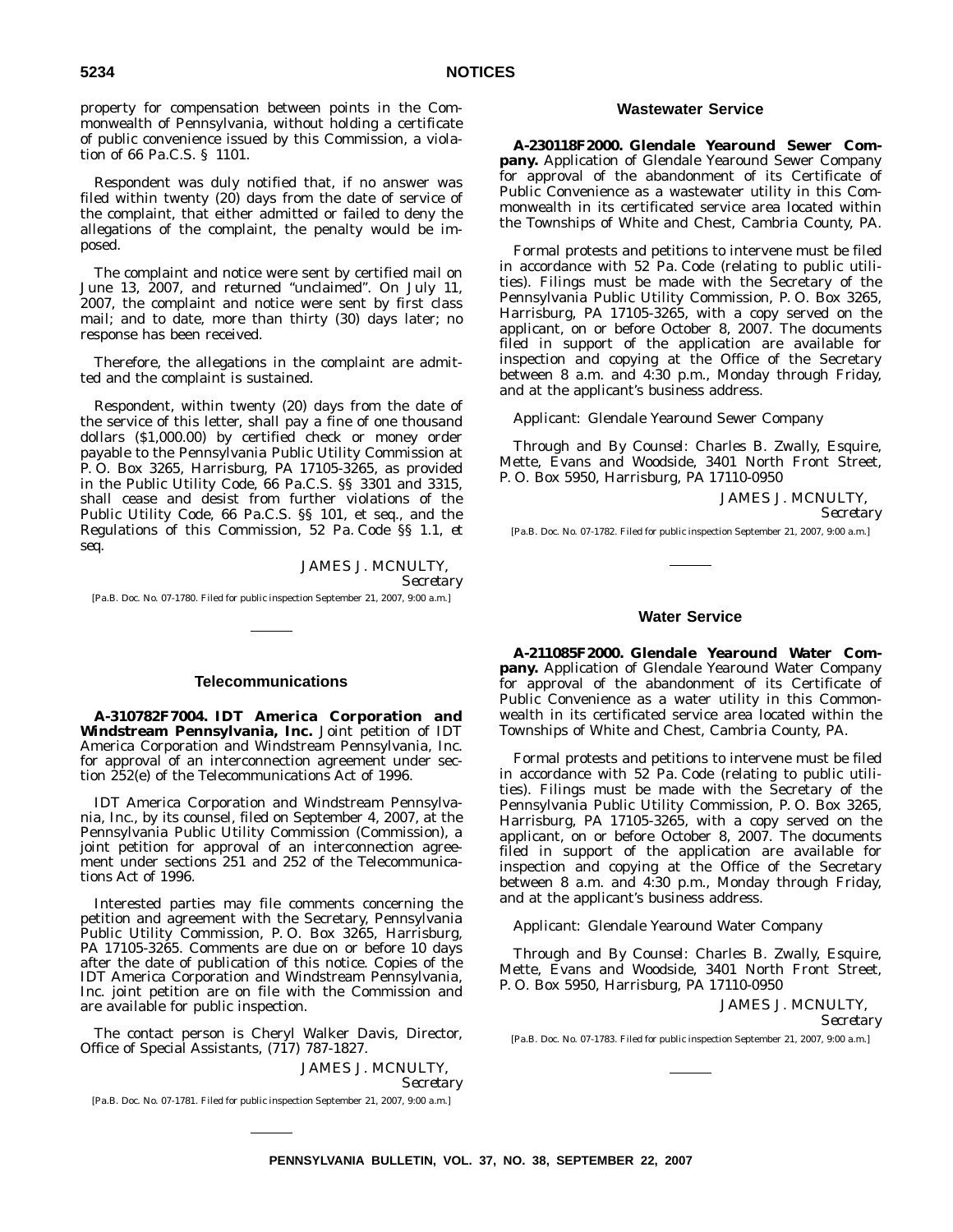# **STATE ETHICS COMMISSION**

# **Public Meeting**

Under 65 Pa.C.S. §§ 1101—1113 (relating to Public Official and Employee Ethics Act) (act), the State Ethics Commission (Commission) is required to hold at least two public hearings each year to seek input from persons and organizations who represent any individual subject to the provisions of the act and from other interested parties.

The Commission will conduct a public meeting in Four Points by Sheraton Pittsburgh North, 910 Sheraton Drive, Mars, PA on October 24, 2007, beginning at 9 a.m. for purposes of receiving input and for the conduct of other agency business. Public officials, public employees, organizations and members of the general public may attend.

Persons seeking to testify or present a statement, information or other comments in relation to the act, the regulations of the Commission or agency operations should contact Claire J. Hershberger at (717) 783-1610 or (800) 932-0936. Written copies of any statement should be provided at the time of the meeting.

> JOHN J. CONTINO, *Executive Director*

[Pa.B. Doc. No. 07-1784. Filed for public inspection September 21, 2007, 9:00 a.m.]